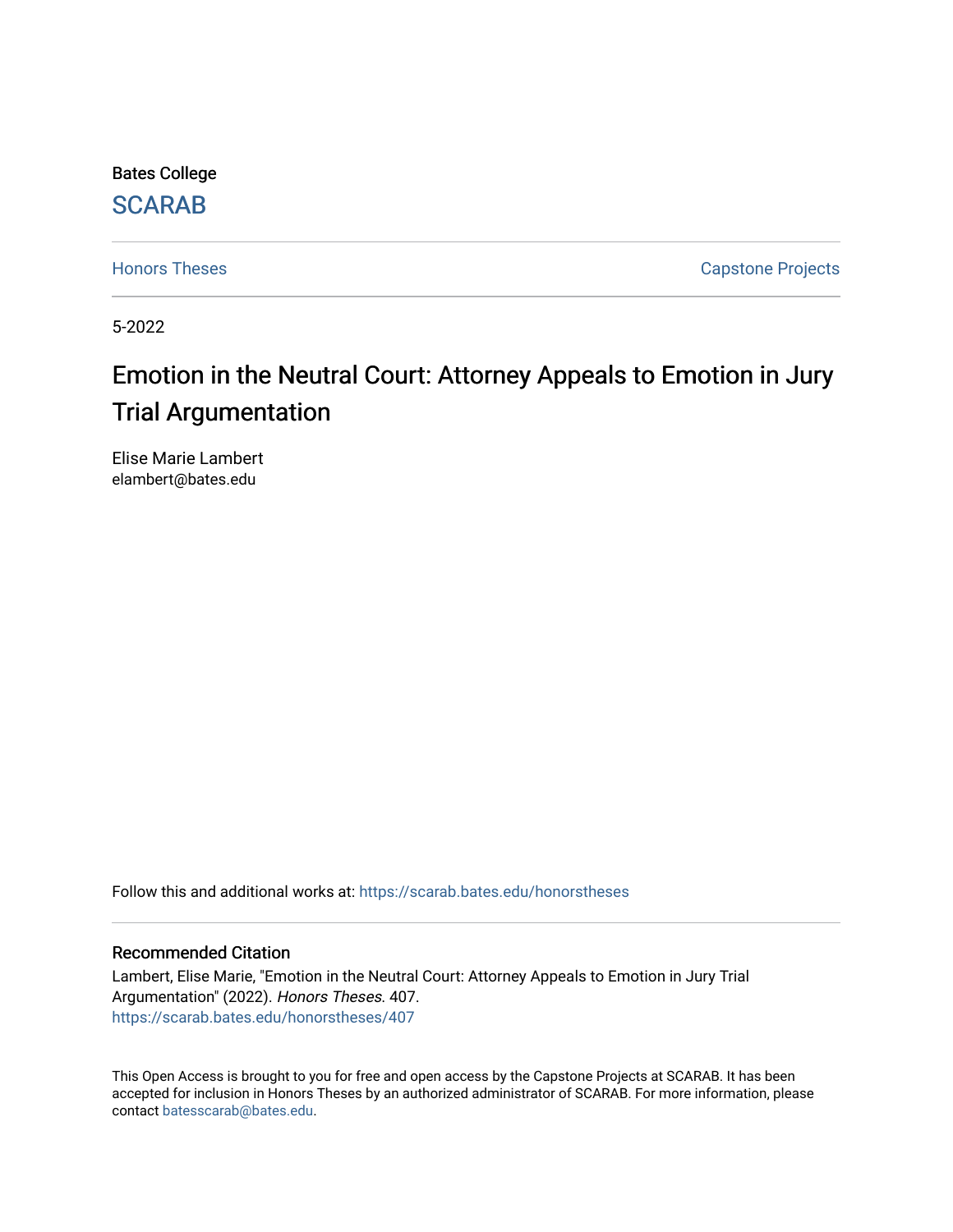Emotion in the Neutral Court: Attorney Appeals to Emotion in Jury Trial Argumentation

An Honors Thesis

Presented to

The Faculty of the Department of Politics

Bates College

In partial fulfillment of the requirements for the

Degree of Bachelor of Arts

By

Elise Lambert

Lewiston, Maine

May 6, 2022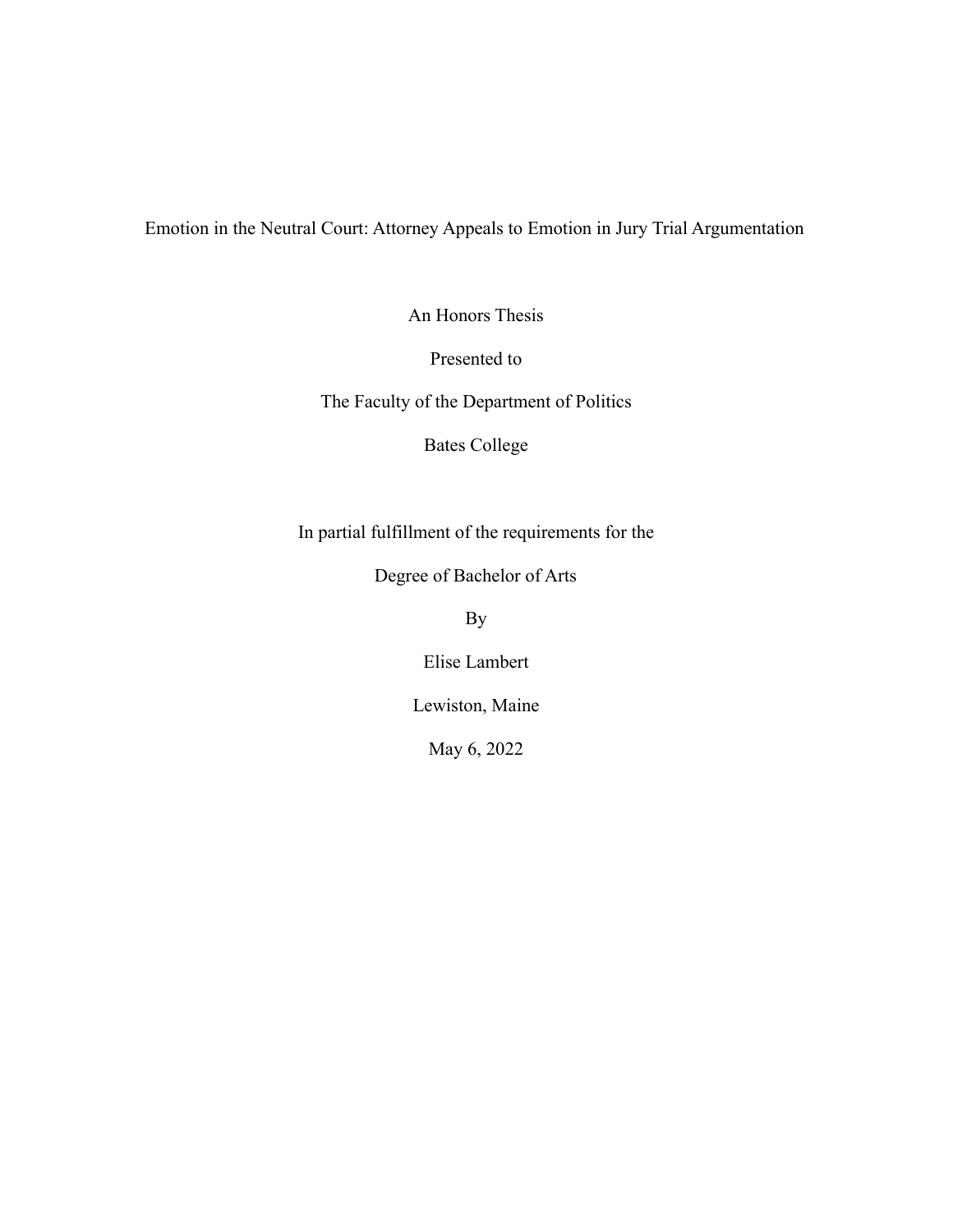## *Abstract*

In popular discourse, emotion is often considered antithetical to the supposed informed and fair decision making that characterizes law. Nonetheless, scholarship across psychology, sociology, legal studies, and political science demonstrate how emotions influence decision making, including jury decision making, as well as other forms of individual and social action. Consequently, it follows that lawyers may appeal to different types of emotion when constructing arguments and narratives for juries. Do attorneys strategically influence juries' emotions in order to receive a favorable verdict? Whether lawyers utilize emotion to trigger certain outcomes is understudied. Indeed, federal rules constrain these types of appeals during jury trials. Nevertheless, existing studies offer a methodology to interpret trial transcripts to identify, code, and evaluate emotional appeals. Some existing scholarship demonstrates how trial transcripts reveal identifiable patterns in lawyers' emotional appeals to juries. By conducting content analysis on eighteen jury trial transcripts from murder cases, while also incorporating confirmation from four interviews with practicing criminal attorneys, this thesis presents trends in how lawyers attempt to trigger angry and sympathetic emotional responses from juries. While limits to this approach are noted—including that emotions are hardly singular and thus coding can be difficult and trial transcripts are not often readily accessible—grappling with how emotions may be manipulated in the courtroom by attorneys remains important especially as the subject is relatively unexplored beyond mock-jury experiments. Findings may uncover and potentially legitimize attorney emotional appeals in the courtroom. This thesis accordingly offers a starting point for the underdeveloped study of emotion in the law.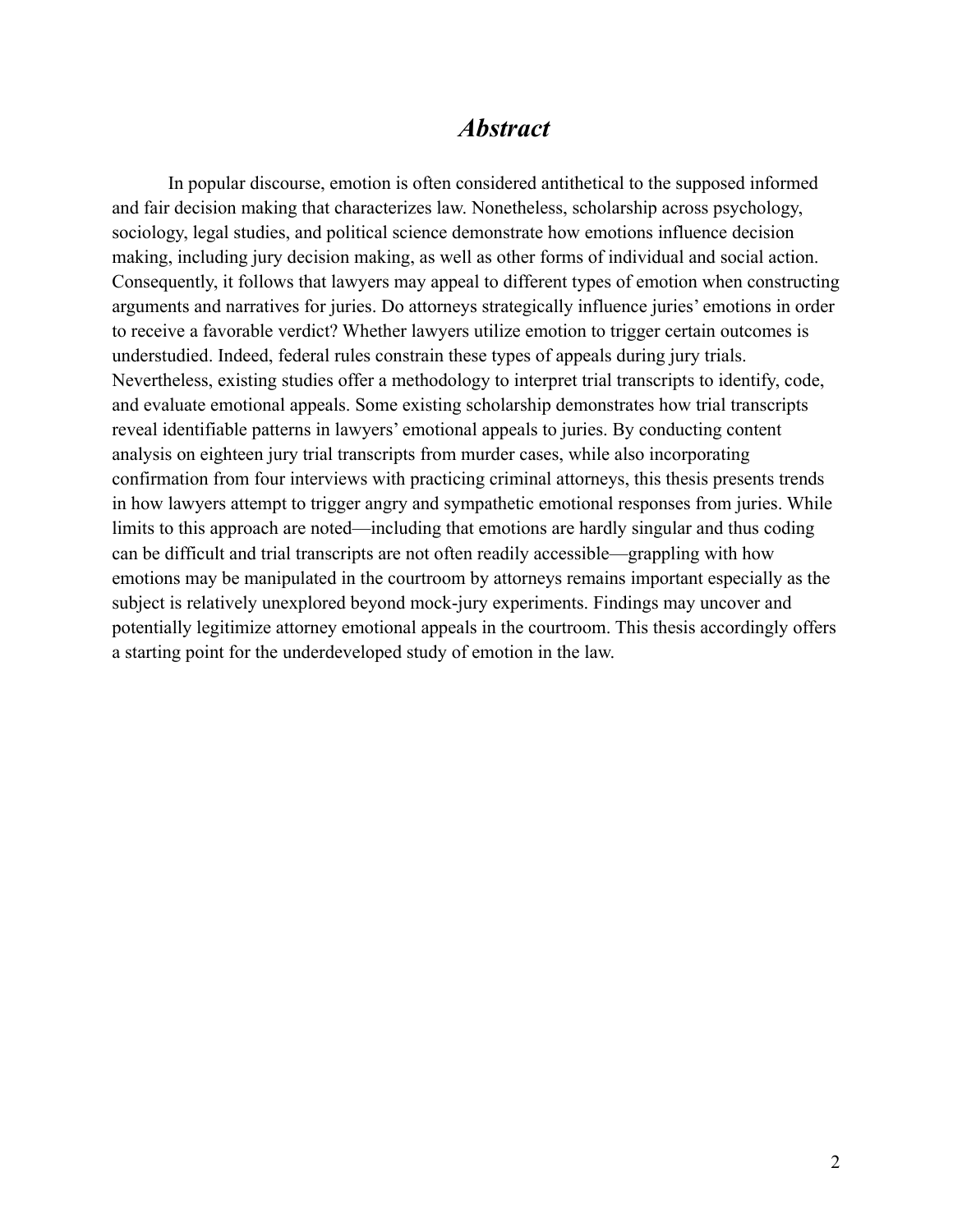## *Acknowledgements*

First and foremost, I would like to extend the utmost thanks to my amazing advisor, Professor Stephen Engel, for guiding me through this initially overwhelming project with his helpful input and almost immediate feedback. Thank you also to the attorneys who carved time out of their busy schedules to speak with me about a rather taboo subject. Their words were crucial to this project, and also gave me the confidence to continue pursuing legal studies. Thank you also to Professor Senem Aslan, who inspired and encouraged this project through her Politics of Emotion seminar, and to research librarian Christine Murray for her help in finding my dataset. I also extend a thank you to the Honors Committee for assessing my work. I would also like to thank my wonderful teammates and coaches for their support and frequent check-ins. A thanks to Chrissy and Vanessa for always being willing to listen, to Elizabeth for sticking with me through long nights of writing in the common room and library, and to Amy for reminding me of my strengths. Thank you to Luke for supporting me through this process and reminding me that it would all turn out in the end. Lastly, a tremendous thank you to my mom, for reminding me of the value of my work and to never question or doubt my intelligence. My work would not have been possible without the remarkable support system you have all provided.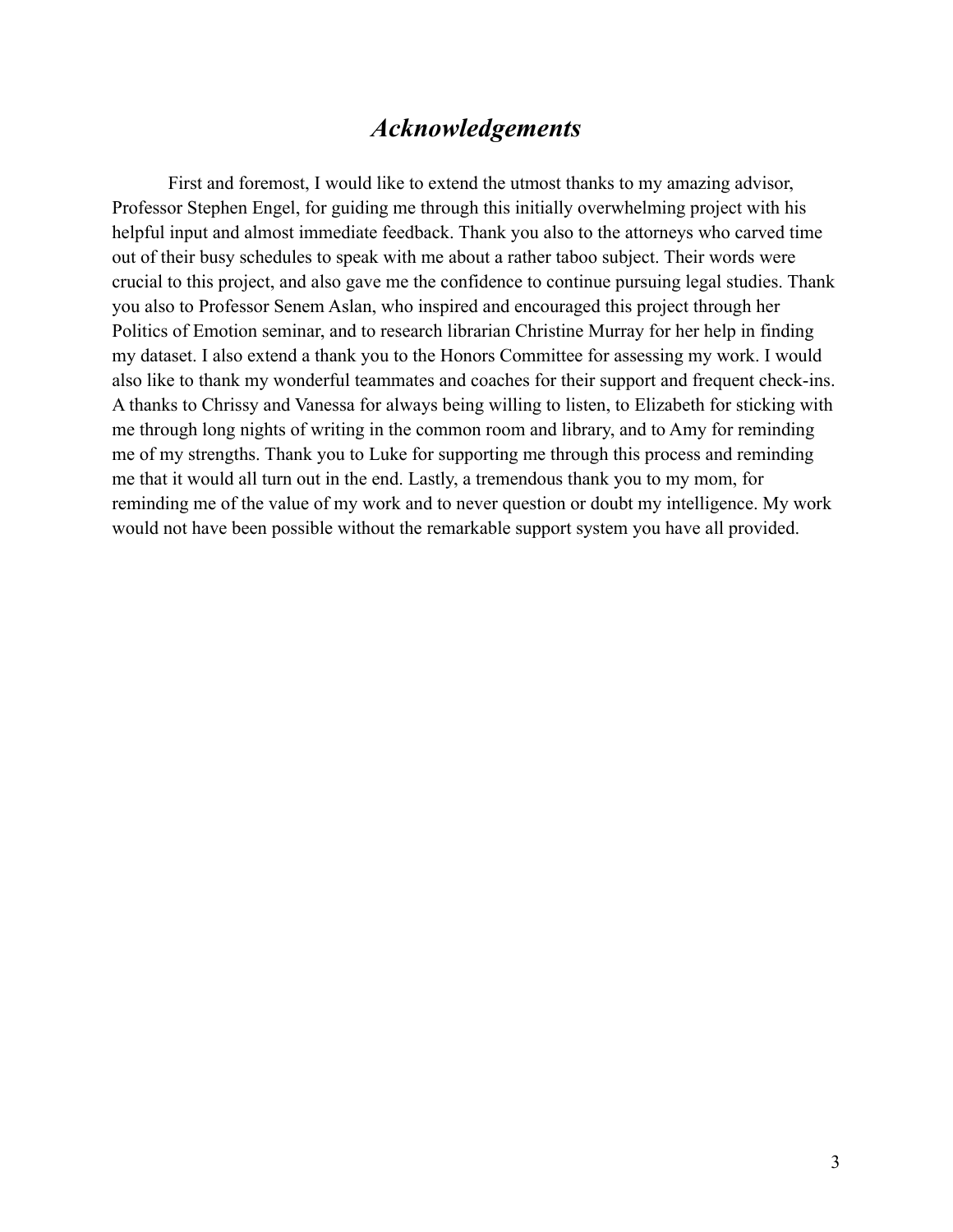# *Table of Contents*

| Scholarship Regarding How Emotions Impact Jury Decision Making20 |  |
|------------------------------------------------------------------|--|
|                                                                  |  |
|                                                                  |  |
|                                                                  |  |
|                                                                  |  |
|                                                                  |  |
|                                                                  |  |
|                                                                  |  |
|                                                                  |  |
|                                                                  |  |
|                                                                  |  |
|                                                                  |  |
|                                                                  |  |
|                                                                  |  |
|                                                                  |  |
|                                                                  |  |
|                                                                  |  |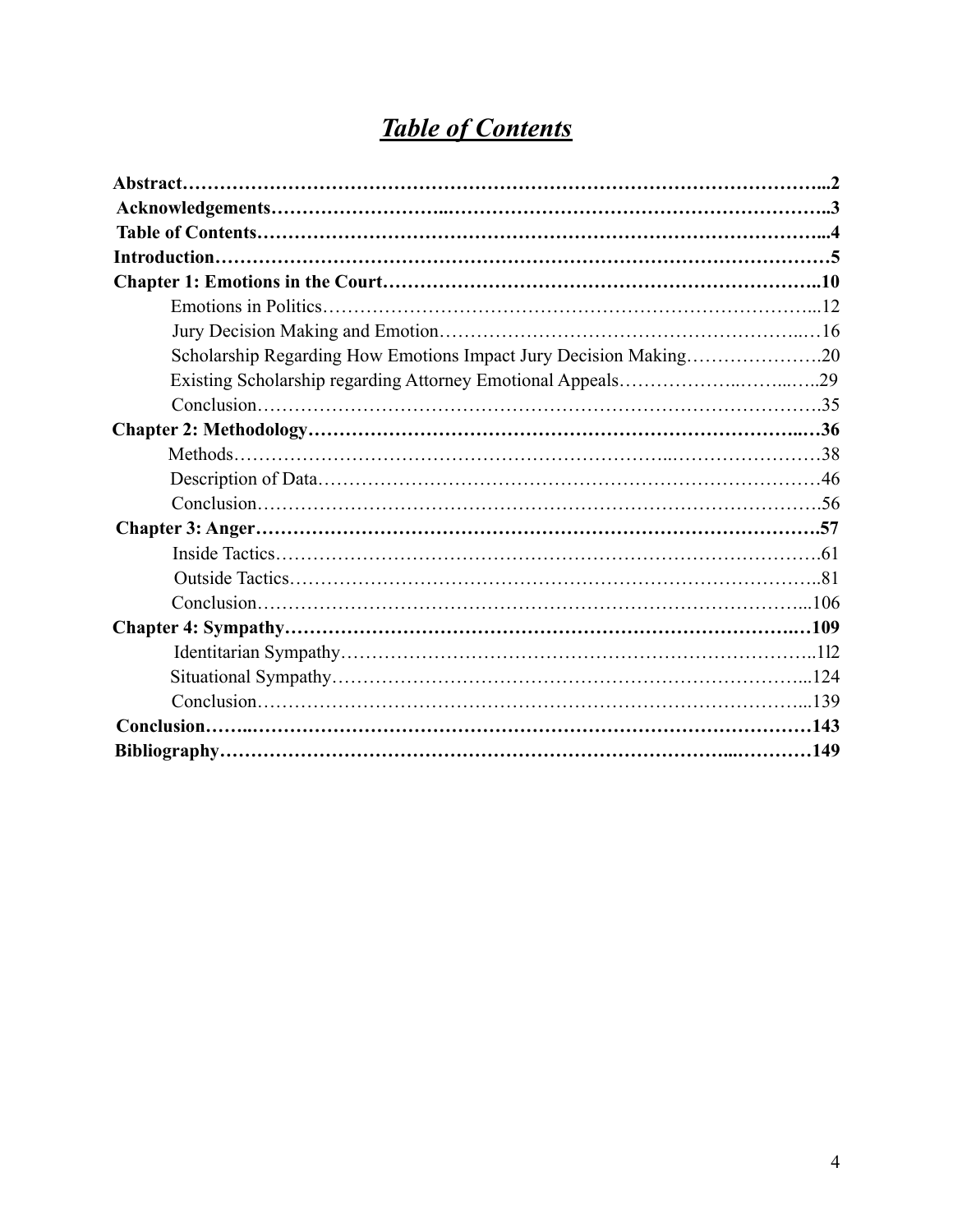### *Introduction*

*"The very definition of a Republic, is "an Empire of Laws, and not of men." That, as a Republic is the best of governments, so that particular arrangement of the powers of society, or in other words that form of government, which is best contrived to secure an impartial and exact execution of the laws, is the best of Republics.*" -John Adams, *Thoughts on government*<sup>1</sup>

From the very beginning of government in the United States, law has been considered the embodiment of neutrality. Not only is law supposed to be executed impartially, it is also expected to be interpreted neutrally. The courts, which interpret the law, accordingly are expected to be completely neutral and impartial to human biases. This is why the "neutral jury," is a foundational American value.

It is no surprise, then, that the neutral jury became a contentious point in a trial related to the biggest attack on the Capitol since the war of 1812: the January 6th, 2021, Capitol riots perpetrated by right-wing extremists. The first trial stemming from the insurrection began on February 28, 2022, and from the very start called the ideal of a neutral court into question.

As the January 6 insurrection was a monumental event in 2021, it is an understatement to say that the majority of Americans have heard about the attacks by 2022, especially in Washington, D.C., where the trial was being conducted. In a story on National Public Radio, which aired on March 1, host Steve Inskeep claimed that the judge presiding over the jury trial acknowledged that "no one can come into this courtroom with a completely blank slate about the events of January 6."<sup>2</sup> During jury selection, unsurprisingly, there were many questions about

<sup>&</sup>lt;sup>1</sup> John Adams, "Founders Online: III. Thoughts on Government, April 1776," National Archives and Records Administration (National Archives and Records Administration).

<sup>&</sup>lt;sup>2</sup> Tom Dreisbach, "Jury Selection Is Underway in the First Trial Stemming from the Jan. 6 Insurrection," NPR (NPR, March 1, 2022).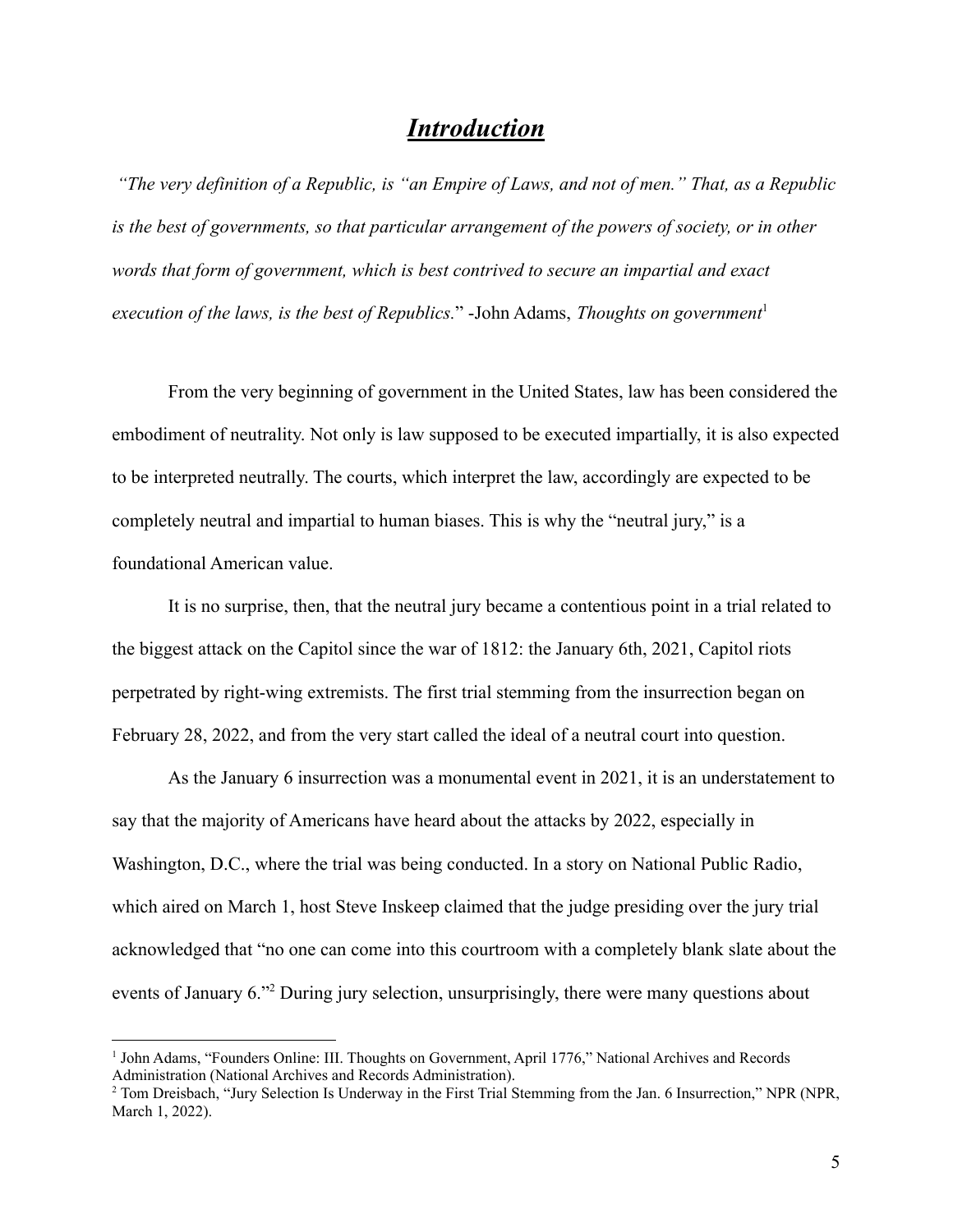how prospective jurors felt about the Capitol riot, and whether they could set those feelings aside in order to be an unbiased decision-maker. One man, in this line of attorney questioning, said that the January 6 riots felt like an attack on his home, and even got emotional as he described the military troops he witnessed in the streets of his home city.

Can a jury ever truly be "neutral?" Afterall, isn't a jury made of people, who assumedly have no training to ignore their biases? Don't these people have feelings, and aren't these feelings impossible to separate from their task ahead of them of deciding a person's guilt or innocence? This story also forces one to face the fact that juries have emotions about the facts of a case, and are expected to decide according to these feelings when they are strong enough.

Interestingly, the defense attorney wanted this emotional man off of the jury. The prosecution wanted him to stay. What does this disagreement say about these attorneys' approaches to the trial, and particularly the way they may harness the emotional state of a jury member?

This thesis explores the role of emotion in the courtroom, but it is not about the jury. A plethora of scholarship has been conducted to assess emotion and its connections to juror bias. Rather, this thesis focuses on the attorney, and how one may strategically attempt to trigger particular emotions in jury members. In this particular January 6 trial, the State attorney wanted the juror who had a negative impression of the attacks to serve on the jury. The Defense attorney argued against such an appointment to the jury. Clearly this push to appoint the biased juror shows that the State wanted someone who possessed emotional bias, as it was strategic to them. Does this suggest that attorneys, who are supposed to function within a neutral, nonemotional judicial system, actually deliberately attempt to appeal to juror decision-making biases in order to receive a desired verdict?

6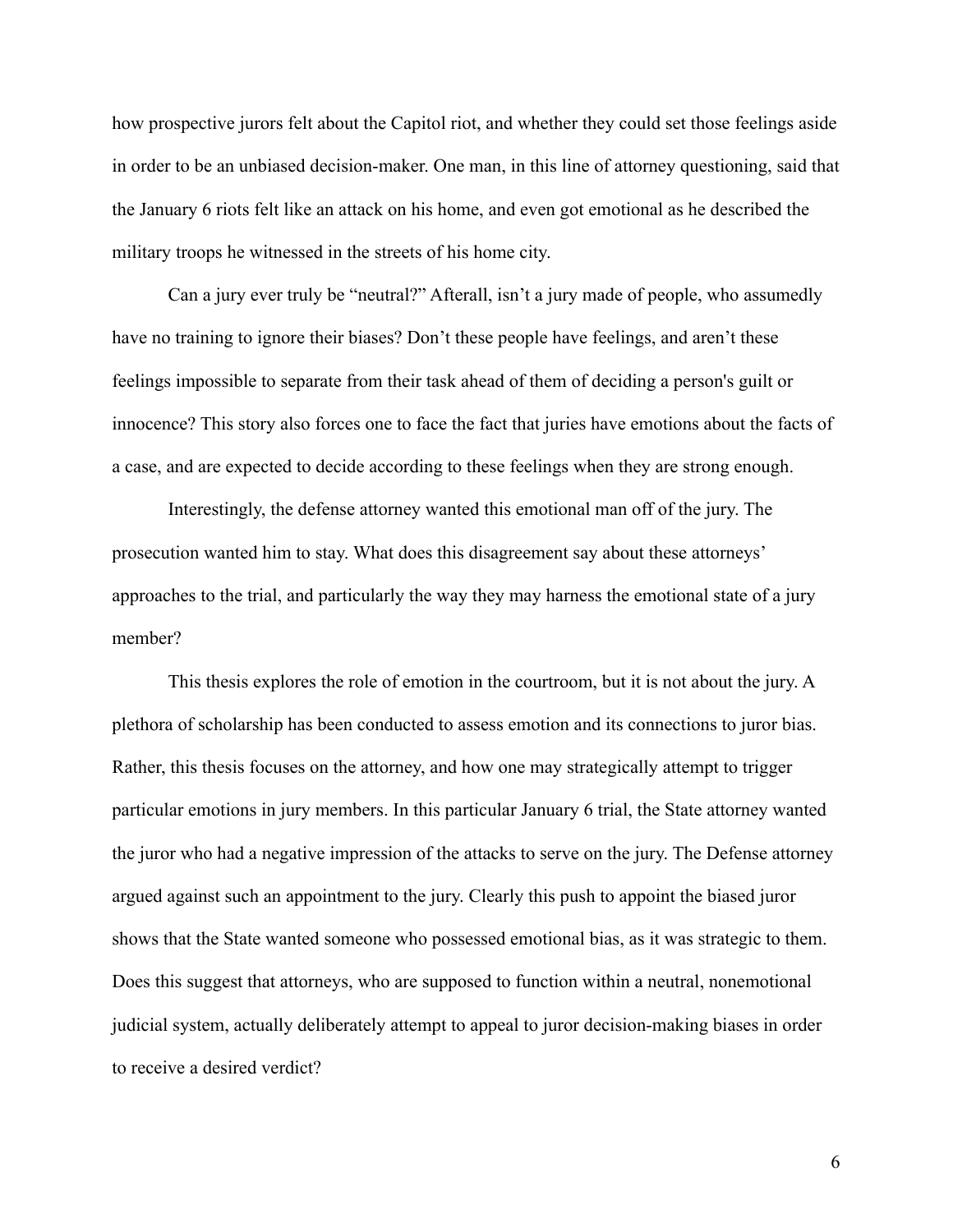This thesis provides evidence of this attorney strategy and behavior. Attorneys are aware that jurors are inherently biased through their emotional responses, and accordingly attempt to appeal to these emotions in order to receive a favorable verdict.

To explore this claim, Chapter One begins by investigating existing literature on the topic of emotion in politics. Part one examines how prior thinkers have conceptualized emotions to play a part in social movements, public opinion, and voter decision making, in order to question why emotions go understudied and even removed from legal studies. Part two accordingly looks at existing structures of jury decision making, emphasizing that jurors must decide emotionally, even if previous scholars refuse to admit it. Part three applies the idea that jurors must decide in accordance with their emotions by examining how anger and sympathy impact decision-making processes. Lastly, this chapter highlights how little scholarship exists that suggests attorneys appeal to emotions in argumentation, but also draws attention to the hypotheses that do come from this scant literature.

Chapter Two explains the means by which I pursued a study of attorney appeals to emotion in argumentation. The first section introduces the methods I used throughout my thesis, which are grounded in prior work in similar areas. This section details how I conduct content analysis and interviews, how I constructed my dataset, and also discusses the limitations to the approaches I take. The second section of this chapter is a description of my data, both attorney interviews and trial transcripts. The chapter concludes with an explanation of how I combined the data collection and analysis techniques to yield examinations in Chapters Three and Four.

Chapter Three addresses attorney appeals to anger in argumentation. This chapter is separated into two parts based on the object of intended emotional appeals. Part one addresses "inside anger," which is anger directed towards individuals who were present or directly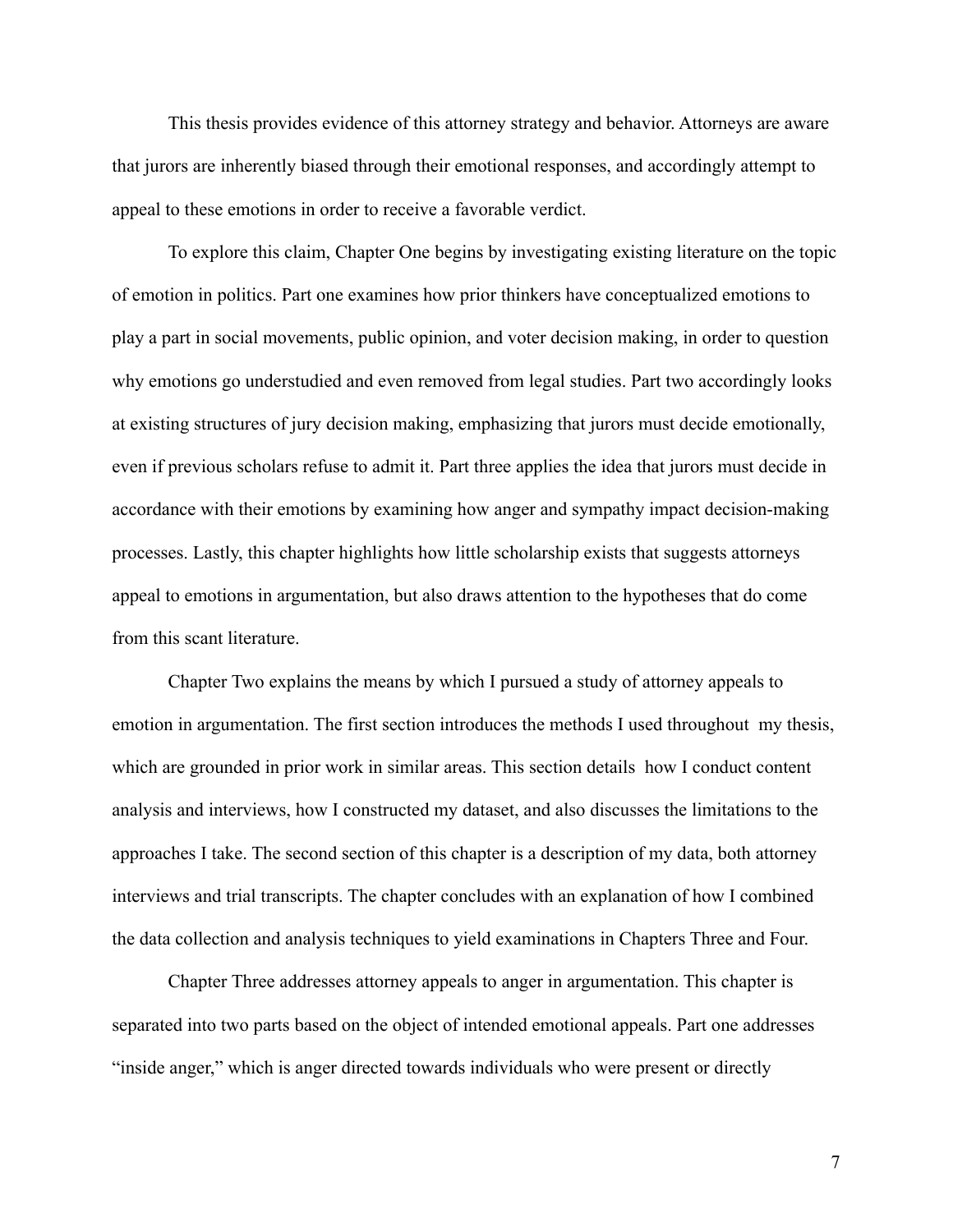involved in the murder in question. This part contains two subsections: the first addresses how anger is activated towards a person through use of identity framing, and the second describes how anger is engineered towards a situation through use of graphic details. The second part describes outside anger. This second part has five subsections, three of which are directed towards individuals, and two of which are directed towards situations. The sections are, accordingly, about suggestion of lying, focus on irresponsibility of state agents, use of sarcasm on the personal level; and about sarcasm and mocking tones as well as framing of intent on the situational level. I conclude the chapter by explaining the trends that emerged as a product of attorneys' goals in argumentation.

Chapter Four studies sympathetic appeals. This chapter is also divided into two parts: one on identitarian sympathy and one on situational sympathy. In the first part, I explain how attorneys appeal to sympathy by humanizing individuals through sharing small, seemingly irrelevant details about them. This section also discusses attorneys' attempts to focus on sympathetic individuals, particularly children, in whatever way they may be related to a case. The second section focuses on situational sympathy, and the three strategies that attorneys use to appeal to it: 1) telling a story from the point of view of a sympathetic person, 2) victimization, and 3) focus on victim innocence. I conclude once more by examining overarching patterns in usage of emotional appeals by prosecution and defense attorneys.

Finally, I complete this thesis with a concluding chapter. Here, I discuss my main findings, summarizing that attorneys do in fact, appeal to emotions. Prosecution and defense attorneys utilize some of the same and some different techniques to appeal to emotions, the techniques aligning with the jobs of each attorney respectively. I further find that attorneys are typically dismissive of their use of emotions, as they are either hesitant to admit their use of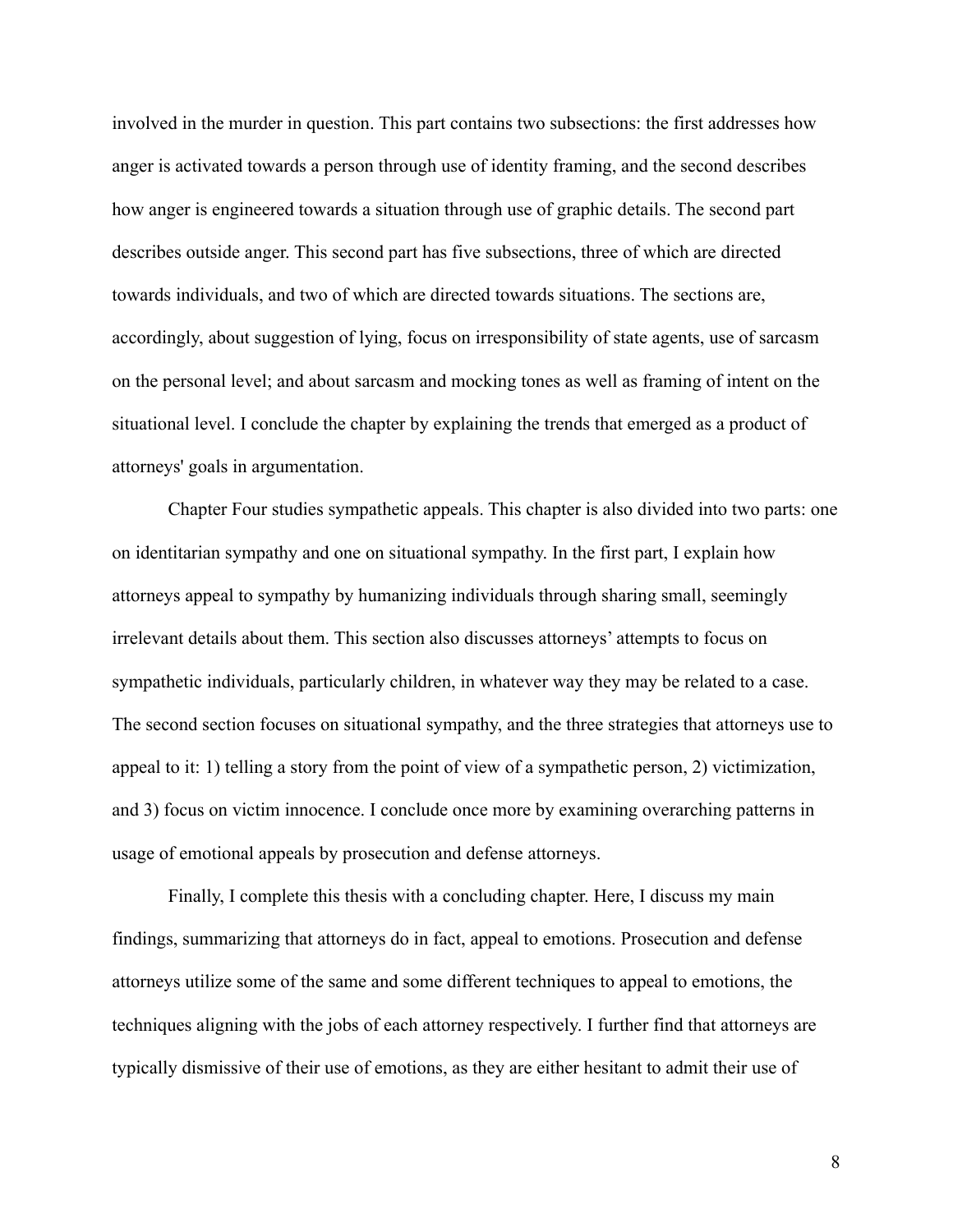emotional appeals, are unaware of their emotional appeals, or are quick to dismiss emotional appeals as a tool of the other side. I also attempt to study demographic impact on emotional appeals throughout this thesis, but being limited by a small dataset, I find that demographic trends are plausible, but not verifiable. I offer the impact of defendant race and gender on attorney usage of emotional appeals as an area of future research. Taken together, this information suggests that appeals to emotion may be a necessary job of attorneys.

While much research has shown that jury decision making involves emotion, this thesis demonstrates that the savvy attorney may accordingly harness this possibility in order to do their job to the best of their ability. While this kind of potential for emotional manipulation may be disconcerting given our normative aspiration to some form of legal neutrality, simply hiding from the truth and failing to recognize emotion when it is clearly being manipulated is hardly a way forward. Taking emotion out of decision making is impossible. Ignoring it or casting it as irrational is unwise. Rather, if it can be identified and understood, then a more comprehensive understanding of courtroom dynamics can be attained. As such, attorneys' emotional appeals should ultimately be acceptable and commonplace to recognize in the legal realm. Attorneys should not be hesitant to admit that they utilize emotional appeals when they are a natural method of decision making, and also when they are already used so freely without any repercussions.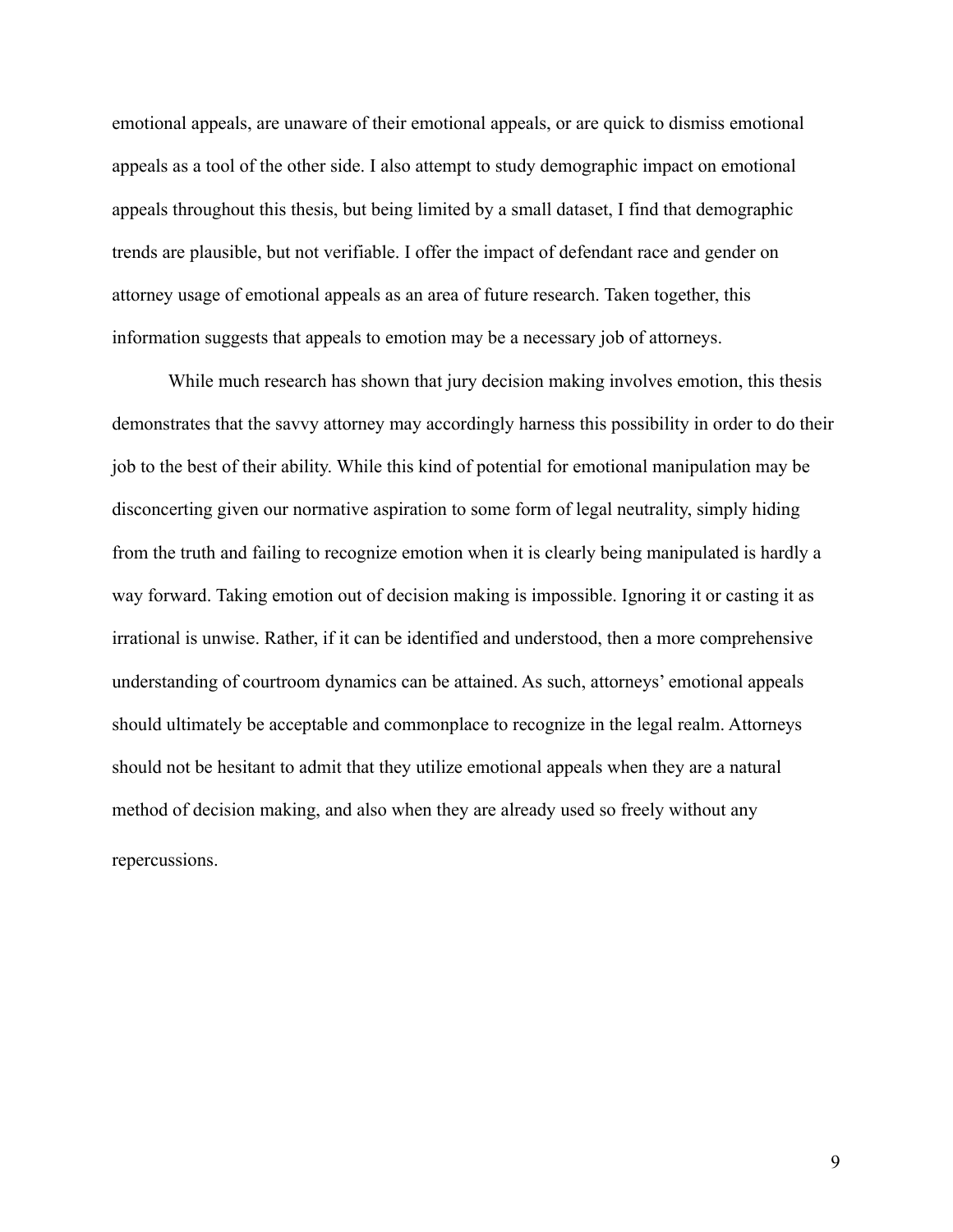## *Chapter 1: Emotions in the Court*

This chapter explores the existing broad literature regarding emotion and politics to inform how emotion can be studied in the area of law and jury decision making. The first part reveals that political science research has considered the role of emotional influence primarily in three realms: 1) social movements, 2) public opinion, and 3) voter decision making. Work in these areas not only acknowledges the political power of feelings, but suggests that emotions can be manipulated to receive desired outcomes. Part one concludes by suggesting that there is one realm that normatively attempts to distance itself from emotional influence: law.

Part two addresses how scholars conceptualize jury decision making. This section examines the two proposed models in which juries decide: the story model and the filter model. It emphasizes how scholars often exclude emotions in these two existing models in which juries function and questions whether emotions are worth consideration. This section ends with the suggestion that, given both the insights from political science discussed in part one and the notion that juries are composed of feeling-thinking people, jurors do likely decide emotionally, despite the normative notion that law should, ideally, be decided without emotion.

Given the plausibility that emotion influences jury decision making, in part three, I explore two emotions that scholarship suggests influences jury decision making: anger and sympathy. Finding that these emotions inform judgment and decision making, I center my study in the later chapters on these sentiments. I discuss how each emotion has been investigated in a legal context, finding that anger leads to interpretation of evidence in a manner that favors the victim, resulting in greater blame and harsher judgments for the defendant. And, I discuss the implication of sympathy, which, depending on the factor that triggers sympathy, can be situational or identitarian. In a situational format, a juror feels sorry for the situation that an

10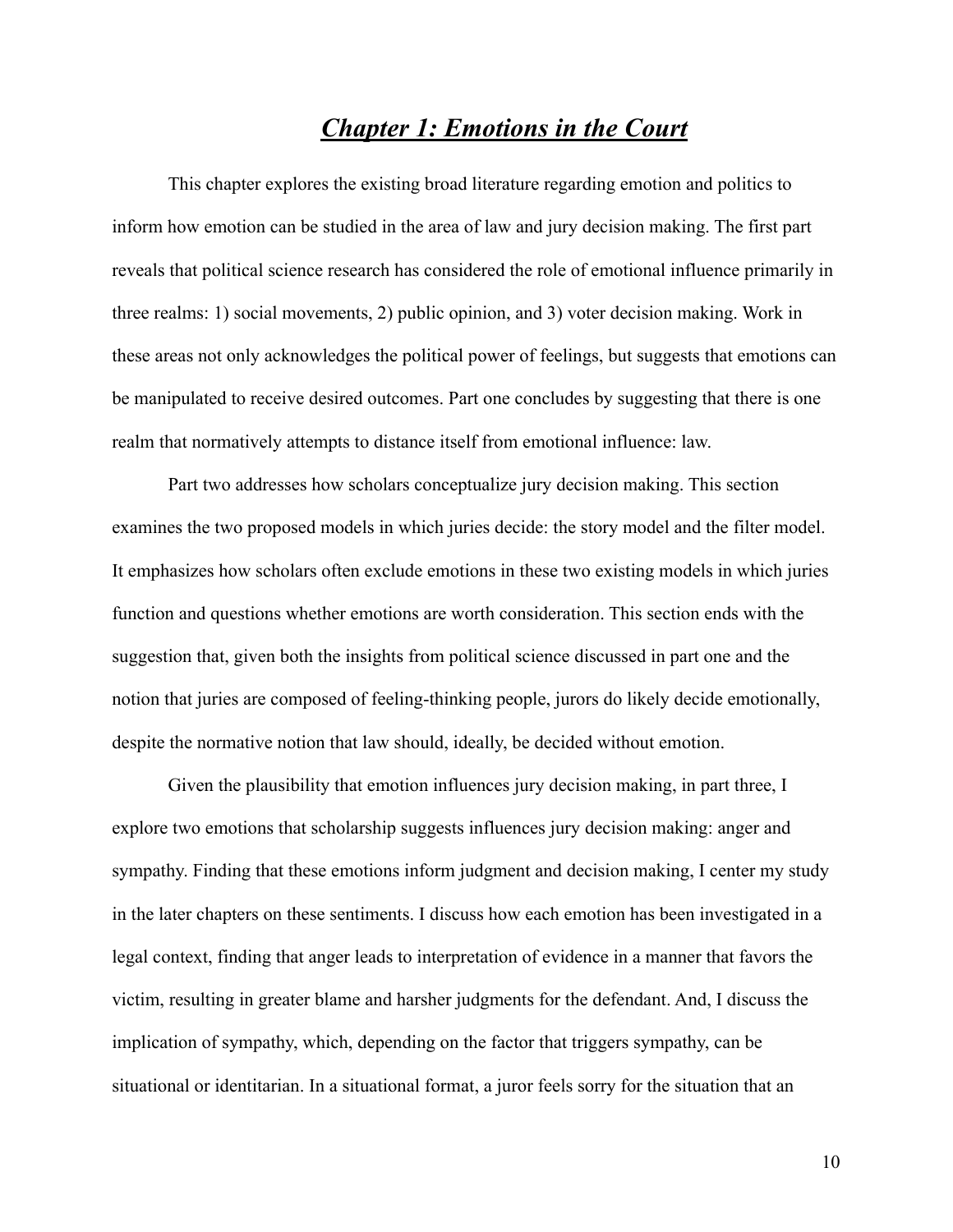individual is experiencing, and wants to remedy it. By contrast, sympathy can be felt towards people simply because of who they are, and the image their attorney presents of them. This third part of the chapter concludes by suggesting–now that emotions are understood to affect jurors– if and how attorneys may use this knowledge to their advantage.

The final part of this chapter addresses the brief literature that suggests that attorneys use emotions to their advantage. It considers a few techniques that attorneys may utilize, and it also speaks to the importance of appealing to emotions in opening and closing statements. At the end of the section, I conclude that, while this research is suggestive, it is by no means a comprehensive expression of techniques. There is, in other words, a large gap in the literature that I aim to fill, at least in part, with this thesis research.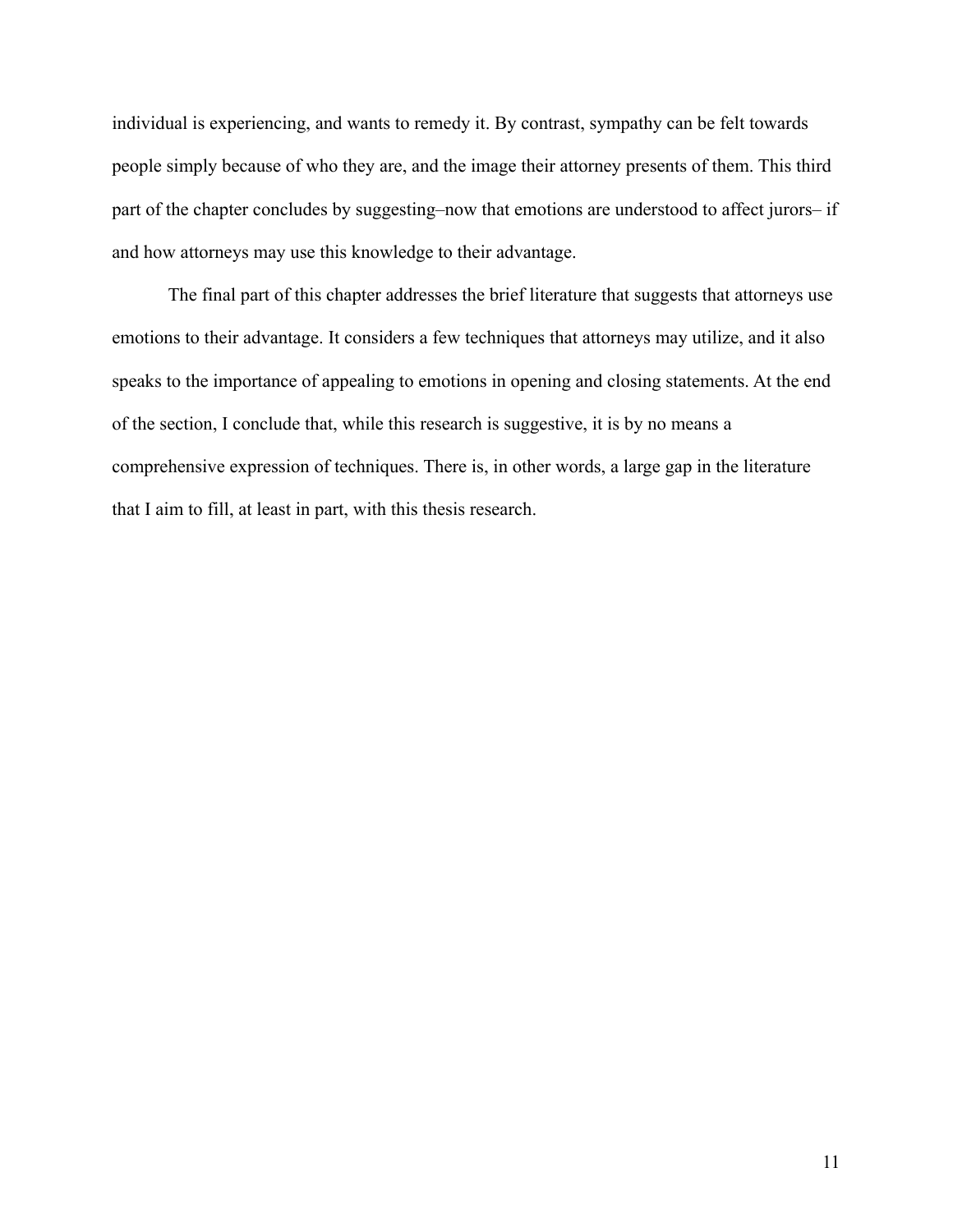#### *I. Emotions in Politics*

There is significant literature on the impact of emotion in both political science and sociology. Emotions have been studied, for example in social movements, public opinion, and voter decision making.

There is a wide literature on how emotions influence social movement action. Sociologist Deborah Gould, a pioneer in systematizing the study of how distinct emotions such as sadness and anger motivate a variety of social movement behavior, claims that "emotion is fundamental to political life and always a factor in the realm of activism, something that stirs, inhibits, intensifies, modulates, impedes, incites."<sup>3</sup> In the context of social protest, scholars have shown that emotions can both inhibit and facilitate collective action.<sup>4</sup> As far as facilitating movements, scholars have cited a range of emotions as uniting individuals and as motivating people to action.<sup>5</sup> These same emotions, in a different context, may also derail and disrupt cohesive social movements.<sup>6</sup> Particularly relevant in this arena is the work of sociologist James Jasper. Jasper highlights how the difference in types and lifespans of emotions are crucial to the impact that they have in general.<sup>7</sup> He differentiates moral emotions, reflexive emotions, urges, moods, and affective commitments and highlights how feelings such as anger and fear have different implications when they occur in these forms.

Take, for instance, the emotion of anger. Anger, when deep-seeded and focused on a common variable, may make itself manifest as moral indignation and can serve to unite and motivate people to demonstrate for a specific cause.<sup>8</sup> Such was the case in the ACT-UP

<sup>3</sup> Deborah B. Gould, *Moving Politics: Emotion and ACT UP's Fight against AIDS* (Chicago: University of Chicago Press, 2009), 439.

<sup>4</sup> Ibid., James M Jasper, *The Emotions of Protest* (Chicago: The University of Chicago Press, 2018).

<sup>6</sup> Ibid. 5 Ibid.

<sup>7</sup> Jasper, *The Emotions of Protest.*

<sup>8</sup> Gould, *Moving Politics: Emotion and ACT UP's Fight against AIDS*, 91-100; Jasper, *The Emotions of Protest*, 128-139.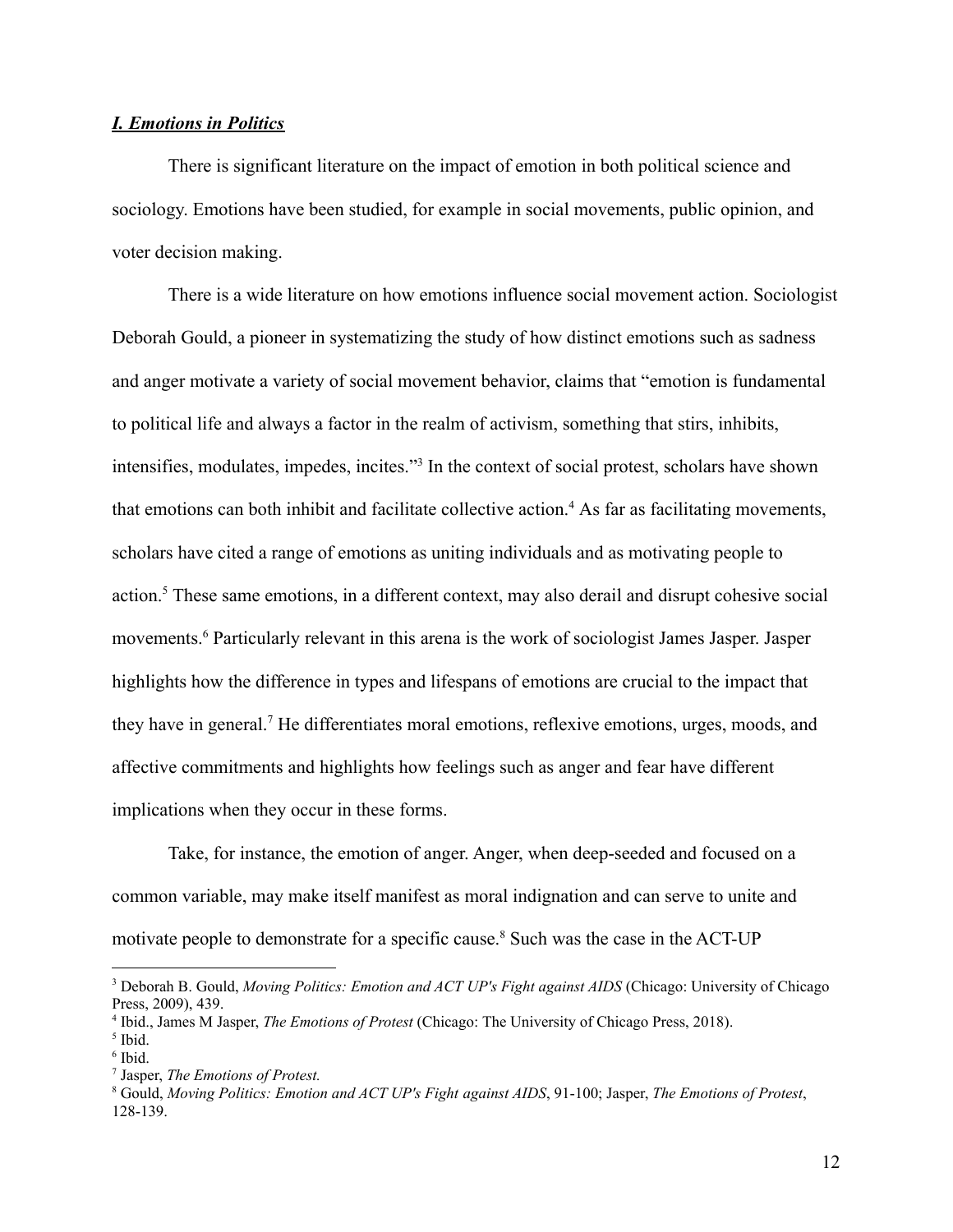movement, which utilized anger over homophobic treatment to spur protestor mobilization.<sup>9</sup> Reflexive anger, on the other hand, can erupt in the heat of the moment, resulting in impulsive decisions that function to dismantle movements.<sup>10</sup> Jasper's classification, while rooted in the study of movements, is applicable and evident throughout political studies of emotions.

While this scholarship tends to link emotion to social activity, it is important to address also how emotion may influence individual behavior or personal judgment. Emotion is often understood to frame how an individual evaluates and effectively executes decision-making processes.<sup>11</sup> Scholars have argued that emotions are considered in decision-making processes without the individual even being able to consciously acknowledge their impact.<sup>12</sup> This idea is further complicated by a discussion of affect theory, which challenges how we generally think about emotions in politics. Sociologist Deborah Gould defines the term "affect" to indicate, "unconscious and unnamed, but nevertheless registered, experiences of bodily energy and intensity that arise in response to stimuli impinging the body."<sup>13</sup> Many scholars suggest that where there is any sort of decision to be made, individuals will use their emotions to evaluate their options.<sup>14</sup>

Consequently, it is not surprising that researchers have studied emotion and the role it plays in the realm of public opinion. In this area of scholarship, emotion is considered for how it can influence how people process information and form opinions regarding a political argument and political officials in general.<sup>15</sup> Malhotra and Kuo, for example, conducted a study addressing

<sup>10</sup> Jasper, *The Emotions of Protest,* 35. <sup>9</sup> Gould, *Moving Politics: Emotion and ACT UP's Fight against AIDS*, 91-100; Jasper, *The Emotions of Protest*, 138.

<sup>11</sup> Jennifer S. Lerner et al., "Emotion and Decision Making," *Annual Review of Psychology* 66, no. 1 (March 2015): pp. 799-823.

<sup>12</sup> Neil R. Feigenson, "Sympathy and Legal Judgment: A Psychological Analysis." *Tennessee Law Review,* vol. 65, no. 1 (Fall 1997): pp. 1-78.; Lerner et al., "Emotion and Decision Making," 802.

<sup>13</sup> Gould, *Moving Politics: Emotion and ACT UP's Fight against AIDS*, 19.

<sup>&</sup>lt;sup>14</sup> Lerner et al., "Emotion and Decision Making."

<sup>15</sup> Kevin Arceneaux, "Cognitive Biases and the Strength of Political Arguments." *American Journal of Political Science* 56, no. 2 (2012): pp. 271–85; George E. Marcus et al., *The Af ect Ef ect: Dynamics of Emotion in Political*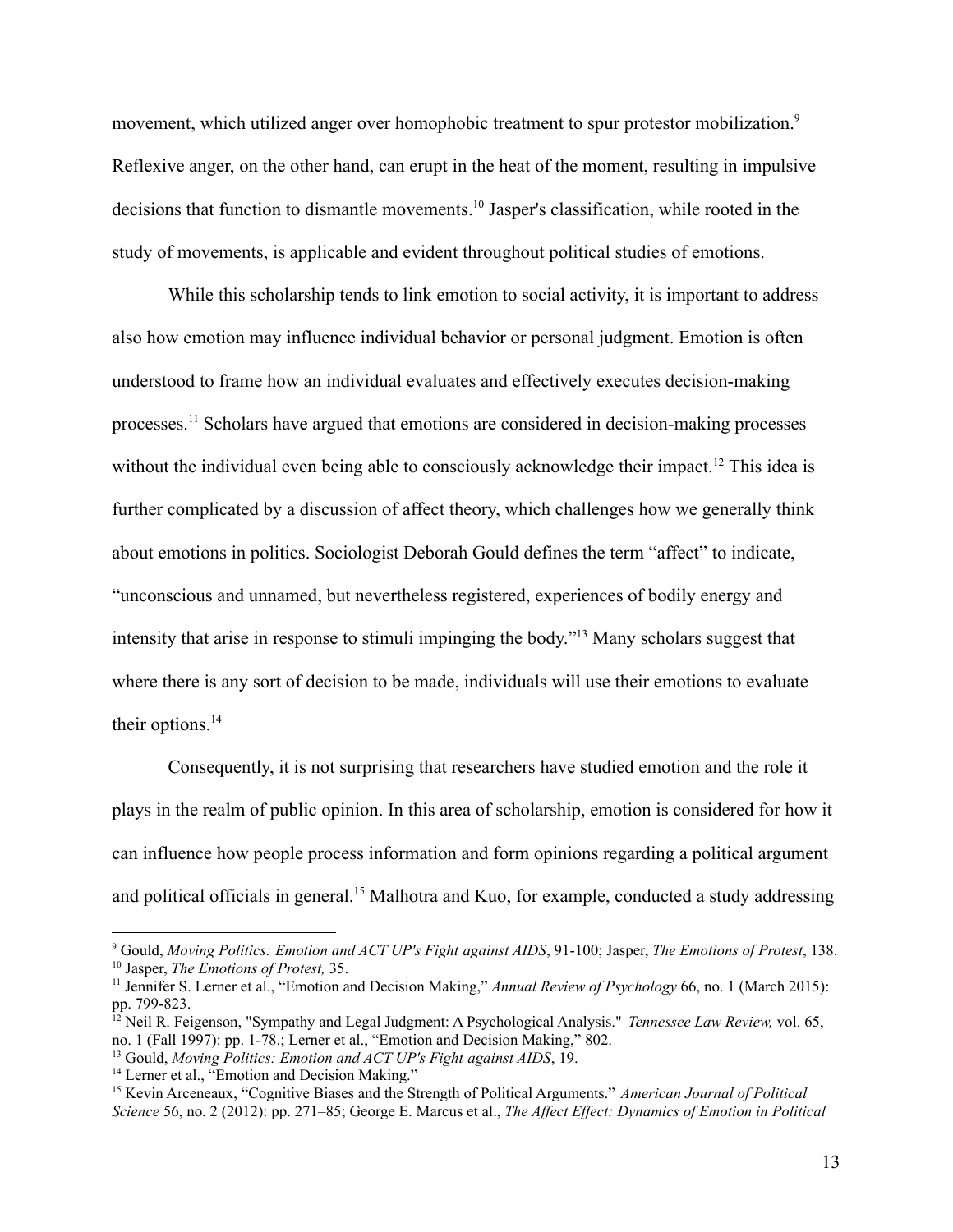blame for the damage of Hurricane Katrina and how emotions about the event, job title of officials leading the response to the natural disaster, and the political ideation of those officials affected how participants assigned blame.<sup>16</sup> These researchers found that strong negative emotions facilitate the use of heuristics in information processing, whereas weak emotional reactions result in more content-rich thinking about politics.<sup>17</sup> Essentially, they found that people use their feelings in assigning blame to politicians, and they showed that citizens use emotional information to make political decisions.<sup>18</sup> Emotion has also been studied in the realm of judgment as it applies to interpretation of the persuasiveness of political arguments.<sup>19</sup>

Researchers have also examined how people use their emotions in evaluating candidates during campaigns,<sup>20</sup> as well as in decisions on who to vote for.<sup>21</sup> Emotional responses serve to inform and distort judgment, impacting voter decision making when a citizen is faced with limited or incomplete information.<sup>22</sup> Political leaders are aware of this, and use emotions as well in their campaigns and public addresses in an attempt to connect with and appeal to their constituents.<sup>23</sup> Emotions are commonly studied, and socially understood in the realm of public opinion as it relates to arguments and officials.

While the fields of social movements, public opinion, and voter decision-making are arguably riddled with strong sentiment, there is a field within political science that attempts to

*Thinking and Behavior* (Chicago: University of Chicago Press, 2007); D. Redlawsk, *Feeling Politics: Emotion in Political Information Processing* (New York: Palgrave Macmillan US, 2006); Neil Malhotra and Alexander G. Kuo, "Emotions as Moderators of Information Cue Use," *American Politics Research*37, no. 2 (2009): pp. 301-326.

<sup>&</sup>lt;sup>16</sup> Malhotra and Kuo, "Emotions as Moderators of Information Cue Use."

 $17$  Ibid.

 $18$  Ibid.

<sup>&</sup>lt;sup>19</sup> Arceneaux, "Cognitive Biases and the Strength of Political Arguments."

<sup>20</sup> Marcus et al., *The Af ect Ef ect : Dynamics of Emotion in Political Thinking and Behavior*; Redlawsk, *Feeling Politics: Emotion in Political Information Processing*.

<sup>21</sup> Jonathan McDonald Ladd, and Gabriel S. Lenz. "Does Anxiety Improve Voters' Decision Making?" *Political Psychology* 32, no. 2 (2011): pp. 347–61.

 $22$  Ibid.

<sup>&</sup>lt;sup>23</sup> Travis N. Ridout and Kathleen Searles, "It's My Campaign I'll Cry If I Want to: How and When Campaigns Use Emotional Appeals," *Political Psychology* 32, no. 3 (2011): pp. 439-458; Senem Aslan. "Public Tears: Populism and the Politics of Emotion in AKP's Turkey." *International Journal of Middle East Studies* 53, no. 1 (2021): pp. 1–17.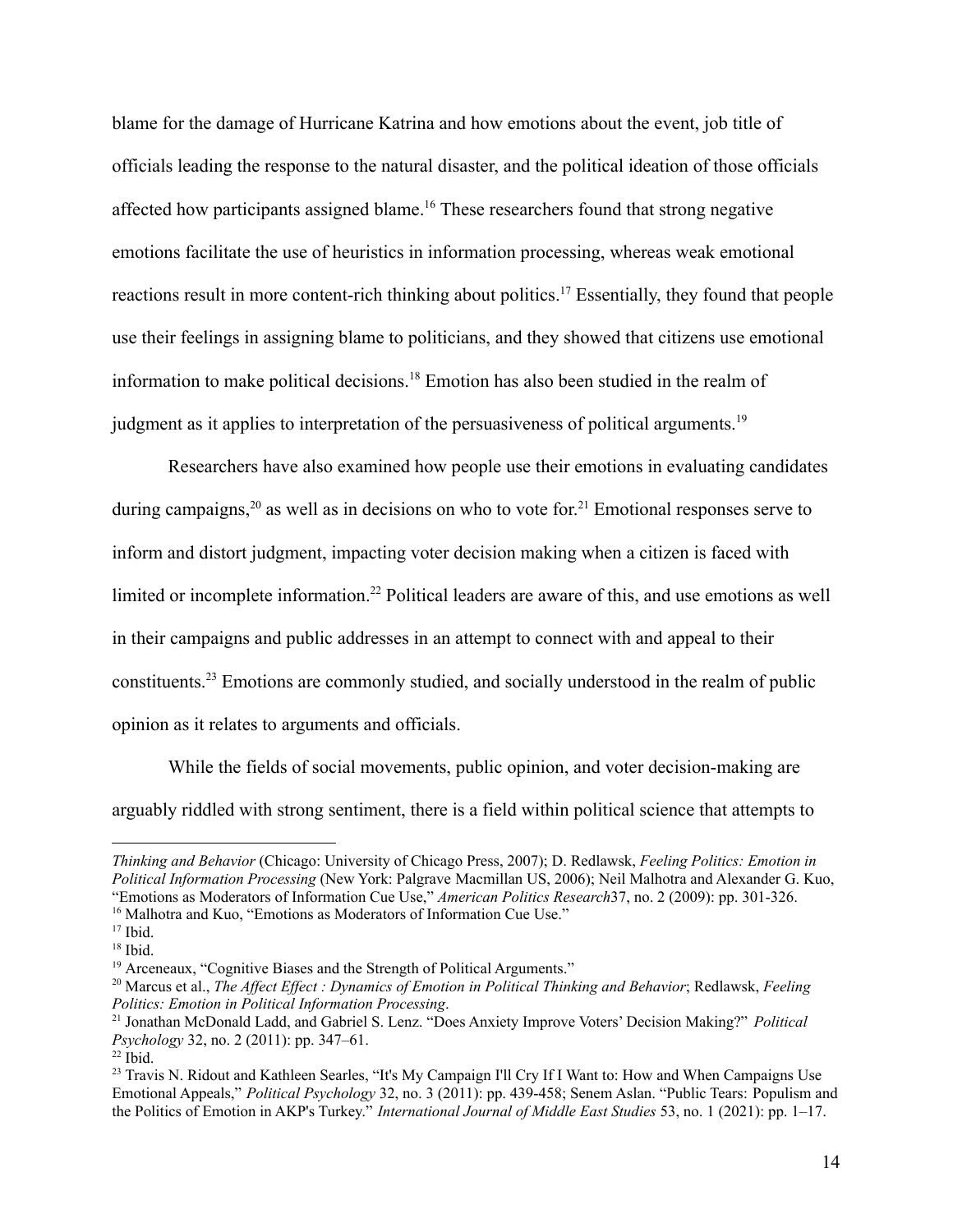distance itself from emotion. In the study of law, emotions are often regarded as taboo, and are questioned for the role that they play in challenging reason. This is plainly obvious in discussions about juries. Consisting of ordinary people, juries in criminal trials are asked to put aside their biases as average citizens in order to determine the fate of an alleged criminal. Emotion in the jury is so suppressed in scholarship that it is barely mentioned in commonly proposed models of jury decision making.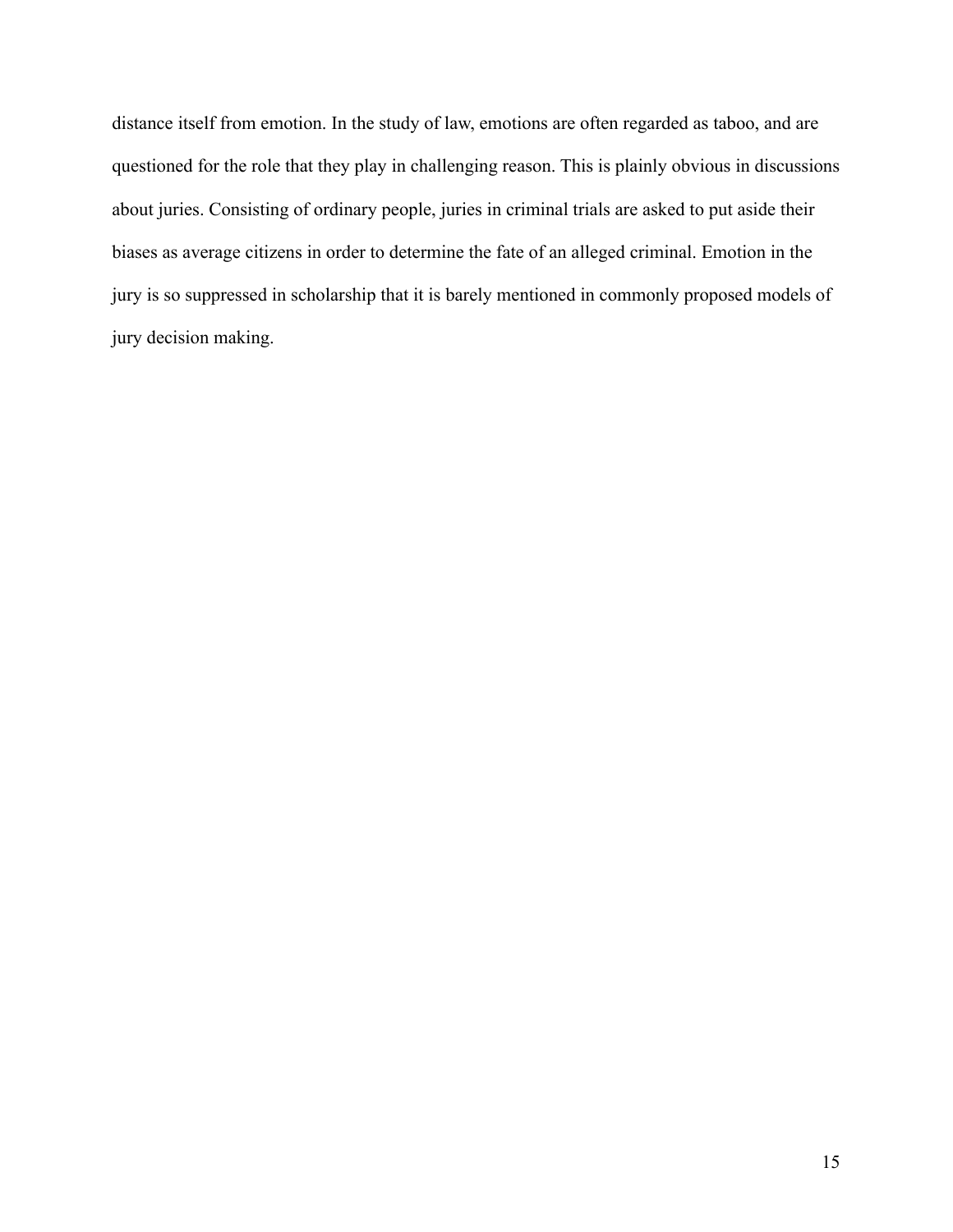#### *II. Jury Decision Making and Emotion*

In the film, *Legally Blonde*, main character and fashion enthusiast Elle Woods attends her first class of law school greeted by a blackboard with the words "the law is reason free from passion" written on it.<sup>24</sup> The professor continues to ask the class who spoke those "immortal words," and the dynamics of the class unfold. Despite the polarizing position of emotion and reason that is often exploited in popular understandings of legal decision making, there exists much scholarship discussing the rationality of emotions, and the crucial role that they play in legal decision making. As previously mentioned, scholars have emphasized that emotions cannot be isolated from any decision-making process,  $^{25}$  and judicial actors are no exception to this rule.<sup>26</sup> In fact, there is significant research suggesting that efforts to suppress emotions in judgment and decision-making processes is actually counter intuitive.<sup>27</sup> For instance, Edwards and Bryan examined judgmental biases produced by instructions to disregard the emotions that evidence provokes.<sup>28</sup> They suggest that emotional information is not only more difficult to ignore than non-emotional information, but also that directions to ignore emotional information can actually amplify its influence on judgments.<sup>29</sup> Lerner et al. likewise discuss the negative impacts of attempting to suppress emotions, explaining how emotional suppression actually intensifies

<sup>&</sup>lt;sup>24</sup> Movieclips, "Legally Blonde (5/11) Movie CLIP - Kicked Out of Class (2001)," YouTube video, 3:15, November 30, 2015, https://www.youtube.com/watch?v=gwY85\_MC\_AY.

<sup>&</sup>lt;sup>25</sup> Lerner et al., "Emotion and Decision Making."; Feigenson, "Sympathy and Legal Judgment: A Psychological Analysis."

<sup>&</sup>lt;sup>26</sup> Feigenson, "Sympathy and Legal Judgment: A Psychological Analysis."; Kari Edwards and Tamara S. Bryan. "Judgmental Biases Produced by Instructions to Disregard: The (Paradoxical) Case of Emotional Information." *Personality and Social Psychology Bulletin* 23, no. 8, (Aug. 1997): pp. 849–864.

<sup>&</sup>lt;sup>27</sup> Feigenson, "Sympathy and Legal Judgment: A Psychological Analysis."; Kari Edwards and Tamara S. Bryan. "Judgmental Biases Produced by Instructions to Disregard: The (Paradoxical) Case of Emotional Information."; Lerner et al., "Emotion and Decision Making."; Feigenson, "Sympathy and Legal Judgment: A Psychological Analysis."

<sup>&</sup>lt;sup>28</sup> Edwards and Bryan, "Judgmental Biases Produced by Instructions to Disregard: The (Paradoxical) Case of Emotional Information."

<sup>29</sup> Ibid., 859.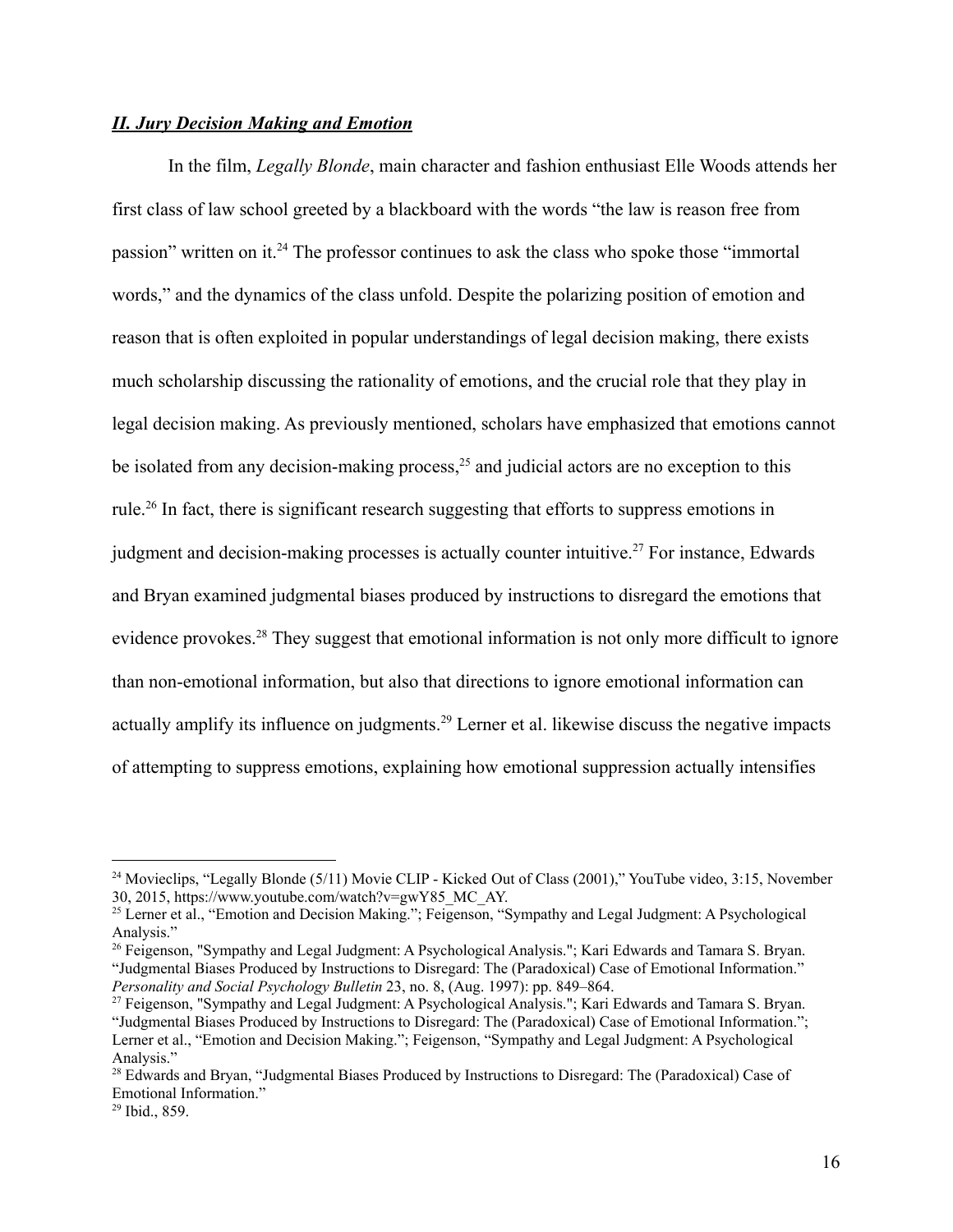the state that one is attempting to regulate.<sup>30</sup> Whether it is acknowledged or not, scholarship suggests that emotions impact the body so substantially that they should be considered as factors in decision making.

In the realm of jury decision-making processes, there are two primary models utilized to explain how a jury executes its decision-making power: the story model and the filter model. The story model is the most developed and prominent theory in this field. This model offers a three-step process by which juries make decisions through evaluating evidence, learning the verdict choice set, and then creating an evidence-verdict match process.<sup>31</sup> This theory is explanation-based, which means a person works backwards from the outcome of their decision to create a cause and effect explanation of the circumstances in question.<sup>32</sup> Jurors gather evidence, choose which verdict they think makes the most sense, and then work backwards to assemble a story that explains the verdict.

The other model of jury decision making is the filter model. This model suggests that jurors operate according to their biases, selectively and independently interpret information, and make decisions based on personal experiences, beliefs, and what they know. Pettys explains that jurors filter evidence through their own experiences, which leads them to remember information according to their verdict preference and reject any information that runs contrary to it.<sup>33</sup> Jurors therefore make decisions based on information that makes sense to them. This idea also applies to the phenomenon known as "common sense justice." This theory is built on the idea that court is overwhelming and difficult for untrained people to understand. Jurors navigate the complex

<sup>&</sup>lt;sup>30</sup> Lerner et al., "Emotion and Decision Making."; Feigenson, "Sympathy and Legal Judgment: A Psychological Analysis," 812.

<sup>31</sup> Reid Hastie, "Introduction," in *Inside the Juror: The Psychology of Juror Decision Making* (Cambridge: Cambridge University Press, 1993), pp. 3-41.

<sup>32</sup> J. Groscup and J. Tallon, "Theoretical models of jury decision-making." *Jury psychology: Social aspects of trial processes: Psychology in the courtroom* 1 (2009): pp. 41–65; Hastie, "Introduction," in *Inside the Juror: The Psychology of Juror Decision Making*

<sup>33</sup> Tom E. Pettys, "The Emotional Juror." *Fordham Law Review* 76, no. 3 (2007): pp. 1609-1640.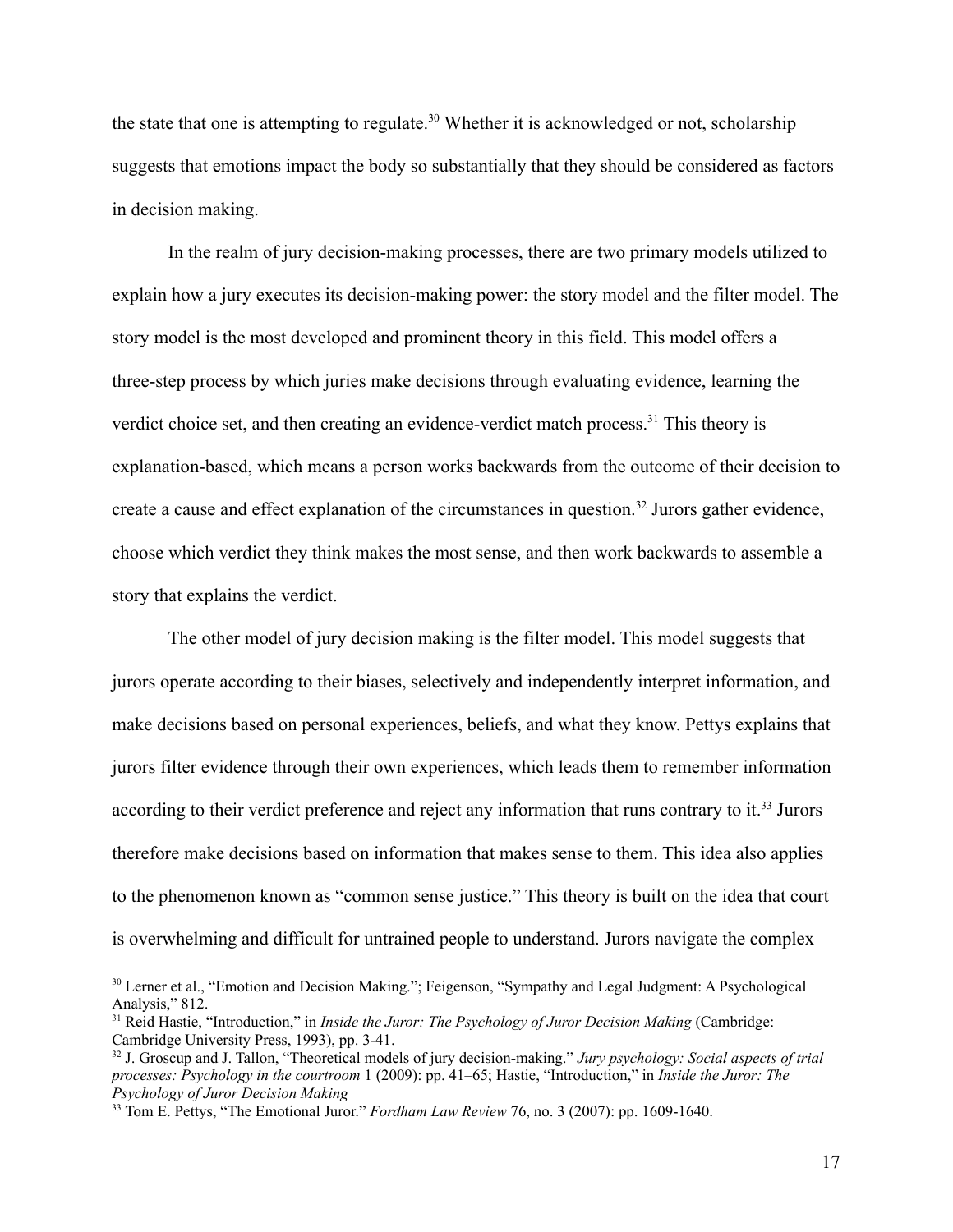nature of law and their general unfamiliarity with it by relying on their common sense understanding about law and justice.<sup>34</sup> Jurors accordingly make decisions in line with their pre-existing notions about human nature, culpability, and punishment rather than the law itself.<sup>35</sup> To further complicate this dynamic, jurors also rely on cognitive or heuristic shortcuts to make decisions about situations that they may not completely understand.<sup>36</sup> There is also significant scholarship that suggests that jurors decide according to specific and general prejudices that they possess prior to entering the courtroom.<sup>37</sup> Specific prejudices are ideas that jurors hold about specific issues in a case, whereas generic prejudices are usually stereotypical prejudices or general negative attitudes held against a defendant solely due to the crime he or she is accused of committing.<sup>38</sup> The idea that jurors make decisions by reframing information into a familiar context barely acknowledges the power of emotion. Indeed, in these models, emotion is mostly viewed as a bias that interferes with proper reasoning within the realm of decision making.

There is, however, evidence that juries may emotionally render a verdict, though it is not developed as a concrete model for decision making. There is an abundance of literature that discusses how emotion can inform jury decisions, but research has not offered an explanation of how juries actually arrive at their decision. Rather, scholarship on emotion in legal decision making views emotion as another piece of information considered and as biasing a final decision. Emotion tends to be characterized as a kind of framing that limits decision-making abilities.<sup>39</sup> Emotions appear in this area as a factor, but not a full-fledged model for decision making. Select

<sup>&</sup>lt;sup>34</sup> Groscup and Tallon. "Theoretical models of jury decision-making."; T. Daftary-Kapur, R. Dumas, and S.D. Penrod. "Jury decision-making biases and methods to counter them." *Legal and Criminological Psychology* 15, (2010): pp. 133-154

 $35$  Groscup and Tallon. "Theoretical models of jury decision-making."

<sup>36</sup> Ibid., Hastie, "Introduction," in *Inside the Juror: The Psychology of Juror Decision Making.*

<sup>&</sup>lt;sup>37</sup> Groscup and Tallon. "Theoretical models of jury decision-making."

 $38$  Ibid.

<sup>39</sup> Jessica M. Salerno, "The Impact of Experienced and Expressed Emotion on Legal Fact Finding." *Annual Review of Law and Social Science* 17, no. 1 (2021): pp. 181-203.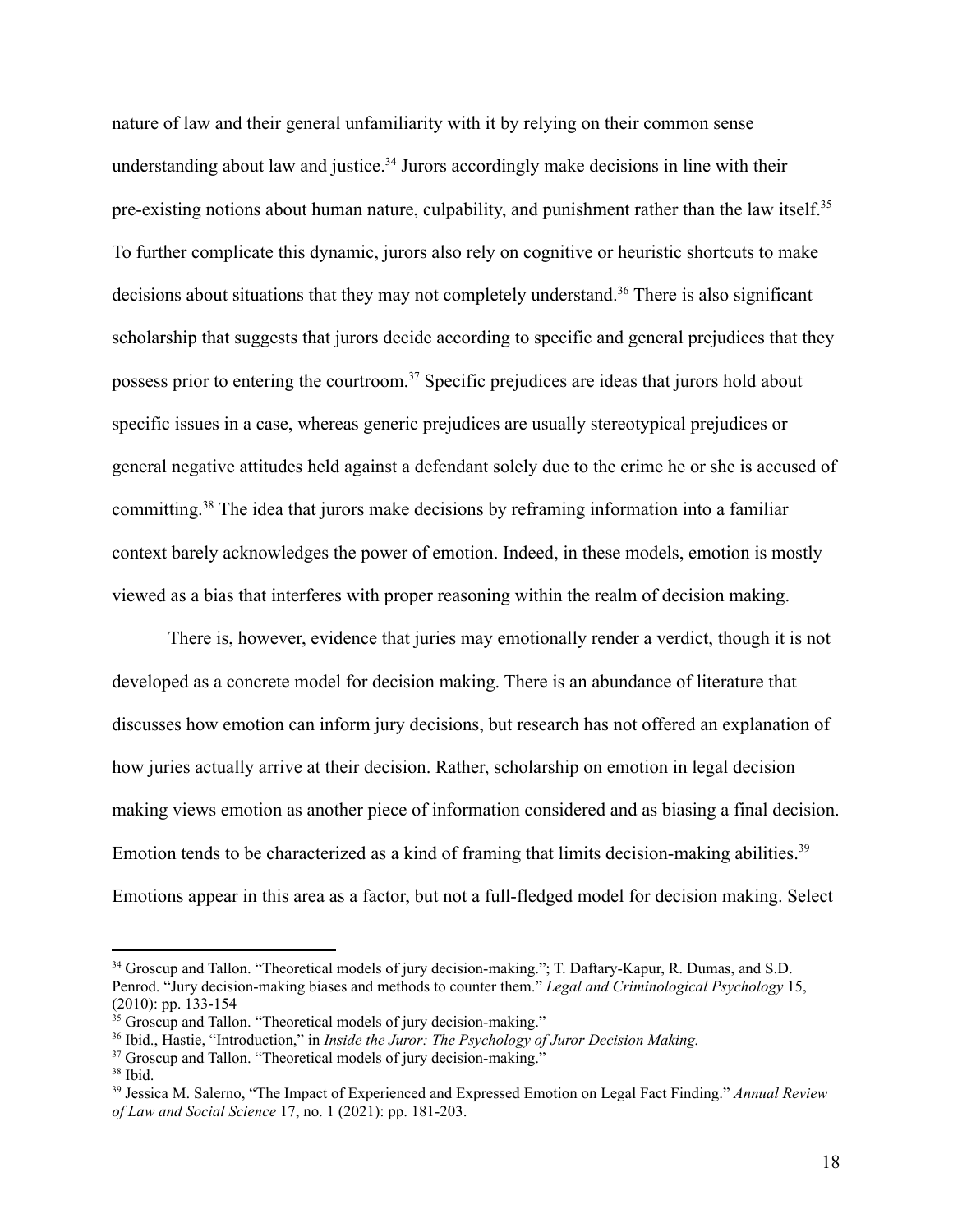emotions have sets of scholarship that discuss how juries consider them in their decisions, even though they may not be formally recognized. I focus first on the emotional experiences of the jurors, and how those experiences factor into individual decision-making before analyzing how these biases could be strategically promoted by attorneys.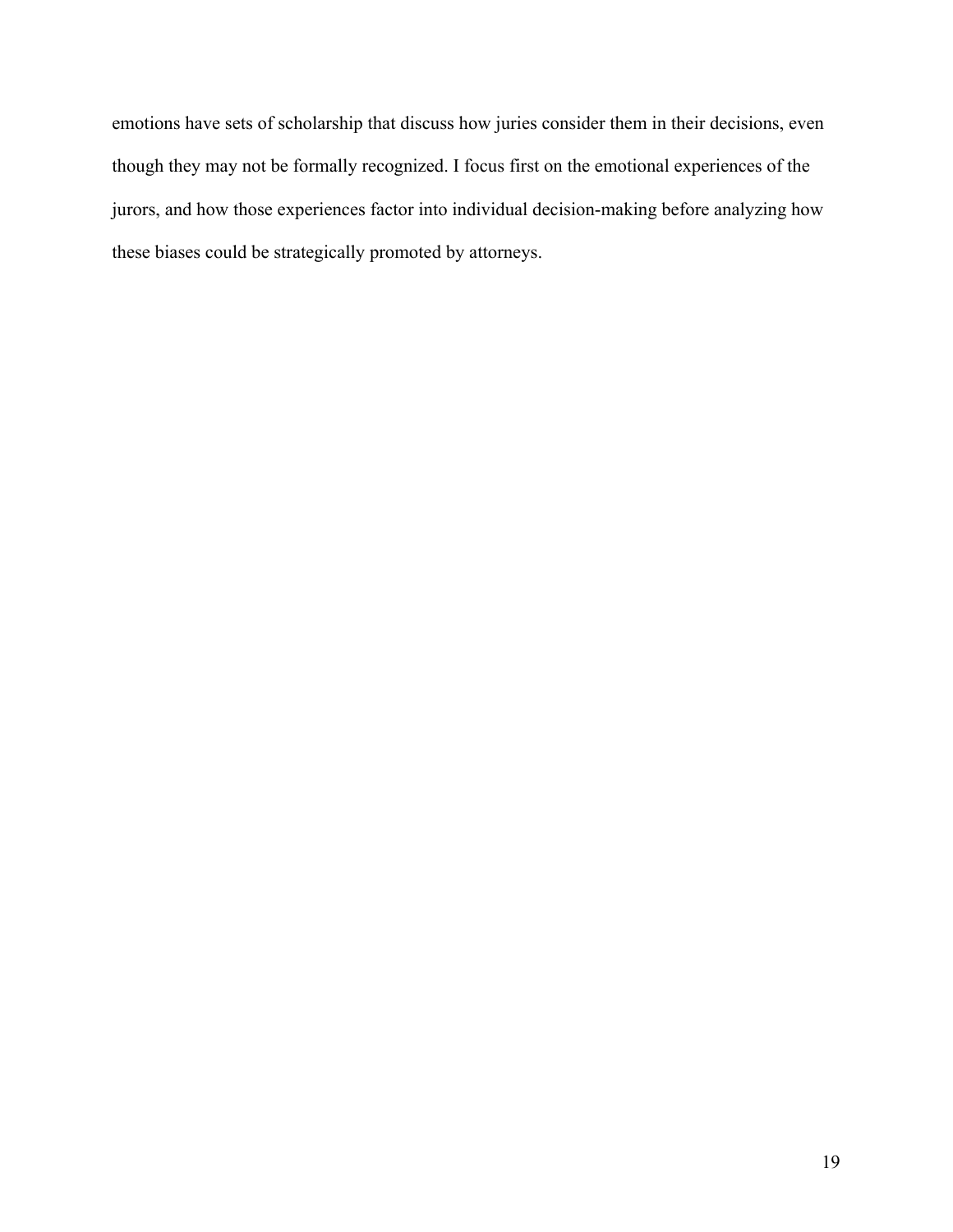#### *III. Scholarship Regarding How Emotions Impact Jury Decision Making*

Clearly, different emotions promote different responses from jurors. This section examines anger and sympathy, the two emotions on which this thesis will focus, and the ways that scholarship has thus far suggested they impact juror decision making.

#### *III. a. Anger*

Scholarship discusses how juries tend to manifest their anger in two ways. First, jurors use their anger to interpret evidence in a manner that favors the victim. Second, they direct their anger towards a defendant, resulting in greater blame and harsher judgments. Both models of angry decision making result in unfavorable verdicts for accused defendants. Therefore, anger is mainly a tool of the prosecution in criminal trials.

Scholarship acknowledges the role that anger plays in filtering evidence as well as how anger can contribute to biased verdicts. In a landmark study about the impact of gruesome evidence on jury decision making, Bright and Goodman-Delahunty found that presentation of gruesome evidence in trials leads to higher conviction rates than in trials where visual evidence is not shown.<sup>40</sup> The participants in the study who viewed the gruesome evidence reported experiencing more intense anger at the defendant than those who did not see any photos.<sup>41</sup> However, this study found that this effect was only evident when juries were subject to visual evidence. In contrast, the presentation of horrific verbal evidence did not have an impact on mock-juror decision making. Grady et al. furthered this research by exploring whether the results

<sup>41</sup> Ibid. <sup>40</sup> David A. Bright and Jane Goodman-Delahunty. "Gruesome Evidence and Emotion: Anger, Blame, and Jury Decision-Making." *Law and Human Behavior* 30, no. 2, (April 2006): pp. 183-202.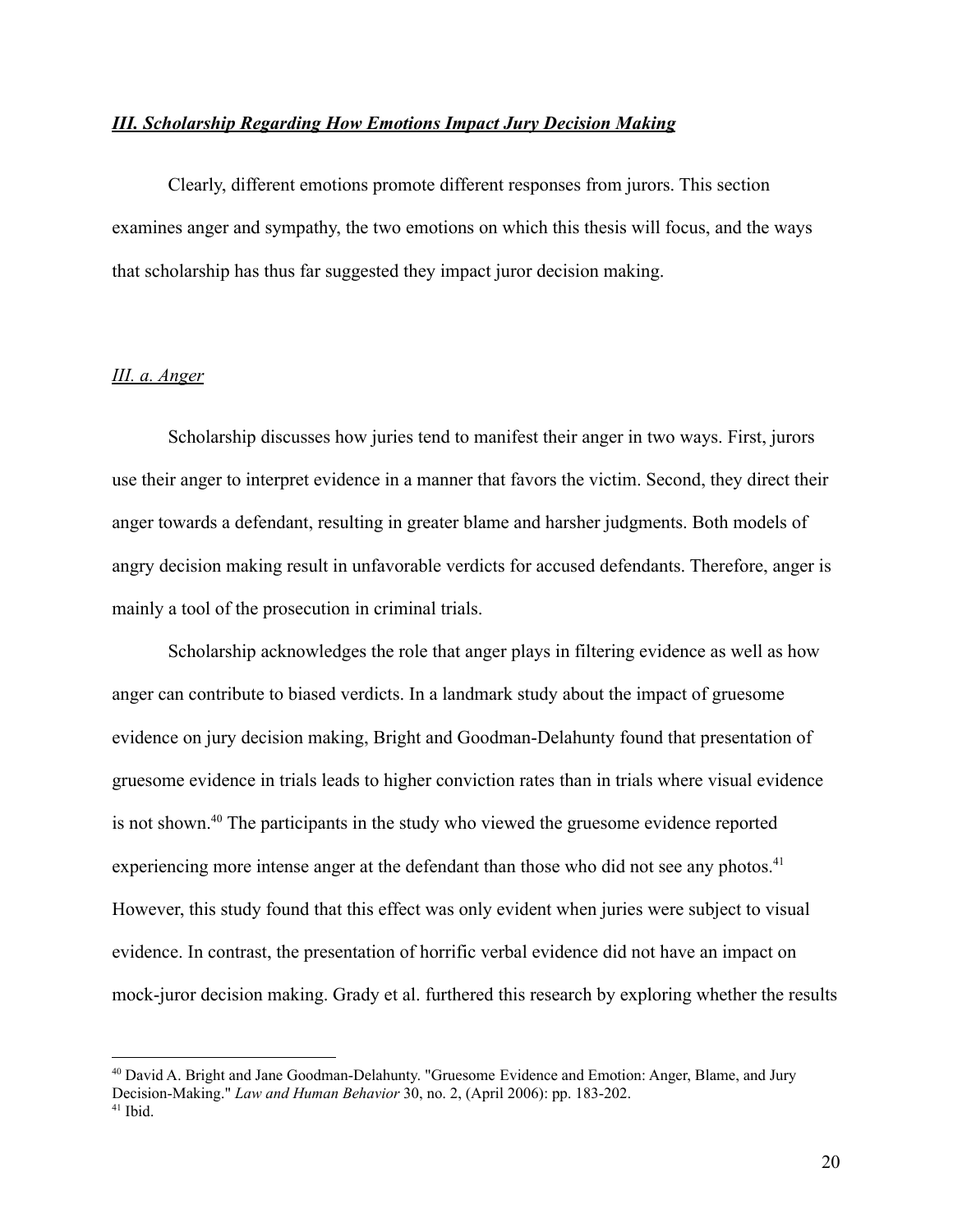of the study were due to the presentation of visual evidence in general.<sup>42</sup> In their work, Grady et al. added a study group of people who viewed neutral photographic evidence in order to show that gruesome evidence leads to a higher probability of conviction as opposed to trials where neutral photographs are shown to the jurors. This additional study confirms that the convictions delivered in Bright and Goodman-Delahunty's research were not simply due to the visual photographic evidence swaying the decision, but rather were due to the emotionally-charged nature of the evidence.

Research also shows that when people are angry, they place more blame on an alleged perpetrator. <sup>43</sup> An angry juror is more likely to find a defendant guilty and also institute a greater punishment than when in a neutral state.<sup>44</sup> Goldberg et al. tested this theory by activating participants' anger with a video of a crime and then posing four vignettes that described an individual's reckless behavior resulting in the harm of an innocent victim.<sup>45</sup> The respondents were then asked to rate how intentional the reckless actions were, the extent to which the defendant should be blamed, and the extent to which the defendant should be punished. Respondents who were induced to feel anger before making their judgments placed more blame on the defendant than those who were not induced to feel anger. <sup>46</sup> This finding was consistent with the work of Keltner et al., who found not only that blame increases with anger, but also that angry people are more likely to place blame on a person rather than a situation.<sup>47</sup>

<sup>42</sup> Rebecca Hofstein Grady et al., "Impact of Gruesome Photographic Evidence on Legal Decisions: A Meta-Analysis," *Psychiatry, Psychology and Law* 25, no. 4 (2018): pp. 503-521.

<sup>&</sup>lt;sup>43</sup> Julie H. Goldberg, Jennifer S. Lerner, and Philip E. Tetlock, "Rage and Reason: The Psychology of the Intuitive Prosecutor," *European Journal of Social Psychology* 29, no. 5-6 (1999): pp. 781-795.; D. Keltner., P. C. Ellsworth, & K. Edwards, "Beyond simple pessimism: Effects of sadness and anger on social perception." *Journal of Personality and Social Psychology* 64, (1993): pp. 740-752.

<sup>&</sup>lt;sup>44</sup> Goldberg at al., "Rage and Reason: The Psychology of the Intuitive Prosecutor."

<sup>45</sup> Goldberg at al., "Rage and Reason: The Psychology of the Intuitive Prosecutor": 785

<sup>46</sup> Ibid., 786.

<sup>&</sup>lt;sup>47</sup> Keltner et al., "Beyond simple pessimism: Effects of sadness and anger on social perception."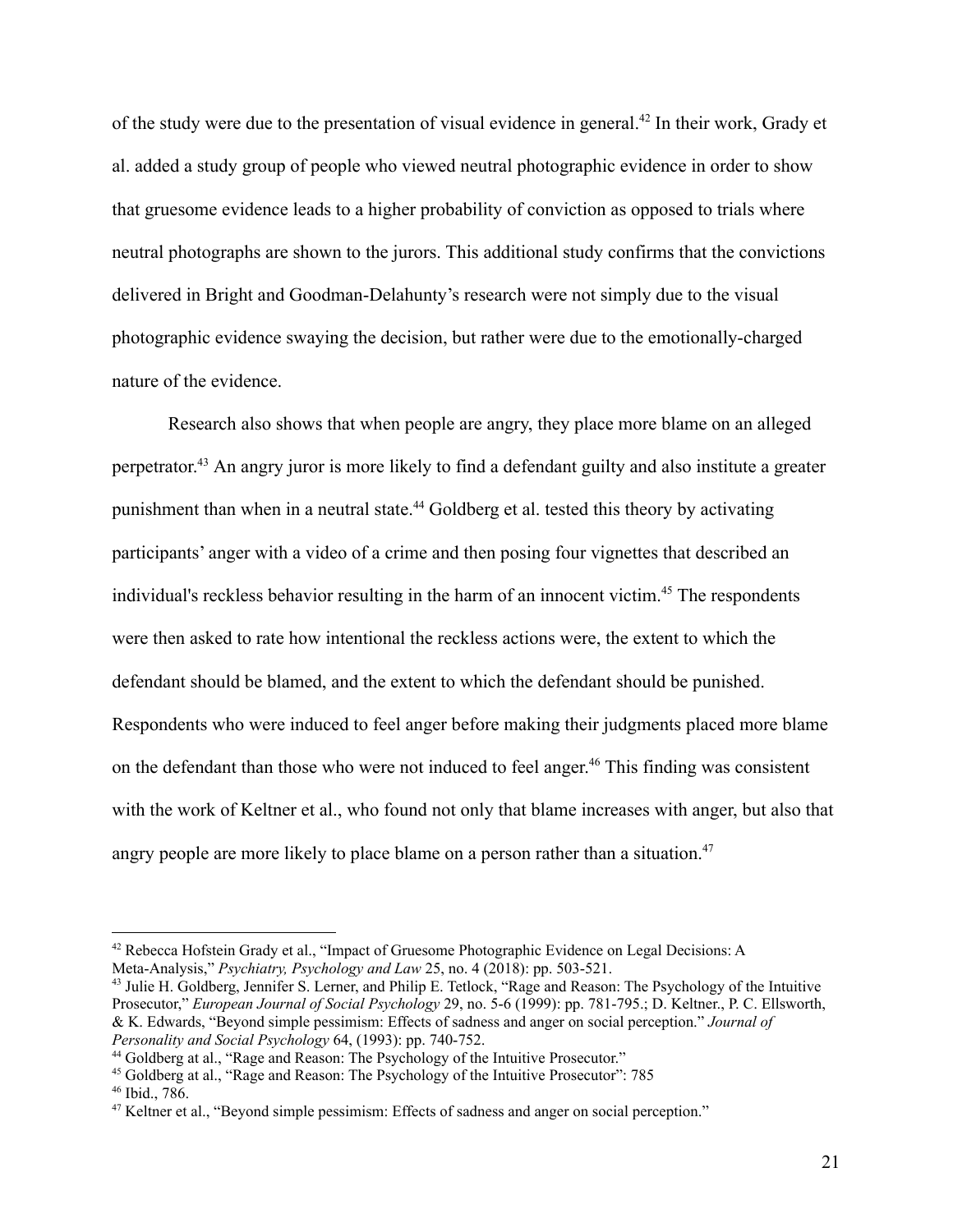The increased culpability that jurors place when angry correlates to increased punishment for "guilty" defendants.<sup>48</sup> In Goldberg et al.'s 1999 study, the respondents who were shown the anger-inducing video assigned greater punishment to the defendants than those who remained neutral. The angrier that the participants rated themselves, the more punitive were their decisions.<sup>49</sup> The incense that the jurors felt took the form of moral outrage, which caused them to wish to place blame on a party and punish someone. Moral outrage makes a person want to hold someone responsible for an injustice, and therefore mediate the injustice to cope with the situation, presumably through punishment.<sup>50</sup> Research conducted by Nuñez et al. also supports this hypothesis. Nuñez et al. conducted research on this topic by showing jurors a video of the sentencing hearing of a capitol murder trial and then asking them to sentence the defendant. After watching the trial, jurors reported feeling heightened levels of anger than before viewing the video. Consistent with the previously cited scholarship, it is unsurprising that those who rated their anger higher were also more likely to sentence the defendant to death.<sup>51</sup> Those who chose a death sentence accordingly had higher anger ratings than those who chose to sentence the defendant to life in prison.

#### *III. b. Sympathy*

<sup>&</sup>lt;sup>48</sup> Goldberg at al., "Rage and Reason: The Psychology of the Intuitive Prosecutor."; Jennifer S. Lerner and L.Z. Tiedens, "Portrait of the angry decision maker: How appraisal tendencies shape anger's influence on cognition." *Journal of Behavioral Decision Making* 19, (2006): pp. 115-137.; Narina Nuñez et al., "Negative Emotions Felt during Trial: The Effect of Fear, Anger, and Sadness on Juror Decision Making," *Applied Cognitive Psychology* 29, no. 2 (July 2015): pp. 200-209.

<sup>&</sup>lt;sup>49</sup> Goldberg at al., "Rage and Reason: The Psychology of the Intuitive Prosecutor," 789.

<sup>50</sup> Ibid 788; Lerner and Tiedens, "Portrait of the angry decision maker: How appraisal tendencies shape anger's influence on cognition"; Nuñez et al., "Negative Emotions Felt during Trial: The Effect of Fear, Anger, and Sadness on Juror Decision Making."

<sup>&</sup>lt;sup>51</sup> Nuñez et al., "Negative Emotions Felt during Trial: The Effect of Fear, Anger, and Sadness on Juror Decision Making," 208.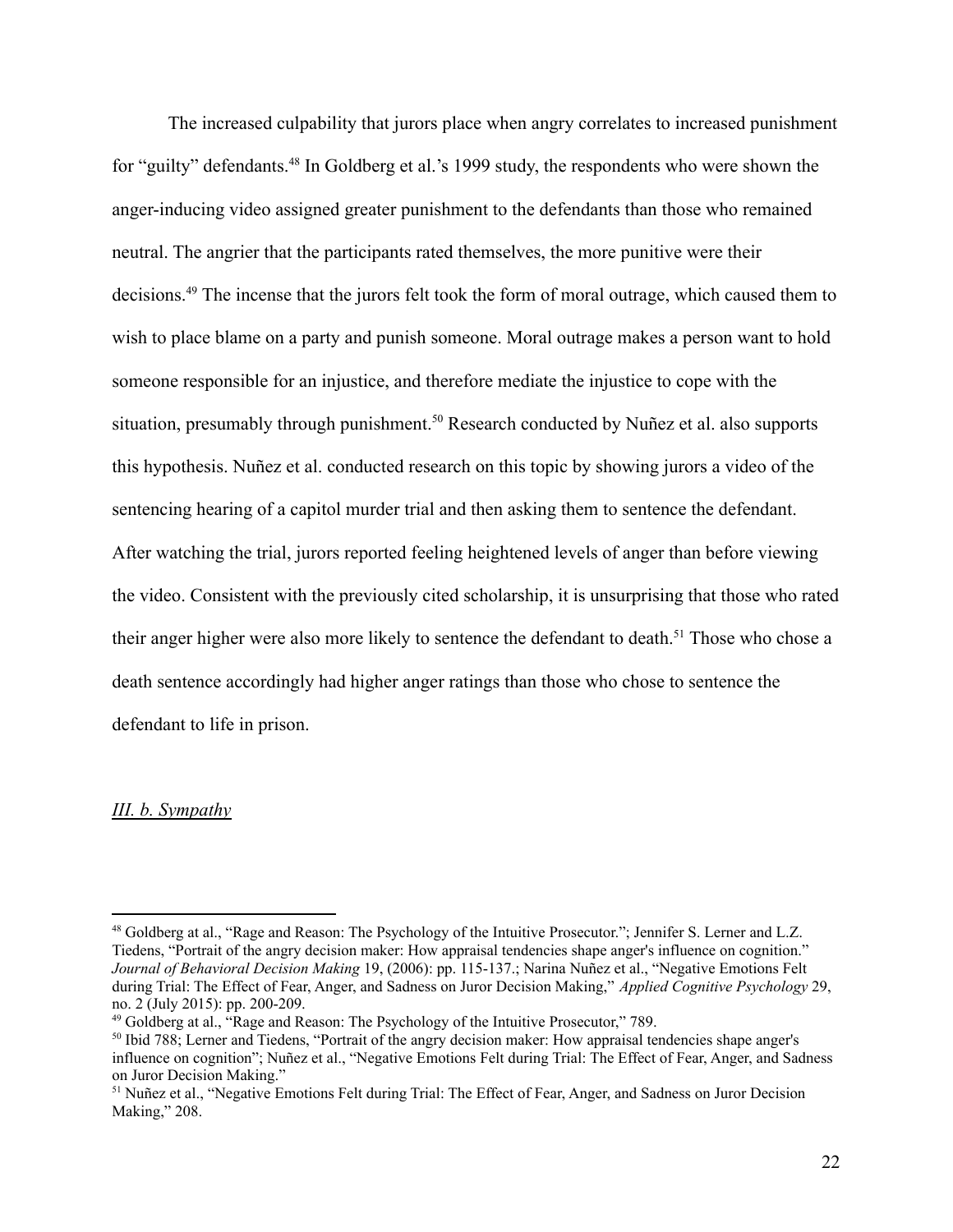There is abundant research on the impact of sympathy in jury decisions. Sympathy in decision making is dependent on the originating factor of said emotion. In a trial, sympathy originates either from a specific situation that a perceived victim is in, or it is based on the identity or characteristics of the individual testifying before the jury. In this situational format, a juror feels sorry for the situation or a certain hardship that an individual is experiencing, and subsequently wants to remedy it. On the other hand, sympathy can be felt towards people who testify based on the image their attorney presents of them. I refer to this form of sympathy as identitarian, as it is based on a jury feeling sorry for an individual. These two types of sympathy are not completely separate, but rather overlap and interact with one another.

Many scholars have argued that sympathy impedes factual decisions because it encourages a jury to sympathize with, and therefore want to fix, an individual's hardship.<sup>52</sup> When presented with an individual in an unfortunate situation, jurors allegedly feel a need or a moral obligation to remedy the situation. This potential desire to help increases the chance of making a biased decision. Feigenson suggests that sympathy creates a biased weighing of evidence, leading jurors to decide which facts are salient and how thoroughly they need to be considered.<sup>53</sup> Scholars argue that sympathy enables jurors to make confident decisions that are inconsistent with legal doctrine in the absence of sufficient proof. Evidence is therefore interpreted to not only be in favor of a victim, but to reciprocally heighten the perceived guilt of the perpetrator. 54

<sup>52</sup> Feigenson, "Sympathy and Legal Judgment: A Psychological Analysis,"; B.H. Bornstein, "David, Goliath, and Reverend Bayes: Prior beliefs about defendants' status in personal injury cases." *Applied Cognitive Psychology* 8, (1994): pp. 233-258.; B.H.Bornstein, "From Compassion to Compensation: The Effect of Injury Severity on Mock Jurors' Liability Judgments." *Journal of Applied Social Psychology* 28, (1998): pp. 1477-1502.; Tsoudis and Smith-Lovin, "How Bad Was It? The Effects of Victim and Perpetrator Emotion on Responses to Criminal Court Vignettes." *Social Forces* 77, no. 2, (1998): 697.

<sup>&</sup>lt;sup>53</sup> Feigenson, "Sympathy and Legal Judgment: A Psychological Analysis," 61.

<sup>54</sup> Ibid. 57; Bornstein, "David, Goliath, and Reverend Bayes: Prior beliefs about defendants' status in personal injury cases."; Bornstein, "From Compassion to Compensation: The Effect of Injury Severity on Mock Jurors' Liability Judgments."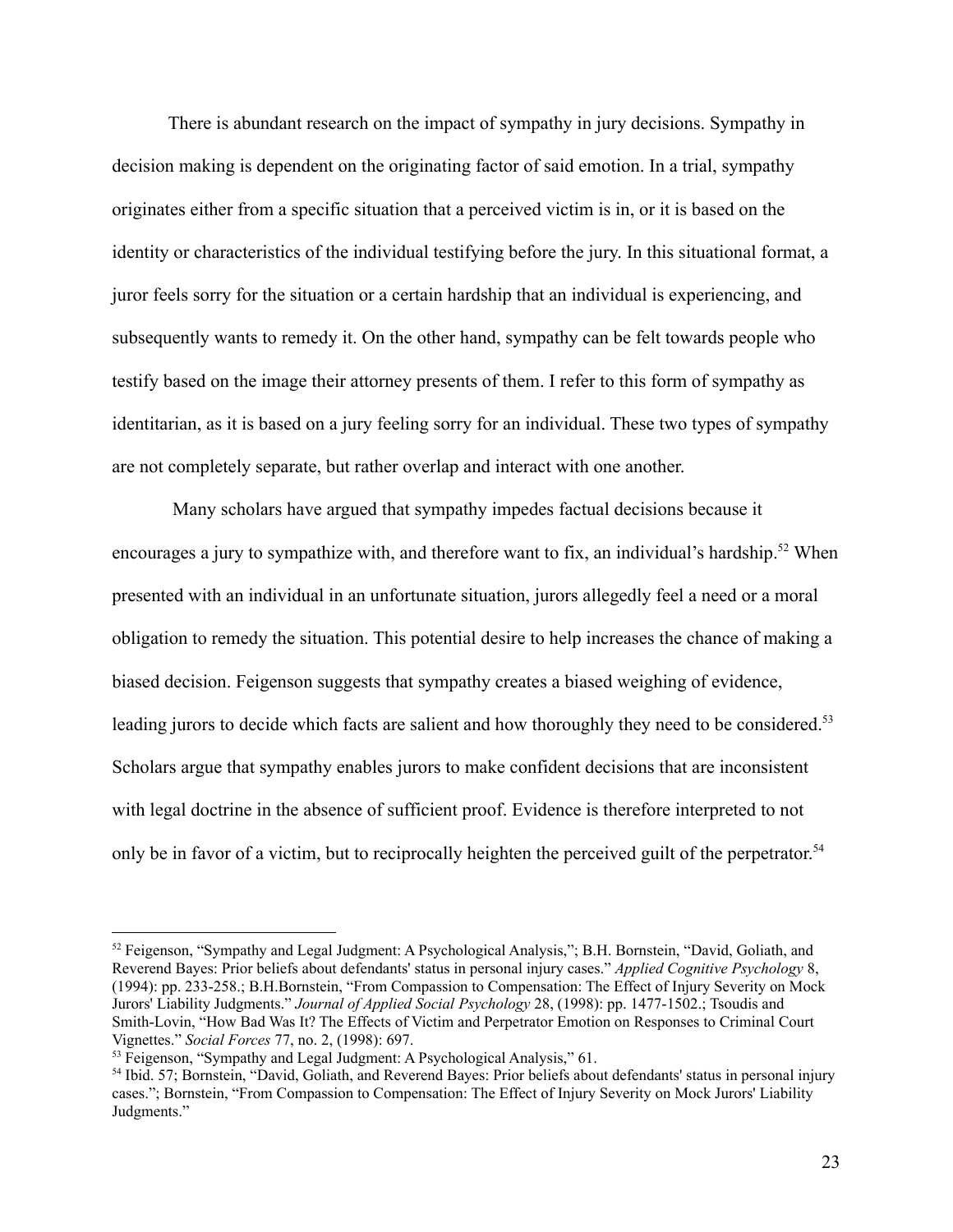This situation is even more evident in the study of personal injury and accident law. B.H. Bornstein tested this phenomenon by examining how injury severity affected evidence interpretation and guilty verdicts in a mock-jury personal injury suit. Bornstein conducted two studies where participants read summaries of personal injury cases that were modified from actual lawsuits.<sup>55</sup> The trial scenarios that participants received were the same in every aspect except for the seriousness of the plaintiff's injury.<sup>56</sup> In the first study, the participants were asked to read the summaries and judge the defendant's liability, award compensation, and rate their feelings toward the litigants. Bornstein found that the greater the severity of the plaintiff's injury (therefore creating a sense of urgency for resolution), the more likely she would receive a verdict in her favor, even though evidence of liability was the same in all cases. It was no coincidence that the mock jurors reviewing the severe injury case also rated their sympathy for the plaintiff higher than those who received a lower severity case.<sup>57</sup> Bornstein demonstrated that injury severity directly produced more juror sympathy and skewed judgments for the plaintiff.

This is not to say there could not be other triggers of sympathy when deliberating a case. In the Bornstein studies, sympathy was cultivated after reading only the facts of a case on a piece of paper. Jurors were not interacting with actual people for these studies, yet sympathy was so strong that they made a skewed decision without even seeing a victim. This limitation perhaps provides even more reason to believe that jurors would feel sympathy when in the presence of an actual person giving testimony.

The jury not only makes sympathetic decisions based on a victim's situation, but also makes decisions influenced by the identity of the person before them. This notion of identity is

<sup>&</sup>lt;sup>55</sup> Bornstein, "From Compassion to Compensation: The Effect of Injury Severity on Mock Jurors' Liability Judgments."

<sup>56</sup> Ibid., 1481.

<sup>57</sup> Ibid., 1487.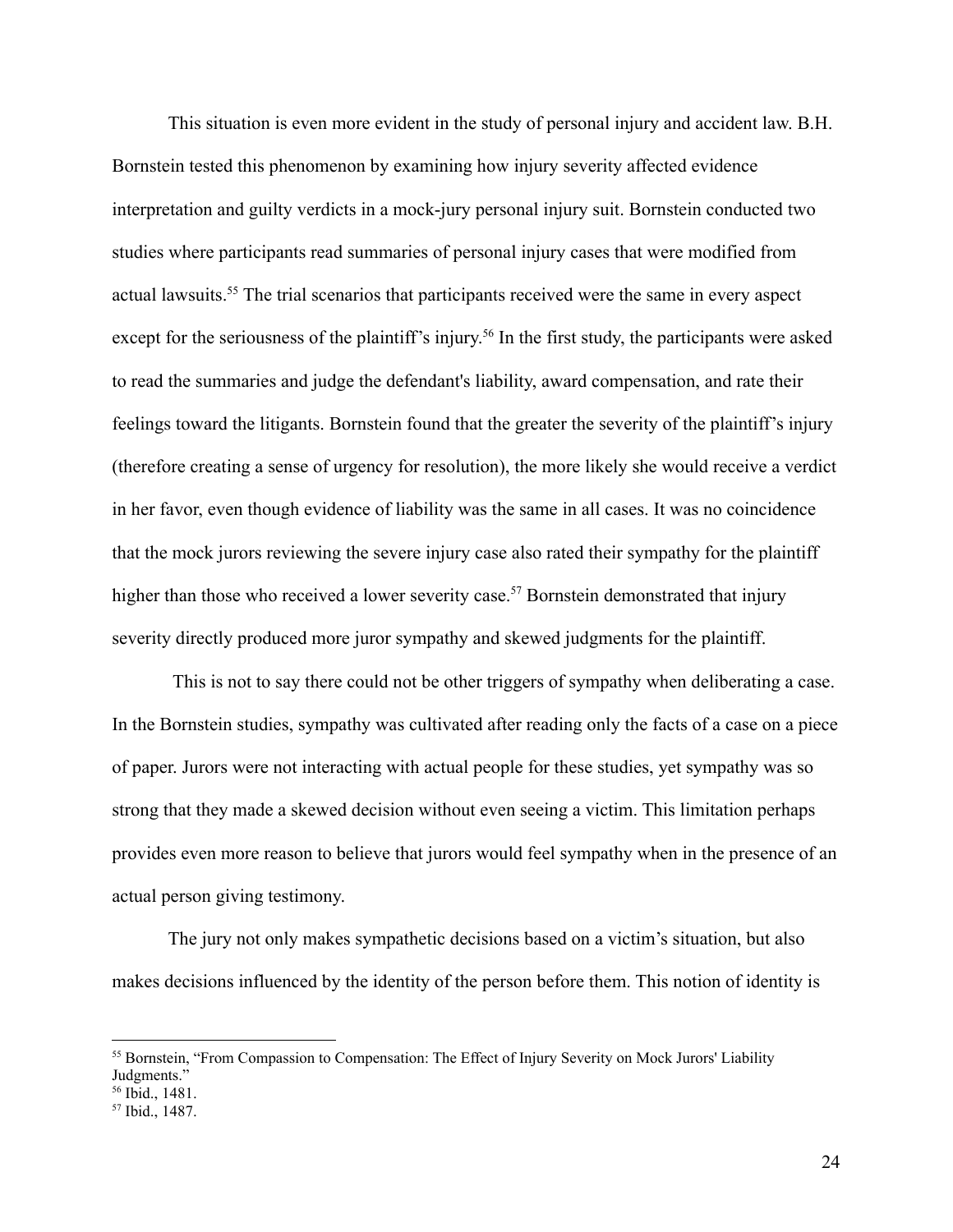not only derived from an individual's physical characteristics, background, or experiences, but is also substantially validated by a person's emotional reactions. Emotions reflect the nature of an individual. Tsoudis and Smith-Lovin assert that emotional displays of both alleged perpetrators and victims serve to impact jury perceptions of identity.<sup>58</sup> By observing the reactions of a person before them, jurors make interpretations, granting more credibility to people who display emotions consistent with what they would expect from a "normal" person in that circumstance.

Research shows that victims' displays of emotion, such as crying on the stand, result in more guilty verdicts.<sup>59</sup> Dahl et al., conducting a study on emotional displays by victims and their impact on individual and multiple jurors, discussed the impact of distraught testimonies by rape victims. In this study, mock jurors viewed one of three video recorded versions of a rape victim's testimony. Each recording revealed either congruent (despair, sobs, seemed to be fighting to stay composed), neutral (told story in a flat matter-of-fact way), or incongruent (appeared more positive and pleasant) emotions. The study showed that the jurors more frequently deemed the victim to be credible, and the perpetrator guilty, when the victim displayed congruent versus neutral or positive emotions.<sup>60</sup> The jurors' conclusions stem from sympathy. This sympathy not only originates from the victim describing the enormous impact of the crime and the pain inflicted on her, but also is a product of the jury's perception of the rape victim's emotions as appropriate for the situation. The victim is a normal person who endured a traumatic situation, which evokes sympathetic feelings from the jury.

<sup>58</sup> Tsoudis and Lynn Smith-Lovin, "How Bad Was It? The Effects of Victim and Perpetrator Emotion on Responses to Criminal Court Vignettes."

<sup>&</sup>lt;sup>59</sup> J. Dahl et al., "Displayed emotions and witness credibility: a comparison of judgements by individuals and mock juries." *Applied Cognitive Psychology* 21 (2007): pp. 1145-1155.; A. Cooper et al., "The Emotional Child Witness: Effects on Juror Decision‐making." *Behavioral Science. Law* 32, (2014):pp. 813– 828.

<sup>60</sup> Dahl et al., "Displayed emotions and witness credibility: a comparison of judgements by individuals and mock juries." 1150.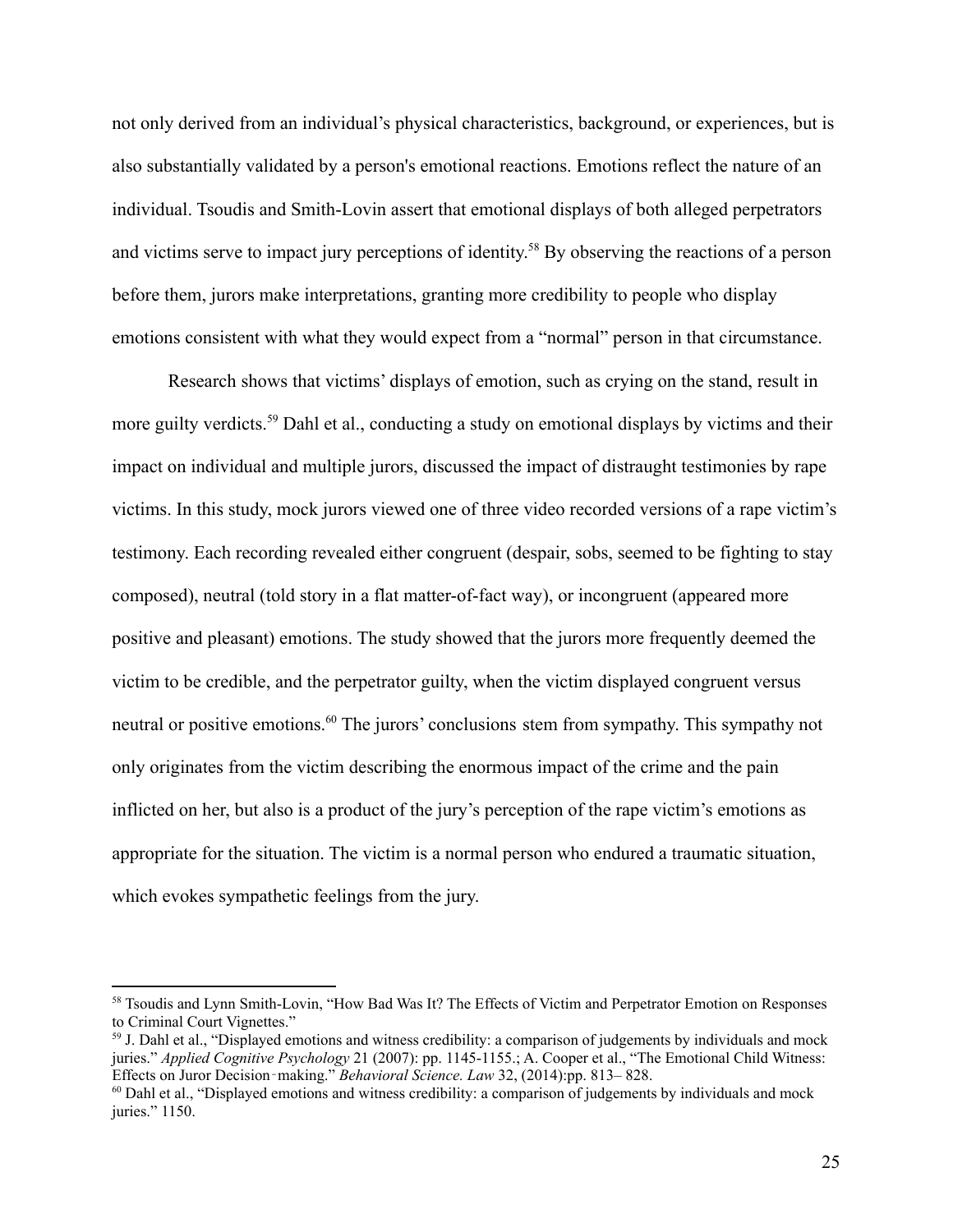Similarly, Cooper et al. studied the impact of emotional displays, particularly crying, by children on jury decisions. This study introduces a particular nuance to the study of sympathy because it involves children, a group that tends to stir compassion in adults precisely because children are commonly perceived as innocent and defenseless victims. Researchers manipulated images of children and gave them to mock and real juries. They also provided a written trial scenario and testimony transcript. Researchers found that children perceived as emotional at trial rendered more guilty verdicts for the people against whom they testified.<sup>61</sup> Children who appeared emotional were also deemed to be more credible than those who were perceived as more reserved. Sympathy for children, with emphasis on their emotional expressions, likely creates a biased judgment. Jurors feel sorry for children because of their status as minors, and their inability to protect themselves from harm. Furthermore, following the work of Tsoudis and Smith-Lovin, emotional reactions would be expected from a child placed on the courtroom stand. These emotional displays therefore communicate to the jury that the child is rational, which enhances the jury's sympathy and perception of credibility.

Conversely, some research shows that victim sadness may not be as effective in provoking sympathy. <sup>62</sup> Examining the impact of sad and angry victim impact statements on juror death sentence deliberations, Nuñez et al. found that a victim's angry emotional displays resulted in an increase in death sentences, whereas sad emotional displays did not.<sup>63</sup> To reconcile this contradictory finding, it is important to recognize that sympathy does not only function in the presence of sadness alone. One can feel sympathy for a person who is angry, upset, or has any other emotion. Furthermore, as Tsoudis and Smith-Lovin demonstrated, emotions function as an

<sup>&</sup>lt;sup>61</sup> Cooper et al., "The Emotional Child Witness: Effects on Juror Decision-making."

 $62$  Ibid.; Nuñez et al., "Negative Emotions Felt during Trial: The Effect of Fear, Anger, and Sadness on Juror Decision Making."

<sup>&</sup>lt;sup>63</sup> Nuñez et al., "Negative Emotions Felt during Trial: The Effect of Fear, Anger, and Sadness on Juror Decision Making."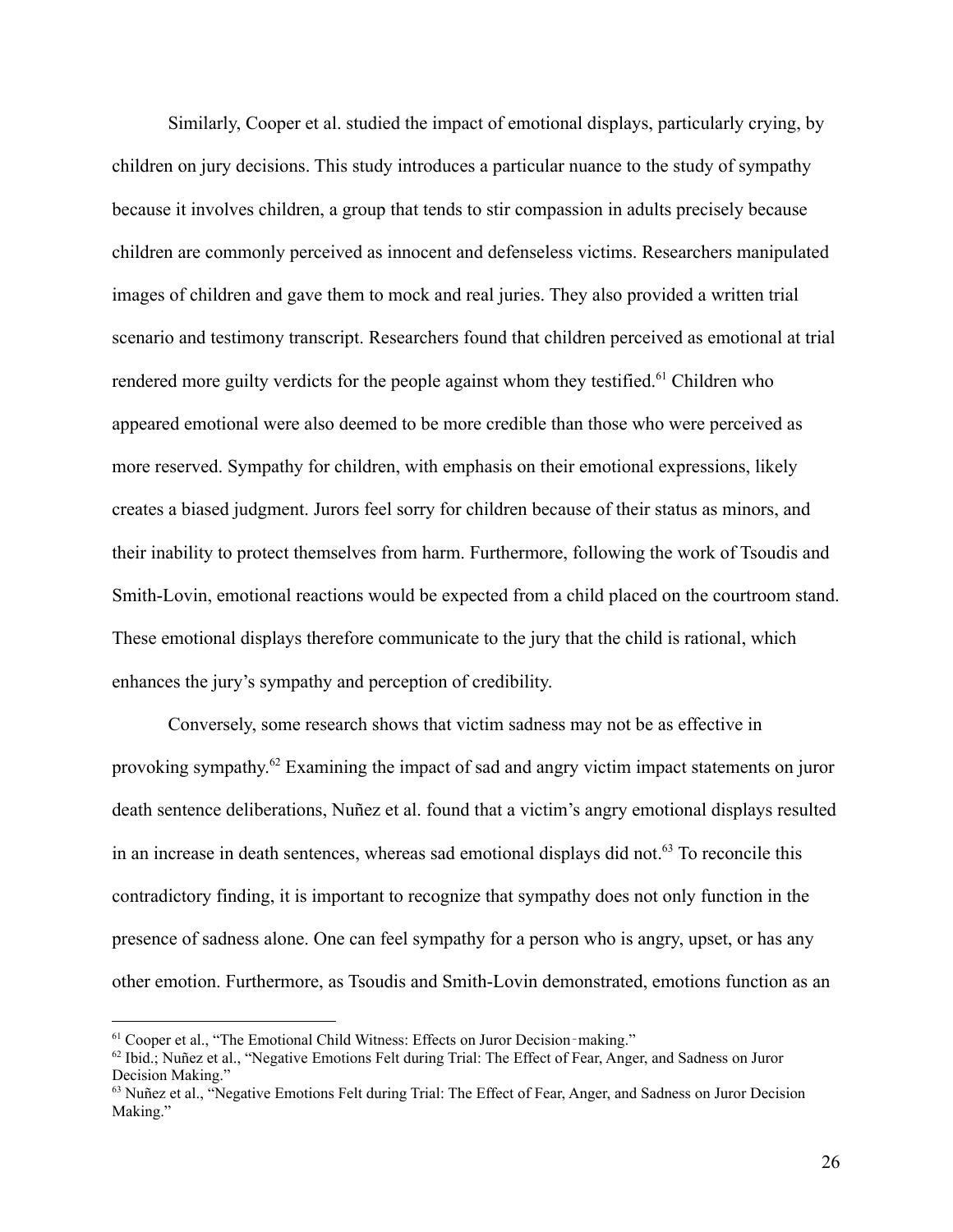indicator of identity. <sup>64</sup> Credibility and sympathetic judgments result from strong emotional displays that are appropriate for the given situation. Victim anger may have been more appropriate for these situations than sadness. Cooper et al. also addressed this idea, demonstrating that when a child was perceived as more emotional, but maintained a calm demeanor instead of crying, the jury rendered more guilty verdicts for those they testified against.<sup>65</sup> Jury sympathy relied on the level of emotion required in response to the situation. These studies show that specific emotions may not be influential in jury decisions, but their visibility and appropriateness have an impact on the decision-making process.

Sympathy in a criminal trial does not only apply to a victim. Nor does this phenomenon only apply to criminal law. Sympathy can assist or harm a defendant as well.<sup>66</sup> Tsoudis and Smith-Lovin explain that a perpetrator's emotional displays during a trial provide signals about future actions.<sup>67</sup> Furthermore, they found that the more contrite a perpetrator appears to be, the more "normal" identity he appears to have.<sup>68</sup> Conversely, if he appears calm and unconcerned, he is deemed to have an evil identity.<sup>69</sup> These identity perceptions influence rulings. Jurors who identify a person with a normal, expected response to a situation (being remorseful for committing a crime) are more inclined to feel sympathy and acquit. An indifferent person appears evil, and therefore is undeserving of sympathy and mercy.

<sup>64</sup> Tsoudis and Lynn Smith-Lovin., "How Bad Was It? The Effects of Victim and Perpetrator Emotion on Responses to Criminal Court Vignettes."

<sup>65</sup> Cooper et al., "The Emotional Child Witness: Effects on Juror Decision‐making." 822.

<sup>&</sup>lt;sup>66</sup> Tsoudis and Lynn Smith-Lovin., "How Bad Was It? The Effects of Victim and Perpetrator Emotion on Responses to Criminal Court Vignettes."; Bornstein, "From Compassion to Compensation: The Effect of Injury Severity on Mock Jurors' Liability Judgments."; Amy Bradfield Douglass et al., "Does It Matter How You Deny It?: The Role of Demeanor in Evaluations of Criminal Suspects," *Legal and Criminological Psychology* 21, no. 1 (2013): pp. 141-160.

<sup>67</sup> Tsoudis and Lynn Smith-Lovin, "How Bad Was It? The Effects of Victim and Perpetrator Emotion on Responses to Criminal Court Vignettes." 709.

 $68$  Ibid.

 $69$  Ibid.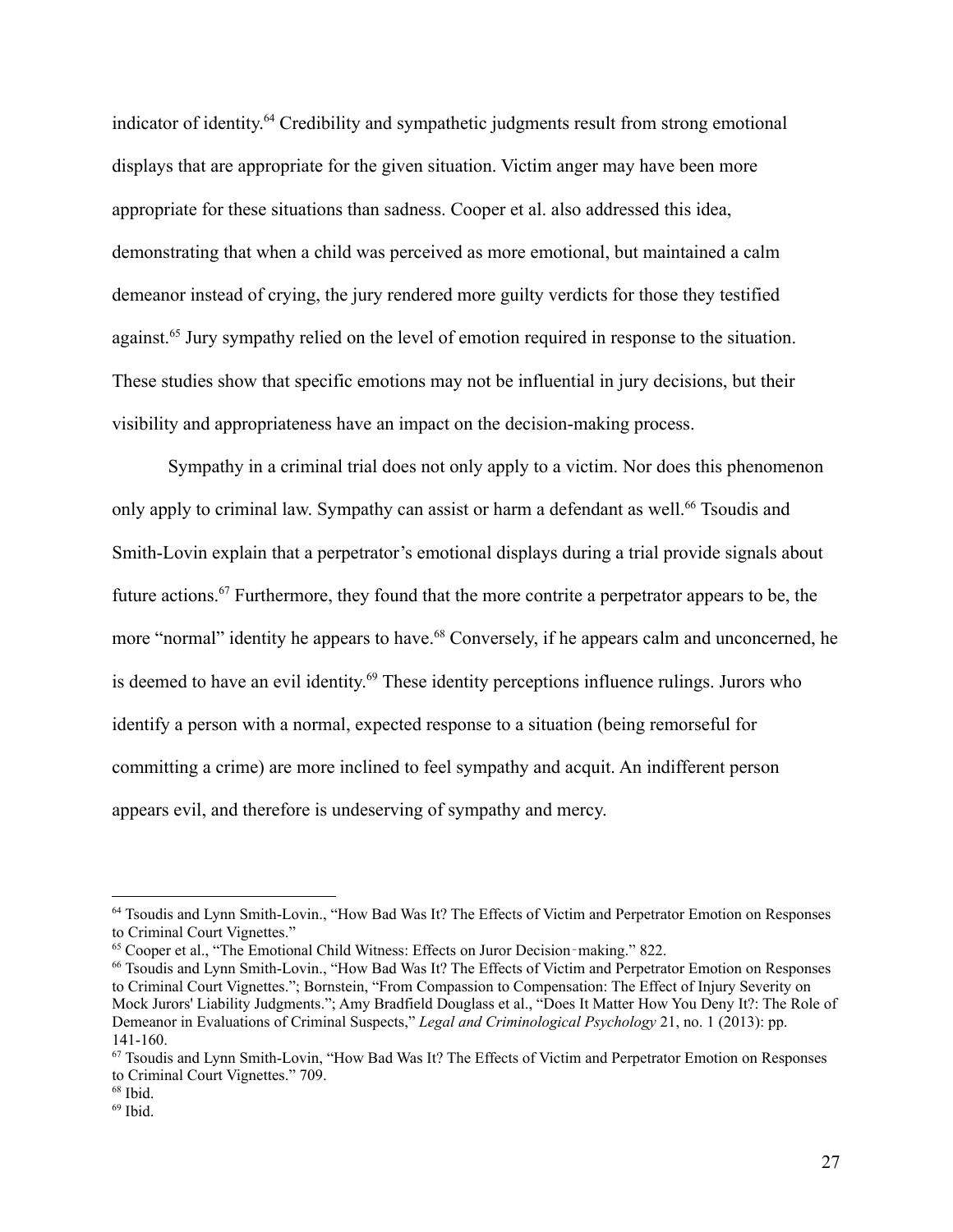Douglass et al. also completed research to support this thesis, finding that suspects who displayed flat, unemotional demeanor in interrogation were viewed as more guilty than those who demonstrated emotional behavior (excluding interrogations which included a confession).<sup>70</sup> Again, I find it crucial to highlight Tsoudis and Smith-Lovin, and emphasize that if a suspect appears emotional, and the jury views his reactions as appropriate and sane, the jury will perceive him to have a normal identity and make a decision in his favor. In the work of Douglass et al., suspects displaying a flat demeanor were found to be more guilty because jurors saw them as less deserving of their sympathy. Research clearly indicates that sympathetic emotional experiences inform, and potentially bias, jurors in their decision-making processes.

Literature regarding jury anger and sympathy suggests that juries form their decisions based on their emotional biases. The studies of emotions in the decision-making process as factors that somehow bias juries is largely worthy of consideration, as this bias suggests attorneys can utilize it to achieve desired outcomes. <sup>71</sup>

 $71$  It is worth noting that anger and sympathy are not the only emotions that the jury may use in decision making. Another prominent emotion that attorneys tend to appeal to is fear. The impact of fear on juror decision making is significantly underdeveloped, but worthy of consideration. There is some scholarship on the influence of fear in jury rulings, but there is little work that addresses exactly how juries incorporate this emotion in rendering their decisions. Nevertheless, some studies from across the social sciences can be used to address the role of fear and decision making in general, including the delivery of guilty verdicts. Psychology research shows that fear is an emotion that carries uncertain connotations (see J.S. Lerner, and D. Keltner, "Beyond valence: Toward a model of emotion-specific influences on judgment and choice." *Cognition and Emotion* 14, (2000):473–493; Nuñez et al., "Negative Emotions Felt during Trial: The Effect of Fear, Anger, and Sadness on Juror Decision Making."; L.Z. Tiedens and S. Linton, "Judgment under emotional certainty and uncertainty: The effects of specific emotions on information processing." *Journal of Personality and Social Psychology* 81, (2001): pp. 973–988.) Those who are fearful have been shown to make pessimistic, uncertain judgments of future events. The uncertainty about the future that fear elicits actually causes decision makers to rely less on heuristics than those who are not induced to feel fear. Tiedens and Linton effectively showed that fear is an uncertain emotion, which prompts deeper thinking about an event and therefore less use of stereotypes in decision making. While the works discussed above address the role that fear has in determinations of guilt, they are based on judgments unrelated to jury decision making per se. This is not to say that fear does not have a place in the courtroom. In fact, fear in the courtroom has been addressed in studies about jury rulings related to when alleged victims express their own fear as well as when defendants voice their fear as part of their rationale for action in self-defense claims, particularly involving domestic violence. (see Cynthia Lee, *Murder and the Reasonable Man: Passion and Fear in the Criminal Courtroom*. New York: New York University Press, 2003.; Emily E. Dunlap et al., "Mock Jurors' Perception of Stalking: The Impact of Gender and <sup>70</sup> Douglass et al., "Does It Matter How You Deny It?: The Role of Demeanor in Evaluations of Criminal Suspects."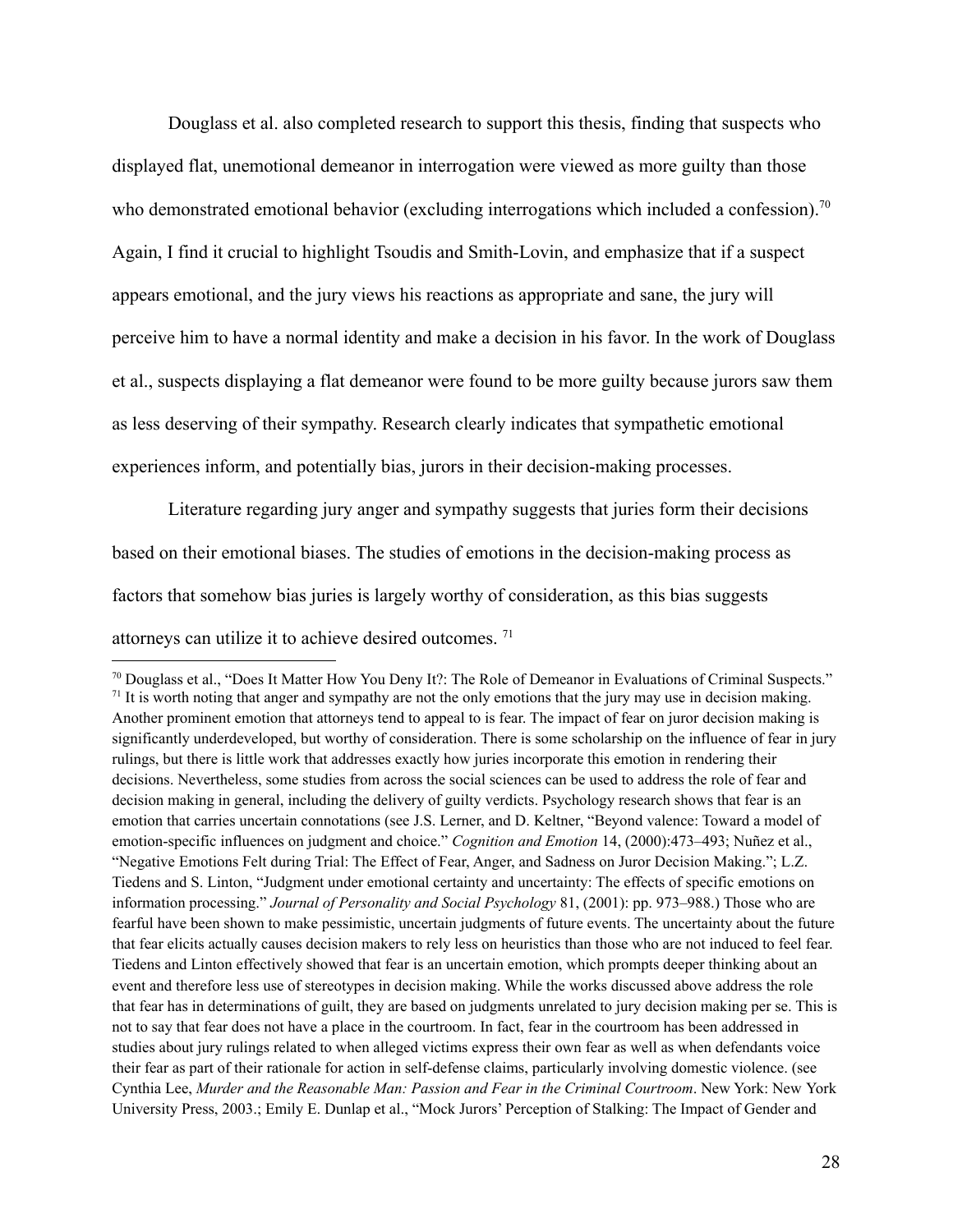#### *IV. Existing Scholarship regarding Attorney Emotional Appeals*

While there is literature that demonstrates how jurors utilize or respond to emotion, scholarship that addresses how attorneys appeal to the emotions of the jury is underdeveloped. Studies in this field are difficult to locate, as it is commonly understood that emotional appeals are unethical in the courtroom, and that attorneys are not permitted to appeal to the emotions of decision makers.<sup>72</sup> Emotional prejudices are commonly discussed in the realm of evidence, where scholars cite Rule 403 of the Federal Rules of Evidence as excluding any evidence that may evoke "unfair prejudice" (commonly an emotional one) which outweighs "probative value."<sup>73</sup> However, there are some parts of a trial where activating emotional appeals is less controversial and significantly more observable.

The opening and closing arguments are events where emotional appeals are accepted, and even promoted as strategically advantageous. Tracking these appeals is often difficult, as attorneys obviously do not announce their usage, and explicit emotional appeals can be "overkill," and possibly dissuading.<sup>74</sup> Emotional appeals are also difficult to measure because an observer may be able to witness these appeals, but not necessarily know what emotion the

Expressed Fear," *Sex Roles* 66, no. 5-6 (December 2011): pp. 405-417.) Fear is especially relevant in self-defense trials, where many state laws require legal decision makers to focus on the reasonableness of the defendant's emotions in provoking violent action, rather than the reasonableness of the actions themselves.There is evidence that a victim's expression of terror during an attack leads to more guilty verdicts when the victim communicates their fear to decision makers. # Though this research does not speak to juror distress precisely, the expression of fear must have some emotional impact on jurors in order for them to rule in such a way. One theory is that the conveyance of fright is actually a tool to provoke fear and encourage emotionally biased decision making for the jury (see James H. Roberts Jr., "The SEC of Closing Arguments," *American Journal of Trial Advocacy* 25, no. Special Anniversary Edition (2002): pp. 271-282). According to this logic, one could assume that the jury reacts to the nuance of fear presumably because the jurors feel fear as well.

<sup>73</sup> Grady et al., "Impact of Gruesome Photographic Evidence on Legal Decisions: A Meta-Analysis"; Krista C. McCormack, "Ethos, Pathos, and Logos: The Benefits of Aristotelian Rhetoric in the Courtroom," *Washington University Jurisprudence Review* 7, no. 1 (2014): pp. 131-155; Jessica Salerno and Liana Peter-Hagene,"The Interactive Effect of Anger and Disgust on Moral Outrage and Judgments." *Psychological Science* 24, no. 10 (2013): pp. 2069–78. <sup>72</sup> Teneille R. Brown, "The Affective Blindness of Evidence Law," *Denv. U. L. Rev*. 89, (2011): pp. 47-141.

<sup>74</sup> Ronald J. Matlon, "The Closing Argument: Emotional Appeals," *Jury Expert* 17, no. 11 (November 2005): pp. 7-10.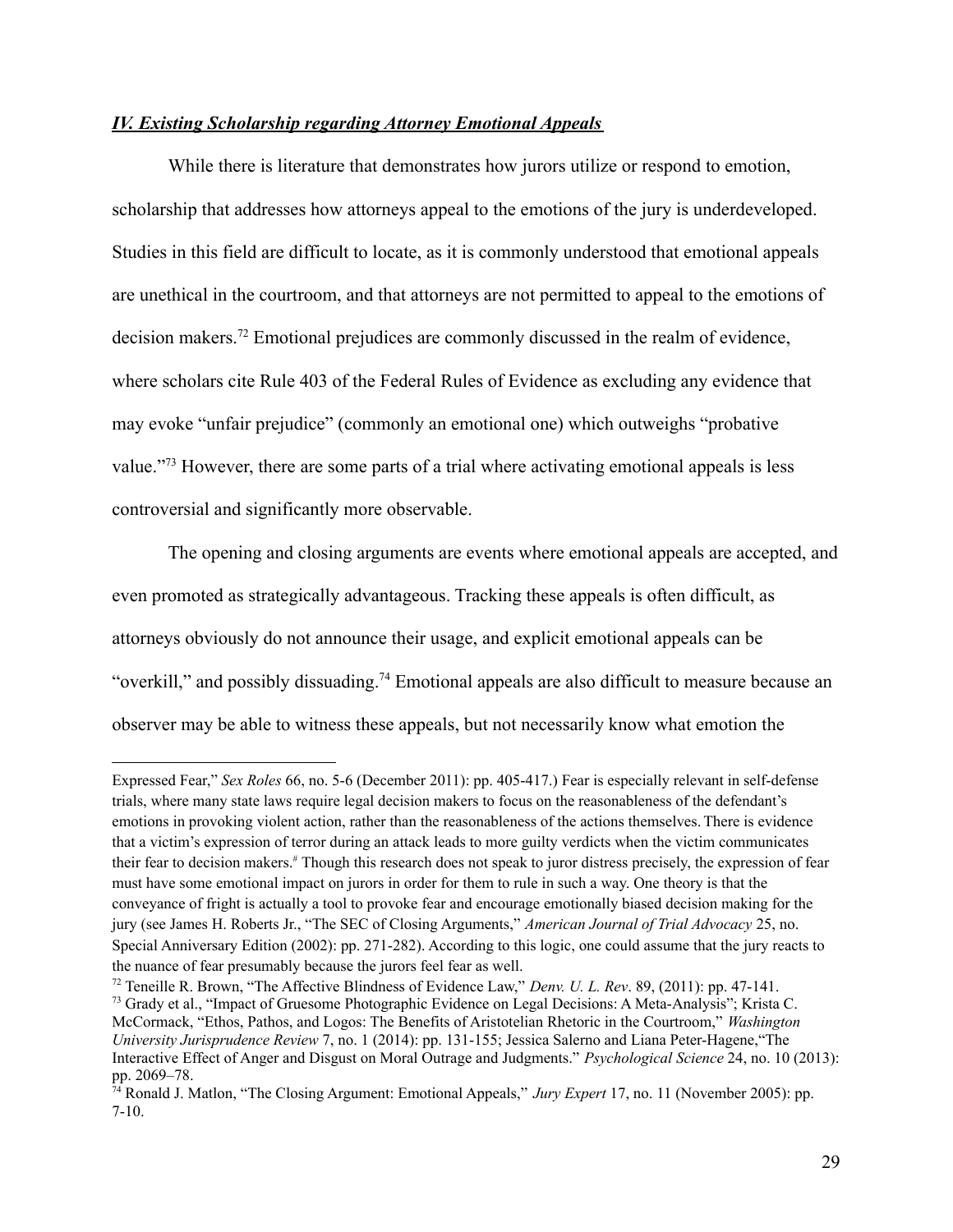attorneys want to evoke. The context in which lawyers use triggering phrases is crucial.<sup>75</sup> Nonetheless, scholars have attempted to address how emotional appeals in jury trials function, particularly by looking at lawyers' opening and closing statements.

Emotional appeals are vital in opening statements as they introduce the client to a jury.<sup>76</sup> Attorneys need to evoke positive feelings from the jury about their client in order to provoke a strong emotional connection or encourage a relation to their client's place in society.<sup>77</sup> James Roberts, in his work regarding emotions in closing arguments, discusses the importance of portraying a "dominant emotion" in an opening statement in order to frame the story that the jury is going to hear in the upcoming trial.<sup>78</sup> The "dominant emotion" is considered to be the feeling that the client themself experienced during the incident that prompted litigation.<sup>79</sup> The portrayal and conveyance of this emotion might take many forms. Perhaps a lawyer attempts to evoke sentiment by explaining how the evidence will show an emotional experience that a client endured at the time of a crime.<sup>80</sup> Attorneys may also attempt to open their case by setting up an emotional story,<sup>81</sup> highlighting particular facts that could frame emotional perception,<sup>82</sup> and using emotionally charged words in the presentation of their case.<sup>83</sup> For example, Roberts gives a hypothetical example of a self-defense case where the attorney defending a client who killed a home invader could highlight how the defendant was alone in a dark house in order to provoke the jurors to feel "the same fear that the defendant experienced at the moment she pulled the

<sup>75</sup> Jasper, *The Emotions of Protest.*

<sup>76</sup> McCormack, "Ethos, Pathos, and Logos: The Benefits of Aristotelian Rhetoric in the Courtroom."

<sup>77</sup> Ibid., 144.

<sup>78</sup> Roberts Jr., "The SEC of Closing Arguments," 274.

 $79$  Ibid.

<sup>80</sup> Roberts Jr., "The SEC of Closing Arguments."

<sup>81</sup> M. Zaitseva, "Appeal to Emotions as a Way of Influencing in Court (Linguistic Aspect)," *Zhytomyr Ivan Franko State University Journal of Philological Sciences.* 1, no. 94 (August 2021): pp. 106-114.

<sup>&</sup>lt;sup>82</sup> Ibid.; Roberts Jr., "The SEC of Closing Arguments," 275.

<sup>&</sup>lt;sup>83</sup> Peter Perlman, "The Compelling Opening Statement: Two-Minute Markers," *Trial* 30, no. 5 (May 1994); Matlon, "The Closing Argument: Emotional Appeal."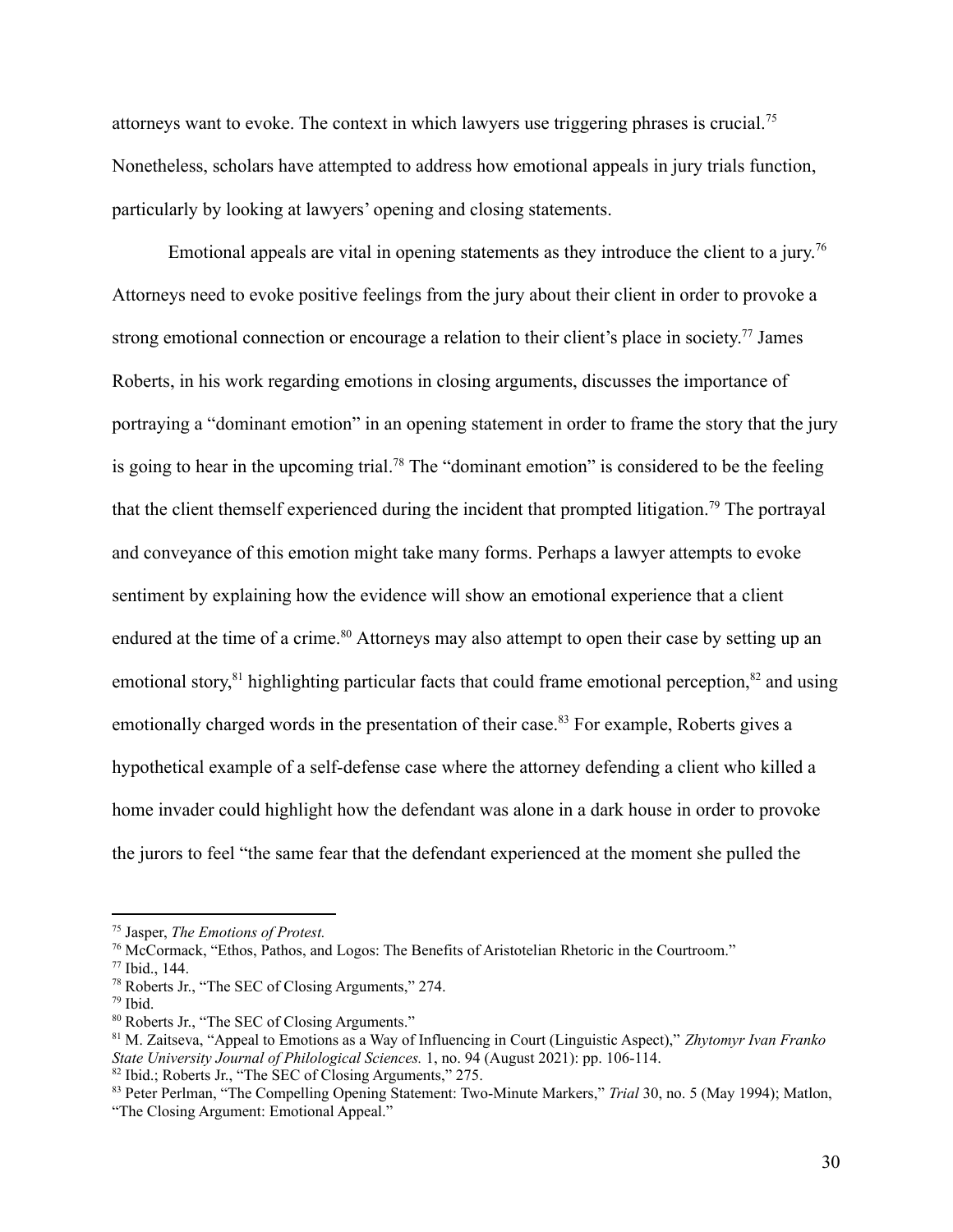trigger."<sup>84</sup> Introducing an event as traumatic allows an attorney to control how the jury perceives the forthcoming facts.<sup>85</sup>

This is a consistent theme in closing statements as well. The goal of these appeals is to make a jury feel what an alleged criminal felt when they committed a crime.<sup>86</sup> On the other end, the prosecution may use this strategy to encourage the jury to feel what a victim may have felt when they were wronged.<sup>87</sup> An attorney, in both opening and closing statements, benefits from putting the jury in the shoes of their client. Jurors should be able to picture a situation and place themselves there to feel the fear, sorrow, or helplessness that a client or victim felt before, during, or after committing or being the victim of a crime.<sup>88</sup> However, to do so explicitly is extremely controversial, and oftentimes strictly forbidden.<sup>89</sup> Asking a jury to place themselves in the shoes of a party (a strategy known as Golden Rule arguments) is a blatant appeal to juror sympathy and therefore prohibited for replacing "deliberative decision making."<sup>90</sup>

There are, however, ways to achieve this goal without directly asking a juror to place themselves in the shoes of the client or victim. Language choice has a substantial role in argumentation. Scholar Ronald Malton explains how attorneys may use metaphorical and vividly descriptive language to elicit emotional conclusions. Metaphor, which Malton describes as "referent that takes a term out of its habitual association and places it in another, more emotional, association," allows for a juror to "carry" words that evoke preconceived emotions into the case

<sup>84</sup> Roberts Jr., "The SEC of Closing Arguments," 276.

<sup>&</sup>lt;sup>85</sup> Zaitseva, "Appeal to Emotions as a Way of Influencing in Court (Linguistic Aspect)."

<sup>86</sup> Roberts Jr., "The SEC of Closing Arguments,"; McCormack, "Ethos, Pathos, and Logos: The Benefits of Aristotelian Rhetoric in the Courtroom."

 $87$  Ibid.

<sup>88</sup> Ibid.

<sup>89</sup> Matlon, "The Closing Argument: Emotional Appeals," 10; Brown, "The Affective Blindness of Evidence Law," 76; H. Mitchell Caldwell and Allison Mather, "'Do to Others What You Would [Not] Have Them Do to You': California Is an Outlier in Sanctioning Emotional Appeals in Deciding between Life and Death,"*Regent University Law Review* 33, no. 1 (2020): pp.81-111.

<sup>90</sup> People v. Leonard, 157 P.3d 973, 1001 (Cal. 2007); Caldwell and Mather, "'Do to Others What You Would [Not] Have Them Do to You': California Is an Outlier in Sanctioning Emotional Appeals in Deciding between Life and Death," 85.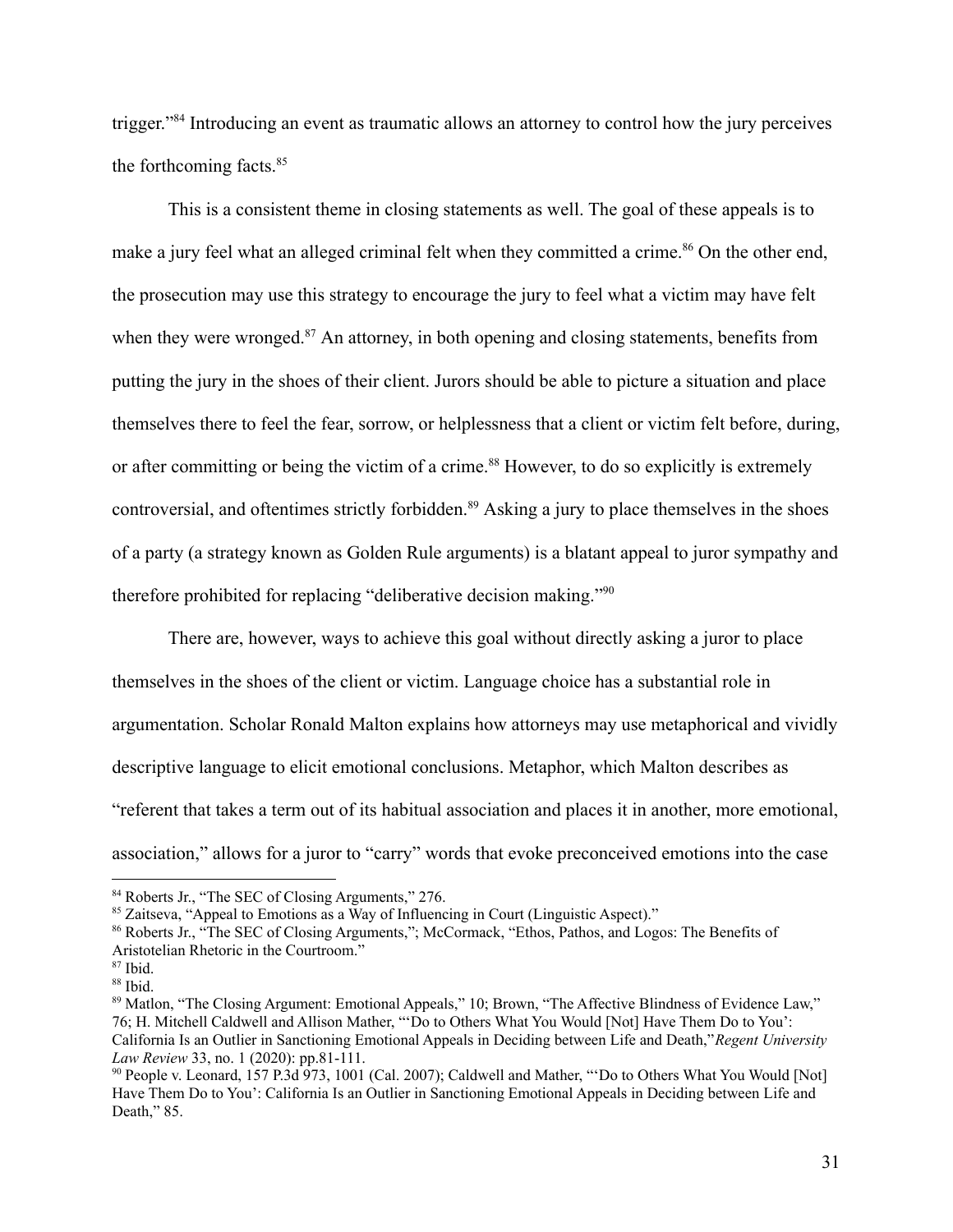before them.<sup>91</sup> An example of this tactic would be referring to abortion as murder. In a similar vein, researchers also highlight the use of vivid, descriptive, and sensory-appealing language in closing statements.<sup>92</sup> Legal scholars explain how emotionally charged and vivid words encourage a juror to visualize and experience a situation, consequently provoking emotion.<sup>93</sup> The tactic of using language that appeals to the senses allows an attorney to paint a picture and experience for decision makers, without an attorney directly telling them to do so.

Another common technique that attorneys use to help jurors relate to their clients is analogy.<sup>94</sup> Comparing a case to something that jurors are familiar with is extremely persuasive because it not only provokes an emotion through suggestive thought-processing, but also rewards the jurors' intellects by convincing them that they reached a conclusion on their own before the speaker.<sup>95</sup> This technique allows for the same appeal as the "put yourself in his/her shoes" approach without risking violating the Golden Rule.

Attorneys can likewise activate emotional interpretation by focusing on the value systems of the juror.<sup>96</sup> Emphasizing values such as family, justice, morality, freedom, rationality, safety, comfort, patriotism, generosity, and fairness (among others) can lead to jurors internalizing and feeling emotions about an event and deciding accordingly, without directly being told to do so. Evidence of these appeals, since they are not overt, can be difficult to uncover. However, there are some clear patterns that appear in attorney statements that reveal attempts to do so.

<sup>91</sup> Matlon, "The Closing Argument: Emotional Appeals," 10.

 $92$  Ibid.; Roberts Jr., "The SEC of Closing Arguments," 282.

<sup>93</sup> Caldwell and Mather, "'Do to Others What You Would [Not] Have Them Do to You': California Is an Outlier in Sanctioning Emotional Appeals in Deciding between Life and Death," 86; Matlon, "The Closing Argument: Emotional Appeals," 9; Roberts Jr., "The SEC of Closing Arguments," 276.

<sup>&</sup>lt;sup>94</sup> McCormack, "Ethos, Pathos, and Logos: The Benefits of Aristotelian Rhetoric in the Courtroom," 140; Matlon, "The Closing Argument: Emotional Appeals," 10; Roberts Jr., "The SEC of Closing Arguments," 282.

<sup>&</sup>lt;sup>95</sup> Matlon, "The Closing Argument: Emotional Appeals," 10.

<sup>&</sup>lt;sup>96</sup> Ibid.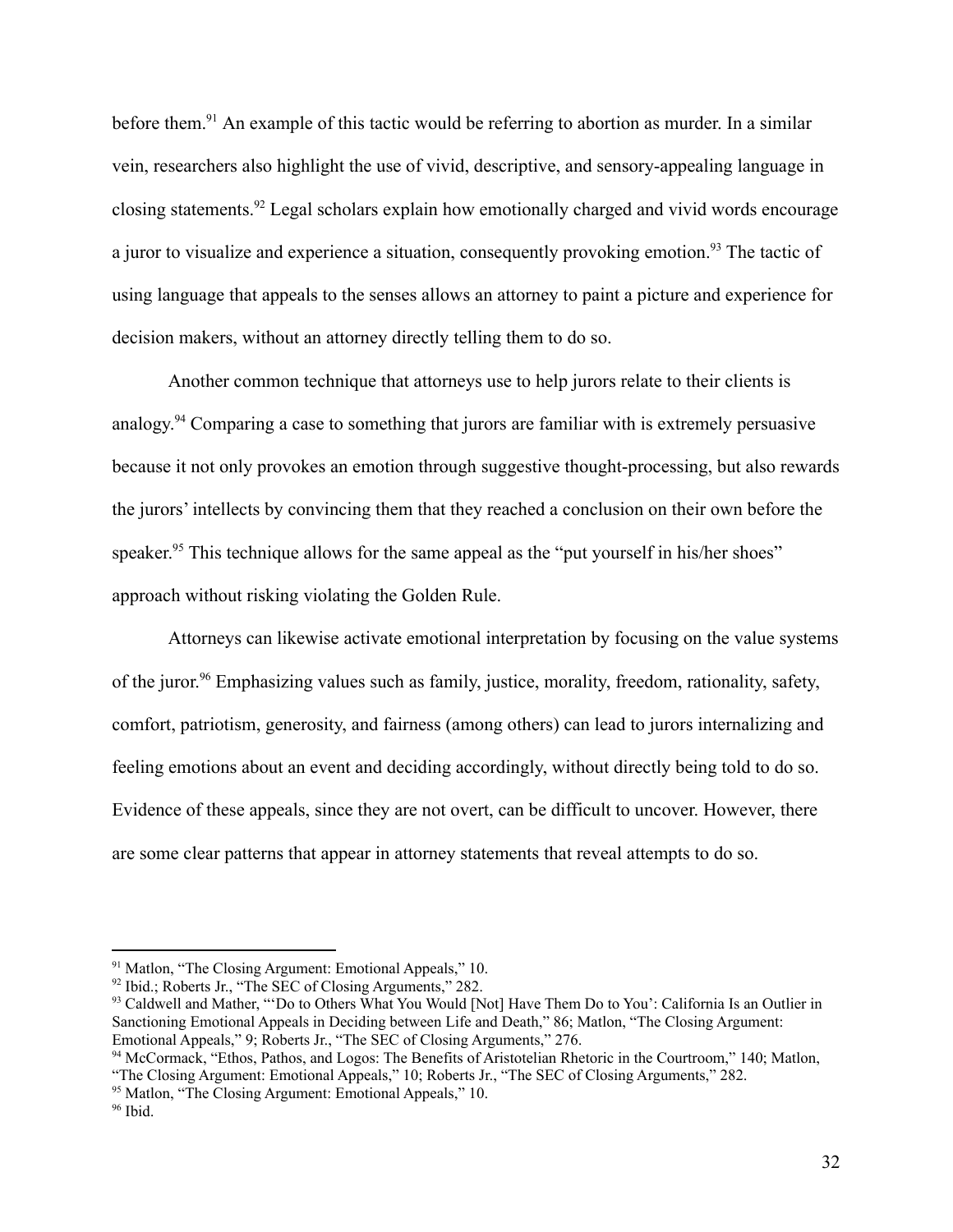Zaitseva has explored these patterns and the value-system theory discussed above. Zaitseva examines a few quotations from different trials and highlights certain emotion-provoking phrases as "emotional anchors" that strategically aim to elicit emotional reactions from the jury.<sup>97</sup> From an outside perspective, one can see how a lot of these anchors draw their power from their challenges to value-systems, though Zaitseva does not consider it. For instance, Zaitseva discusses the power of emphasizing the identity or suffering of a party in order to activate the compassion of the jury, or shame them for prosecuting a "helpless" perpetrator.<sup>98</sup> This could be an attack on the values of generosity, safety, fairness, and morality. Zaitseva also explains how attorneys use logic chains to suggest that the jury has not heard the true story in order to cause indignation, which may prompt frustration with values about justice and freedom.<sup>99</sup> The same value systems seem to be exploited in Zaitseva's argument about suggesting and repeating court mishaps or past wrongful convictions/arrests to trigger anger.<sup>100</sup> Although the tactic is not exactly related to a value system, Zaitseva also notes how repetition is used as a technique of emotional emphasis, arguing that these triggers need to be repeated in order to evolve into feelings.<sup>101</sup>

While there is some scholarship on emotional appeals in closing and opening arguments, there is still room for expansion. The techniques offered are helpful, but this list is not comprehensive. Through more interviews with practicing criminal attorneys and systematic content analysis of trial transcripts, I aim to expand this list, and also bring it into the present, as many of the cited sources are outdated. Scholarship has yet to address the impact of emotional

 $97$  Zaitseva, "Appeal to Emotions as a Way of Influencing in Court (Linguistic Aspect)."

<sup>98</sup> Ibid., 111.

<sup>99</sup> Ibid., 109.

 $100$  Ibid., 111.

<sup>&</sup>lt;sup>101</sup> Ibid., 110, 112.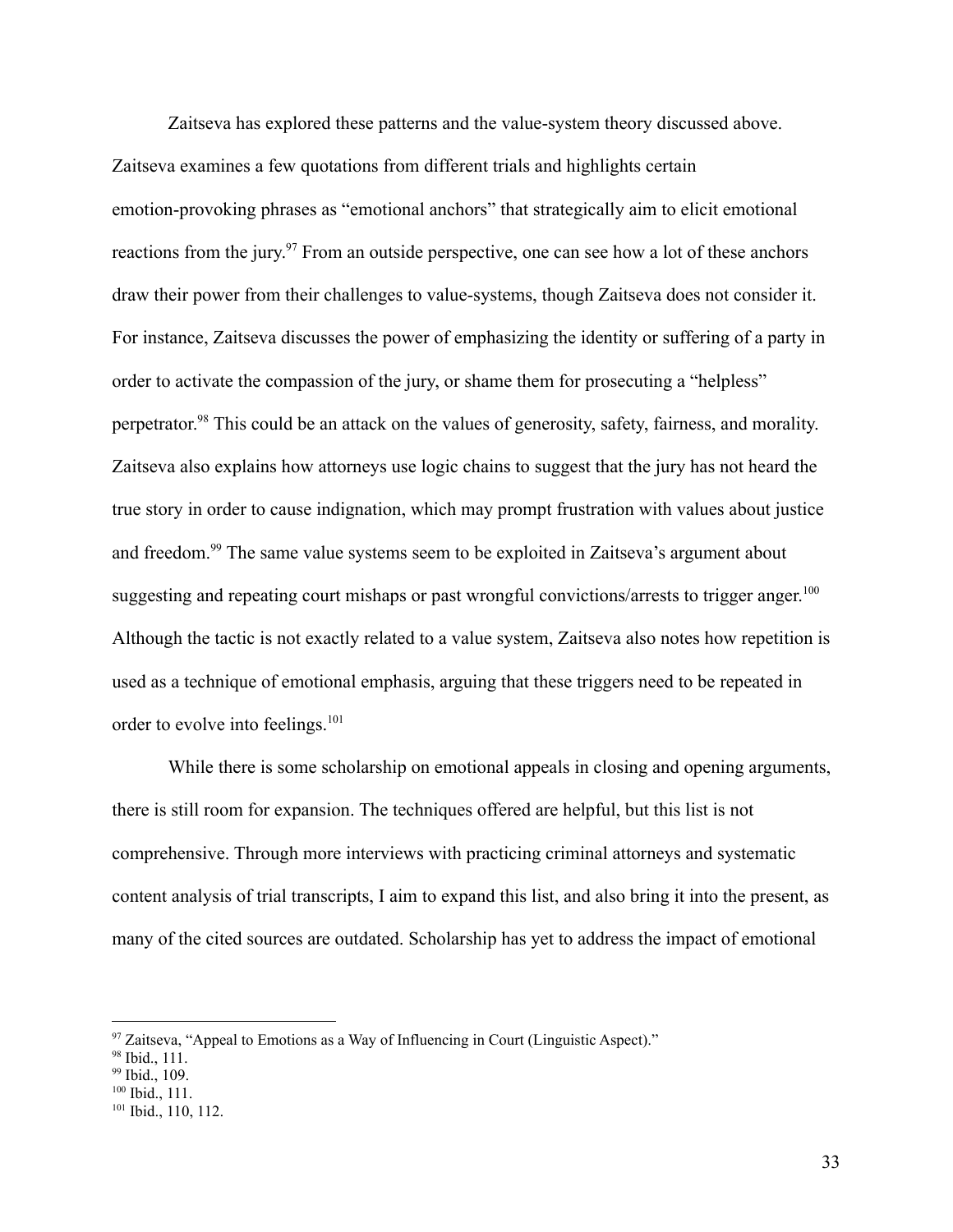appeals by attorneys, nor have emotional appeals in court been examined past a surface-level interpretation with a highly selective number of sample transcripts.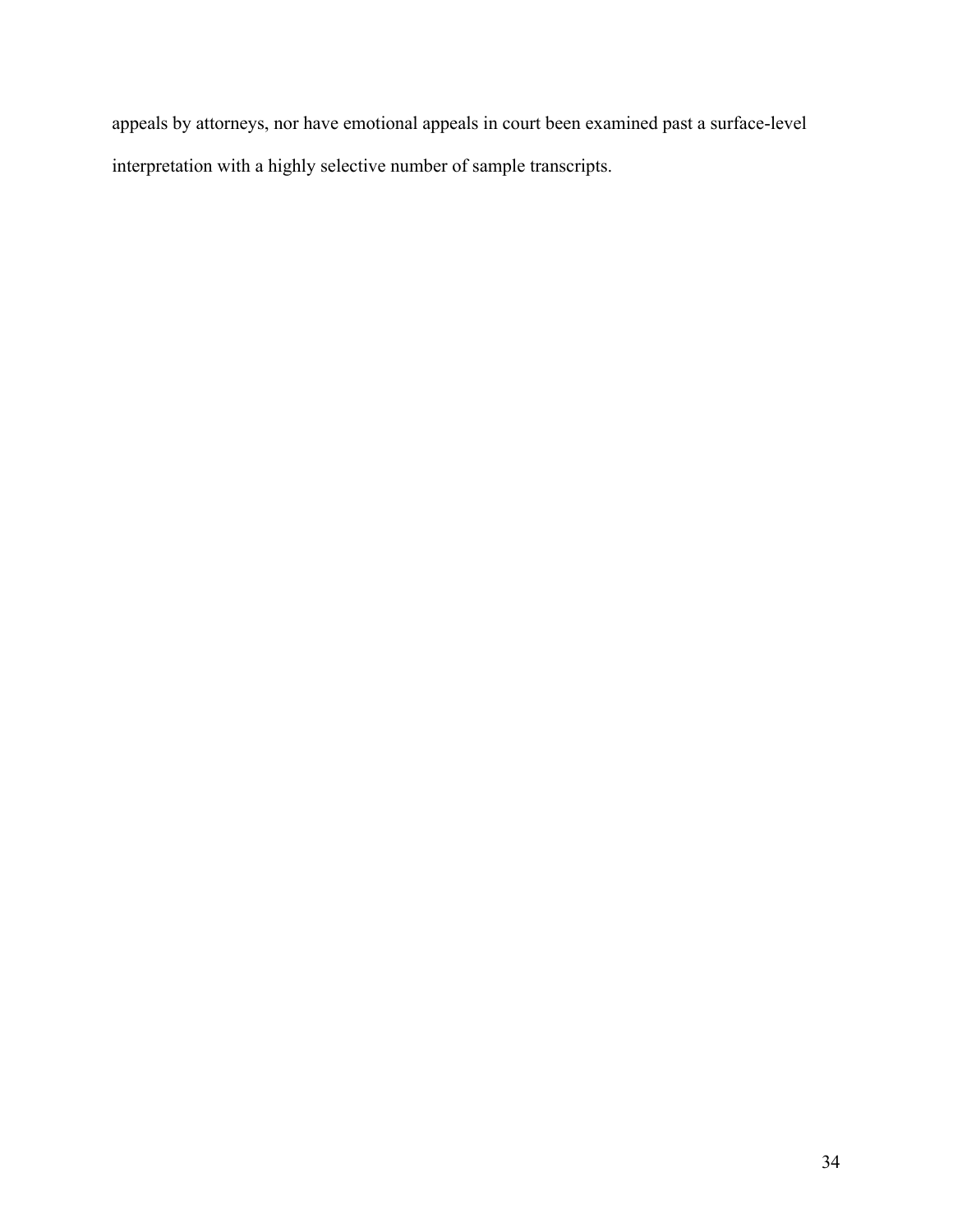#### *V. Conclusion*

Emotion in politics has been studied before in many fields of politics. It has also been studied in the legal realm. Scholarship shows that juries use their emotions to make decisions, yet the field regarding how attorneys appeal to these emotional decision-making processes is forbidden and therefore underdeveloped. There is further evidence that attorneys technically are not supposed to employ emotional appeals in their work, but do anyway. Emotive appeals are generally understood as immoral and even illegal in facet of court, except opening and closing statements. This leads one to question just how attorneys appeal to emotions. To begin to answer this question, the next chapter addresses the methods I use in exploring this topic.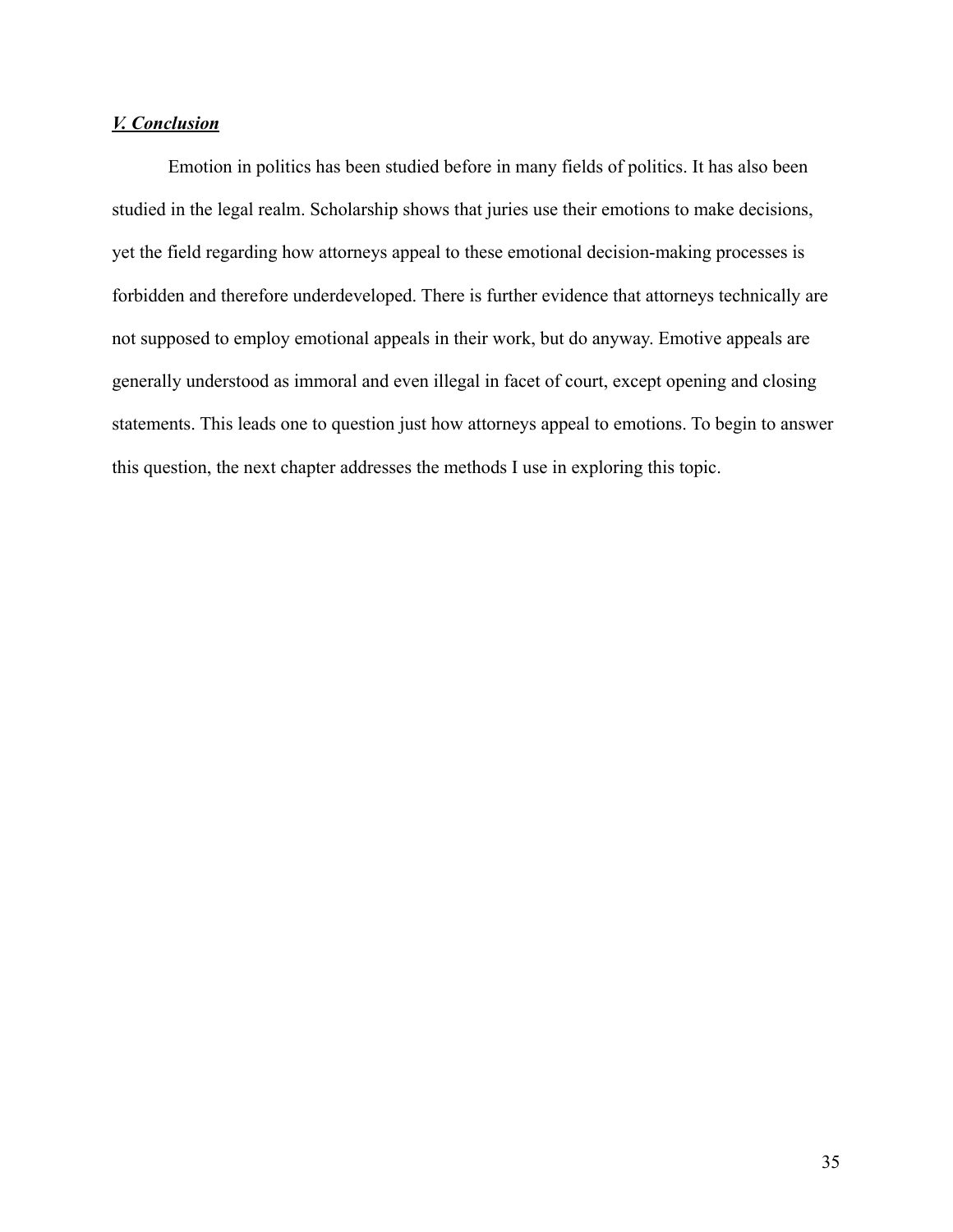# *Chapter 2: Methodology*

In this chapter, I explain the methods of data collection and analysis I use to evaluate emotional appeals by lawyers in jury trials. The first section describes the methods I use, which are modeled on existing work in similar areas. This section discusses content analysis, interview techniques, methods for obtaining my dataset, and the limitations of my approach. I then move to a description of my data in part two. Here, I describe general details of my data set of trial transcripts, and also provide a chart containing the details of each case. I also discuss my interview techniques, providing my intentions behind asking each question. I finish the chapter by explaining how I combined the data collection and analysis techniques that I used to yield my examination in Chapters Three and Four.

After reviewing existing literature on emotional appeals in the courtroom, a few hypotheses emerged. There are some topics I had planned to examine in transcripts and hear in attorney interviews in accordance with previously completed research. For instance, I anticipated that appeals to anger in court may include attacks to value systems, highlighting past injustices that occurred in court, or that occurred in one of the parties' lives. I anticipated that sympathetic triggers may take the form of highlighting the identity of a person or the traumatic experiences that may explain and even justify their crime from the point of view of the defense. While these hypotheses are based on prior research, I would not know exactly how to assess these specific appeals until I consulted legal professionals and asked them how they intentionally seek to influence jury emotions. Furthermore, I was unable to verify that these reported appeals actually occur in practice until I reviewed and analyzed transcripts and interpreted the words that are used through content analysis.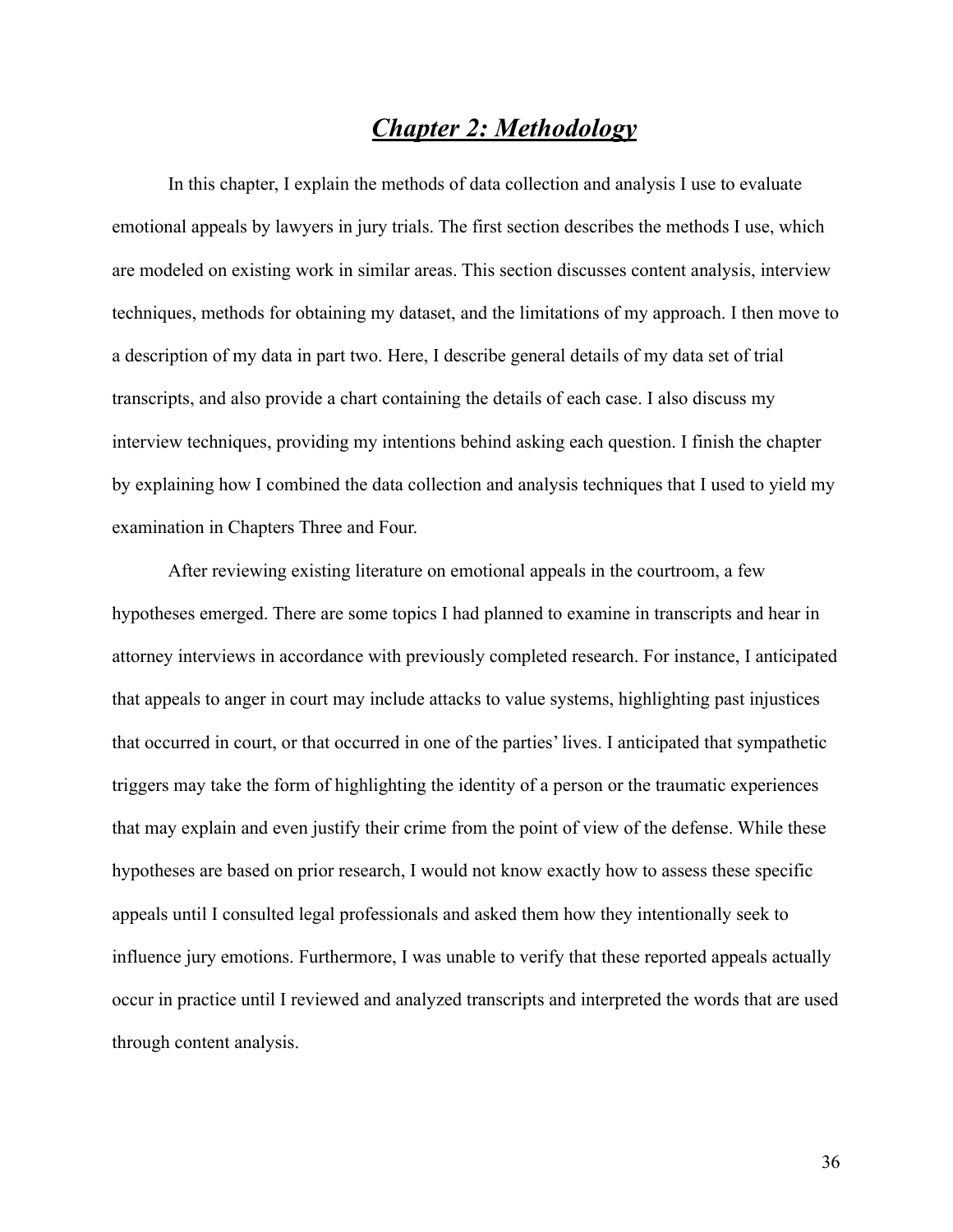Studying the field of emotions inherently raises questions about the rationality and possibility of observing and quantitatively measuring emotions. James Jasper, in his work about the emotions of protest, includes an appendix in his book where he discusses how scholars can study emotions. He argues that, "we can use any of the same techniques to study anything else. Students of emotion have used every known method of research - and invented some new ones."<sup>102</sup> Jasper also points out the limitations of studying emotions, such as how emotions are understood to be internal experiences that may be difficult to interpret.<sup>103</sup> Nonetheless, as is evident by the wealth of aforementioned scholarship, researchers have successfully studied emotions in the past.

More applicable in this instance, though, is the study of emotional appeals. Within this thesis, I study how attorneys appeal to emotions, rather than how jurors experience these emotions. In other words, the unit of analysis is the emotional appeal made by the lawyer themselves, not the juror who might respond to the emotion. At issue is whether and how lawyers may attempt to trigger emotion, not necessarily whether the juror responds to the trigger. Scholarship already suggests that jurors often do so respond. So, this thesis is focused on identifying the tactics and strategies of lawyers, particularly given the broader context that such emotional appeal is banned by ethics codes or, at least, heavily frowned upon as a public professional norm. There is scholarship in this field that offers insights as to how one may conduct research regarding emotional appeals in written text.

 $103$  Ibid. <sup>102</sup> Jasper, James M, *The Emotions of Protest* (Chicago: The University of Chicago Press, 2018), 197.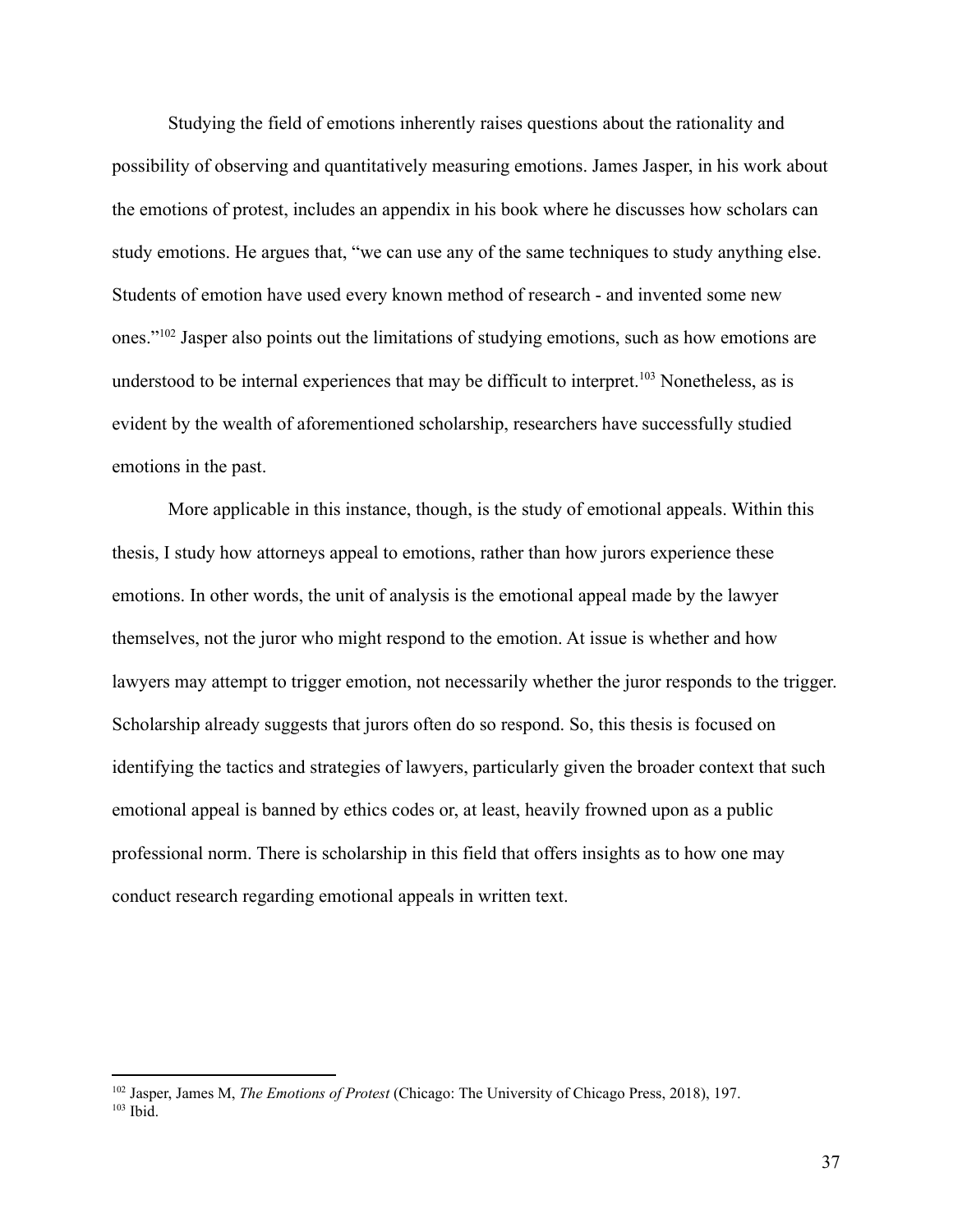# *I. Methods*

There are two main approaches to studying emotional appeals that I use in this thesis. This section further addresses the method through which I obtained my dataset as well as the limitations to my approach.

#### *I. a. Content Analysis*

There are numerous scholars who have completed work similar to the project I completed. Thomas Scheff developed a list of verbal markers that designated shame and anger through his analysis of letters and writings of World War II party leaders.<sup>104</sup> In a similar manner, the work of M.O. Zaitseva also offers insight as to how one can code statements for emotionally charged words. Zaitseva examines a few quotations from different trials and highlights certain provocative phrases as "emotional anchors" that strategically aim to elicit particular reactions from the jury.<sup>105</sup> Scheff's methodology is useful in that it shows that one can compile a list of markers of emotionally related words in a political context. Zaitseva adds to this by showing that this coding, and triggering phrases specifically, can apply to legal situations. I plan to combine these methodologies, as well as other methods of content analysis, to interpret opening and closing statements through analysis of commonly used emotional trigger phrases.

Previous scholarship also provided insight as to how I coded trial transcripts and conducted content analysis accordingly. Content analysis is essentially a process of examining and analyzing trends across a textual dataset. It is a multi-step process that requires careful coding and then thoughtful evaluation and categorization of data.<sup>106</sup> The first part of this process

<sup>104</sup> Thomas J. Scheff. *Bloody Revenge: Emotions, Nationalism, and War*. (Boulder: Westview Press, 1994).

<sup>&</sup>lt;sup>105</sup> Zaitseva, "Appeal to Emotions as a Way of Influencing in Court (Linguistic Aspect)."

<sup>106</sup> Steven E. Stemler, "An overview of content analysis," *Practical Assessment, Research, and Evaluation* 7, no. 17 (2000): 1-16.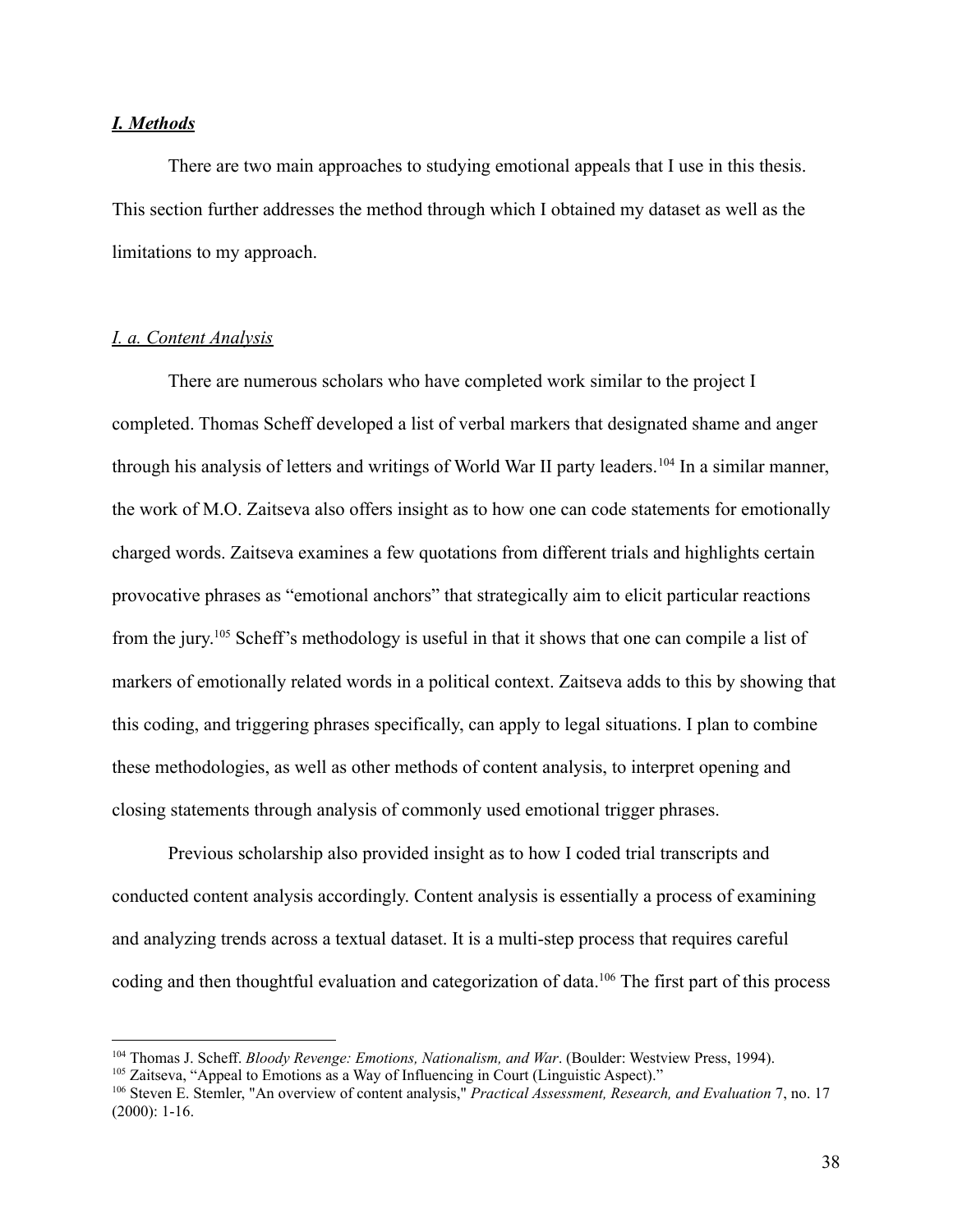is coding. Examining the work of previous research indicates how this may be done, not just in general but also on trial transcripts. For instance, psychologists Kan et al. conducted content analysis on trial transcripts to empirically measure and analyze the types of information presented to juries about a defendant's "Mental Retardation" and adaptive functioning.<sup>107</sup> The researchers hired and trained coders to identify segments of the transcripts that presented information about a defendant's behavior or characteristics that suggested their intellectual or adaptive abilities. They categorized these segments as relevant when they appeared to be consistent with any of the ten "adaptive functioning skill areas" identified by a guide published in 1992 by the American Association of Mental Retardation, or with a general comment about intellectual status.<sup>108</sup> This idea of keeping track of terms when they apply to a category is another foundational aspect of content analysis as well. Steven Stemler explains how the basics of categorization can be defined by the works of R.P. Weber and the U.S. General Accounting Office, who together define a category as a "group of words with similar meaning or connotations" that must be "mutually exclusive and exhaustive."<sup>109</sup> Categorization is essentially how coding is completed.

The importance of training and the prominence of categorization in the coding process is also reflected in the work of Jeffrey Kazmierczak. In his master's dissertation, Kazmierczak examined six trial transcripts and conducted content analysis on the transcripts to examine the psychology behind insanity defenses.<sup>110</sup> In a similar vein to the work of Kan et al., Kazmierczak

 $108$  Ibid. <sup>107</sup> Lisa Kan et al.,"Presenting Information about Mental Retardation in the Courtroom: A Content Analysis of Pre-Atkins Capital Trial Transcripts from Texas." *Law and Psychology Review* 33, no. 1 (2009):1-28.

<sup>109</sup> Robert A. Scott, Stephen Michael Kosslyn, and Steven Stemler, "Content Analysis," in *Emerging Trends in the Social and Behavioral Sciences: An Interdisciplinary, Searchable, and Linkable Resource* (Hoboken, NJ: John Wiley & Sons, 2015): 1-14, citing: U.S. General Accounting Office, "Content Analysis: A Methodology for Structuring and Analyzing Written Material" (Washington, D.C, 1996), and R. P. Weber, Basic Content Analysis, 2nd ed. (Newbury Park, CA, 1990)

<sup>110</sup> Kazmierczak, "The Psychology behind Legal Sanity: A Content Analysis of Criminal Felony Trial Transcripts Involving an Insanity Defense,"18.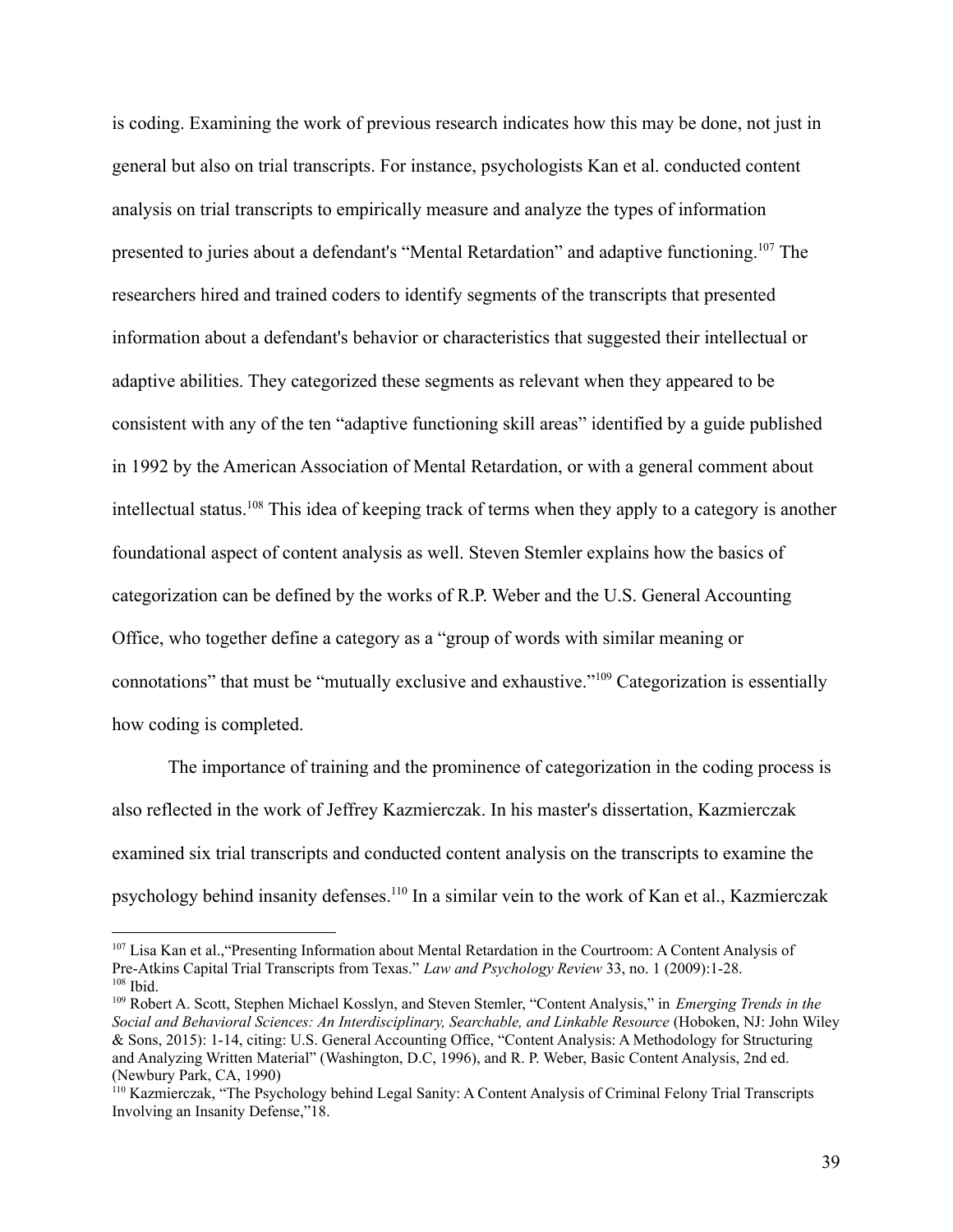trained four psychology students to enable them to recognize places in transcripts where speakers referred to a client's insanity. He indicated references as being evident when attorneys made statements that fell into one of twenty-five variable categories and established a comprehensive structured diagnostic interview for determining legal insanity dubbed "R-CRAS."<sup>111</sup> The manner that these studies conducted content analysis is important because it shows how content analysis can be effectively completed through training and coding (which is completed according to categorization).

I follow this logic chain in my research. My categories were defined by terms related to each of the emotions of anger and sympathy. The main method that I used in my process of content analysis of the transcripts was emergent coding. While attorney interviews, which I discuss below, provided confirmation as to what I was coding for, I primarily used emergent coding to recognize emotional appeals. Steven Stemler describes emergent coding as a type of content analysis that is, "somewhere between a purely empirically derived model and a purely theoretical model."<sup>112</sup> Through this method, the researcher approaches analysis without a particular theory as to what exactly they are coding for in the first place. Rather, the researcher uses the data to develop a theory and then applies said theory to the subsequent data.<sup>113</sup> Through this process a researcher reads selected texts and then generates coding categories based on the themes she encounters.<sup>114</sup> Accordingly, I was able to examine terms and phrases as they related to emotional categories as I interpreted the texts of the transcripts.

I also used attorney interviews to confirm the discoveries I made through emergent coding. This enabled me to verify the linguistic techniques that I perceived to signal emotional

<sup>111</sup> Ibid.

<sup>112</sup> Scott, Kosslyn, and Stemler, "Content Analysis," 3.

 $113$  Ibid.

<sup>114</sup> Stemler, "An overview of content analysis," 2.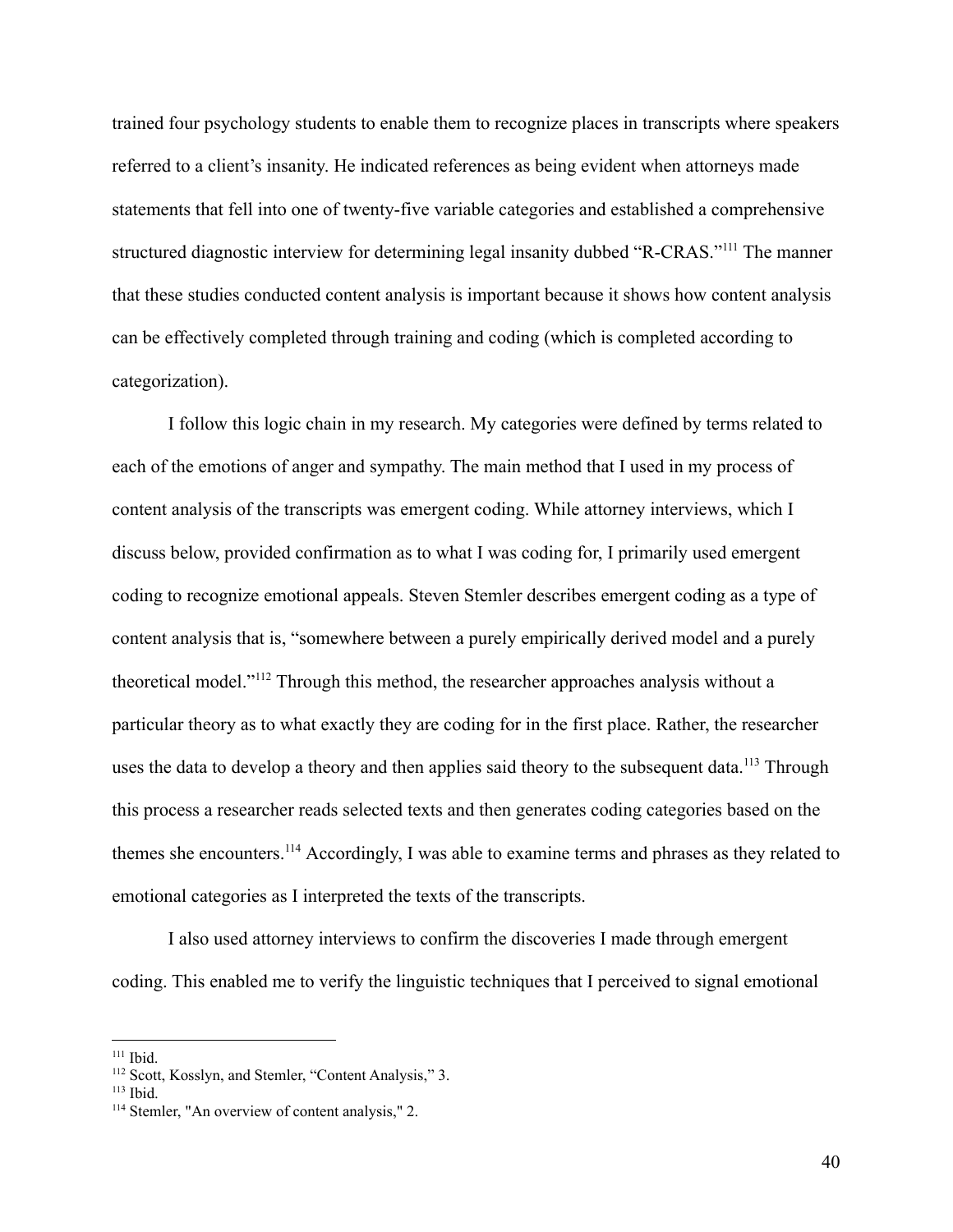appeals that were relevant to my categories. These interviews served to close the gaps left open by existing scholarship on emotional triggers, and helped me solidify exactly which techniques attorneys use to influence emotions in their opening and closing statements. The interviews also addressed whether attorneys purposefully appeal to emotions, and whether they believe it is appropriate to do so. Interviews further helped to indicate which phrases attempt to activate specific feelings. This approach helped to combat one of the limitations of studying emotions (that an observer may be able to witness appeals, but not necessarily know what emotion the attorneys are attempting to evoke) by clearly defining what triggers correspond to which emotions.

#### *I.b. Qualitative Semi-Structured Interviews*

The qualitative interviews, which I used primarily as confirmation for content analysis, took the form of semi-structured interviews. Svend Brinkmann emphasized the importance of qualitative interviews, explaining how humans are conversational beings who learn through communication with others.<sup>115</sup> One type of qualitative interview is the semi-structured interview. Semi-structured interviews allow for an interviewer to facilitate a natural conversation while still having a say in focusing the conversation on issues that she deems important to the project.<sup>116</sup> In essence, the semi-structured interview consists of a set of main questions that a researcher asks with many follow up questions that emerge during conversation with the interviewee.<sup>117</sup>

I used a range of techniques to get into contact with the attorneys whom I interviewed. Originally, I had planned to contact the attorneys whom I worked with as an intern at the New

<sup>115</sup> Svend Brinkmann, "Unstructured and Semi-Structured Interviewing," in *The Oxford Handbook of Qualitative Research*, ed. Patricia Leavy (Oxford University Press, 2014), 3.

 $116$  Ibid

 $117$  Ibid.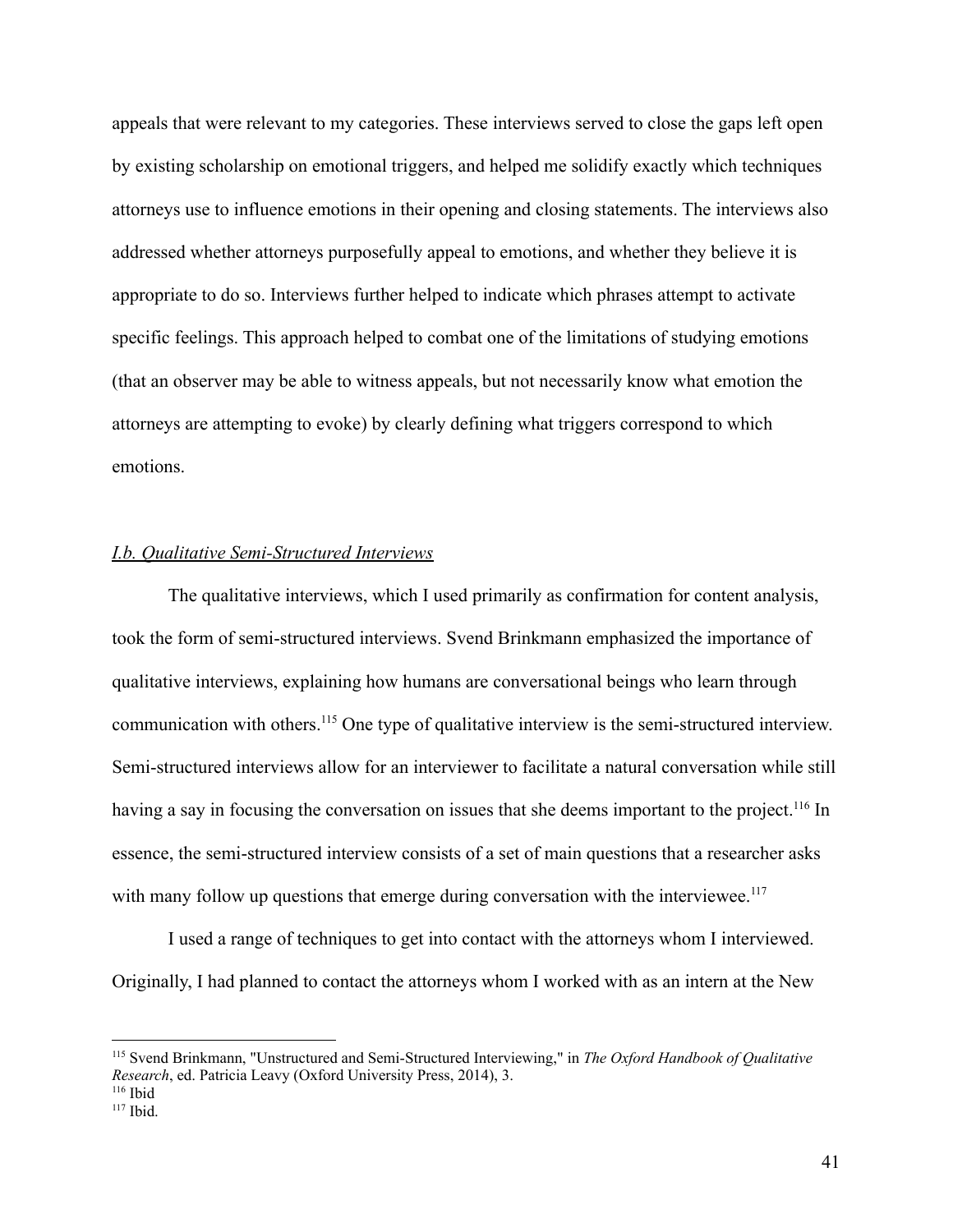Hampshire Public Defender's Office via email to set up interviews. After receiving only one response, I turned instead to a network of Bates alumni to solicit responses. I used LinkedIn to access the Bates College page and, under the "alumni tab" entered the search term "criminal attorney." I then googled the law firms and attorneys whom I found on LinkedIn to receive their contact information, and reached out to them asking if they would be willing to participate in a confidential interview. I received three responses from attorneys through this technique.

I conducted these interviews over Zoom. Conducting an interview in this manner allowed for more applicable follow-up questions following the semi-structured format. There are benefits and limitations to conducting interviews in this manner. Brinkmann notes how telephone interviews are helpful in how they expand the range of people that one can interview. 118 Telephonically conversing with someone allows a researcher to assess individuals who may not be in near proximity. This is crucial considering how my research questions are not applicable to only one area, but aim to address attorney practices nationwide. This is also especially important when considering time and financial constraints, as it eliminates the need for transportation. There are some unavoidable drawbacks to this method. Brinkmann expresses how in-person interviews are always preferable because the interviewer is able to observe non-verbal information that an interviewee may express, such as facial expressions and body language.<sup>119</sup> In-person interviews have also been shown to produce more accurate responses due to contextual naturalness, a greater likelihood of self-generated answers, more thoughtful reflection than over-the-phone interviews.<sup>120</sup> I therefore utilized video calling in an attempt to incorporate some of the aspects of in-person interviewing while also having the benefits of over-the-phone interviews.

<sup>118</sup> Ibid., 22

<sup>119</sup> Ibid., 21

<sup>120</sup> Brinkmann, "Unstructured and Semi-Structured Interviewing," 22.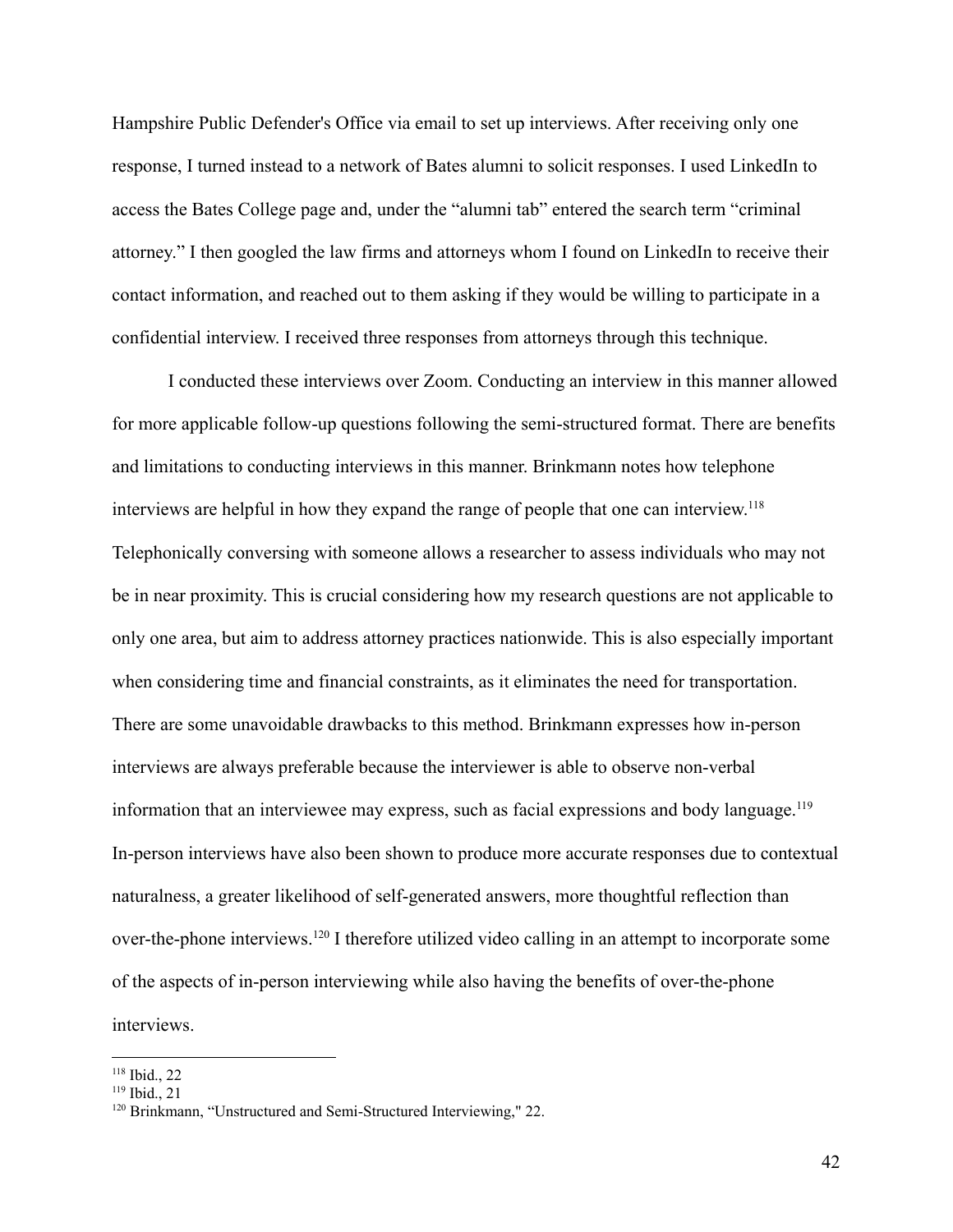# *I.c. Obtaining a Data Set of Transcripts*

Existing content analysis of trial transcripts offered some guidance as to how I conducted my research. The work of Kazmierczak also provided valuable insights in this area as well. To configure his data set, Kazmierczak used Lexis Nexis to search for criminal felony trials involving the insanity defense in Cook County, Illinois by entering the terms "insanity defense" in the "search terms" bar and "mental illness" in the "narrow search with additional terms" bar.<sup>121</sup> These searches identified cases on appeal that had passed through the lower court with which Kazmierczak was working. Kazmierczak could use the basic information that Nexis provided to locate used microfilm from the local court in order to find transcripts of the original hearings. Although I do not have access to a local court that conducts jury trials, I used a similar methodology to locate various criminal transcripts.

To locate a collection of trial transcripts without paying for hearing transcription, I followed the techniques that Kazmierczak used. I used Lexis Nexis and entered the search term "closing arguments," and then I narrowed the search by selecting criminal law and procedure, selecting a certain state, and entering the terms "jury," "transcript," and "murder" in the "search within results" box. I also added a timeline constraint to restrict cases to those occurring between January 1, 2012 to December 31, 2021. From there I retrieved information on relevant cases by taking the case number and party names and entering the data into a select state's court of appeals database to find the appellate index with the original jury trial transcript (if it was entered into evidence for the appealed case). I configured my dataset using this strategy.

# *I.d. Limitations*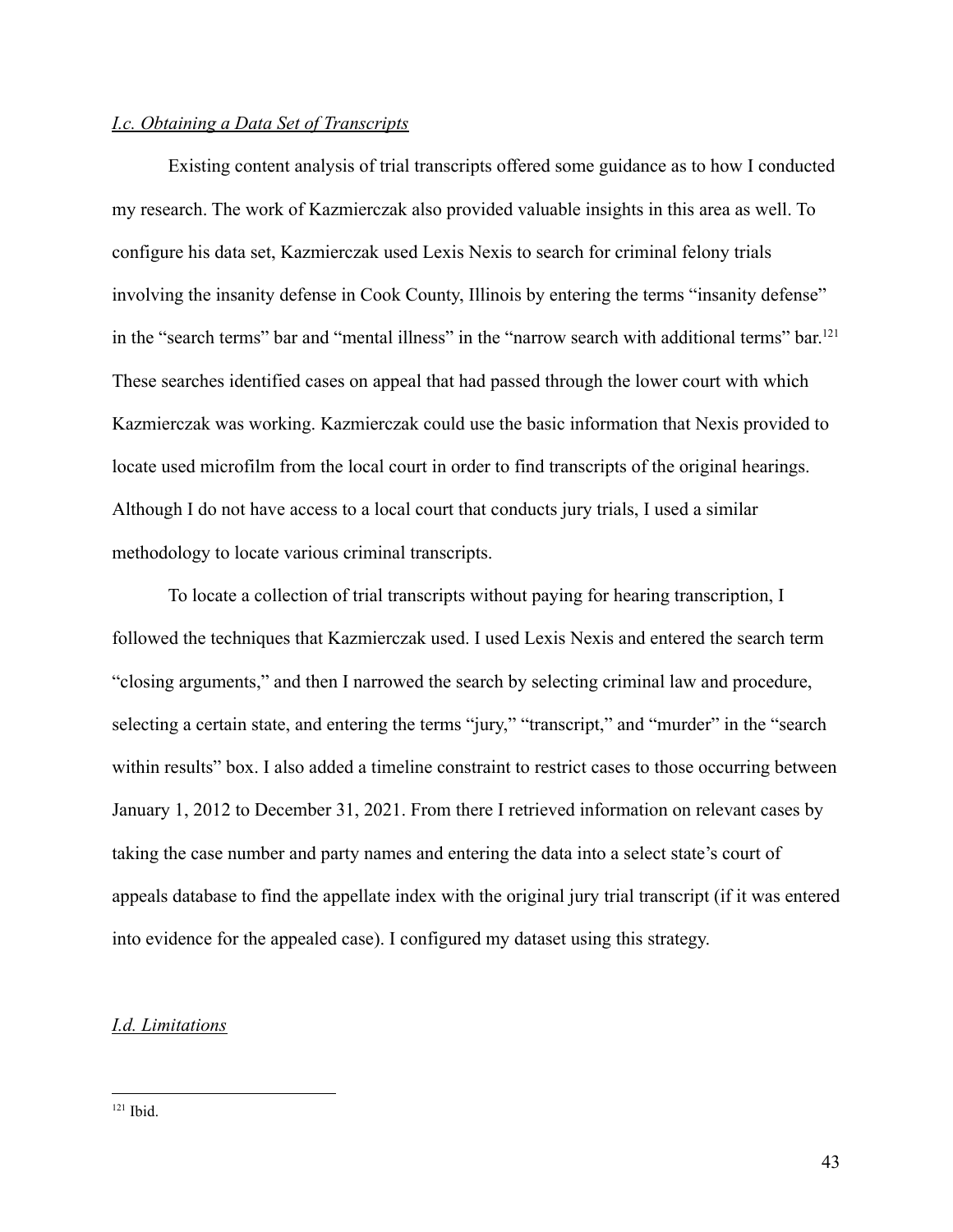There are, of course, limits to this manner of research. The first issues arise with studying emotions in general, particularly from a transcript. Emotions are understood to be expressed not only verbally, but performatively as well, through facial expressions and tones of voice that cannot be evaluated through a transcript. While this is less applicable when it comes to emotional triggers, it is still important to recognize that reading an attorney's words on a piece of paper may not capture an image of his or her actions, or may misconstrue the message that he or she conveyed through intonation or facial expression. Emotional triggers also function subliminally, and are not always easily discernible, so studying them takes special attention to detail. One has to have knowledge of the techniques used to trigger emotions without overtly employing them. Emotional appeals are also difficult to measure because an observer may be able to witness these appeals, but not necessarily know what emotion the attorneys are attempting to evoke. Lastly, the context in which lawyers use triggering phrases is crucial.<sup>122</sup>

There are also limitations with my research plan. Performing content analysis and conducting interviews to construct a list of key terms presents a number of challenges. Mainly, these techniques are time-consuming. There are many subjects involved in interviewing who may derail the project, or introduce information that challenges my proposed plan. I tried to limit these interruptions by keeping my interviews brief, and only posing pertinent questions.

The final limitation that I wish to discuss concerns obtaining a dataset. Simply put, trial transcripts are difficult to access. To obtain transcripts from courts, one usually needs to pay a steep price per page, hire a transcriber, and wait an extended period of time for the completion of the transcription. However, there are loopholes to access transcripts, as I described previously. I needed to work with cases that were appealed in order to access transcripts. Furthermore, the transcript from the jury trial must have been entered into evidence for the appeal hearing.

<sup>122</sup> Jasper, *The Emotions of Protest.*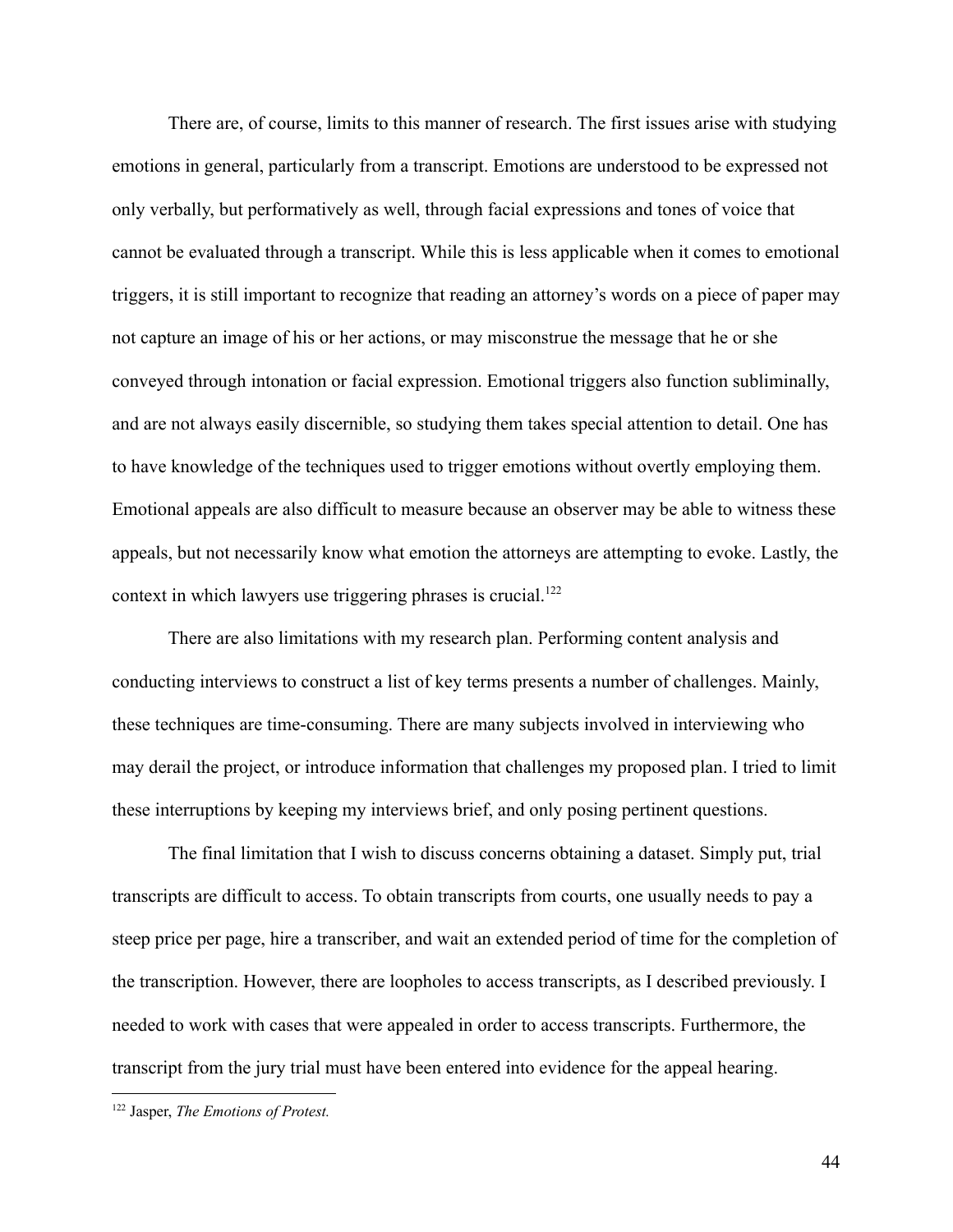Searching through cases that meet these parameters was difficult, but with time and strategy, it was possible.

In conclusion, I read through the opening and closing statements I obtained online and coded the statements by hand, interpreting and tallying words and phrases that appeared to indicate appealds to specific emotions in an effort to evaluate trends across statements. I interviewed attorneys to confirm the findings I made in emergent coding. With this data, I evaluated just how attorneys attempt to appeal to emotions, and how their jobs could explain the techniques they used.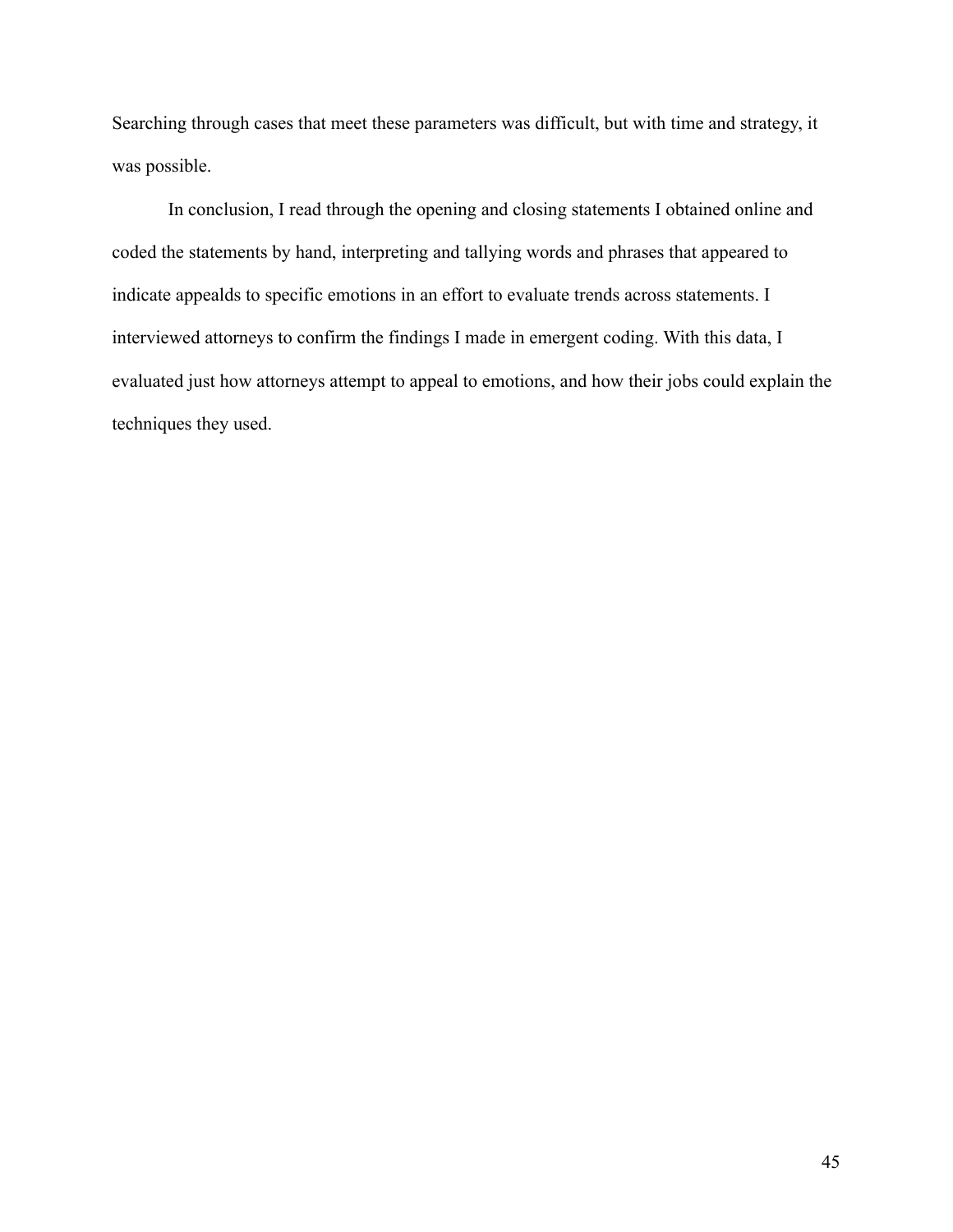### *II. Description of Data*

As previously mentioned, there are two sources of data that I used in obstructing this thesis. The first subsection in this section discusses the trial transcripts I obtained, and the second discusses the interviews I conducted.

#### *II.a. Trial Transcripts*

My dataset consists of the results of attorney interviews as well as a set of eighteen jury trial transcripts from the state of Nevada. I chose to focus on Nevada because the state has a robust online documentation system for their appeals court that includes the evidence entered. Not all states do this.

The transcripts I examined are from murder-related cases between the years 2014 and 2019. Of the eighteen transcripts, twelve resulted in rulings of first-degree murder, two resulted in rulings of second-degree murder, one resulted in a charge of involuntary manslaughter, and three of the eighteen transcripts are from trials where there was no loss of life, and the most extreme crime was attempted murder.

Many of these transcripts are from cases considering multiple charges. In fact, only seven of the trials were pertaining to only charges of murder with use of a deadly weapon. The most common other charges that coincided with the murder charges were robbery related (including robbery with use of a deadly weapon and conspiracy to commit robbery), and attempted murder (excluding the three cases where attempted murder was the highest charge). At least one type of each of these charges coincided with murder charges in five cases.

The next most common charge that accompanied the murder related charges was conspiracy to commit murder, which was argued in four cases. The same number of cases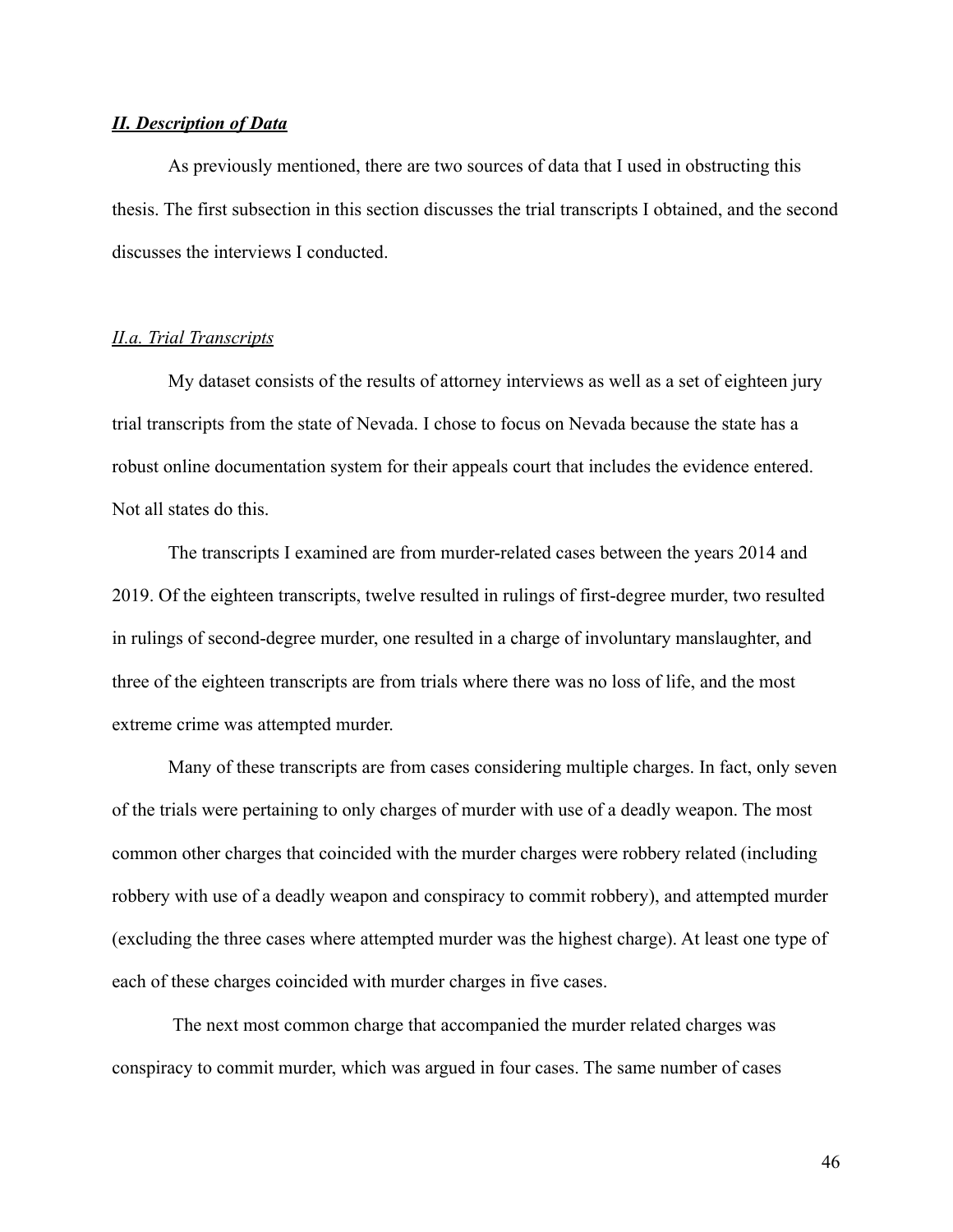involved burglary charges and there were four cases with the charge of battery with use of a deadly weapon resulting in substantial bodily harm, one of which constituted domestic violence. Three of the cases involved kidnapping charges, and three had battery with a deadly weapon. Because the only way to access transcripts was through appeal records, all of the cases were ruled in favor of the state in some way. Some cases did elicit not guilty verdicts on some of the charges. The highest charges in each case elicited a guilty verdict.

This thesis will also address if the identities of the defendants and/or the victims is evident in the emotional appeals as well. For instance, scholarship has suggested that people tend to feel more sympathetic towards children and women.<sup>123</sup> This may be evident in transcripts through the ways in which attorneys will accordingly appeal to sympathy more in a case that involves a child or a female identifying individual than in a case that does not involve these actors. Perhaps appeals to fear and anger will also be present in different ways depending on the identities of the victim and defendant. One may expect, for example, for there to be more attempts to trigger juror anger towards a defendant when a case involves a sympathetic alleged victim.

Considering these merits, the transcripts are from cases involving some variation in victim and defendant identities. These identities vary by gender, age, and race but not in great numbers. The defendants of the cases in my data set were almost all males, with only one female identifying perpetrator. The majority of the defendants were between 30 and 40 years old both at the time of their crimes and at the times of their trials. There are a few defendants with ages outside that range as well, with the youngest being 18 at the time of his crime, and five others

<sup>123</sup> See Cooper et al., "The emotional Child Witness: Effects on Juror Decision-making." *Behavioral Science Law* 31, (2014): 813-828.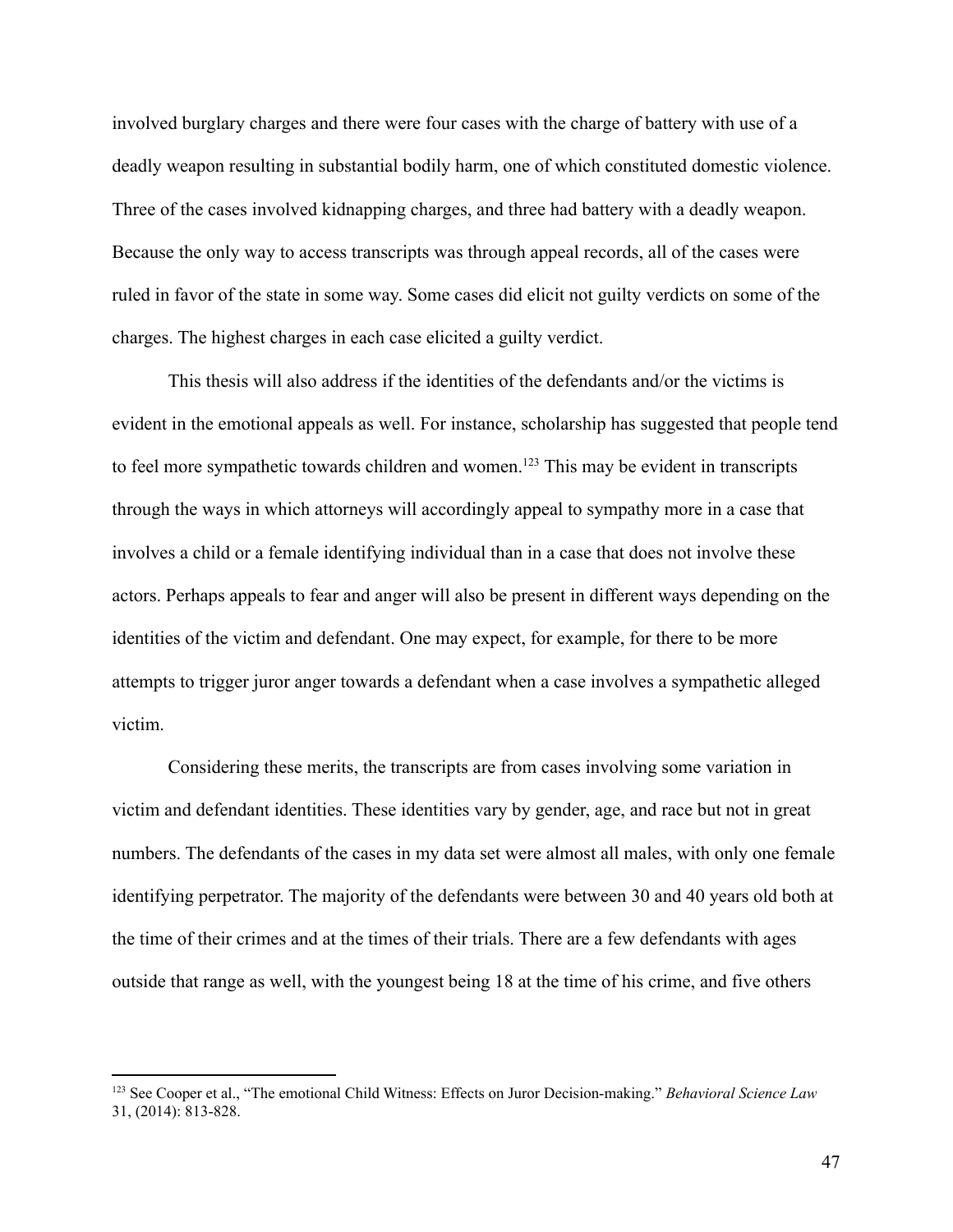being between the ages of 20 and 30 for their crimes and trials. Two were between 40 and 50 years old during the trial.

Examining the potential for correlations between identities and emotional appeals is also important when considering racial differences. Incorporating critical race theory into this examination of emotional appeals is crucial in the current context, whereby racism in the criminal justice system is becoming increasingly evident and receiving more attention. The NAACP reports that Black people, who make up just 13.4 percent of the population, make up 22 percent of fatal police shootings, 47 percent of wrongful conviction exonerations, and 35 percent of individuals executed by the death penalty.<sup>124</sup> Furthermore, Ashley Nellis, a Research Analyst at The Sentencing Project, reports that African Americans are incarcerated in state prisons at five times the rate of whites.<sup>125</sup> Given these merits, I was interested in seeing if emotional appeals may factor into the unfair treatment of people of color in the United States criminal justice system.

Accordingly, I attempted to build a dataset representing a variety of racial identities. To determine the racial identities of the people, I conducted inmate searches by the names of the defendants. I used the Nevada Department of Corrections database of inmates to locate the races and dates of births of the defendants. I also conducted google searches of the cases and relied on news sources reporting on the event when it was available to further confirm the races and ages of the alleged perpetrators at the times of their trials. I was also able to access images of the defendants through these two methods. Accordingly, I analyzed seventeen cases where

48

<sup>&</sup>lt;sup>124</sup> "Criminal Justice Fact Sheet," NAACP (NAACP, May 24, 2021).

<sup>125</sup> Ashley Nellis. *The Color of Justice: Racial and Ethnic Disparity in State Prisons*. The Sentencing Project, 2021.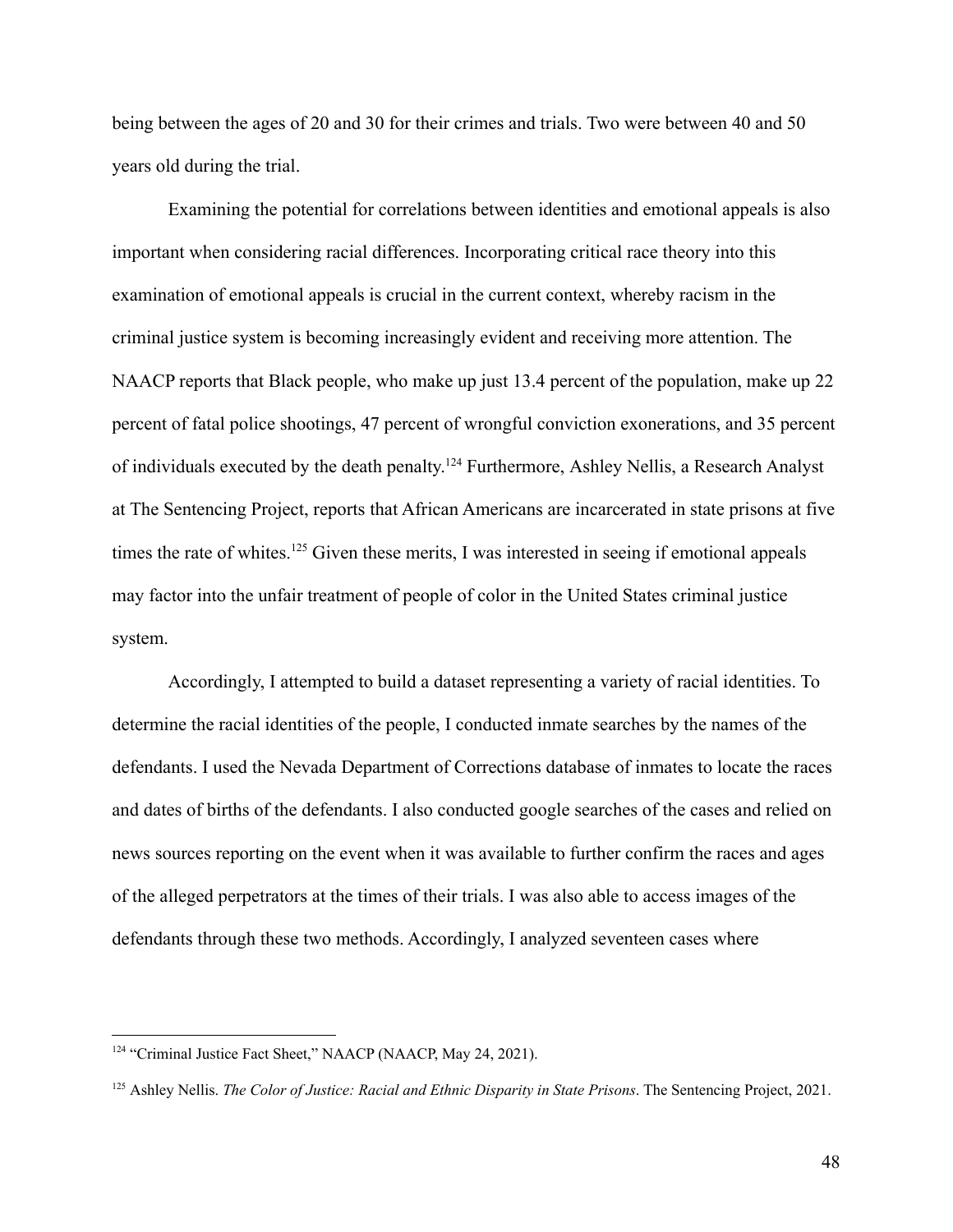defendants were people of color. Of these seventeen defendants, nine identified as black, five identified as Hispanic, one identified as Cuban, and one was Asian.

The identities of the victims are also relevant to emotional appeals. Consistent with scholarship, I hypothesized that attorneys would appeal to anger towards a defendant more when he or she has harmed an unusually vulnerable victim. In a similar vein, I expected that attorneys would attempt to appeal to sympathy more when a victim falls into an identity category that is typically regarded as more helpless (i.e. women and children). Attorneys understand that people may feel for those who are portrayed as helplessly injured or done injustice upon. There was not available data on the races of the victims, but many news articles did report on the genders and ages of those who were murdered or victimized in some way. The ages and genders of the victims were likewise expressed in the trial transcripts as well.

Regarding gender, the majority of the victims in the trials I analyzed were male. Some of these victims were related to the defendants, being brothers or friends, while some were unrelated. In total, 12 of the cases have male victims. Two of these cases involved female victims as well. One of these male victims was also a police officer, who survived his attempted murder and testified at trial.<sup>126</sup> Looking to the other side of the gender binary, eight cases involved females being victimized in some way. Defendants were accused of taking the lives of women in four of these cases. Three of the five cases involved husbands who allegedly killed their wives.

The second victimized group that is important to highlight are children. Four of the cases involve children victims. In one of these cases a defendant allegedly killed a child.<sup>127</sup> In the second case, the defendant allegedly attempted murder on a child.<sup>128</sup> The last of these four cases

<sup>&</sup>lt;sup>126</sup> State of Nevada vs. Steven Turner (District Court of Clark County, Nevada, 2018).

<sup>&</sup>lt;sup>127</sup> State of Nevada vs. Bryan Devonte Clay, Jr. (District Court of Clark County, Nevada, 2017).

<sup>&</sup>lt;sup>128</sup> State of Nevada vs. David James Burns (District Court of Clark County, Nevada, 2015).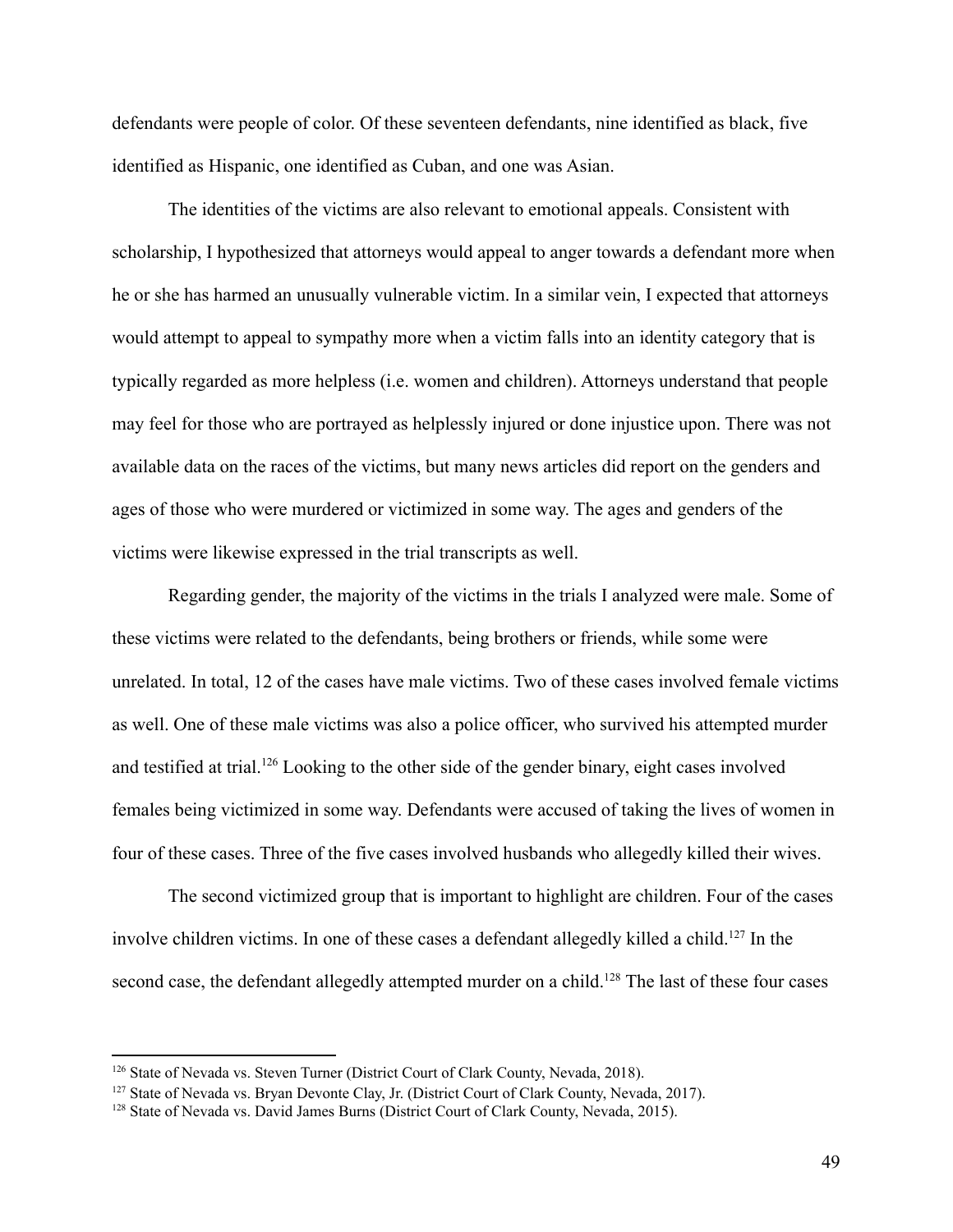involved a defendant allegedly committing a crime in the presence of children, resulting in child

endangerment charges.<sup>129</sup>

| Case Name                                              | Charges                                                                                                                                                                                                                                                                                       | Verdicts                  | Defendant Age<br>and Race | <b>Victim Identities</b>                                                  |
|--------------------------------------------------------|-----------------------------------------------------------------------------------------------------------------------------------------------------------------------------------------------------------------------------------------------------------------------------------------------|---------------------------|---------------------------|---------------------------------------------------------------------------|
| State v. Amadeo<br>Sanchez, Jr. (2015)                 | first degree murder with use of a deadly<br>weapon                                                                                                                                                                                                                                            | guilty                    | 27, Hispanic              | male                                                                      |
| State v. Bryan Devonte<br>Clay, Jr. (2017)             | first degree murder with use of a deadly<br>weapon                                                                                                                                                                                                                                            | guilty                    | 27, Black                 | 38-year-old female<br>mother and also her<br>10 year-old<br>daughter      |
| State v. Coleman Vaoga<br>(2017)                       | first degree murder with use of a deadly<br>weapon                                                                                                                                                                                                                                            | guilty                    | 36, Asian                 | male                                                                      |
| State v. David James<br>Burns (and 2 others)<br>(2015) | conspiracy to commit robbery, burglary<br>while in possession of a firearm, robbery<br>with use of a deadly weapon, first degree<br>murder with use of a deadly weapon,<br>attempt murder with ue of a deadly<br>weapon, battery with a deadly weapon<br>resulting in substantial bodily harm | guilty on all             | 25, Black                 | 28-year-old female<br>mother, also injured<br>her 12-year-old<br>daughter |
| State v. Dontay Thor<br>Sevier (2018)                  | first degree murder with use of a deadly<br>weapon                                                                                                                                                                                                                                            | guilty on all             | 29, Black                 | male who beat<br>defendant in a fight                                     |
| State v. Edmundo<br>Oliveras (2019)                    | conspiracy to commit murder, second<br>degree murder with a deadly weapon,<br>robbery with use of a deadly weapon                                                                                                                                                                             | guilty on all             | 46, Hispanic              | male                                                                      |
| State v. Eduardo<br>Estrada-Puentes (2016)             | first degree murder                                                                                                                                                                                                                                                                           | guilty                    | 35, Hispanic              | female, wife                                                              |
| State v. Emilio Arenas<br>(2019)                       | conspiracy to commit murder, conspiracy to<br>commit kidnapping, conspiracy to commit<br>robbery, first degree kidnapping with use of<br>a deadly weapon resulting in substantial<br>bodily harm, first degree murder with use<br>of a deadly weapon, robbery with use of a<br>deadly weapon  | guilty on all but<br>last | 50, Cuban                 | male                                                                      |

The table below presents the details of each case:

<sup>&</sup>lt;sup>129</sup> State of Nevada vs. Rene Harris (District Court of Clark County, Nevada, 2019); State of Nevada vs. Vernon Newson, Jr. (District Court of Clark County, Nevada 2018).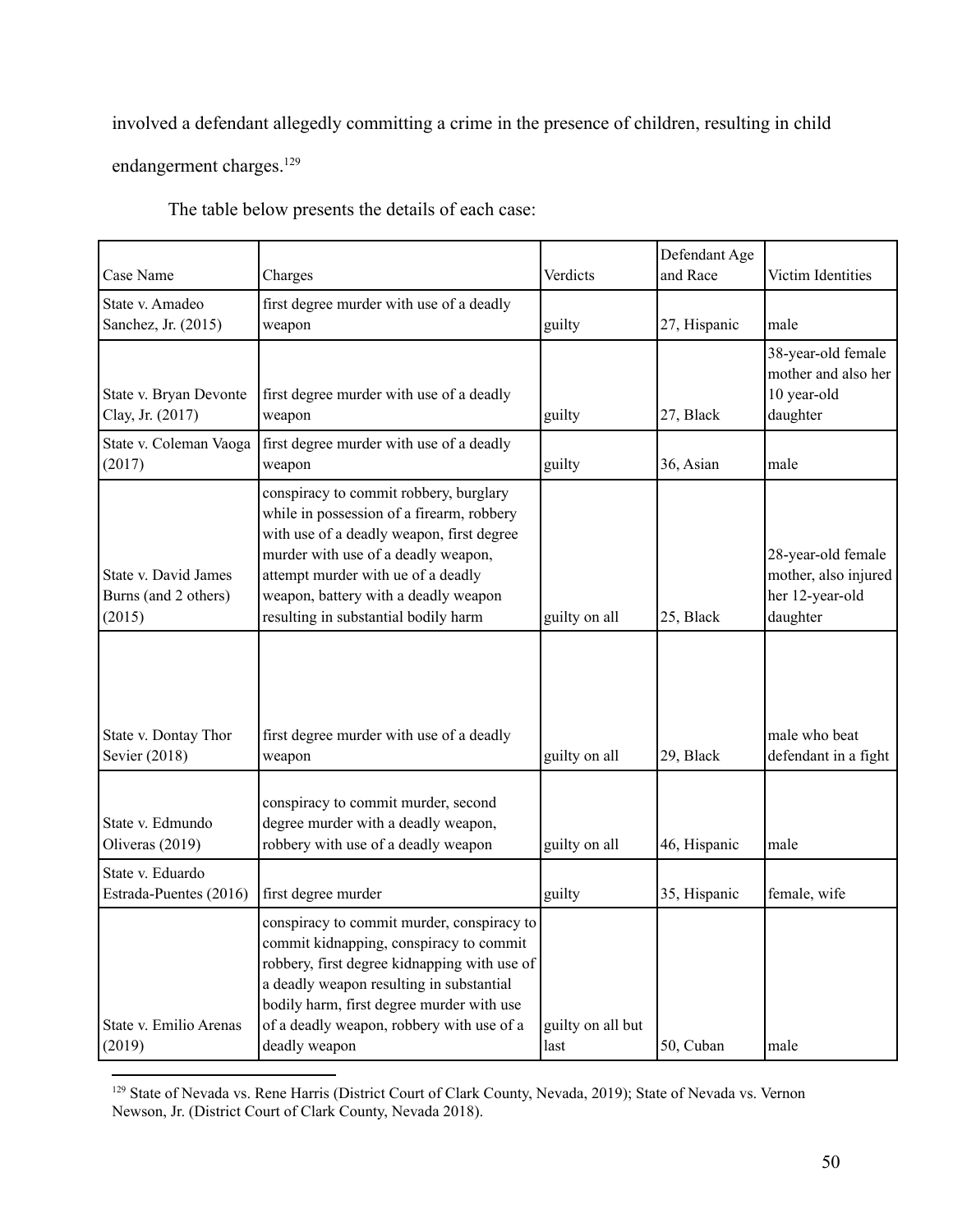| State v. Emone James<br>(2015)        | conspiracy to commit robbery, robbery with<br>use of a deadly weapon, first degree murder<br>with use of a deadly weapon                                                                                                                                                                                                                                                                                          | guilty on all                                                                                       | 21, Black             | male                                                                            |
|---------------------------------------|-------------------------------------------------------------------------------------------------------------------------------------------------------------------------------------------------------------------------------------------------------------------------------------------------------------------------------------------------------------------------------------------------------------------|-----------------------------------------------------------------------------------------------------|-----------------------|---------------------------------------------------------------------------------|
| State v. Ivonne Cabrera<br>(2017)     | conspiracy to commit murder, burglary<br>while in possession of a deadly weapon, 2<br>counts first degree murder with use of a<br>deadly weapon, 2 counts attempted murder<br>with use of a deadly weapon,                                                                                                                                                                                                        | guilty on all                                                                                       | 37, Hispanic<br>woman | 2 male victims<br>(murdered), 2<br>women victims<br>(survived)                  |
| State v. Jerom Boyes<br>(2018)        | murder with use of a deadly weapon,<br>involuntary manslaughter                                                                                                                                                                                                                                                                                                                                                   | guilty                                                                                              | 41, White             | female, wife                                                                    |
| State v. Leroy McCoy<br>(2018)        | invasion of the home while in possession of<br>a deadly weapon, burglary while in<br>possession of a deadly weapon, first degree<br>kidnapping, attempt murder with use of a<br>deadly weapon, battery with use of a deadly<br>weapon resulting in substantial bodily harm<br>constituting domestic violence                                                                                                      | not guilty on first<br>or second, guilty<br>on rest                                                 | 39, Black             | female, girlfriend                                                              |
| State v. Mario John<br>Camacho (2017) | conspiracy to commit kidnapping, first<br>degree kidnapping with use of a deadly<br>weapon, conspiracy to commit robbery,<br>robbery with use of a deadly weapon,<br>coercion with use of a deadly weapon, first<br>degree kidnapping with use of a deadly<br>weapon resulting in substantial bodily<br>harm, first degree murder with use of a<br>deadly weapon, attempted murder with use<br>of a deadly weapon | guilty on counts<br>one, two, four,<br>and seven<br>through nine; not<br>guilty on three or<br>five | 38, Hispanic          | 18-year-old male                                                                |
| (2015)                                | State v. Michael Jeffries   Murder with use of a deadly weapon,<br>second degree                                                                                                                                                                                                                                                                                                                                  | guilty                                                                                              | age unknown,<br>White | male, friend                                                                    |
| State v. Rene Harris<br>(2019)        | Conspiracy to commit murder, attempted<br>murder with use of deadly weapon, battery<br>with use of deadly weapon resulting in<br>substantial bodily harm, child abuse,<br>neglect, or endangerment                                                                                                                                                                                                                | guilty on<br>attempted and<br>battery, not<br>guilty on others                                      | 34, Black             | brother, whom<br>defendant shot in<br>front of brother's<br>5-year-old daughter |
| State v. Steven Turner<br>(2018)      | conspiracy to commit burglary, attempt<br>burglary while in possession of a firearm or<br>deadly weapon, attempted murder with a<br>deadly weapon, battery with use of deadly<br>weapon resulting in substantial bodily harm guilty                                                                                                                                                                               |                                                                                                     | 27, Black             | male, police officer                                                            |
| State v. Vernon<br>Newson, Jr. (2018) | first degree murder with use of a deadly<br>weapon, 2 counts child abuse, neglect, or<br>endangerment,                                                                                                                                                                                                                                                                                                            | guilty on all                                                                                       | 35, Black             | female                                                                          |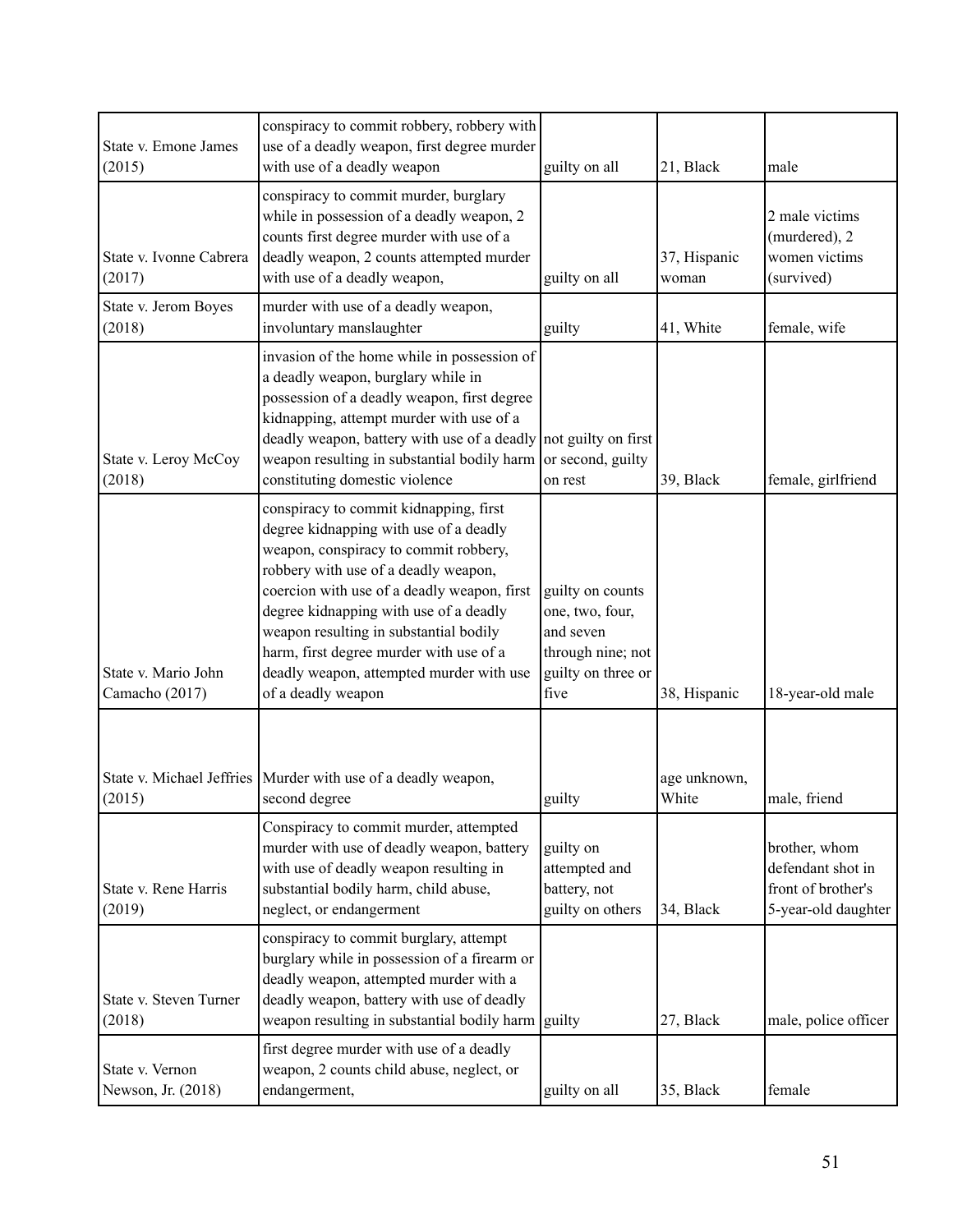|                       | first degree Murder with use of a deadly |                |           |      |
|-----------------------|------------------------------------------|----------------|-----------|------|
| State v. Walter Clark | weapon, attempted murder with use of a   |                |           |      |
| (2014)                | I deadly weapon                          | guilty on both | 34. Black | male |

#### *II.b. Attorney Interviews*

The attorneys I originally interviewed were all defense attorneys. Two practice in the state of Maine, and one practices in New Hampshire. One of these attorneys, in addition to spending 18 years as a defense attorney, also spent six years as a prosecutor prior to working defense. One attorney has about nine years of experience in criminal defense, and the last has been a criminal attorney for one year. Two attorneys work at private solo law firms, one is an associate attorney for a private firm, and one is a staff attorney at a state's public defender. By conducting a snowball sample at the end of these original interviews, I was put into contact with a prosecution attorney who practices in Maine and has 35 years of experience.

Prior to interviewing the attorneys, I sent and received their signatures on a consent form, consistent with recommended interview procedure. These interviews took approximately 20 minutes and were centered around general attorney practices. I collected data by recording the call with the consent of the interviewee, and by taking notes in my notebook. Following the format of most semi-structured interviews, I began by asking general questions, in this instance these were about the attorneys' jobs and opening and closing statements. The first question I asked was: How do you frame the facts of a case in opening and closing? By asking this question, I was looking to discover whether attorneys immediately or inherently think emotional appeals are a foundational part of opening and closing statements. I was seeking to discover whether attorneys think to emotionally frame the facts of their cases before I suggested emotions at all. In a similar manner, the second question asked: What are some strategies you use for making a "good" opening and closing statement? This question addressed whether emotions are

52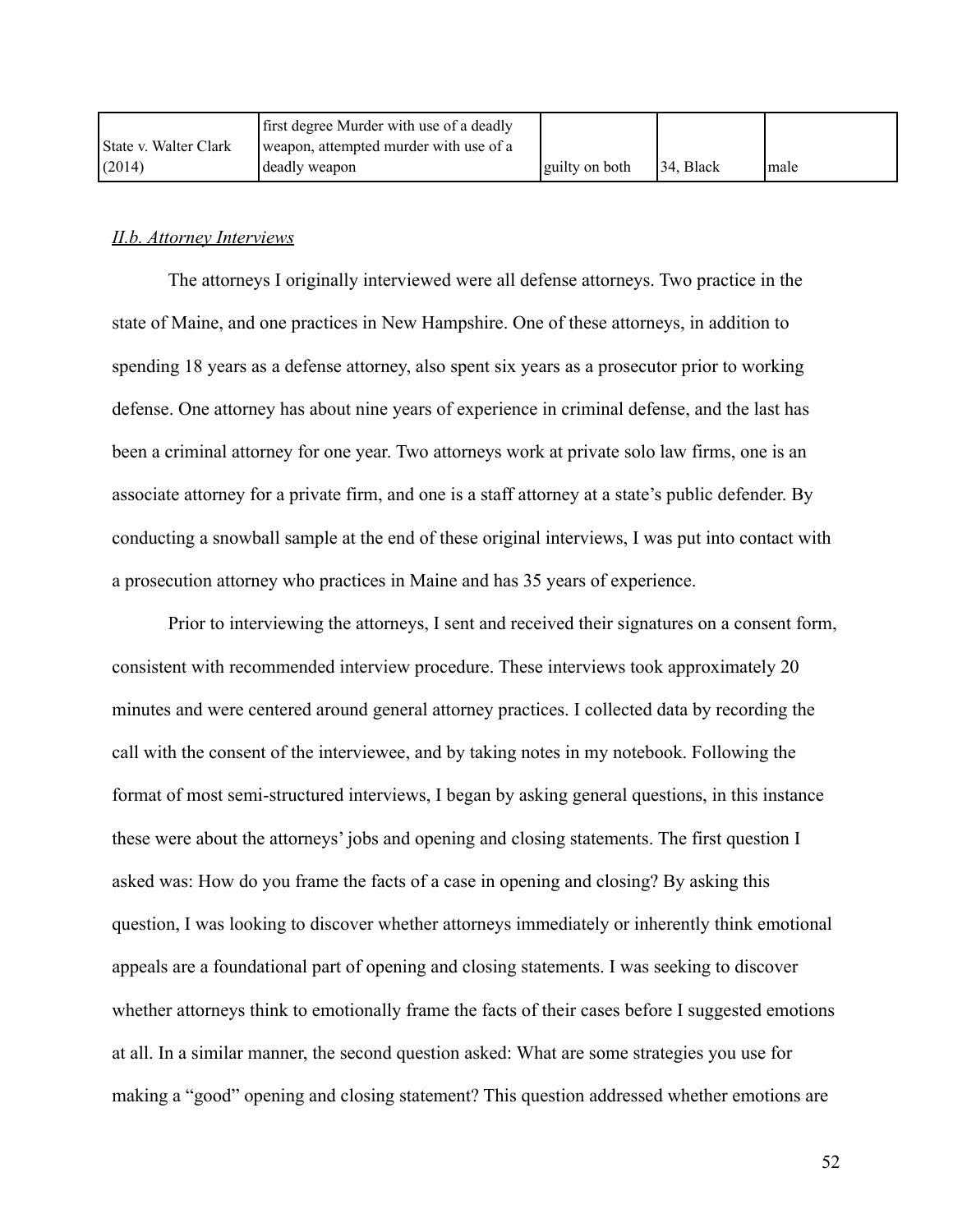seen as being so useful in argumentation that attorneys mention them when talking generally about how they argue. I expected Both of these questions, by not mentioning emotions at all, to prompt a variety of answers that were unrelated to emotions. However, I believe that they were still crucial to ask because they served to provide insight as to how prominent emotional appeals are when looking at argumentation techniques as a whole.

The next set of questions I asked addressed appealing to the jury directly. The first asked: How do you involve the jury in your argument? How do you want jurors to interact with your statements after you finish? The next question was: Do you appeal to the jury in your statements, and if so, how do you draw jurors in and use your arguments to elicit the verdict you desire? These questions addressed techniques for keeping a juror's attention and manipulating their decision-making processes. These questions also helped to discover whether emotions are thought of as a useful way to appeal to and relate to jurors. Like the previous questions, I expected respondents to provide a variety of answers to these questions, perhaps not even mentioning emotions. If they did mention emotions, I anticipated that I would be able to assume that emotional appeals are considered a regular and acceptable practice when it comes to appealing to juries.

I then moved to more specific questions that directly addressed emotional appeals. To begin, I asked: In what ways do you think emotional appeals may be used in attorney arguments? Do you consider emotional appeals appropriate or inappropriate? If appropriate, why? If inappropriate, why? Can an emotional appeal be used in some situations but would be inappropriate in others? This set of questions obviously revealed attorneys' individual beliefs and personal preferences regarding emotional appeals. The questions directly addressed whether emotions are a useful tool to attorneys, or if they are even remotely considered in legal practice.

53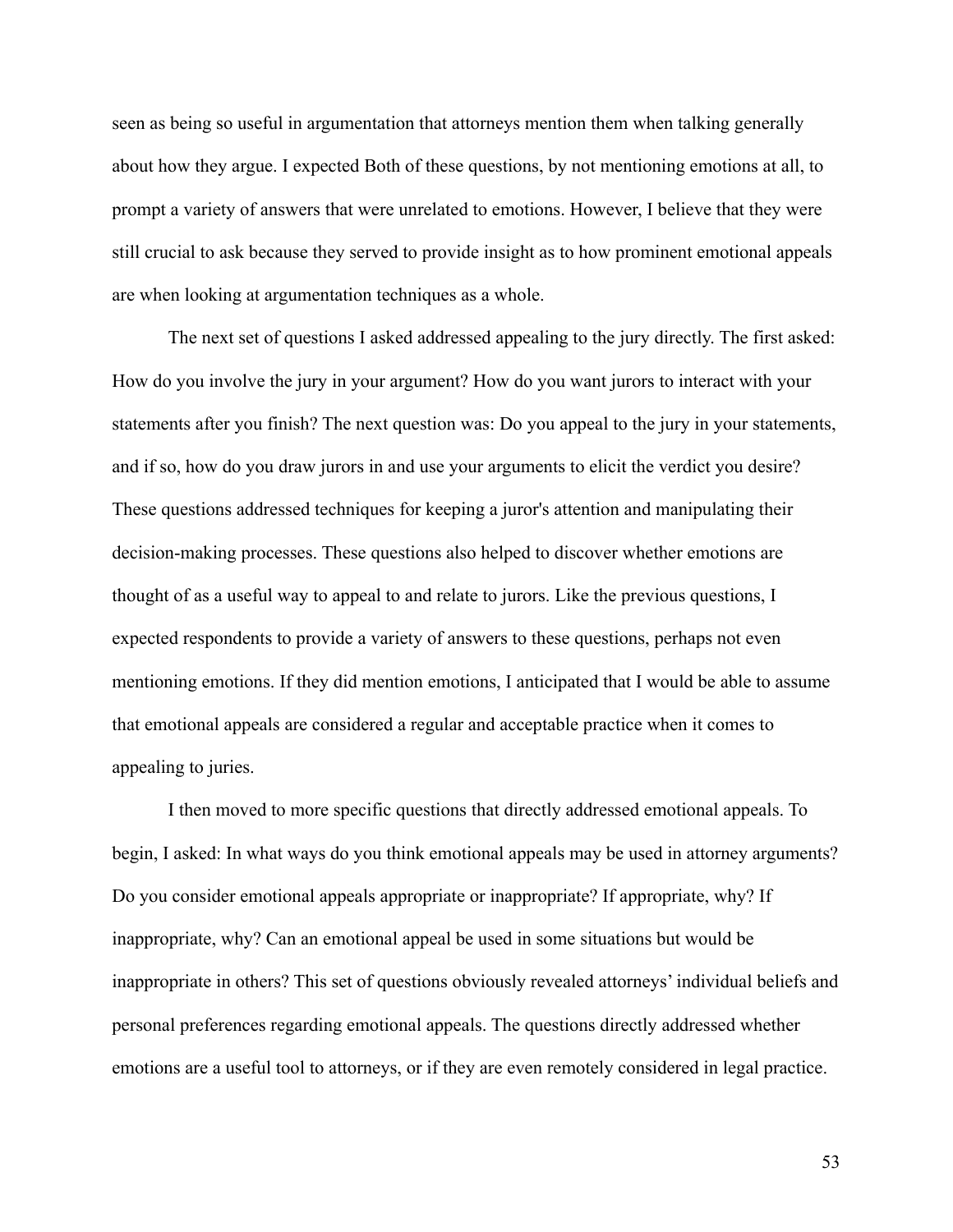These questions were also useful in explaining why use of emotional appeals in the courtroom is usually tabooed.

I finished the interview with arguably the most important line of questions. I first focused on types of emotions in specific, and asked: What emotions may you attempt to appeal to? Answers to this question helped me to gauge if the emotions I have chosen to study are consistent with those that attorneys strategically appeal to. To finish the interviews, I turned to the most useful question in relation to my eventual content analysis: If you employ an emotional appeal in your opening and closing arguments, how do you use it in a way that you consider appropriate? In other words, what are some techniques you use to evoke emotional responses from the jury? I also noted the three emotions that I am looking to focus on in the instances in which the respondents did not discuss these emotions in their answers.

After receiving responses from the attorneys, I conducted a snowball sample and followed-up by asking if they knew of anyone else who works in criminal law who would be willing to take my survey. Snowball sampling is a common method of sampling that relies on referrals to others who may have a character of interest.<sup>130</sup> Johnson explains how there are some limits to this manner of research, mainly that selection size is limited by network size.<sup>131</sup> This was not a problem for my research given that my study was focused on a specific population of practicing criminal attorneys, and I was looking to talk to a small number of people. I did face this limitation when it came to accessing prosecution attorneys, which was more difficult considering that I began my interview with defense attorneys. Due to the limitation of my reach initially, I conducted my snowball sample by asking the attorneys with whom I began my interview processes if they were familiar with any prosecution attorneys who would be willing to

 $131$  Ibid. <sup>130</sup> Timothy P. Johnson, "Snowball Sampling: Introduction," *Wiley StatsRef: Statistics Reference Online*, 2014.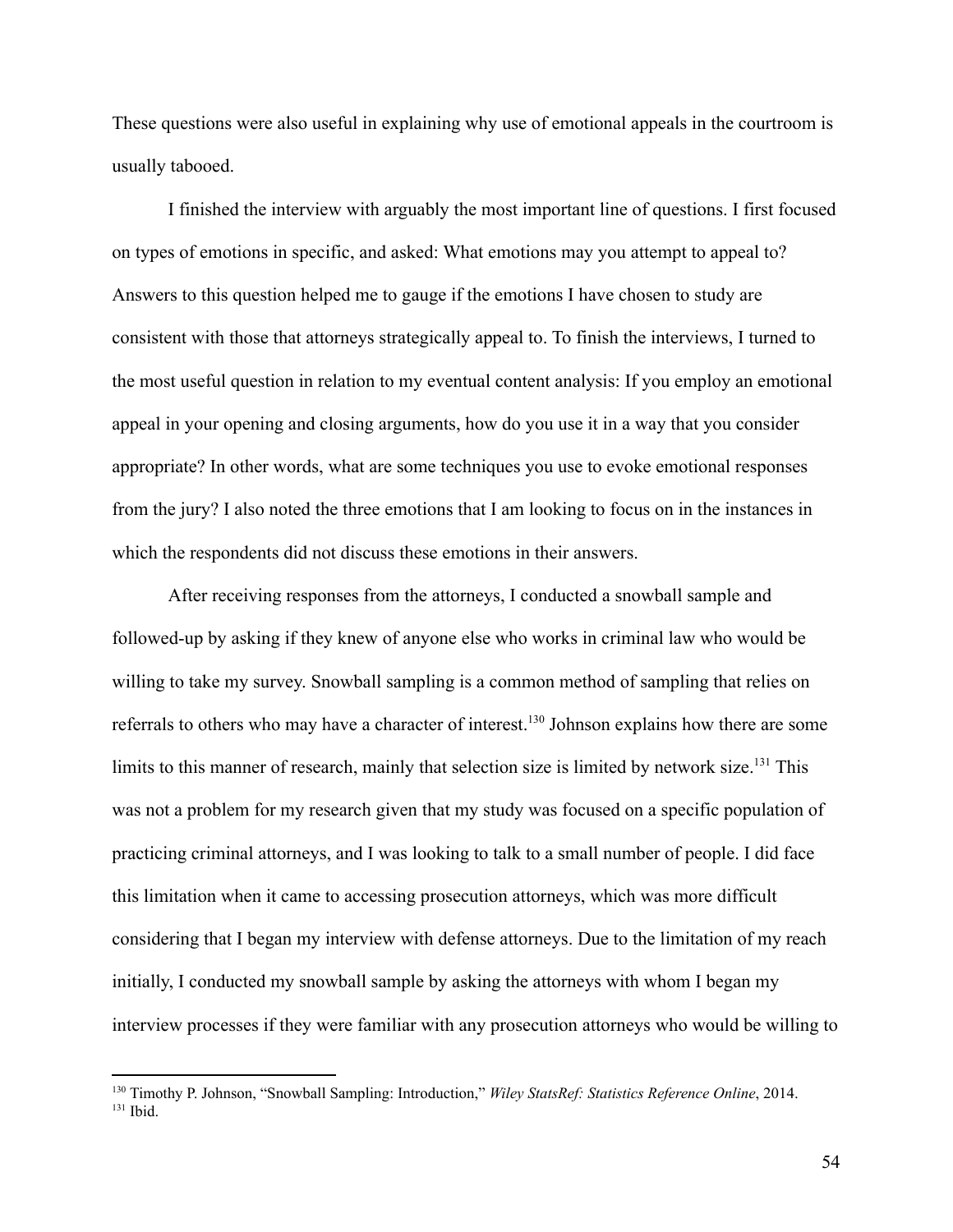speak to me. Lastly, Johnson notes how this method of sampling relies on subjective judgements from participants, who must attempt to guess whether others would be interested in participating.<sup>132</sup> This limitation is unavoidable.

I intended to sample a near-equal number of prosecution and defense attorneys, although prosecution attorneys were harder to reach. I asked the same set of main questions to both defense and prosecution attorneys, though follow up questions varied by participant.

Due to the time constraints of this project, all but one of the interviews were conducted after I had coded the trial transcripts. I had originally intended for these interviews to largely inform my coding process. This was not the case. However, interviews were still crucial for the role they played in confirming my analysis. After completing each interview, I was able to confirm the techniques that I had encountered in coding from the attorneys with whom I spoke. Lastly, I used the techniques that they confirmed they used to analyze how the emotional triggers (originating from both the prosecution and defense) appeared in practice in my dataset of criminal transcripts.

After I interviewed attorneys and conducted emergent coding, I was able to organize the techniques I had noted into categories based on the emotion they attempted to trigger, as well as the party (prosecution or defense) that utilizes the technique. I then analyzed how the appeals appeared in practice.

<sup>&</sup>lt;sup>132</sup> Johnson, "Snowball Sampling: Introduction."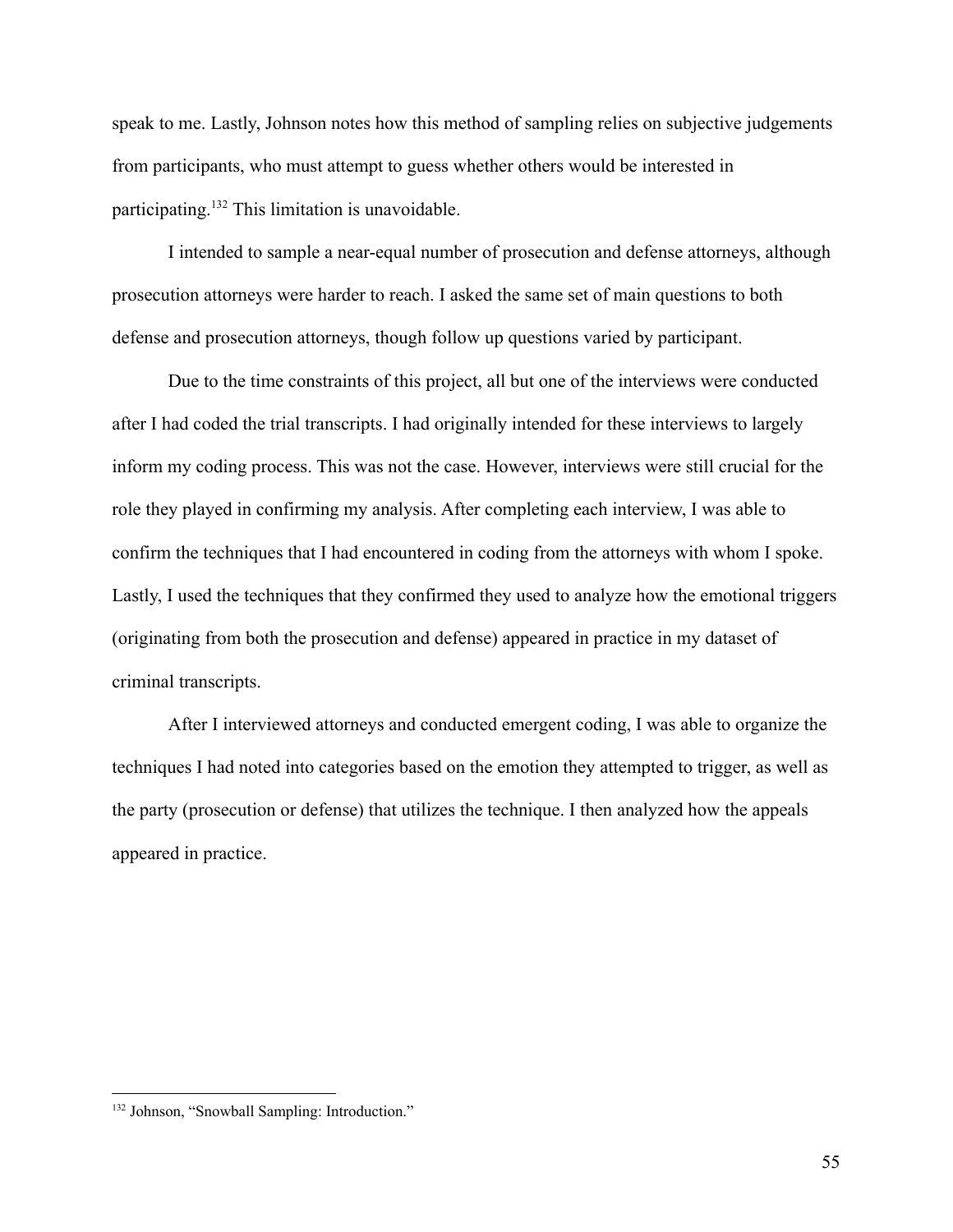# *III. Conclusion*

This thesis will accordingly evaluate the trends that emerged through content analysis of the eighteen trial transcripts. This thesis will also interpret the significance of the number of appeals. I will focus on two emotions that research has shown juries use in making decisions: anger and sympathy. Chapters Three and Four focus on each of these emotions. The chapters mainly examine how these appeals are evident in court transcripts, and the trends that emerge through my content analysis. Finally, I summarize my findings in a concluding chapter.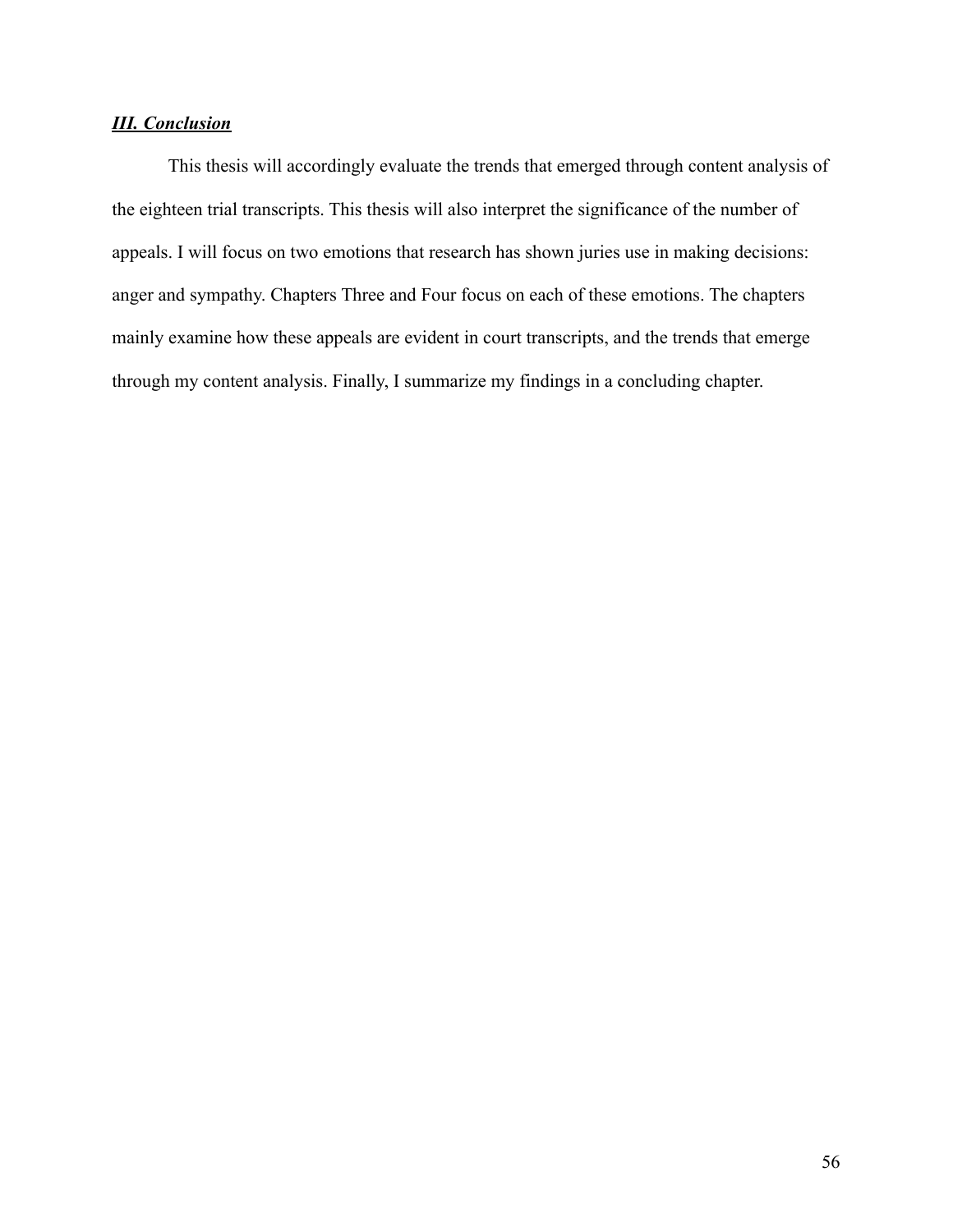# *Chapter 3: Anger*

As articulated in the opening chapters, one emotion can take many different forms. Scholars have long discussed how anger can serve different functions in distinct circumstances. For instance, scholars of social movements have recognized how anger can serve to disrupt as well as to facilitate collective action in protest movements.<sup>133</sup> In some circumstances, anger can be reflexive, defined by Jasper as quick to appear and quick to subside.<sup>134</sup> This type of anger is intense, and usually leads to heat of the moment, perhaps even irrational decision making.

Jasper identifies another type of anger, and he contends that, with the right cultural influences, anger can become long term, and turn into what he dubs "moral indignation."<sup>135</sup> This anger is more complex, and often stems from what humans perceive as injustice.<sup>136</sup> Jasper also notes how this particular type of anger can eventually motivate the seeking of remedies for injustice, which may manifest as a desire for vengeance. As a result, he claims, "Our strategic attention shifts from obtaining the rewards of an arena to punishing other players in that arena."<sup>137</sup> Anger over injustice may foster harsh decision making. People, simply put, get angry about things they perceive as unjust, and therefore want to punish those who act unfairly.<sup>138</sup> Furthermore, the work of Helen Kandmann and Ursla Hess, which examines the effect of moral violation on third-party anger, points to how moral outrage triggers anger when a person's values are upset, not just in a legal setting.<sup>139</sup> In their study, these scholars tested the anger that participants felt towards moral value attacks in the fields of financial investment and

<sup>134</sup> Jasper, *The Emotions of Protest*: 34. <sup>133</sup>Jasper, *The Emotions of Protest*; Gould, *Moving Politics: Emotion and ACT UP's Fight against AIDS*.

 $135$  Ibid., 42

<sup>136</sup> Ibid., 43

 $137$  Ibid.

<sup>138</sup> Ibid., 147.

<sup>&</sup>lt;sup>139</sup> Helen Landmann and Ursula Hess, "What Elicits Third-Party Anger? The Effects of Moral Violation and Others' Outcome on Anger and Compassion," *Cognition and Emotion* 31, no. 6 (2016): pp. 1097-1111.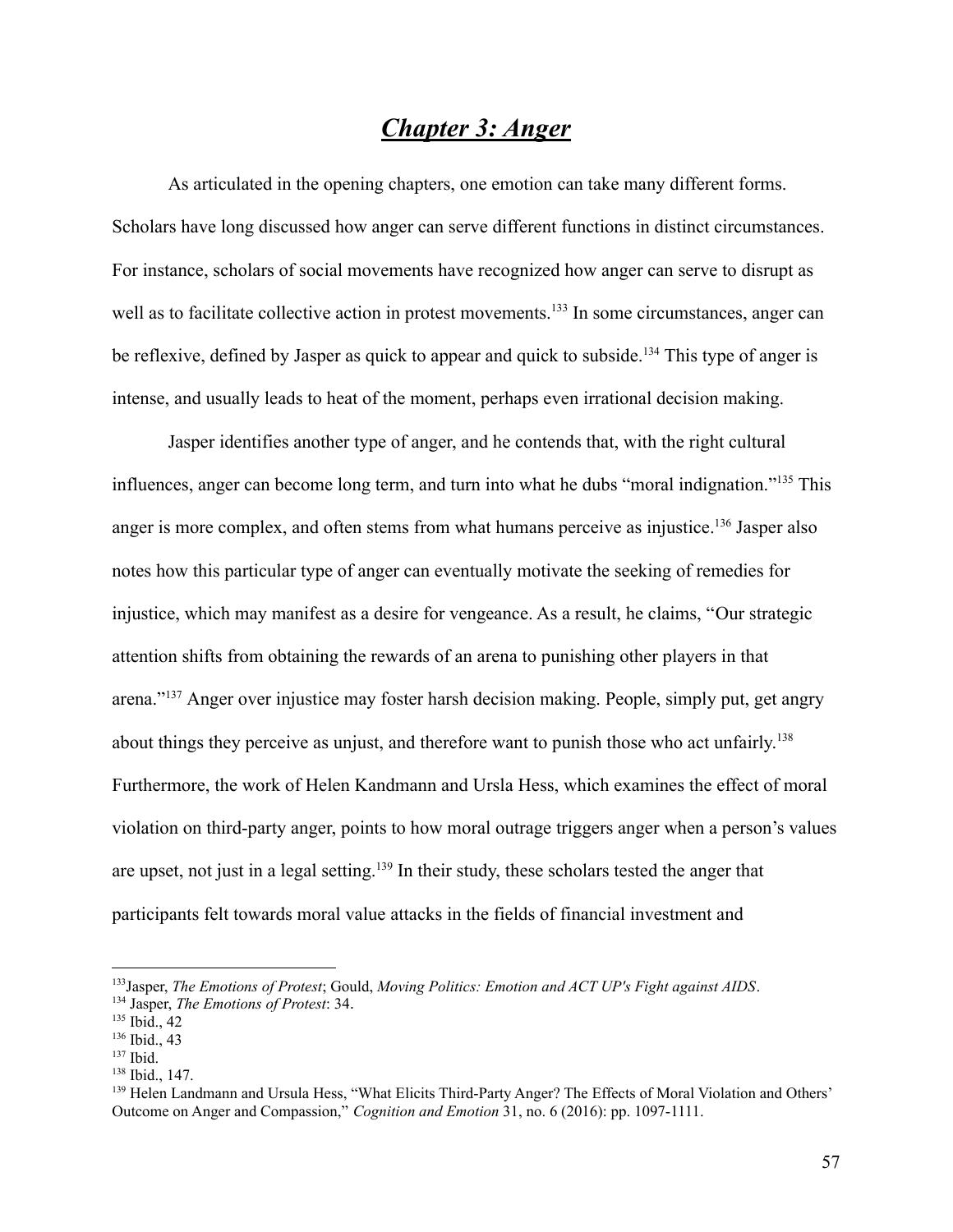pharmaceutical research. They found that people felt more anger when the values that they held in these areas were violated, showing the theory of moral outrage towards injustice is not only applicable to crimes.<sup>140</sup> People feel angry when others are treated unfairly in any capacity.

This finding is especially applicable to this thesis because moral outrage is often the particular type of anger that attorneys attempt to trigger. Attorneys attempt to strategically upset people by appealing to their moral values, as suggested by Ronald Malton.<sup>141</sup> Attorneys aim to trigger anger at not only individuals who may be involved in a case, but also at the injustice of a situation. Following Jasper's logic, jurors who perceive a situation as unjust are led to punish those whom they perceive as acting unfairly. This possibility implies that jurors who are angry at injustice may bias their decisions in order to punish an individual who they perceive to be at fault, say a defendant who lied on the stand or a police officer working with the prosecution whom the defense suggests is corrupt.

In many instances, moral outrage emerges through personalized anger. Outrage in this form challenges how we believe people should act, and it is triggered when characters challenge those beliefs. This anger often manifests itself when someone challenges our ideas about fair and rational behavior, which in some cases then makes them vulnerable to a perception that they should be punished. This type of anger is a tool of both the State and the defense in criminal trials, though the State appears to use it more frequently.

In other instances, anger was more situational. Attorneys geared moral outrage towards abstract concepts. This type of anger attempted to encourage perception of injustice and unfairness regarding a situation. This chapter will address both personal and situational anger.

 $140$  Ibid.

<sup>&</sup>lt;sup>141</sup> Matlon, "The Closing Argument: Emotional Appeals," 10.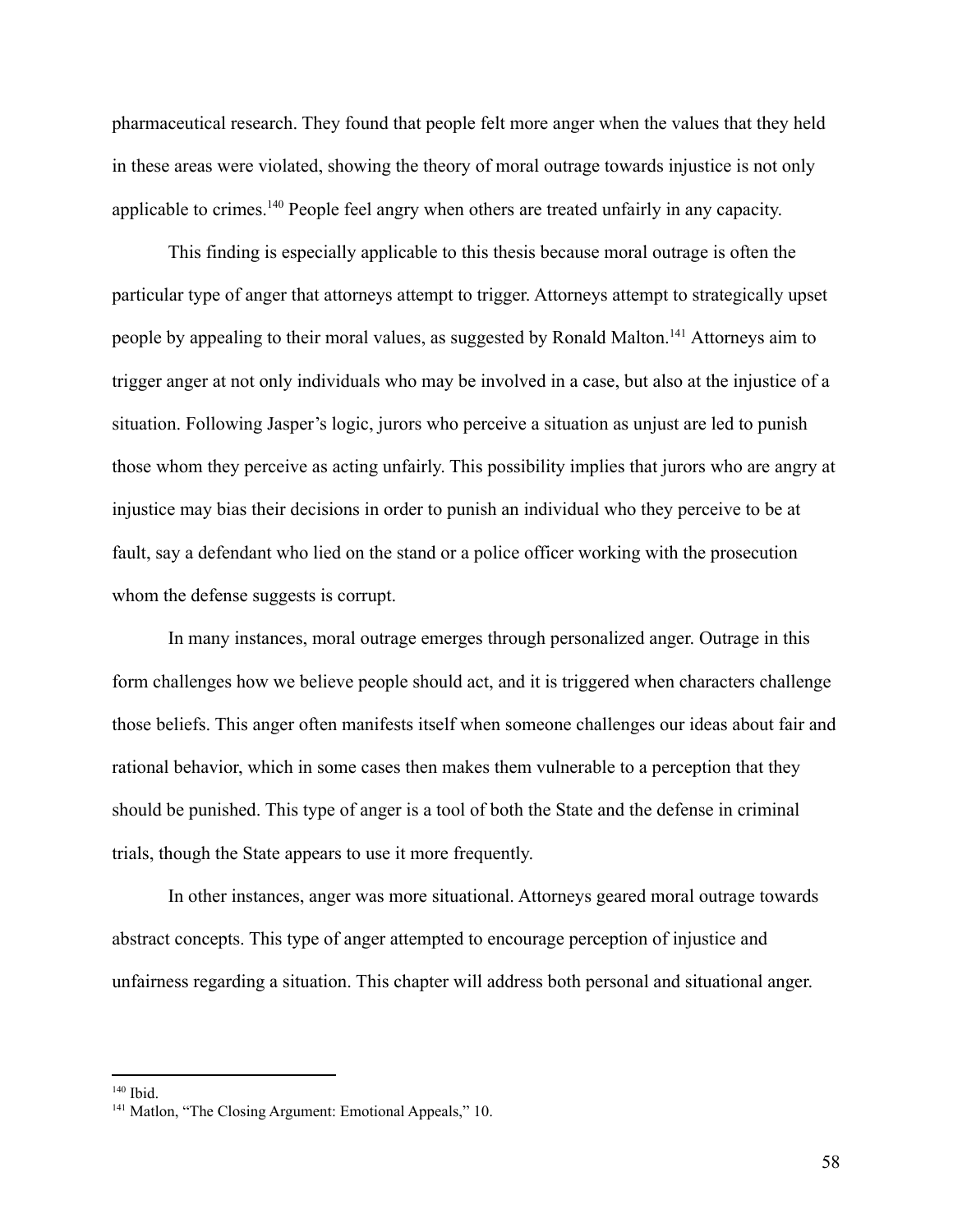It is important to note that emotions are not linear, and neither do they have clear lines. Insead, they have porous boundaries. Just because one statement triggers anger, does not mean that it cannot also trigger sympathy as well. While these other emotions may be in play in the techniques I discuss, I am choosing in this chapter to focus only on discussing the appeals to anger that emerge.

This chapter is divided into two sections. The first addresses what I refer to as inside anger. Inside anger is anger directed towards people and things directly tied to the crime in question. This anger may be directed towards the witnesses, defendants, and victims who were present or involved in the murder in question. This anger may also may relate to anger about the circumstances of the alleged crime, and the injustice of the murder itself. On the other hand, there is also anger that operates on what I term as the "outside" of a crime. I call this second type of anger "outside anger." This anger pertains to the individuals and circumstances that relate to the case, but are separate from the actions and situation of the crime itself. This type of anger is triggered by the instances leading up to the crime and by the individuals who worked to get this case in court, including but not limited to investigators, police, and attorneys who are not themselves directly involved in the alleged crime that occurred.

Attorneys use unique techniques to trigger personal and situational anger within the context of inside and outside appeals. In this chapter's next section, I address inside anger. Inside anger covers anger that is activated personally through the technique of identity framing, and situationally through the technique of strategic use of graphic details. This identity framing can be done in one of three ways: through presentation of an inside actor as defined by: 1) a questionable mental status, 2)drug use; or, 3) by past treatment of the vulnerable.

59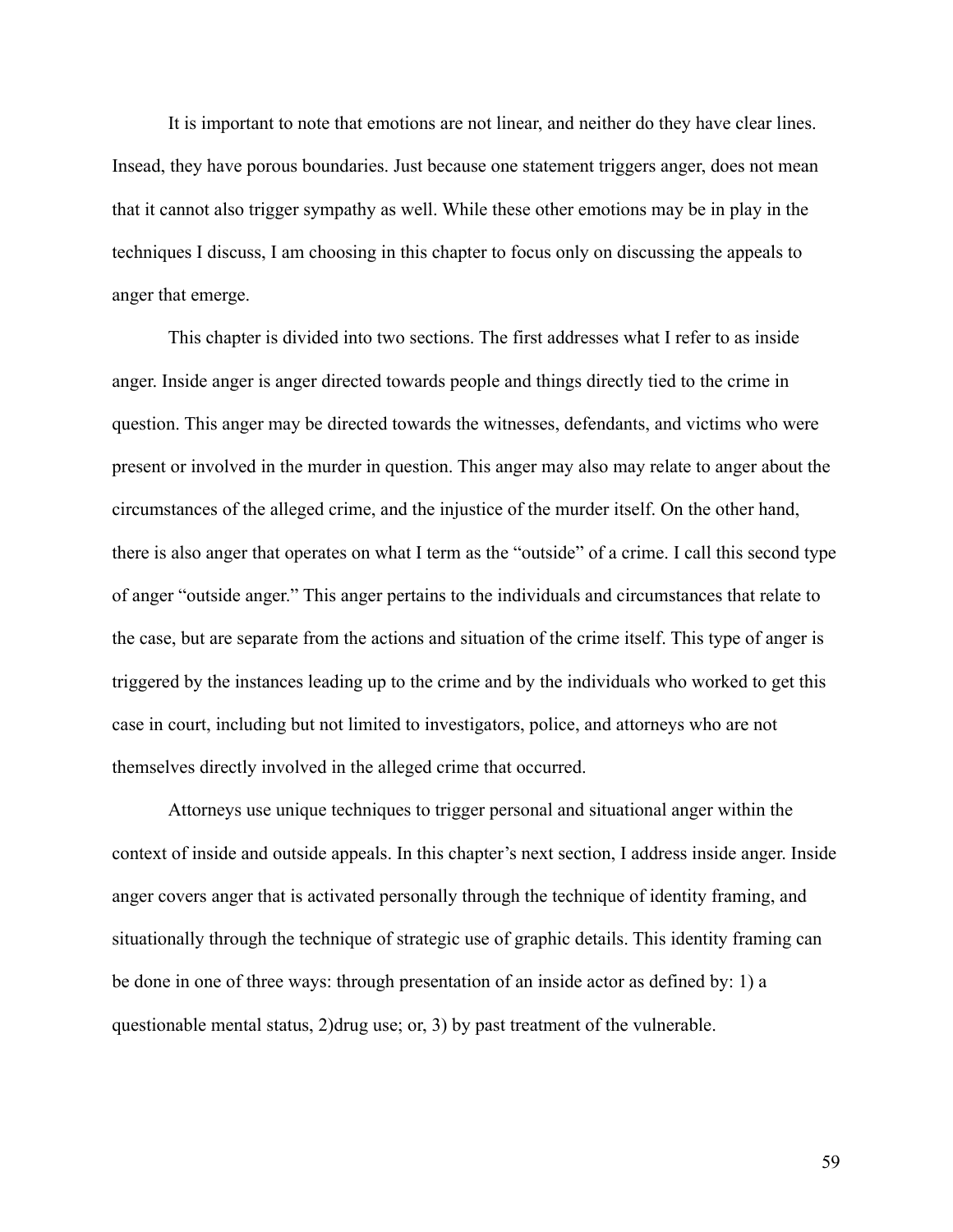This second section of this chapter turns the investigation and explanation toward what I refer to as outside anger. With regard to outside targets, attorneys may activate personal anger through three techniques: 1) suggestion of lying; 2) irresponsibility of State agents; or, 3) use of sarcasm/mocking tones. The fourth and fifth parts of this section discusses situational anger, which is achieved through: sarcasm and mocking tones and framing of a ridiculous intent.

Before moving into these two explorations of inside and outside anger, it is important to note that one appeal to anger detailed in this chapter fits into both inside and outside anger. A technique used in attempts to trigger all forms of anger by the jury was repetition. Consistent with what scholarship suggested,  $142$  repetition can be used to elicit emotion through emphasis on certain things. Repetition was the most common technique in my review of open and closing statements at trial. Below is a table detailing the number of appeals to anger through repetition in all of the statements that I coded.

|             | <b>Opening Statements</b> | <b>Closing Statements</b> | Rebuttal Argument    |
|-------------|---------------------------|---------------------------|----------------------|
|             | (absolute #/percent)      | (absolute #/percent)      | (absolute #/percent) |
| Prosecution | $19/79.2\%$               | 27/71.1%                  | 10/100%              |
| Defense     | $5/20.8\%$                | 11/28.9%                  | n/a                  |

*Table 1.a Instances of Repetition throughout Attorney Argumentation*

<sup>&</sup>lt;sup>142</sup> Zaitseva, "Appeal to Emotions as a Way of Influencing in Court (Linguistic Aspect)."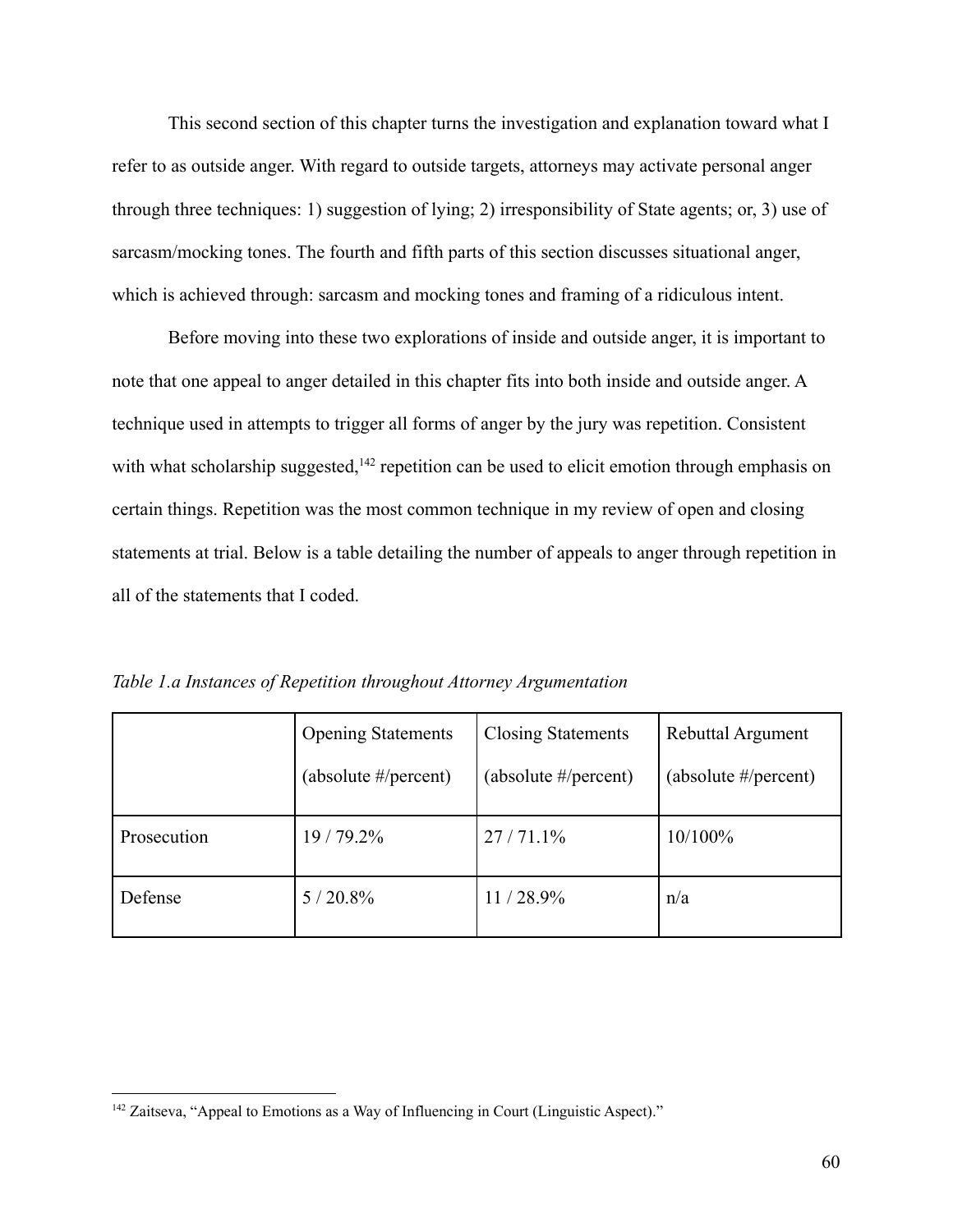# *I. Inside Tactics*

The first way to categorize attorney appeals to anger is to contextualize them as referencing actors or circumstances considered "inside" a crime. This occurs through identity framing on the personally directed front, as well as through use of vivid words and presentation of graphic details on the situational level.

#### *I.a. Personal Level: Identity Framing*

In an attempt to appeal to individually-motivated juror anger, attorneys worked to establish a questionable identity of a person directly involved for the duration of the crime, be it a witness, a victim, or a defendant. This type of anger was engineered towards a person for the type of people that they allegedly were and the things that they did in the moment the crime was committed. Attorneys accordingly framed people as being crazy, as drug users, and as violent people with histories of treating others poorly. Identity framing was, across the board, used most by the prosecution and used more in closing statements than in opening statements. This follows the logic that prosecutors appeal to emotions more than defense attorneys and that closing statements are more ridden with emotions than opening statements, as interviews with the attorneys confirmed.<sup>143</sup> For instance, one defense attorney illustrated this point with an anecdote, saying, "we have a couple prosecutors here who… especially in closing, have kind of like pointed at a client and yelled '*THIS MAN'*, which is obviously designed to make the jurors feel anger towards him, or recognize that like 'he *sucks*.'"<sup>144</sup> This attorney also said, "I haven't had to use [emotional appeals] yet, but I can certainly imagine trials, not in opening, because I don't know that I want to get too emotional in an opening, but in closing definitely you can let the

<sup>&</sup>lt;sup>143</sup> Attorney 1, Interview by Elise Lambert, December 15, 2021; Attorney 4, Interview by Elise Lambert, January 24, 2022.

<sup>&</sup>lt;sup>144</sup> Attorney 4, interview.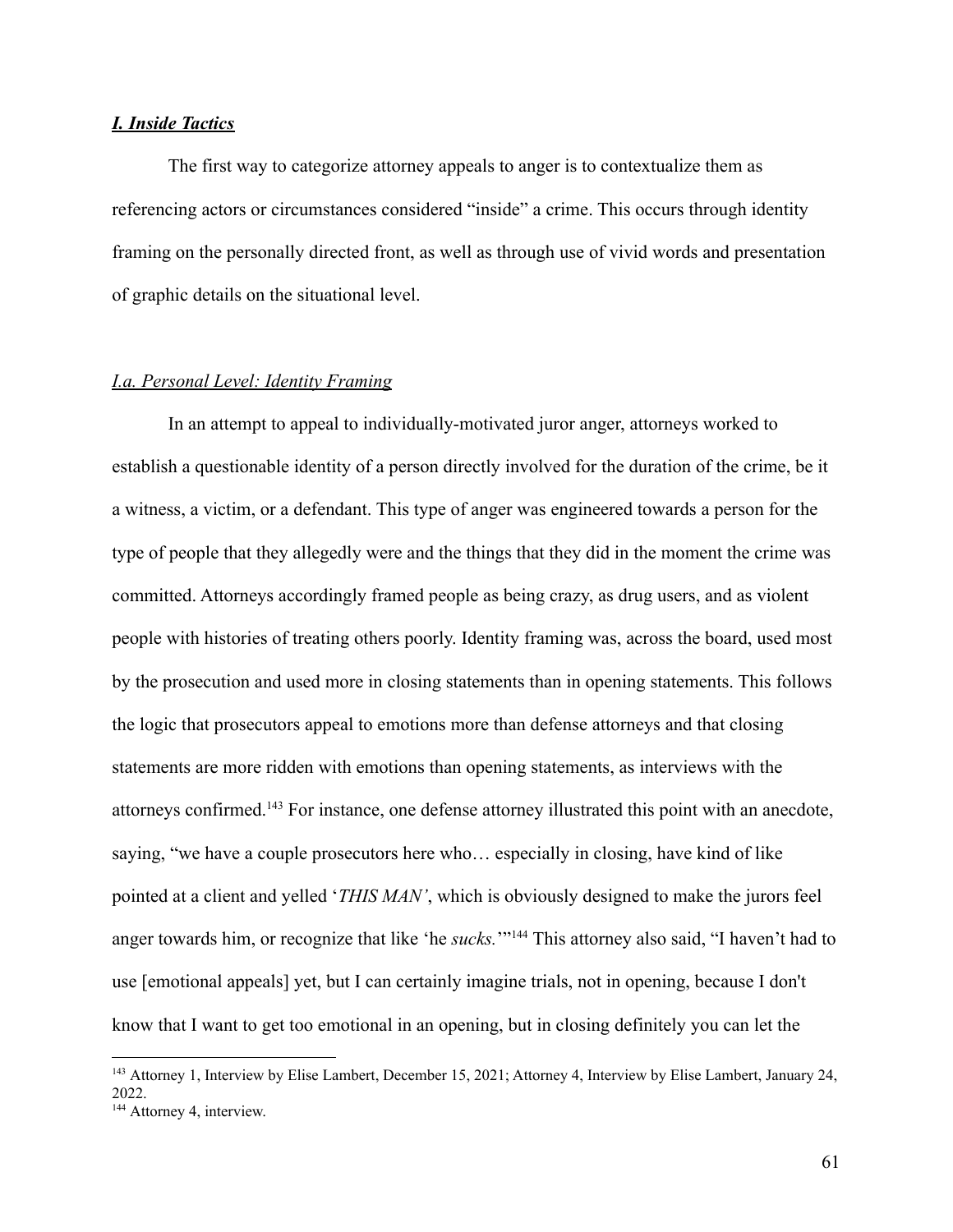State know that their investigation was not only subpar but that they went after the wrong person or something."<sup>145</sup> The attorney who worked as a prosecutor and a defense attorney even noted that they used appeals more as a prosecutor, claiming, "you are much more emotional as a prosecutor because you're representing the State, you're representing the people of this county and it's your responsibility to make sure that people are justly punished for their crimes."<sup>146</sup>

|             | <b>Opening Statements</b> | <b>Closing Statements</b> | Rebuttal Argument    |
|-------------|---------------------------|---------------------------|----------------------|
|             | (absolute #/percent)      | (absolute #/percent)      | (absolute #/percent) |
| Prosecution | $9/50\%$                  | 43/74.1%                  | $6/100\%$            |
| Defense     | $9/50\%$                  | 15/25.9%                  | n/a                  |

*Table 1.b Instances of Identity Framing in Attorney Argumentation*

# *I.a.1. De-Humanizing the Defendant*

One way that a prosecutor may mobilize anger towards a defendant is by presenting them as somehow crazy. An attorney may present facts, which may seem unrelated to the case, to upset moral values, as they tend to paint a defendant as irrational, disrespectful of human life, and effectively as more likely to act in unjust ways. In short, the attorney may attempt to de-humanize the defendant by stripping the defendant of qualities we ascribe to the rational and moral human being.

<sup>&</sup>lt;sup>145</sup> Ibid.

<sup>146</sup> Attorney 2, interview.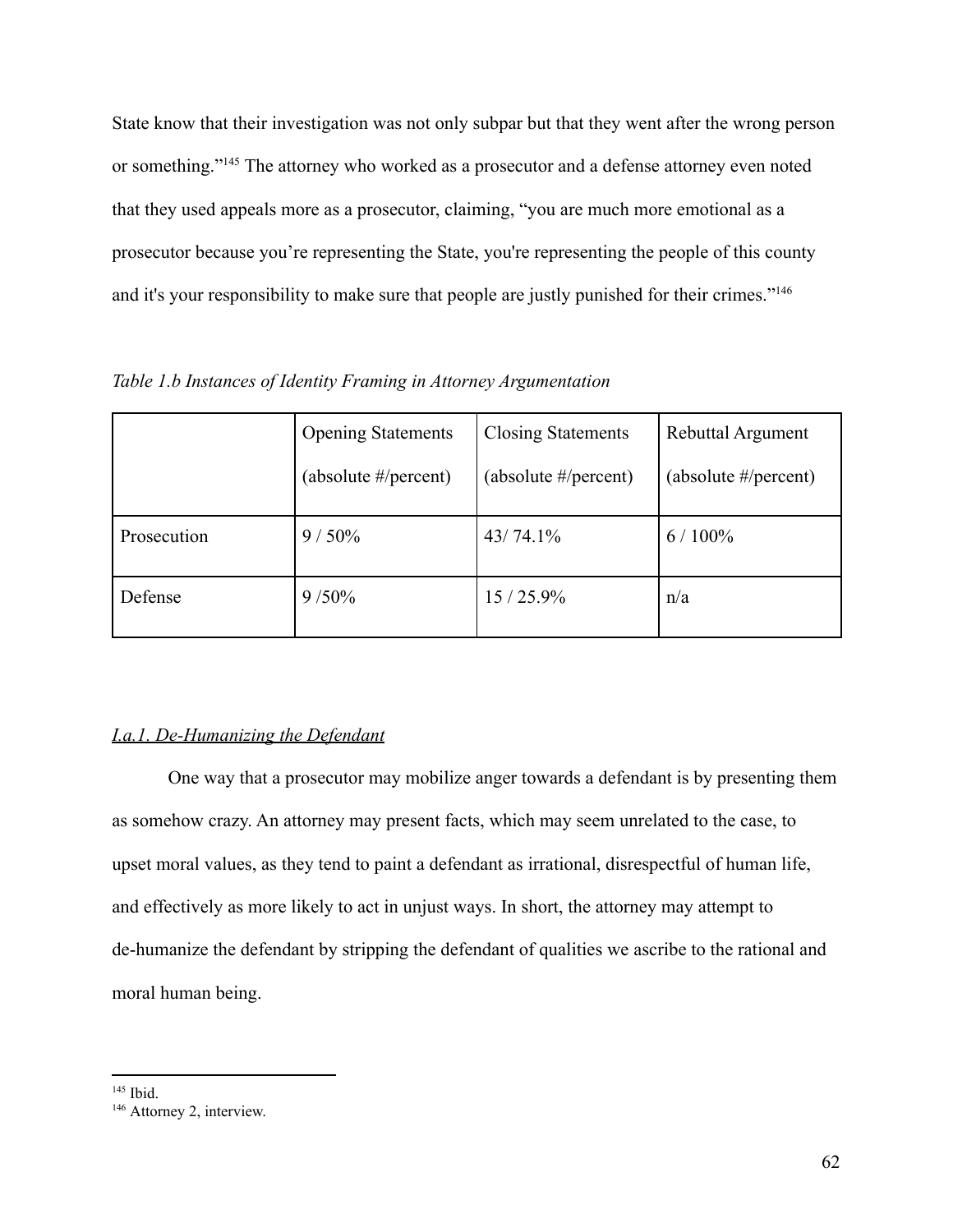When a juror perceives a defendant's actions as either outlandish, unexplainable, or disrespectful of a moral idea about life value, a pathway to anger is constructed. Painting an accused criminal as unlike, and even mentally subordinate to jurors could even suggest that they are more likely to have committed unjust, illegal actions, and also could make it easier for a juror to view them as less sympathetic or less human and easier to confine to life in prison. This is important when recognizing that attorneys do purposefully aim to present the opposing side's witnesses as unsympathetic.

This technique was apparent in a small number of arguments, but appeared in opening, closing, and rebuttal statements. This strategy emerged in five of the eighteen cases. The case that exemplifies this theory most is that of Emilio Arenas. In his the opening statement, the State's attorney mentioned that those who conspired to commit the murder in question drowned their victim while singing the song "Crazy Train" by Ozzy Osbourne. He states:

The suitcase [that contained the body] was placed in the bathtub, and the tub was filled with water. EJ [the defendant] sat on top of the suitcase in the tub in the water to prevent it from floating while they all sang the song Crazy Train by Ozzy Osbourne. Just because something makes no sense to you or is beyond your realm of what would be irrational action doesn't mean it doesn't happen in this world…[a witness for the state] said that the defendant sat on the suitcase that contained Carl Simon, Shorty [the given name and nickname for the victim], and [the witness] is going to tell you -- that's the evidence that you'll hear -- that as this occurred they all sang Crazy Train, and it was pulled up on EJ's cell phone.<sup>147</sup>

The attorney directly characterizes this action as "irrational," which suggests that the defendant must be a crazed and violent person to have done something so outrageous. He effectively suggests that the defendant is crazy, encouraging the jury to believe he is a criminal and responsible for the injustice he is accused of creating. The attorney is also using this odd fact to prompt moral indignation at a lack of respect for human life, creating anger over an idea that

<sup>&</sup>lt;sup>147</sup> Transcript of Proceedings Day 6 at 41, Arenas v. State, Nev. Unpub. LEXIS 659 (2021).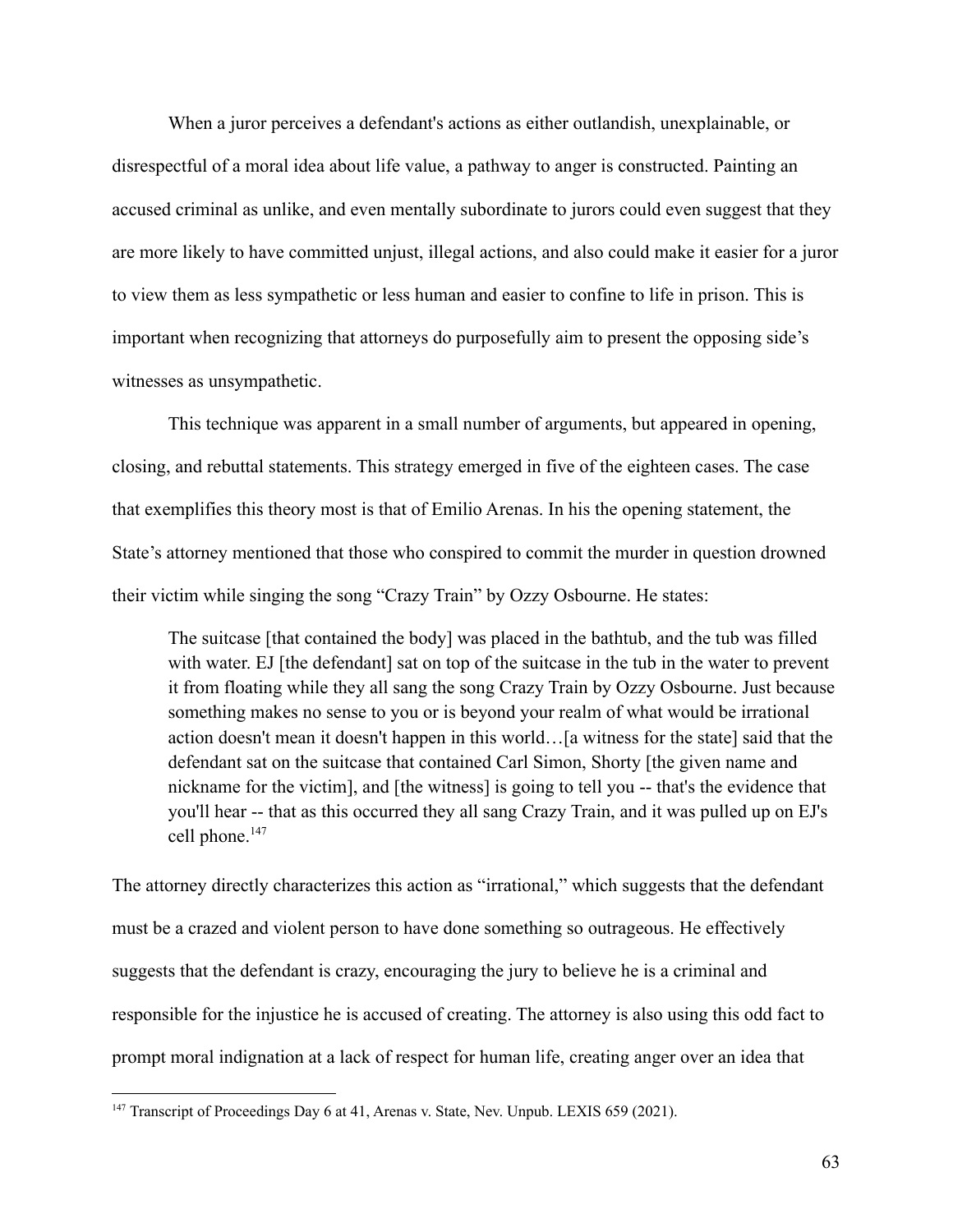someone could do something so violent completely nonchalantly. State counsel, through this statement, emphasizes not only that the defendant's action was unjust, but that he did it without any regard for life, which makes him appear crazy and cruel.

Throughout the closing statement of the same case, the State attorney repeated that the defendant and his co-conspirators sang Crazy Train to pass the time while drowning someone four times. He uses repetition, which was cited as a strategy that attorneys may use to appeal to emotion in argumentation,<sup>148</sup> to drive this point home and emphasize that the jurors should be angry at the defendant for being so insane and disrespectful of human life, a moral value that many hold true.

There were other cases whereby this tactic was not used at all in opening arguments, but appeared as a type of final resort in closing and rebuttal statements only. This pattern might suggest how these arguments may be simply accessories to main arguments about the character of a defendant, and do not function as a strong main point that should be emphasized throughout the case. For example, in the case of David Burns, this type of argument does not appear until near the end of the rebuttal, whereby the attorney attempts to paint the accused defendant as a cold blooded killer, who is clearly a crazy and untrustworthy person. The attorney presented this argument by putting the jury in the place of the defendant by using the second person form and saying "you" to place the jury in the shoes of the defendant and point out how differently the jurors think in comparison to the defendant. The attorney first violently details the crime the defendant was accused of committing (which also cultivates anger, but will be discussed in a later section), and then claiming that "when you [do x violent actions] and then get up and whistle, that is a cold, calculated murder."<sup>149</sup> The fact that the defendant whistled is irrelevant to

<sup>&</sup>lt;sup>148</sup> Zaitseva, "Appeal to Emotions as a Way of Influencing in Court (Linguistic Aspect)."

<sup>149</sup> Transcript of Proceedings day 15at 94, Burns v. State, 495 P.3d 1091 (2021).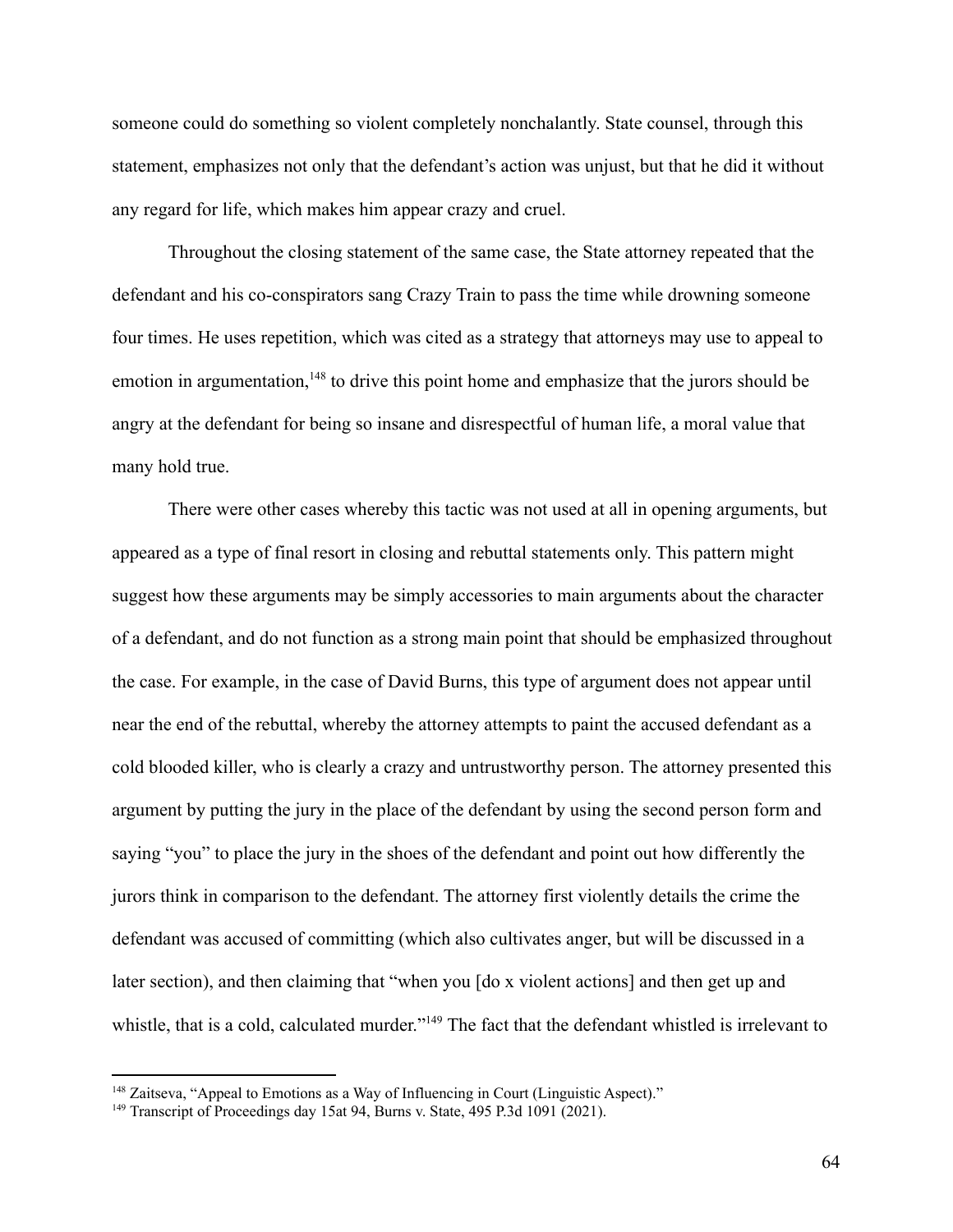the crime itself, but cultivates anger as it once more shows the defendant's indifference to the tragedy he just allegedly committed and also his unpredictable and irrational mental state.

The prosecution may also use anger to impact perception of a defendant as not just crazy, but also as a degenerate, making individuals on trial to be defined by their unlawful behavior. This implies that their identity is somehow intertwined with crime, and therefore committing unjust acts, making them deserving of punishment, and not sympathy. Attorneys aim to make a defendant's identity characterized by their inherent tendency to participate in unjust acts. This pattern of injustice, as Jasper suggests, would make a juror angry and more willing to punish a defendant.

#### *I. a. 2. An Identity Defined by Drugs*

Something that was mentioned over twenty times in the span of five cases was drug use. In particular, defendants and defense witnesses were described as being involved in a lifestyle characterized by addiction. In fact, five cases of the eighteen mentioned a defendant's relation to drugs. Prosecution attorneys used this type of framing in opening, closing, and rebuttal arguments. Three cases included this type of framing in opening statements, one of which was a case with a female defendant. The other cases that establish the defendant as a degenerate drug user from the start of the trial are those of Emilio Arenas and Amadeo Sanchez. In the opening statement of the Arenas case, the prosecution attorney says:

[the defendant and those related] spend their day doing drugs…They spend their day doing drugs, not massive amounts of heroin or anything, not kilo trafficking, 20 bucks here, 10 bucks there. How do they make money? None of them have a frickin' job. How do they make money? Well, some of them are on SSI, and you'll find out that there's a lot of going to Walmart and stuff, okay. Go to Walmart, swipe some clothes, go to the other Walmart, bring the clothes in, they give you a little Walmart card because you didn't have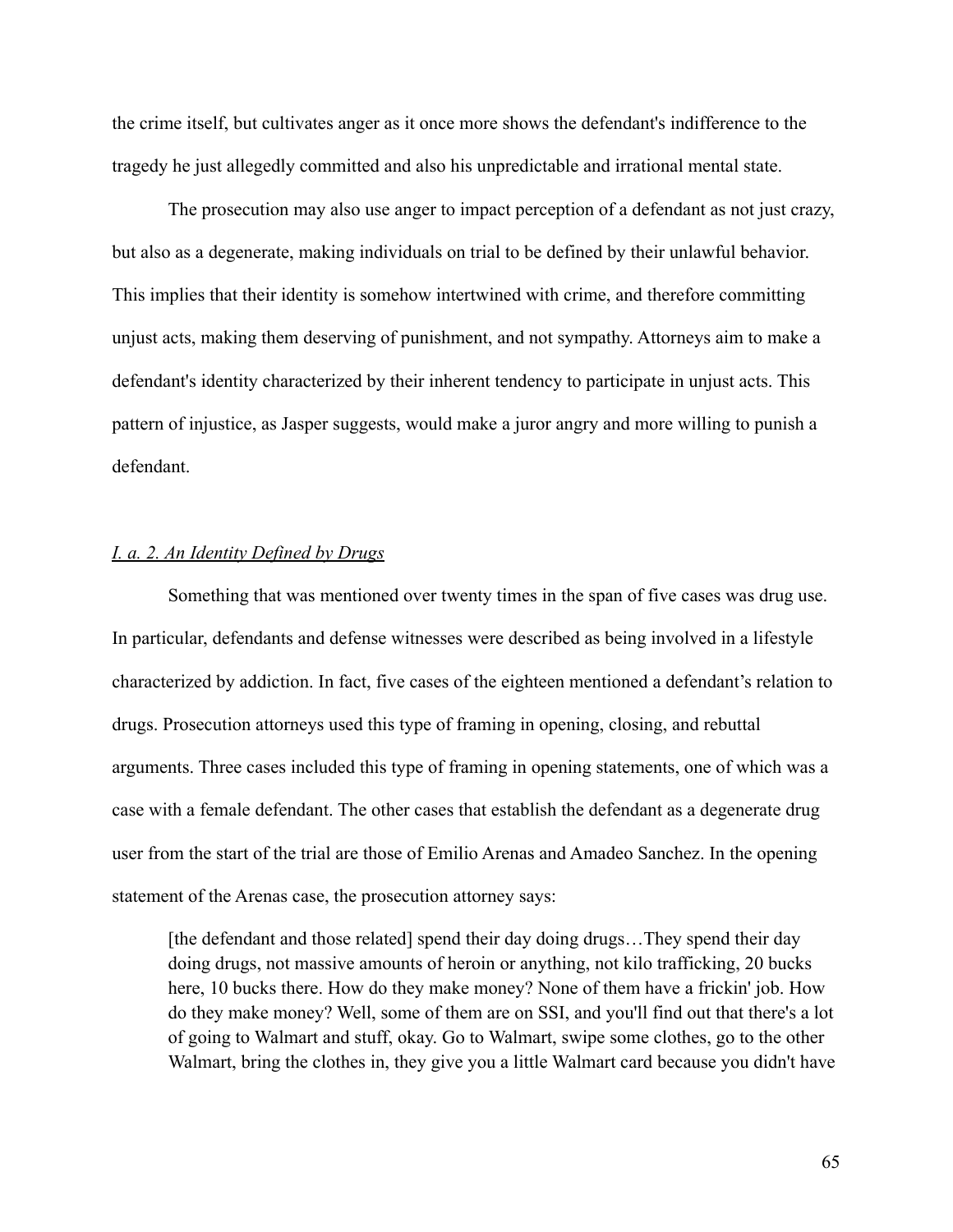a receipt. You take the card to the local Pakistani guy, okay, at the 7-Eleven, and he gives you cents on the dollar. That's the deal.<sup>150</sup>

This quote exemplifies how the attorney attempts to frame the defendant's identity as degenerate. Saying that they spend their day doing drugs, and suggesting that they make money only to buy drugs (by stealing nonetheless) suggests that the defendant is already guilty of other unjust actions, which should make jurors angry. Furthermore, the attorney talks about the concept of working, and being on social security, which targets moral values about taxes and American values of self-preservation, triggering even more anger at the degeneracy of the defendant. This point is also emphasized in the closing statement of this case, where the state's attorney mentions drugs eight times throughout closing statement to emphasize how the defendant's murder was motivated by a need to get drugs. The repetition of drugs as being a motivator for this crime emphasizes the importance of drugs in the defendant's life, suggesting that the defendant's identity may even be narrowed down to his habits of illicit drug use. The case of Amadeo Sanchez exemplifies this theory as well.

In fact, the first line of the prosecution attorney's statement is about this very fact. It begins:

The picture that will be painted during this trial is not one of good people who do good things. The picture that will be painted is of people who do bad things, often criminal things. They do drugs. They sell drugs. They steal from -- well, often each other. The case will involve people who deal with drugs, guns, and all sorts of things that we normally don't see in our everyday lives, that you don't see in your everyday lives. The witnesses that you'll hear from on the stand, this is part of their life. They are part of this under belly that we don't see, that you don't see every day. 151

From the very start the attorney differentiates the defendant and the people associated as from group that the jury cannot relate to, people who do and sell and live their lives controlled by

<sup>&</sup>lt;sup>150</sup> Transcript of Proceedings Day 6 at 92, Arenas v. State, Nev. Unpub. LEXIS 659 (2021).

<sup>&</sup>lt;sup>151</sup> Transcript of Proceedings day 1 at 208, Sanchez v. State, Nev. Unpub. LEXIS 913 (2016).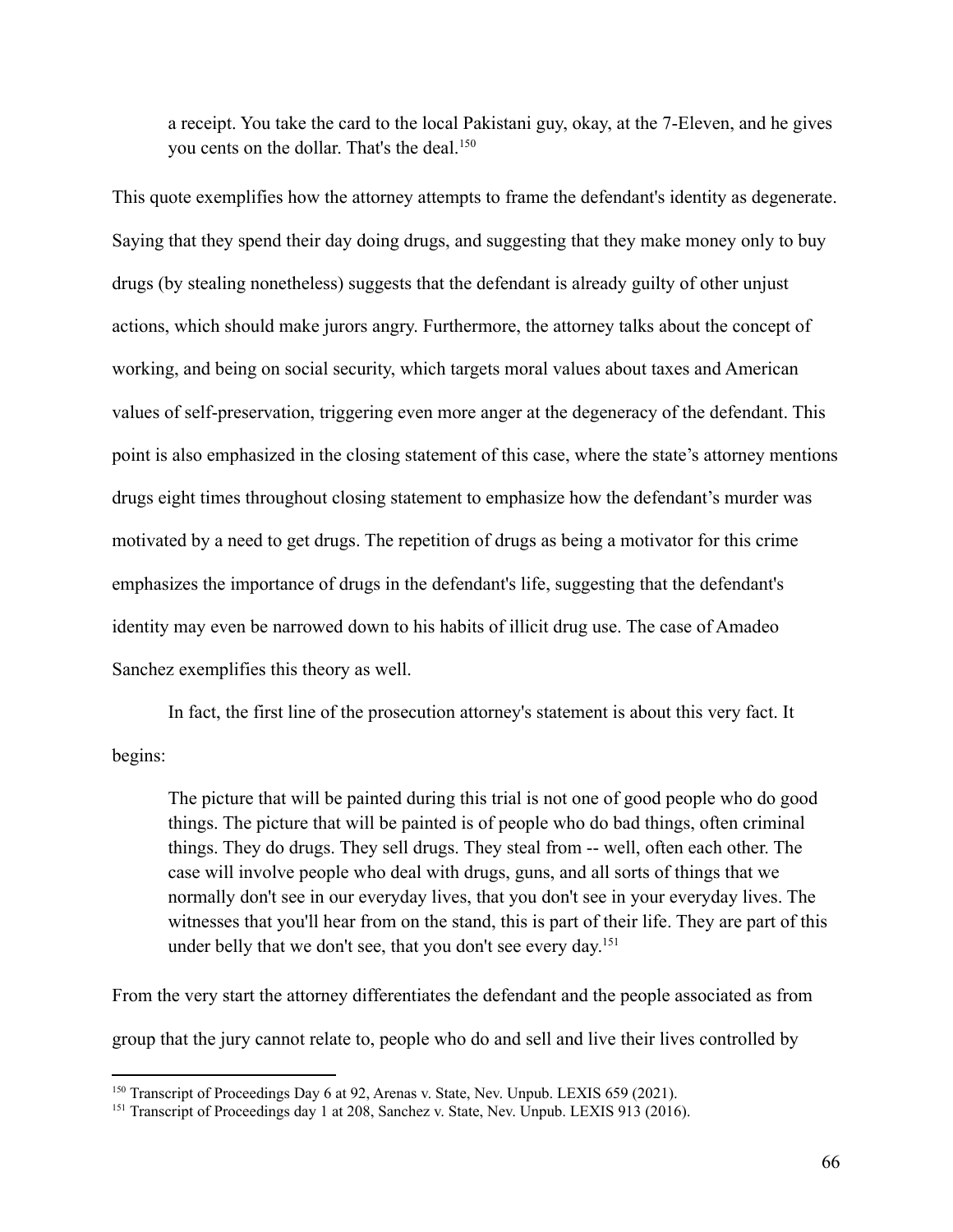drugs. Drugs, of course, as illegal substances, automatically suggest illegal activity to the jury and automatically implies that the defendant lives a life of injustice. This trend continues in the closing statement of this case, whereby the prosecution attorney argues:

When we talked about what kind of a person the Defendant is, we know that he's a felon, we know that he's a drug addict, we know he's a drug dealer and a drug supplier; that he fed methamphetamine to the individuals that you saw in this court that are addicted to meth, that it's ruined their lives; to Danny [the victim], who it's taken his life; to Kayla; Stacey; Melissa; Jarred [witnesses for the prosecution]. That he wanted to make a buck, and he came to Reno to get a higher price for his drugs. He came to our community to sell drugs so that he could get a higher price.<sup>152</sup>

As this is the closing statement, these points have also been repeated and explained many times throughout the trial. This quote is significant for how being a drug addict, felon, and supplier is used to define the "kind of person" that the defendant is; in short, the attorney is characterizing the defendant in a way that is meant to trigger moral outrage. The attorney also triggers anger towards the defendant through sympathy toward the people the defendant allegedly acted upon, claiming that he has sold meth to people, and in turn ruined their lives. This is an appeal not only to moral outrage, but also to empathetic anger, as defined by Landmann and Hess as anger that one feels on behalf of someone for whom they feel compassion.<sup>153</sup> Finally, this quote also attempts to trigger moral outrage over a violation of community values. It is reasonable to assume that residents (the attorney included, judging by the way that he/she uses the phrase "our community") may perceive actions that work to undermine the safety and drug free nature of one's community as unfair and unjust to the residents of the place in which they live.

Something that is also worth noting while discussing this case is the prevalence of ethnic bias and othering. The prosecution's argument relies on triggering anger toward Mexicans. The

<sup>&</sup>lt;sup>152</sup> Transcript of Proceedings day 6 at 34-5, Sanchez v. State, Nev. Unpub. LEXIS 913 (2016).

<sup>153</sup> Landmann and Hess, "What Elicits Third-Party Anger? The Effects of Moral Violation and Others' Outcome on Anger and Compassion."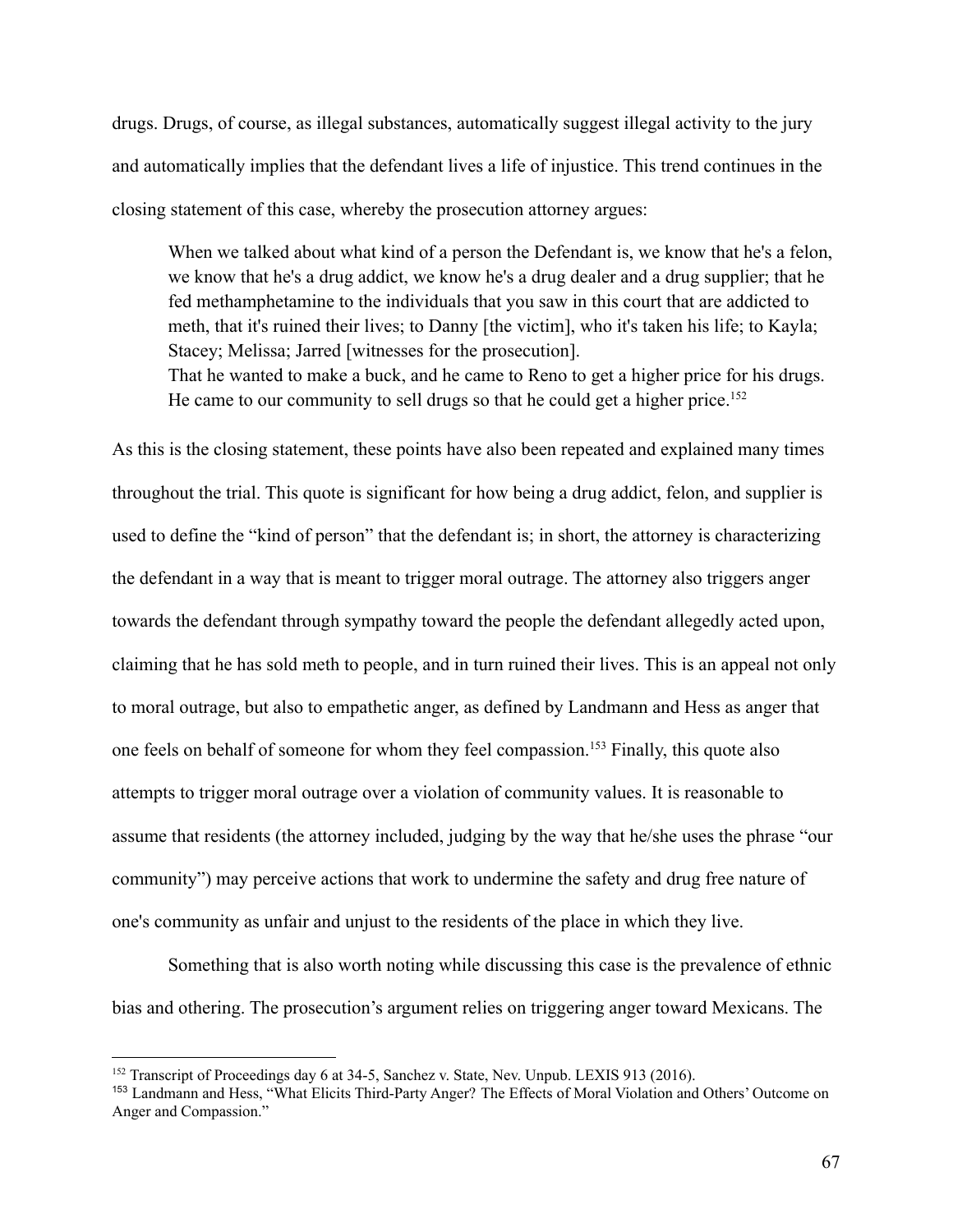prosecution attorney mentions the defendant, who identifies as a Hispanic man,<sup>154</sup> having ties to Mexico, particularly the "Mexican Cartel" eight times throughout his closing statement. On June 16, 2015, when Donald Trump announced his candidacy, he included in his speech a proclamation of U.S. opinion on Mexico. He said, "The U.S. has become a dumping ground for everybody else's problems… When Mexico sends its people, they're not sending their best… They're not sending you. They're not sending you. They're sending people that have lots of problems, and they're bringing those problems with us. They're bringing drugs. They're bringing crime."<sup>155</sup> Perhaps the attorney is purposefully targeting public anger towards Mexicans by continually mentioning the defendants alleged involvement with the cartel. This could also be a play to stereotypical ideas about those of Mexican descent- implying that there is some sort of intrinsic link between being Mexican and being a drug user or dealer. The attorney could be repeating "Mexican Cartel" to continually suggest to the jury that the culture and ethnic identity of the defendant is one defined by illegal activity. Being a drug dealer implies that the defendant is a degenerate, so he becomes othered and harder to feel sympathy for. Being involved with drugs also characterizes someone as having a lifestyle characterized by illegal actions, which suggests habitual unjust behavior that qualifies said person for punishment.

### *I. a. 3. Identity defined by treatment of the vulnerable*

Not only were defendants and witnesses painted as degenerate addicts, but attorneys also characterized them as seemingly terrible people in their daily lives. In order to establish the awful nature of the defendant, attorneys often aimed to trigger both moral outrage and empathetic anger. Specifically, they highlighted the unjust treatment that defendants had

<sup>154</sup> NDOC Inmate Search (State of Nevada Department of Corrections), https://ofdsearch.doc.nv.gov/.

<sup>&</sup>lt;sup>155</sup> TIME Staff, "Donald Trump's Presidential Announcement Speech," Time (Time, June 16, 2015).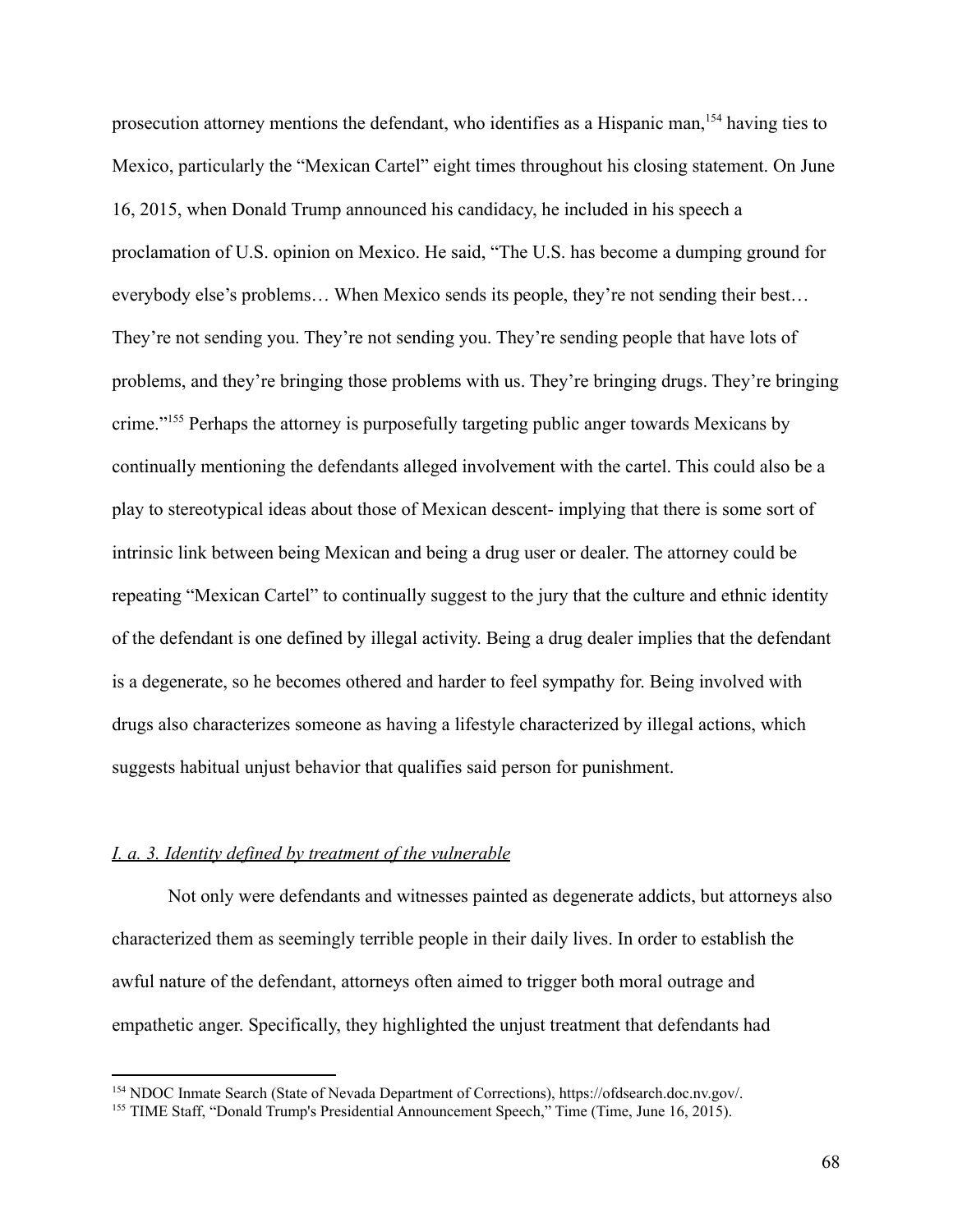committed on women and children in the past, even when these vulnerable and sympathetic groups were not the murder victims in the crime in question. Sometimes these sympathetic groups were victims in other capacities or charges involved at the trial, but the arguments that I will be discussing in this instance are significant for how they establish anger regarding who the defendant is in relation to the acts they allegedly committed.

Personally charged anger in this form is relevant as it relates to a defendant's identity as a criminal and therefore his or her capacity and inherent ability to commit violent crimes. The most prime example of this comes from the case of Eduardo Estrada-Puentes. The attorney, in the closing argument, claims, "He left her [his daughter]. He took off to Mexico. Are you telling me he wouldn't kill her mother while she was in the house?" <sup>156</sup> Through this quote, the attorney is attempting to emphasize the link between the defendant's cruel actions towards one person, and imply that he is therefore capable and likely to have committed another morally outrageous act. The attorney is attempting to suggest that the defendant's capacity to commit one cruel act would transfer to his capacity to murder his wife. This case has nothing to do with his daughter, yet the attorney brings her up as a pawn to stimulate anger regarding moral values of how children should be valued, and also to suggest the capability of the defendant to act unjustly.

Another glaring example of an attempt to trigger moral indignation comes from the case of Amadeo Sanchez. This is particularly interesting because the alleged victim in this case was an adult male, and there were no charges placed on Sanchez relating to domestic/child abuse or neglect. On the surface, the inclusion of a discussion regarding the defendant's children in any capacity seems wholly irrelevant. It is only when recognizing the attorney's intentions of cultivating anger for the defendant's tendency towards injustice that this discussion makes sense.

<sup>&</sup>lt;sup>156</sup> Transcript of Proceedings Closing Arguments at 35-6, Estrada-Puentes v. State, Nev. App. Unpub. LEXIS 193 (2018).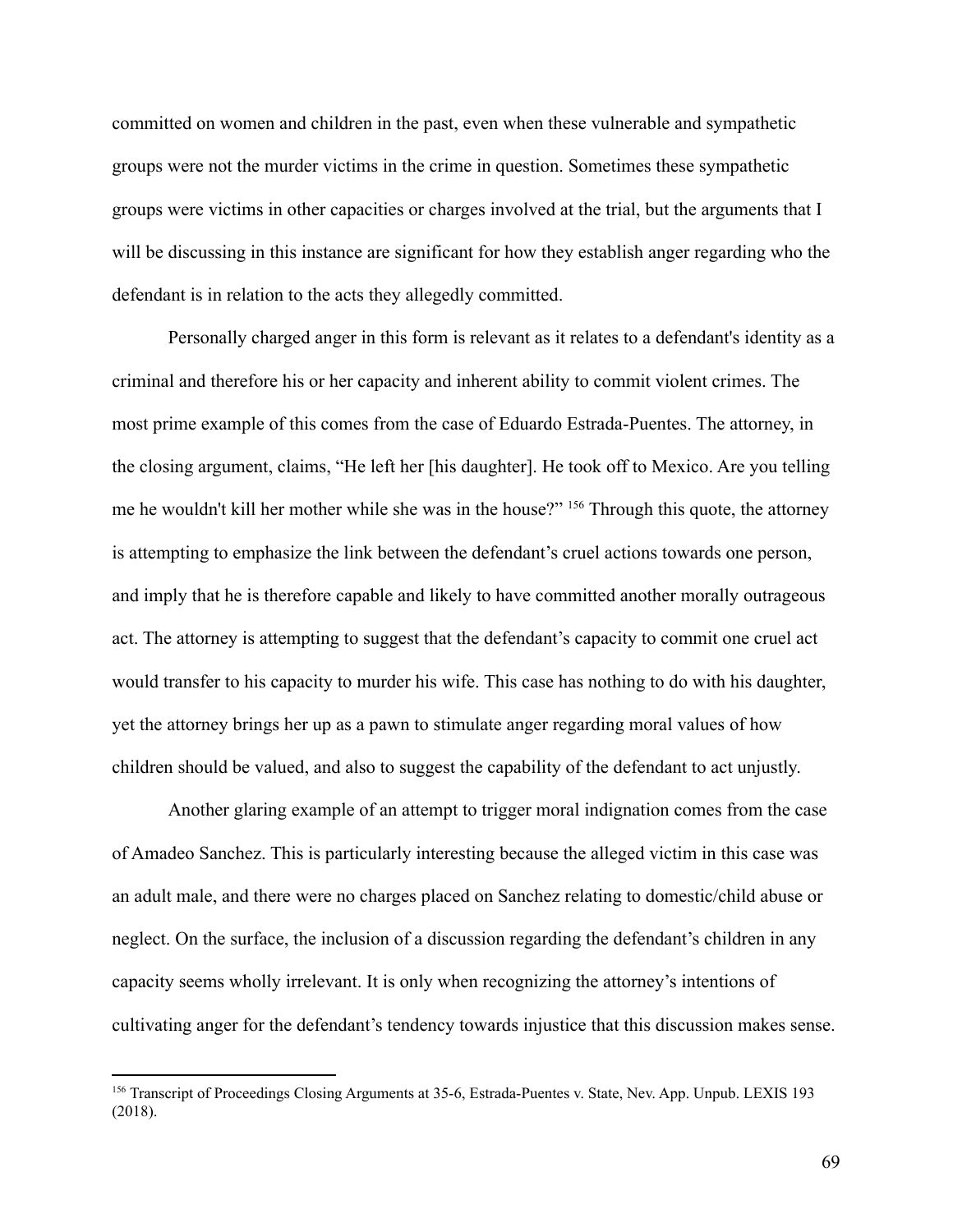This argument speaks to the character of the defendant, whom the attorney wants the jury to feel anger about:

He said that he brought his kids here so that he could show his daughter the snow and spend time with her. He was asked, "Did you see your daughter when you were here?" In the almost two weeks that he was here? A couple of times. That's not what this trip was about. This was about making money. 157

The attorney places emphasis on the way that the defendant ignored his daughter because he preferred making money through selling drugs. The jury should feel anger at the unfairness of this action towards the daughter, and also may feel empathetic anger on behalf of the daughter, who barely got to spend time with her father. The jury may also be angry at the defendant for lying about his reasoning for traveling to Reno, where the crime occurred. This, of course, challenges the moral value of truth. This suggestion of unfair treatment of the vulnerable continues onto the next pages of the argument:

He had a loaded gun in the bathroom of the hotel room with his children. He brought his kids to a house, to that Manzanita house where he had bought eight guns, where he knew it was a house full of methamphetamine addicts, where he got high earlier that morning. He brought them there and then he pointed a gun at his wife with his kids in the car.

(An audio was played.)

He was, like, really aggressive. He brought his wife and his kids to the house where he committed a murder. They were outside in the car. And the kind of man the Defendant is, is someone who shoots a victim once, listens to him beg for his life, and then shoots him four more times  $158$ 

There are many layers to this quote that are worth evaluating. First, note the repetition of "he brought his wife and kids." I posit that the attorney did this in order to emphasize the moral outrage that the jury should feel at the defendant for committing an act as morally heinous as

<sup>&</sup>lt;sup>157</sup> Transcript of Proceedings day 6 at 34-5, Sanchez v. State, Nev. Unpub. LEXIS 913 (2016).

 $158$  Ibid.,  $35-6$ .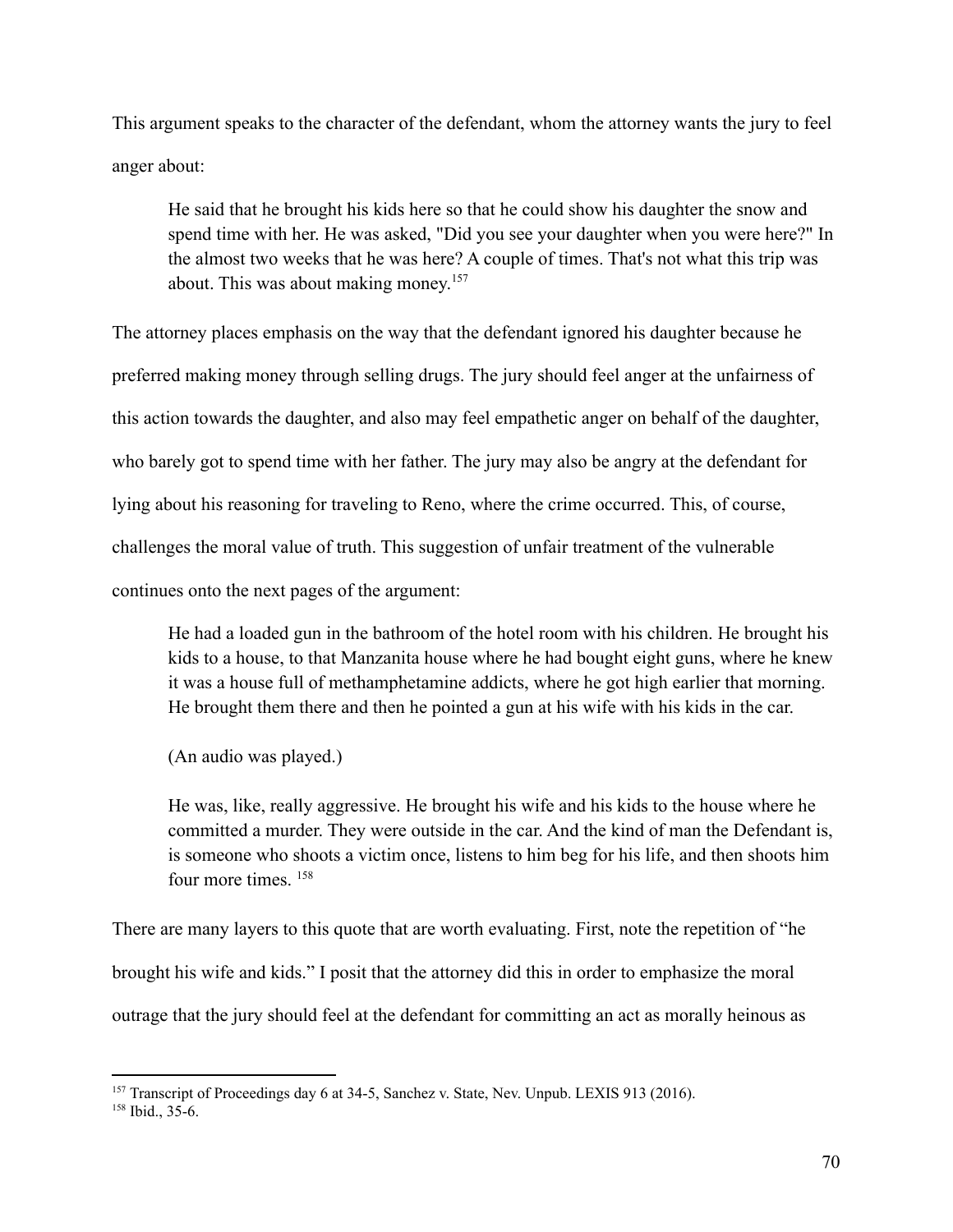placing his wife and kids in danger. The next important part of this passage comes when the attorney defines the defendant as "the kind of man who" does terrible and violent acts. This establishes the defendant's idenitity as a murderer, making the jury angry and leading them to an urge to punish him. This passage also is significant for how it paints the defendant as disrespectful of human life, following the cold blooded murderer idea discussed above, and which will also be discussed later on in this thesis. Lastly, the attorney defines Sanchez as a drug user as well, reinforcing the degeneracy of the defendant discussed in the previous section through repetition throughout the arguments. This passage truly illustrates a large number of the techniques used to trigger anger at an individual person.

In conclusion, people get mad at those who commit unjust acts, and punish them as a result. Attorneys paint defendants as already deserving of punishment just due to their pasts unrelated to the crimes they are accused of committing in each trial in order to bias the juries through their anger. Another way that attorneys cultivate anger towards the defendant is by establishing the defendant as a terrible person, capable and willing to commit morally questionable actions. Attorneys may also lead the jury to anger on behalf of those for whom we feel compassion. We feel angry for the child who gets abandoned by her father. These strategies taken together reveal how attorneys frame a defendant as undeserving of sympathy and deserving of conviction based on who they are as a person.

Unlike the mentally unstable and insensitive defendant argument mentioned above, this degeneracy and defaming argument is not a tool that only the prosecution issues. Defense attorneys also use this strategy in their argumentation as well. While the prosecution attorneys use it towards defendants, the defense team uses it towards State witnesses and victims.

71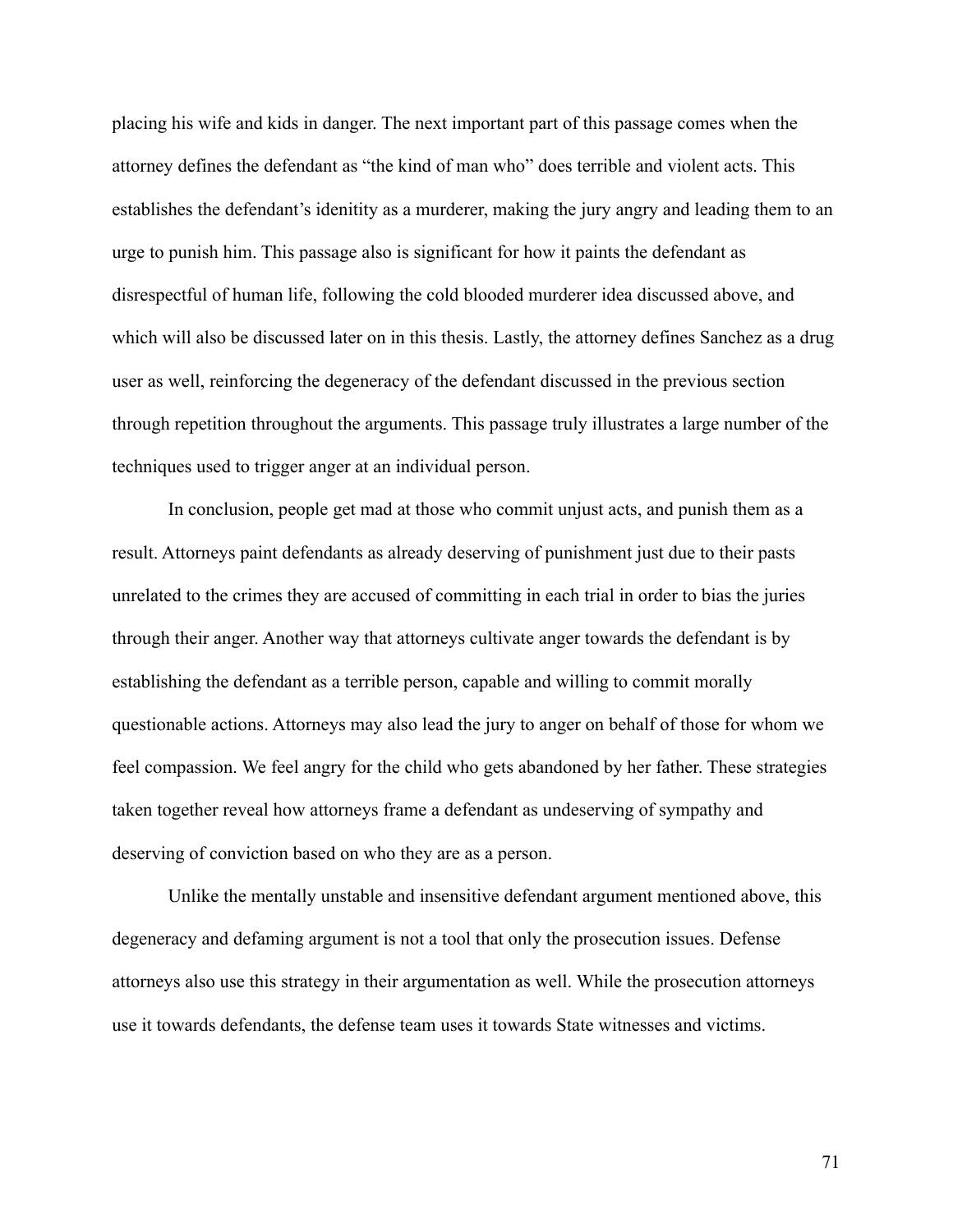Just as a prosecution attorney may attempt to cultivate anger in order to fight sympathy and undermine credibility for a defendant, so may a defense attorney use this tactic towards a witness or alleged victim. Specifically, defense attorneys may call into question the lifestyle or past injustices committed by a witness or victim who has been crucial in the prosecution's construction of a case. Similar to how the prosecution attorneys placed their arguments, this technique mainly appeared in closing arguments.

In fact, only one of the cases included a defamation of a key witness in the opening statement. This was the case of Bryan Devonte Clay, whereby the defense attorney introduced the state's witness by suggesting that she is not trustworthy. This degenerate argument is important because now the injustice has been shifted towards the state, and being led to want to punish the unjust and illegal actions, jurors may not want to listen to the witness or convict based on their words as a punishment:

She is a sexually active 50-year-old [this is relevant because this woman says the defendant sexually assaulted her before he committed the murder he is accused of]…approximately 1:30 in the morning she leaves a party…which also happens to be very close to a residence known for selling cocaine…She does have a prior criminal history. And why are these things going to matter? Because you are the judgers of credibility as I've told you…She does tell the police she doesn't want to go to the hospital for a sexual assault exam right away. Why? Because she is under the influence of cocaine. She tells the police, I have cocaine in my system right now. That's why she waits to go to the hospital. It will be a fact that will be relevant in this case that she waits eight hours before she goes to the hospital.<sup>159</sup>

In just this one page of the transcript, which occurs in the first minute of the statement, the attorney has established the identity of the key witness on which the prosecution has built their case. While the facts that the attorney has stated are applicable to the case, they also subliminally speak to her character. From the very start of this statement, the jury is led to perceive the key

<sup>&</sup>lt;sup>159</sup> Transcript of Proceedings day 6 at 43-5, Clay v. State, Nev. Unpub. LEXIS 1378 (2019).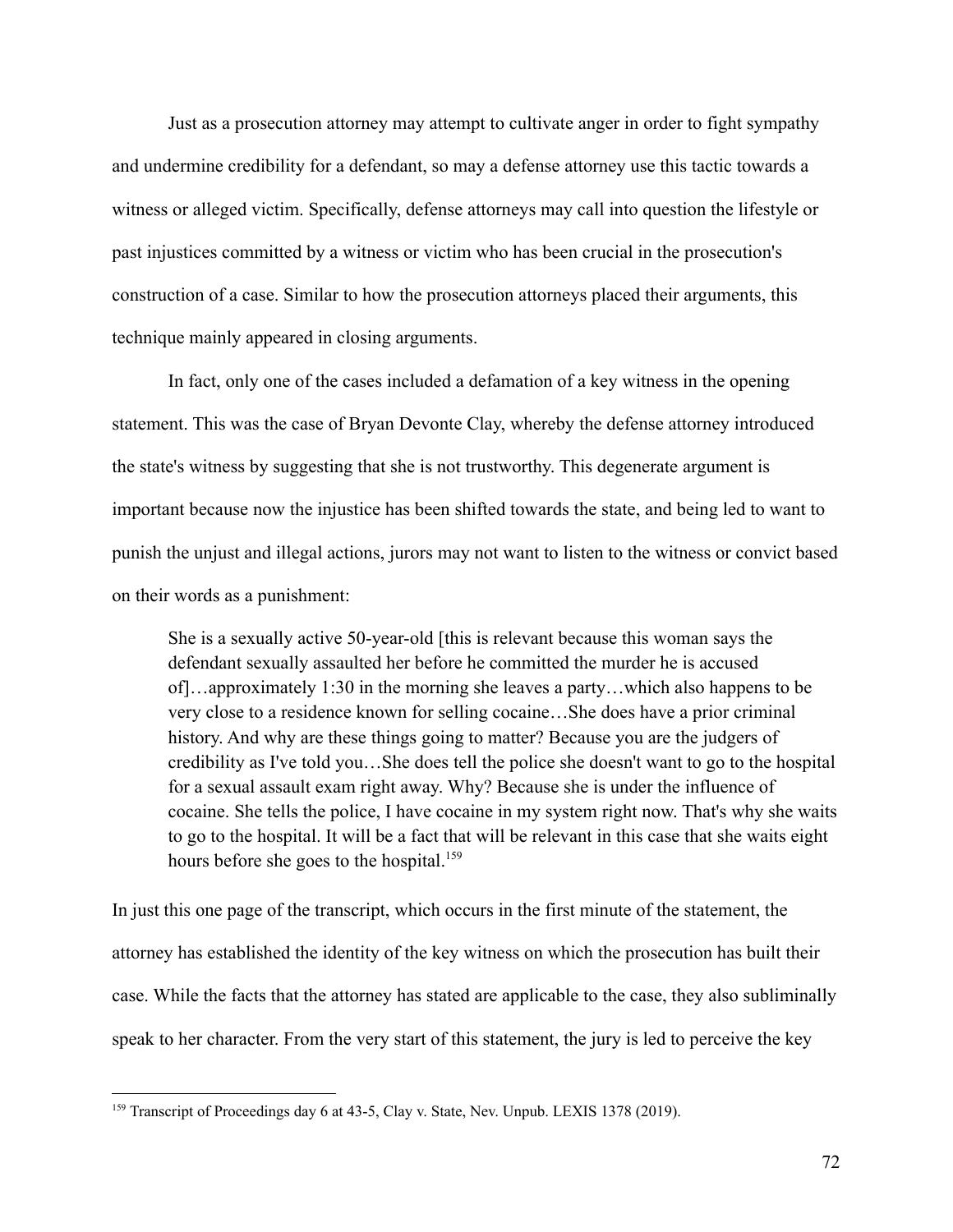witness as sexually promiscuous, a frequent user of cocaine, and a criminal. In the defense's view, she is clearly an immoral person who frequently breaks the law and commits unjust acts, so the jury should not only not trust her but should also feel a need to punish her since, given her identity, she could be making up her part of the story.

Of course, this was not the only case whereby a defense attorney presented a witness as an untrustworthy, immoral drug user. Indeed such characterizations constituted a theme in at least two other cases, but were presented instead in the closing statements. For example, in the case of Emilio Arenas, the defense attorney referred to the state's witnesses as "tweakers,"<sup>160</sup> while suggesting that they are lying. The other case that exemplifies this technique is the much discussed case of Amadeo Sanchez. This attorney claimed that there were no credible witnesses in the case before the court, saying that, "They were all drug addicts and drug dealers, low lifes."<sup>161</sup> This distrust and anger towards the defendants, and even towards the victim, for being low life drug users continues later in the statement:

The State wants you to believe Kristin Alarcon-Hernandez [a key witness]…She said, "Danny [the victim] is such a nice guy. He's such a nice guy." Maybe in that milieu, he was such a nice guy. But look at this nice guy. He threatened to slap her; she was afraid of that. He threatened to take her dog. For goodness sake, her dog. Who takes someone's dog?

He went to prison. He wanted her to sell drugs. And here is the real icing on the cake: He might have sold her drugs when she was 14 years old. 14. He's such a nice guy. He would never go in a pool room with a gun and try to rob Rudy, would he?

And she's surprisingly good at corroboration. You've heard this a bunch of times. We don't need to -- we don't need to say it again. But what Rudy said, "I'm not going to be disrespected. You know, he's got a gun on me." Counsel demonstrated here about pull it out and rack the slide. Yeah, he's such a nice guy. And, finally, she wouldn't lie in court. None of these people would lie in court. They commit major felonies. They sell drugs.

<sup>&</sup>lt;sup>160</sup> Transcript of Proceedings Day 12 at 114, Arenas v. State, Nev. Unpub. LEXIS 659 (2021).

<sup>&</sup>lt;sup>161</sup> Transcript of Proceedings day 6 at 57, Sanchez v. State, Nev. Unpub. LEXIS 913 (2016).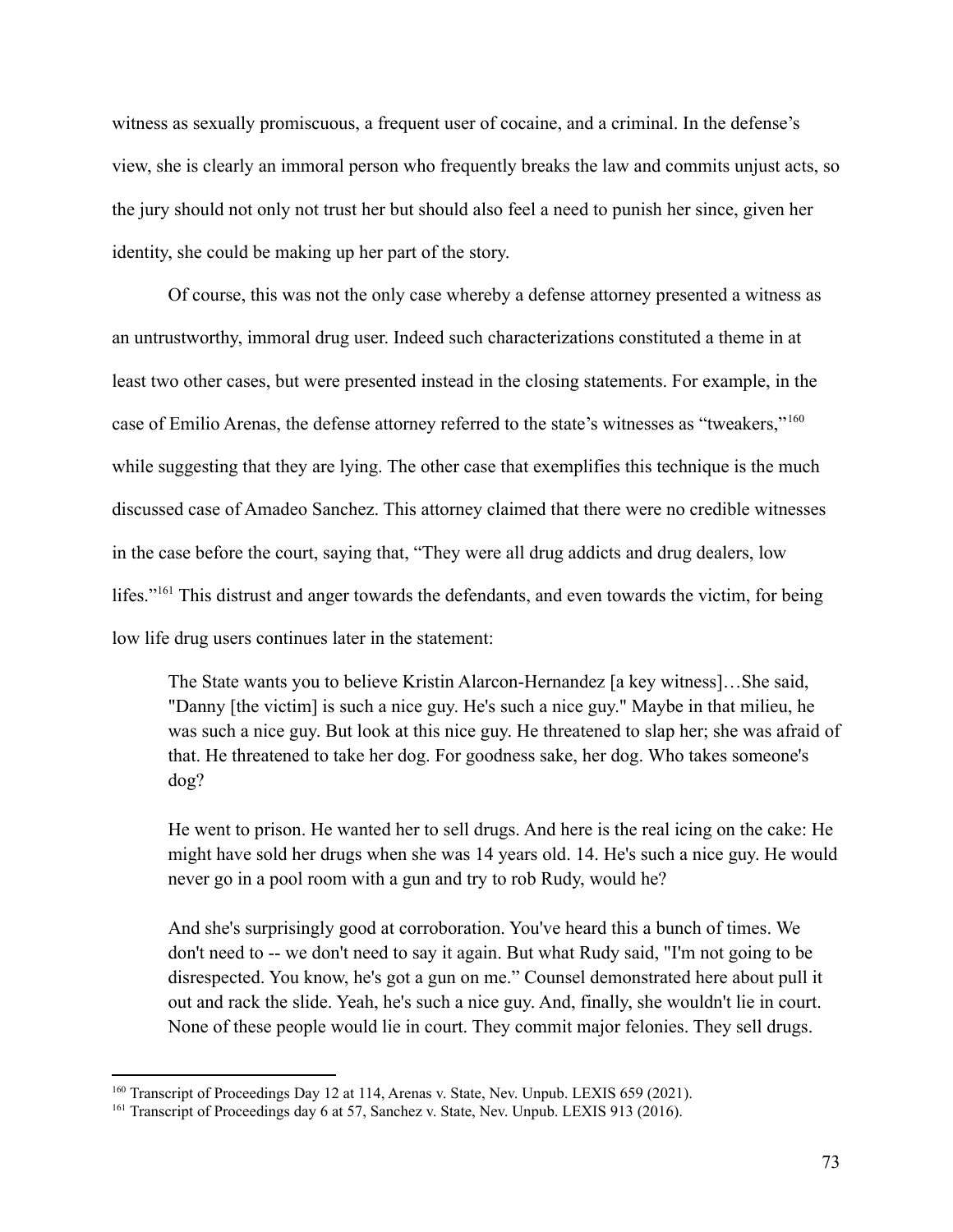They went through all kinds of unspeakable things. But lie in court? Oh, never, never. For goodness sakes.<sup>162</sup>

This excerpt is significant for a number of reasons. First, the defense attorney uses sarcasm to anger the jury at the witness for supposedly lying. Sarcasm is a common technique used in appealing to emotions. It is especially useful when pointing out how ridiculous the other side's argument is, which will be discussed later in this chapter. The attorney uses this piece to suggest that a rational person would surmise that the witness is lying, which upsets moral values, as lying to a court is already objectively morally questionable. The suggestion of lying also triggers a feeling of unfairness because this lie is at the detriment of the defendant. This part of the argument is also interesting because of the way it defames the victim by emphasizing how crazy and dangerous the victim was. The attorney claims that he sold a child drugs, which is assumedly something that the jury should be angry about, regardless of whether this person was a victim. I also wish to discuss the anger at the witnesses that this portion of the statement cultivates. The last sentences of this excerpt establishes the witnesses clearly at the end as felons, drug dealers, and perpetrators of "unspeakable" actions. The jury should be angry at the witnesses and the victim himself for their unjust behaviors.

This section has detailed a type of personally focused anger that a lawyer may attempt to trigger in order to sway a jury. The prosecution can use this anger to discredit and defame a defendant, making them seem insensitive, degenerate, immoral, or defined by their tendency to act unjustly. The defense may also use personal anger to discredit and defame State witnesses in a similar manner.

Clearly, attorneys can appeal to juror anger on a personal level, within the context of the people directly involved in the moment it occurred. This anger can also be directed towards the

 $162$  Ibid., 60-61.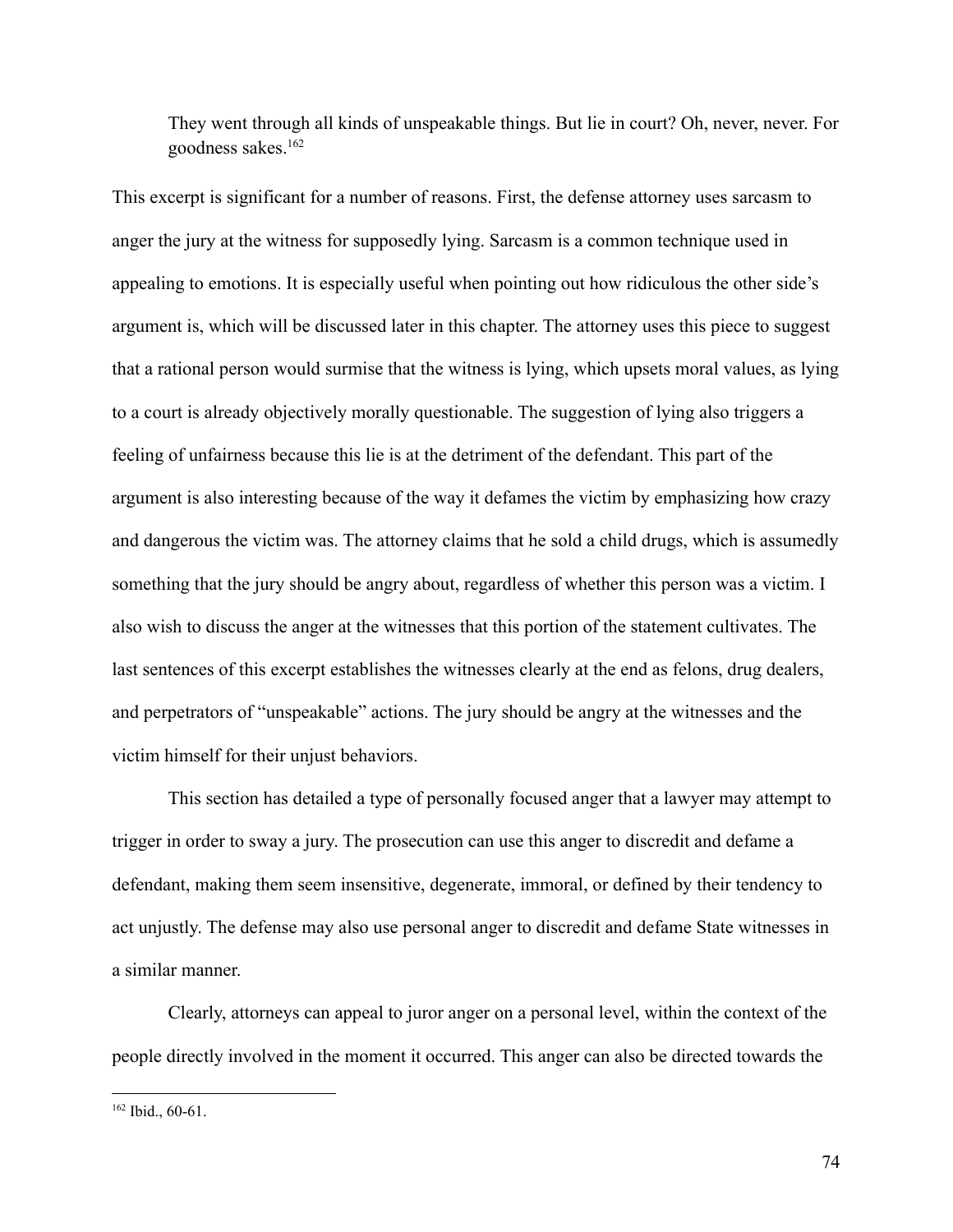details of the crime itself rather than the people directly involved. Inside anger also functions on a situational level.This type of anger emerges through a portrayal of an unfair death through emphasis on brutal and graphic details of a crime. Attorneys use the brutality of an attack to exacerbate the moral outrage around the injustice committed, which reflects poorly on the defendant.

## *I. b. Situational Level: Use of Graphic Detail*

Arguments that attempt to trigger anger in regards to the untimely and unjust nature of a death are a tool of the prosecution. One way that an attorney may appeal to anger about the unfairness of a death is by emphasizing how brutal the murder was. Attorneys do this mainly through repetition of gruesome details and use of pointed and vivid words. As discussed in Chapter One, legal scholars argue that emotionally charged and vivid words encourage a juror to visualize and experience a situation, consequently provoking emotion.<sup>163</sup> The tactic of using language that appeals to the senses allows an attorney to paint a picture and experience for decision makers, without an attorney directly telling them to do so.

|             | <b>Opening Statements</b> | <b>Closing Statements</b> | <b>Rebuttal Argument</b><br>(absolute #/percent) |  |
|-------------|---------------------------|---------------------------|--------------------------------------------------|--|
|             | (absolute #/percent)      | (absolute #/percent)      |                                                  |  |
| Prosecution | $14/93.3\%$               | 26/96.3%                  | $3/100\%$                                        |  |

#### *Table 1.c Instances of Graphic Details in Attorney Argumentation*

<sup>163</sup> Caldwell and Mather, "'Do to Others What You Would [Not] Have Them Do to You': California Is an Outlier in Sanctioning Emotional Appeals in Deciding between Life and Death," 86; Matlon, "The Closing Argument: Emotional Appeals," 9; Roberts Jr., "The SEC of Closing Arguments," 276.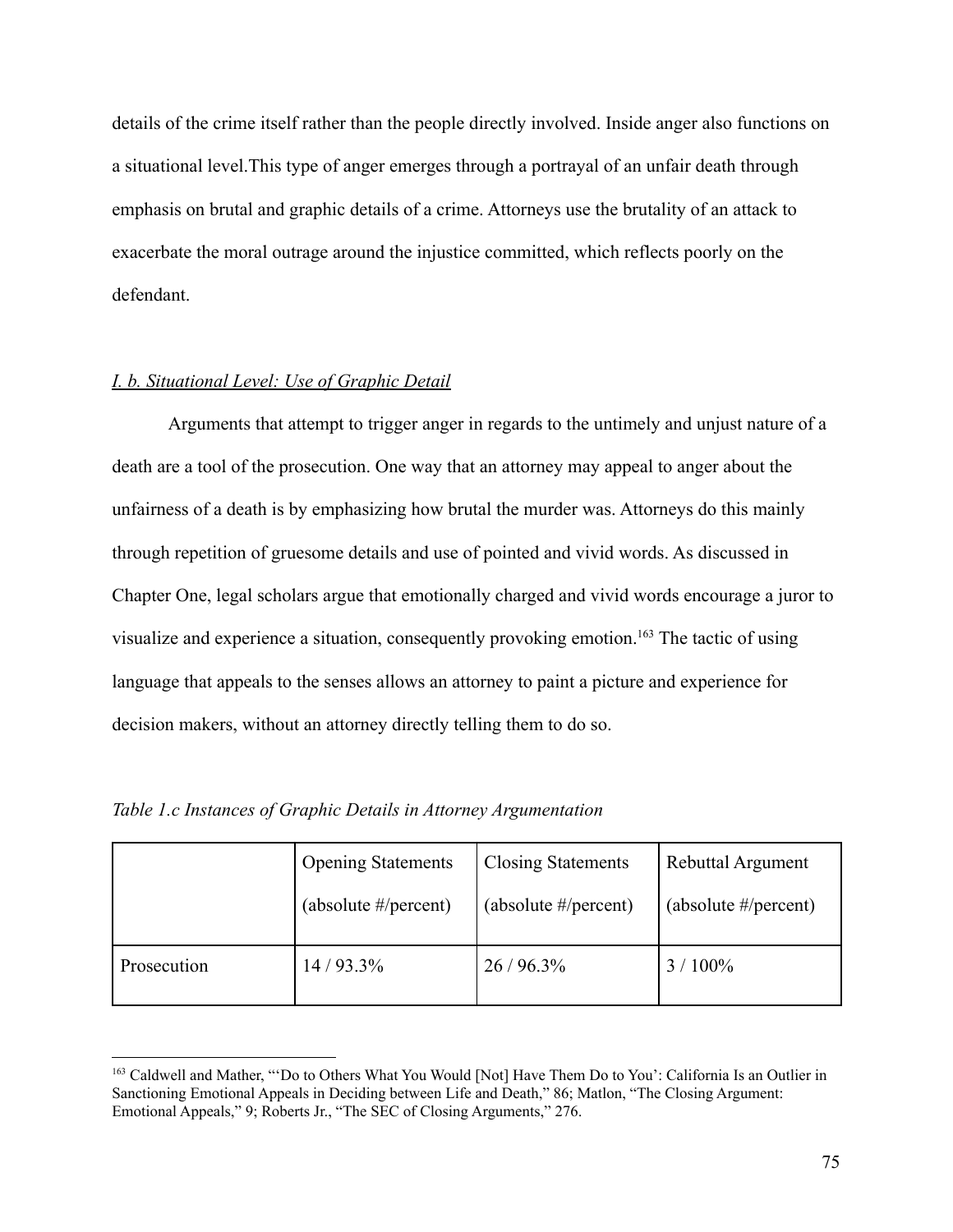| Defense* | $16.7\%$<br>$\mathbf{I}$ | $3.7\%$<br>$\overline{\phantom{a}}$ | n/a |
|----------|--------------------------|-------------------------------------|-----|
|----------|--------------------------|-------------------------------------|-----|

\* this tactic only arose in one case in defense attorney statements because the argument related to blaming a co-conspirator

Of course, this technique was only used by the prosecution (with the exception of one case in which a defense attorney was attempting to place blame on a co-conspirator)<sup>164</sup> as it had a clear goal of cultivating anger about a situation in order to reflect poorly on a defendant. Following the trends set by the appeals to anger thus far mentioned, this strategy was utilized mainly in closing statements.

Looking first at the use of emotionally-pointed words, this concept is clear in the closing statement of the State's attorney in the case of Emilio Arenas. The attorney in this case used sharp and pointed words in order to present a violent image of the crime in question and elicit anger towards the defendant's alleged brutal actions. The attorney begins his statement by saying that, over the course of the trial, "it has become abundantly clear" that the defendant, "savagely kidnapped, robbed and tortured" the victim.<sup>165</sup> The term "savagely" suggests a brutal, animalistic image of the crime that occurred, which, when combined with pointed verbs like "kidnap,""rob," and "torture," presents an emotionally charged story of a brutal injustice. This pattern is echoed throughout the statement as the attorney continues to use provoking verbs such as "cinched," "beating," "whipping," and "choking" all in succession of one another.<sup>166</sup> This selective word choice functions to construct a brutal retelling of the crime, triggering moral outrage at the violent injustice that the defendant has committed.

<sup>164</sup> See *State v. Ivonne Cabrera.*

<sup>&</sup>lt;sup>165</sup> Transcript of Proceedings Day 12 at 15 and 77, Arenas v. State, Nev. Unpub. LEXIS 659 (2021).

 $166$  Ibid., 33.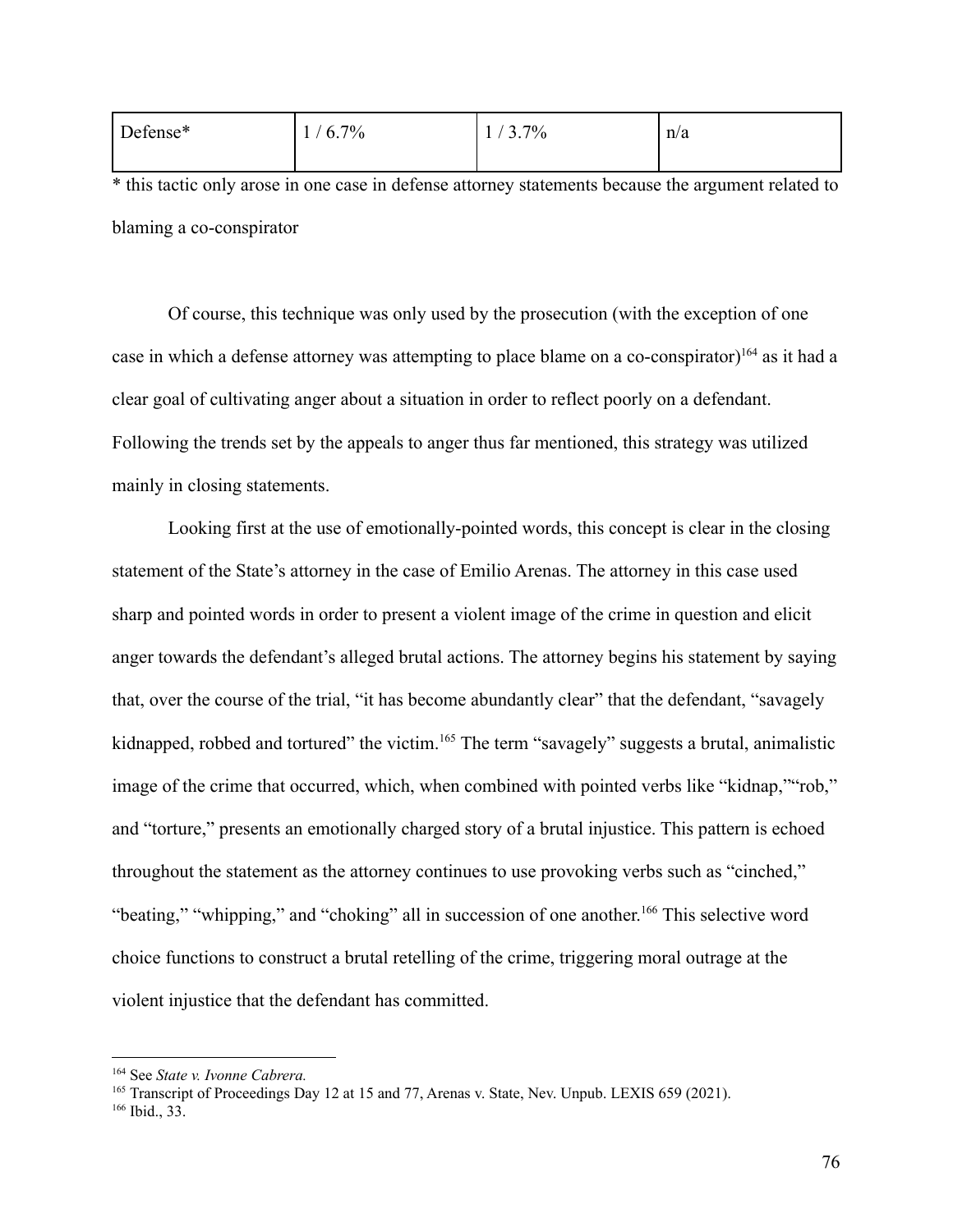The emphasis on the brutality of the defendant was also evident through small details portraying the extravagance of a crime. This is clear in the case of David Burns, where, in the opening statement, the State attorney alleges that the defendant "h[e]ld a gun to her forehead, and bl[e]w off quite literally a third of her head"<sup>167</sup> This was also repeated in this excerpt from the State's rebuttal argument in the same case:

When you walk in and place a .44-caliber against their head and blow half their face off, chase down their twelve-year-old daughter, shoot her in the stomach, rifle through her pockets, and then get up and whistle, that is a cold, calculated murder. 168

This excerpt clearly attempts to trigger anger at the defendant for the extremity of his blatantly brutal actions. The goal, once more, is that this graphic retelling of the incident will prompt moral outrage over the injustice at hand, and accordingly urge the jury to punish the defendant. Notice also the fact that the attorney mentioned the age of the victim, referring to her as a daughter and diving into deep detail about what the defendant did to the child (who survived the attack) while quickly and harshly describing what happened to the other victim (the girl's mother) as having half her face blown off. This phrasing is short and to the point but brutal and graphic nonetheless. The attorney is effectively triggering anger at the defendant for harming a child, a sympathetic victim, and also encouraging moral outrage at the idea that someone could do something so graphic to a person. The last part of this statement, that after rifling through the pockets of his minor victim, he got up and whistled, is likewise exemplary of types of anger discussed in prior sections as it shows his indifference from how the jury would expect a normal person to act after a murder.

<sup>&</sup>lt;sup>167</sup> Transcript of Proceedings day 6 at 11, Burns v. State, 495 P.3d 1091 (2021).

<sup>168</sup> Transcript of Proceedings day 15 at 94, Burns v. State, 495 P.3d 1091 (2021).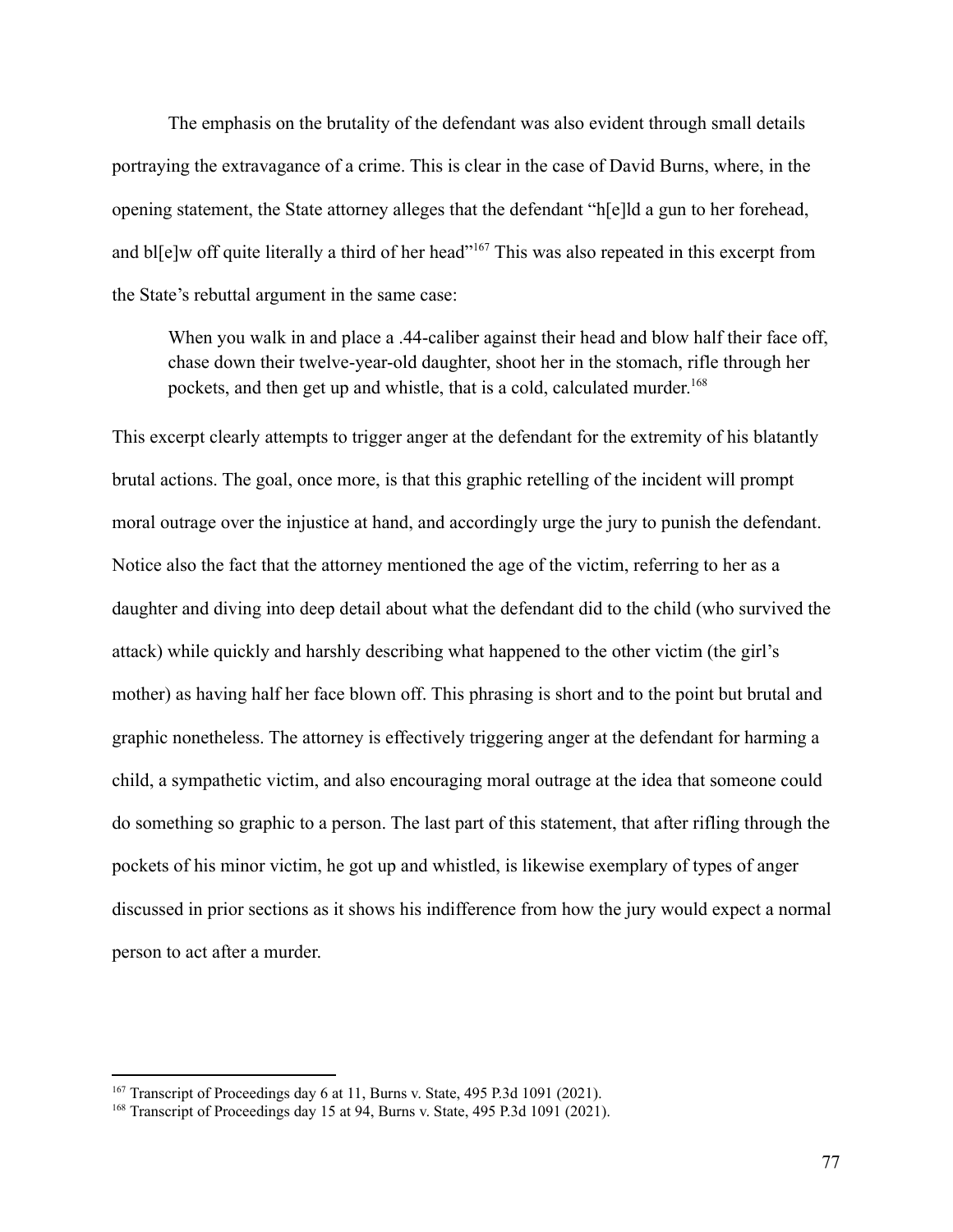While there were a large number of cases that emphasized brutal details of a crime, the final case that I wish to discuss is that of Coleman Vaoga. In closing, at the very start of the argument, the State attorney says:

There is only one degree of murder when a defendant chases his victim through the dead of night in a desert wash with a metal bar in his hand. There is only one degree of murder when a defendant savagely beats his victim on the ground, about his arms, about his body, about his head, as he begs him to stop. There is only one degree of murder when a defendant walks up to a group of complete strangers ands casually asks them for a knife so that he can go end that man's life. There is only one degree of murder when a defendant takes a 63-pound rock, holds it over his head as he stands over his victim, and uses it to crush his skull  $169$ 

This statement exemplifies the idea of painting an image of a brutal crime to prompt anger. The terms, "dead of night,"and "savagely beat," provide imagery of a brutal, clearly unjust abuse that the jury should be angry about. It is also worth mentioning the way that the attorney vividly described how the defendant dropped a rock on the head of the victim. Instead of plainly stating the facts of the case, the attorney chooses to split the action into three parts. In the first part of his sentence he emphasized the extravagance of the murder weapon by citing the weight of the rock. In the second part of his sentence he prolongs the action to paint a picture of contemplation, making the decision to drop the rock even more anger provoking, whereby the defendant held the rock over the victim's head and stood over him. Finally, the attorney concludes by using the imagery-proving word "crush" to evoke an angry emotional reaction.

## *I. c. Conclusion*

<sup>&</sup>lt;sup>169</sup> Transcript of Proceedings day 5 at 50, Vaoga v. State, Nev. Unpub. LEXIS 1078 (2019).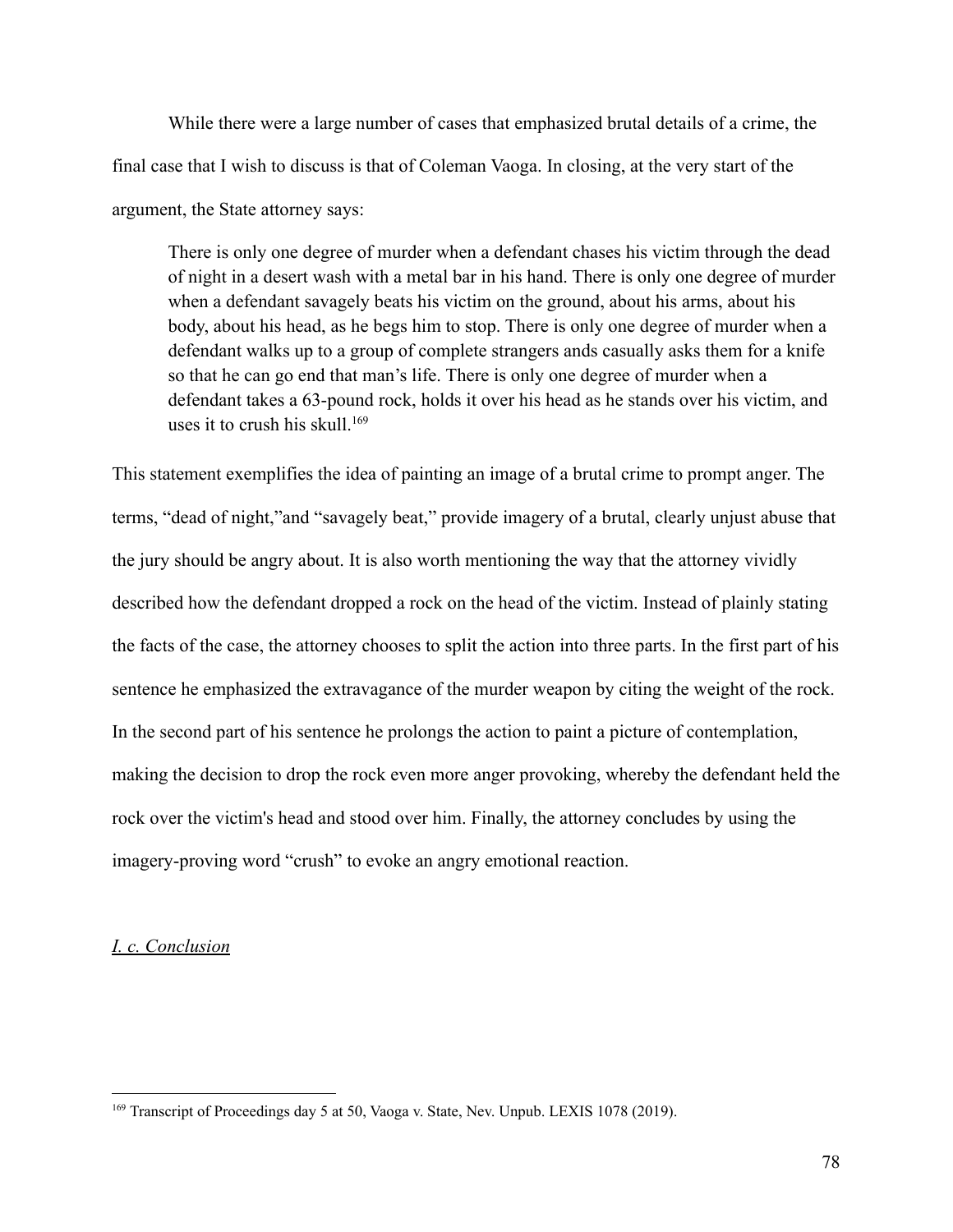Both personal and situational insider anger appeared to be of substantial use to the prosecution. The chart below shows a breakdown of insider appeals to anger when directed towards both objects of anger.

|             | <b>Opening Statements</b> | <b>Closing Statements</b> | Rebuttal Argument    |
|-------------|---------------------------|---------------------------|----------------------|
|             | (absolute #/percent)      | (absolute #/percent)      | (absolute #/percent) |
| Prosecution | 23/69.7%                  | 69/81.2%                  | $9/100\%$            |
| Defense     | $10/30.3\%$               | $16/18.8\%$               | n/a                  |

*Table 1.d Insider Appeals to anger in Opening and Closing Statements*

Perhaps unsurprisingly, the prosecution used insider tactics more than defense attorneys. That pattern makes sense as prosecutors focus more on the crime than defense attorneys, since their job relies on their ability to establish the reality of the crime in question. Accordingly, their argumentation directs appeals to anger towards the people and things that occurred in the heat of the moment. Defense attorneys, by contrast, do not attempt to cultivate anger towards the alleged crime, as doing so would undoubtedly legitimize accusations. Defense attorneys, unlike prosecution attorneys, also do not have a singular person to direct anger towards, and instead are left with a difficult decision of cultivating anger towards people who are not necessarily already in a position that makes them easy to be angry at. Witnesses have not been accused of anything unjust when they arrive in court. Victims even more so certainly are not automatically in a position that is easy to become angry at, especially if they are dead. Following this line of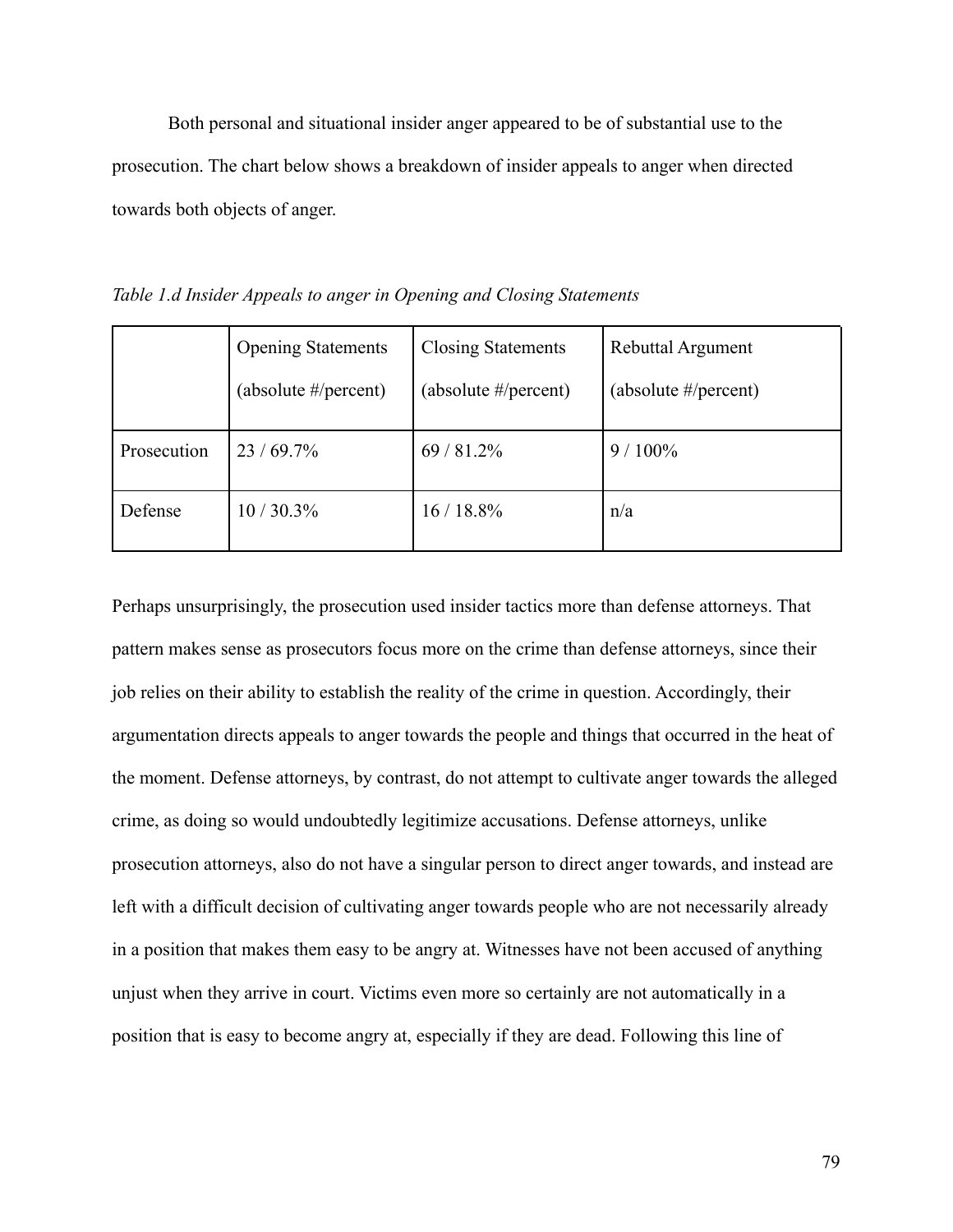thought, it is unsurprising that defense attorneys relied more on outsider tactics to trigger anger than prosecution attorneys, as will be discussed in the next section.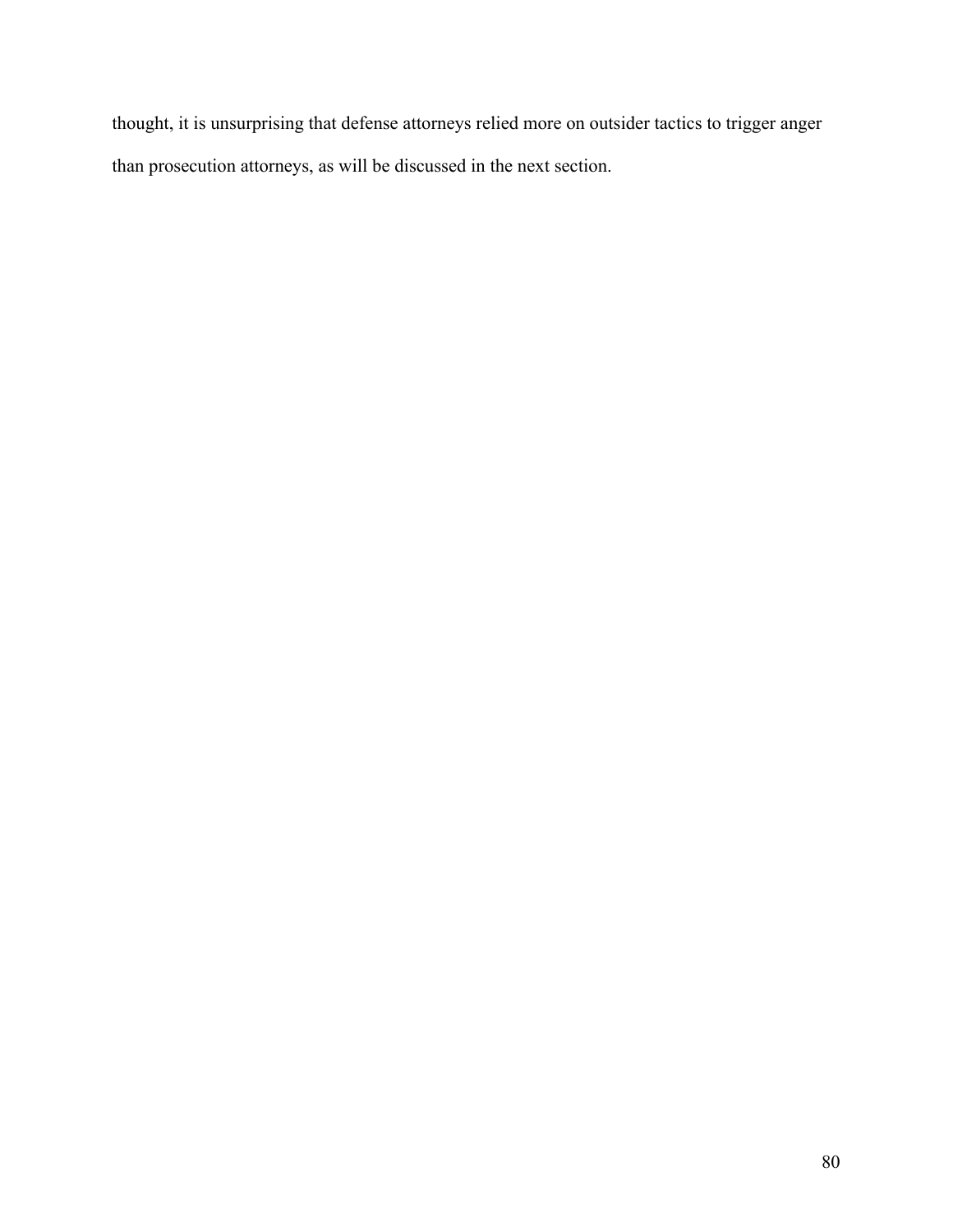## *II. Outside Tactics*

The second way to categorize attorney appeals to anger is to contextualize them as occurring in regards to those "outside" of a crime. This approach occurred through suggestion of lying, emphasis on the irresponsibility of State agents, and use of mocking and sarcastic tones on the personal level. On the situational level, outsiders were targeted through use of mocking and sarcastic tones in regards to intent, and also through use of framing of intent.

#### *II. a. Personal Anger through Suggestion of Lying*

Following the proposition that people become morally enraged at injustice, it is no surprise that attorneys may emphasize the importance of a functioning justice system. If we hold a common belief that the justice system should function fairly, then it is unsurprising that the suggestion that a critical part of the system on which our country was built is not functioning properly would enrage someone. When someone is presented as somehow derailing the judicial process, the jury should be morally outraged because doing so is a direct attack on foundational beliefs about justice. By painting a defendant, or a victim, or a key witness as lying, the attorney suggests that this person is messing with the legal system, which should make a juror angry.

In my interviews with attorneys, a prosecutor articulated that in some states, claiming that someone is lying is explicitly prohibited.<sup>170</sup> In these states, an attorney cannot outrightly suggest that a witness is lying, but can try to point out inconsistencies in the facts and statements given to implicitly suggest it.<sup>171</sup> Attorneys for both the prosecution and defense cultivate anger at those who are aligned with the other side for lying or misleading the court.

<sup>170</sup> Attorney 3, Interview by Elise Lambert, January 24, 2022

 $171$  Ibid.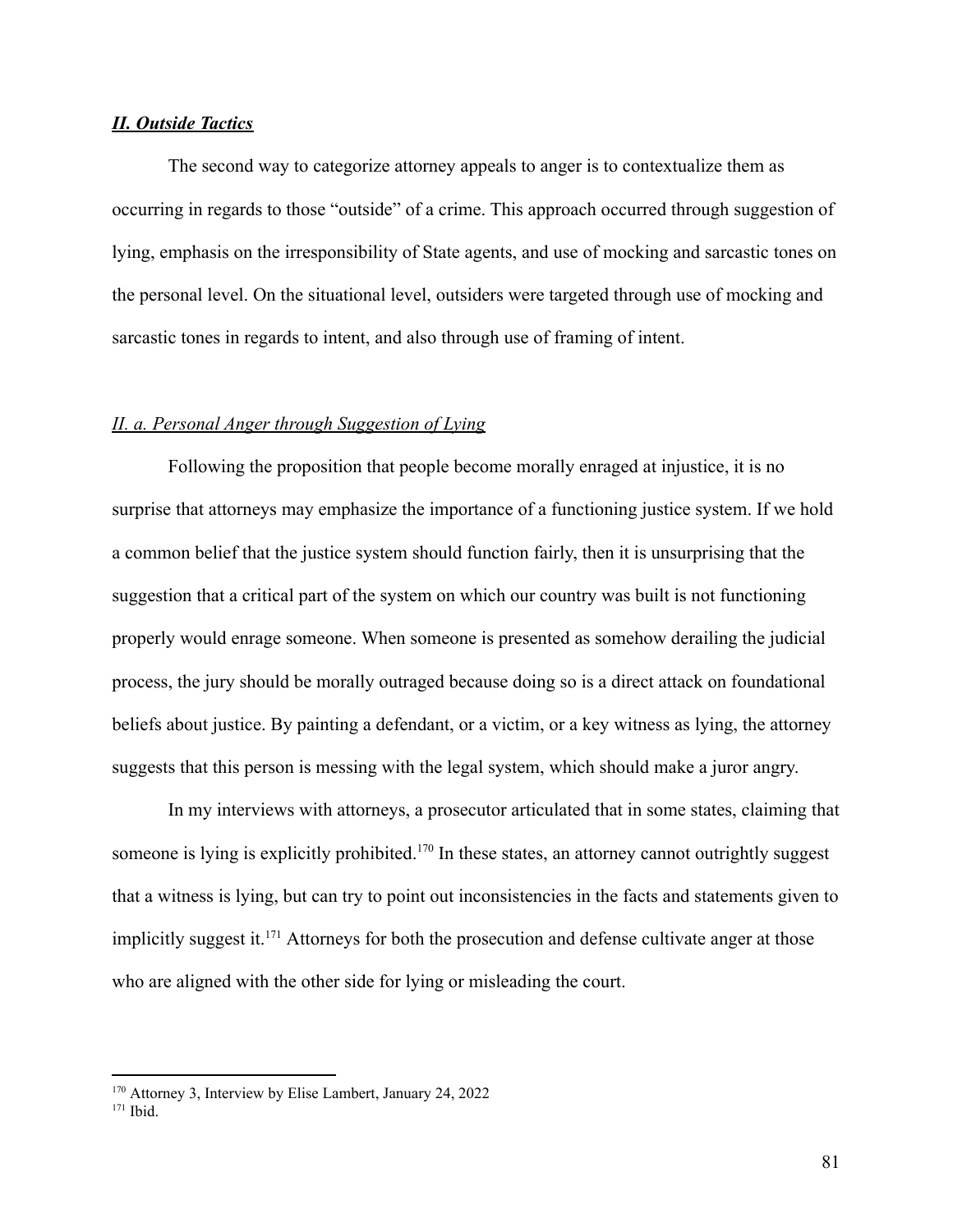|             | <b>Opening Statements</b> | <b>Closing Statements</b> | Rebuttal Argument    |  |
|-------------|---------------------------|---------------------------|----------------------|--|
|             | (absolute #/percent)      |                           | (absolute #/percent) |  |
| Prosecution | 7/46.7%                   | $12/33.3\%$               | $6/100\%$            |  |
| Defense     | 8/53.3%                   | 24/66.7%                  | n/a                  |  |

*Table 2.a Instances of Implicit Lying Suggestion throughout Attorney Argumentation*

Consistent with the other emotional triggers discussed thus far, anger at a lying defendant or witness appeared mostly in closing statements. Four cases included this argument in the opening statements, while seven included them in the closing and rebuttal arguments. Lying accusations were utilized because of the way that they cultivated moral outrage about truth in the justice system, and personal anger at the way that lying implies that an individual is putting him or herself above justice.

A common theme in this particular approach to trigger a jury's moral outrage was emphasizing how the lies that the defendant or witnesses for the defense were self-serving. The attorneys presented a narrative that suggested that, by falsifying statements, people were selfishly putting themselves or their interests above justice. Take, for instance, the case of Leroy McCoy, who was accused of attempted murder on his ex-girlfriend. When addressing how there were conflicting accounts of the incident between different defense witnesses, the State's attorney in closing argument articulated:

Everything he [one witness] said completely conflicts what she [the other defense witness] said, completely contradicts what she said...Now, I'm not going to sit here and tell you he lied, but let's take a look at the evidence that was presented…[proceeds to discuss the evidence]...So let's take a look at the motive [to lie]. What are Ashley's [the victim] motives to lie? She was genuinely hurt. She had cuts all over her body, blood all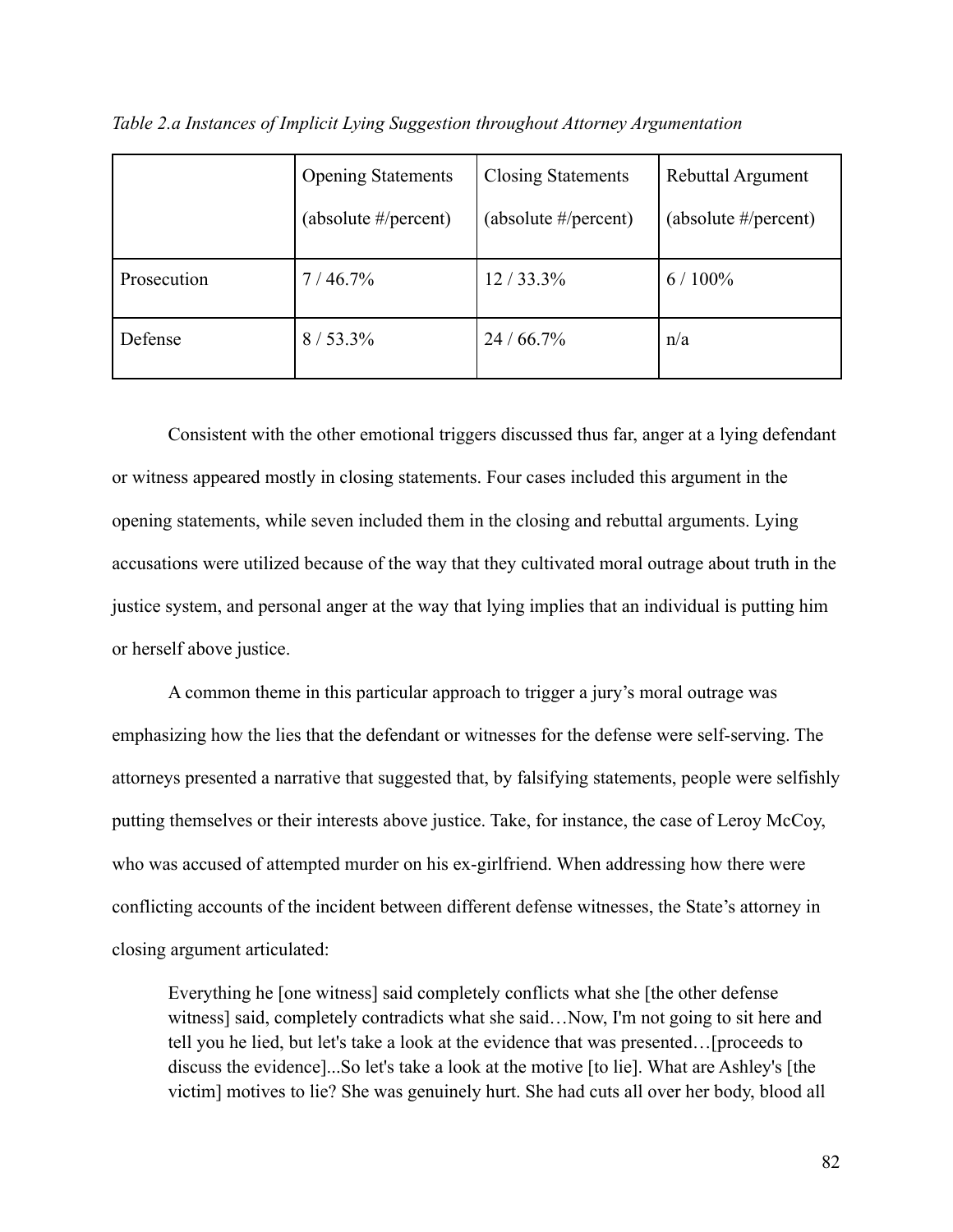over her body. She -- she wasn't someone out to get him…What are Joslyn and Kari's [defense witnesses whose statements contradict] motives? They want to protect their family member [the defendant]. That's what their motive is in telling the truth or not telling the truth, but that's for you to decide. That's for you to make that determination based on all of the evidence.<sup>172</sup>

The prosecution attorney does not explicitly suggest that the witnesses are lying, but instead hints at it and then discusses the applicable evidence that does not align with other facts of the case. He also legitimizes the testimony of the victim to establish how she could not be the one lying, so it must be the other witnesses. Finally, he suggests that the defense witnesses, because of their familial ties to the defendant, have motive to lie. He is suggesting that they are falsifying the evidence in order to protect their brother/uncle, placing their family's needs above tenets of justice and truth. This is morally outrageous.

This idea that witnesses are lying because of their relationship with a defendant was also present in the case of Michael Jeffries. When discussing the statements made by a witness who "loved [the defendant] like a mom loves a son,"<sup>173</sup> during closing statement, the attorney said:

That's not to say that Beate [witness] is getting up here and lying to you. What it's to say is that when everyone gets on the stand, they talk about things how they perceive them and we all perceive with some bias, right?"<sup>174</sup>

This is also echoed when talking about two other witnesses that were present for the crime.

She's [another witness] currently engaged to the defendant. That might affect her memory… and we can take her at her word and say she never told Brittany [her daughter, who also is a witness], Brittany I need you to get up on that stand and say you don't remember these key details. And I think that we can believe that that's true and still believe- and still she's trying to influence- intentionally or otherwise- her daughter's testimony."<sup>175</sup>

<sup>&</sup>lt;sup>172</sup> Transcript of Proceedings day 3 at 20-21, McCoy v. State, Nev. App. Unpub. LEXIS 923 (2019).

 $173$  Transcript of Proceedings day 4 at 85, Jeffries v. State, 133 Nev.  $331$  (2017).

 $174$  Ibid.

<sup>175</sup> Ibid., 87.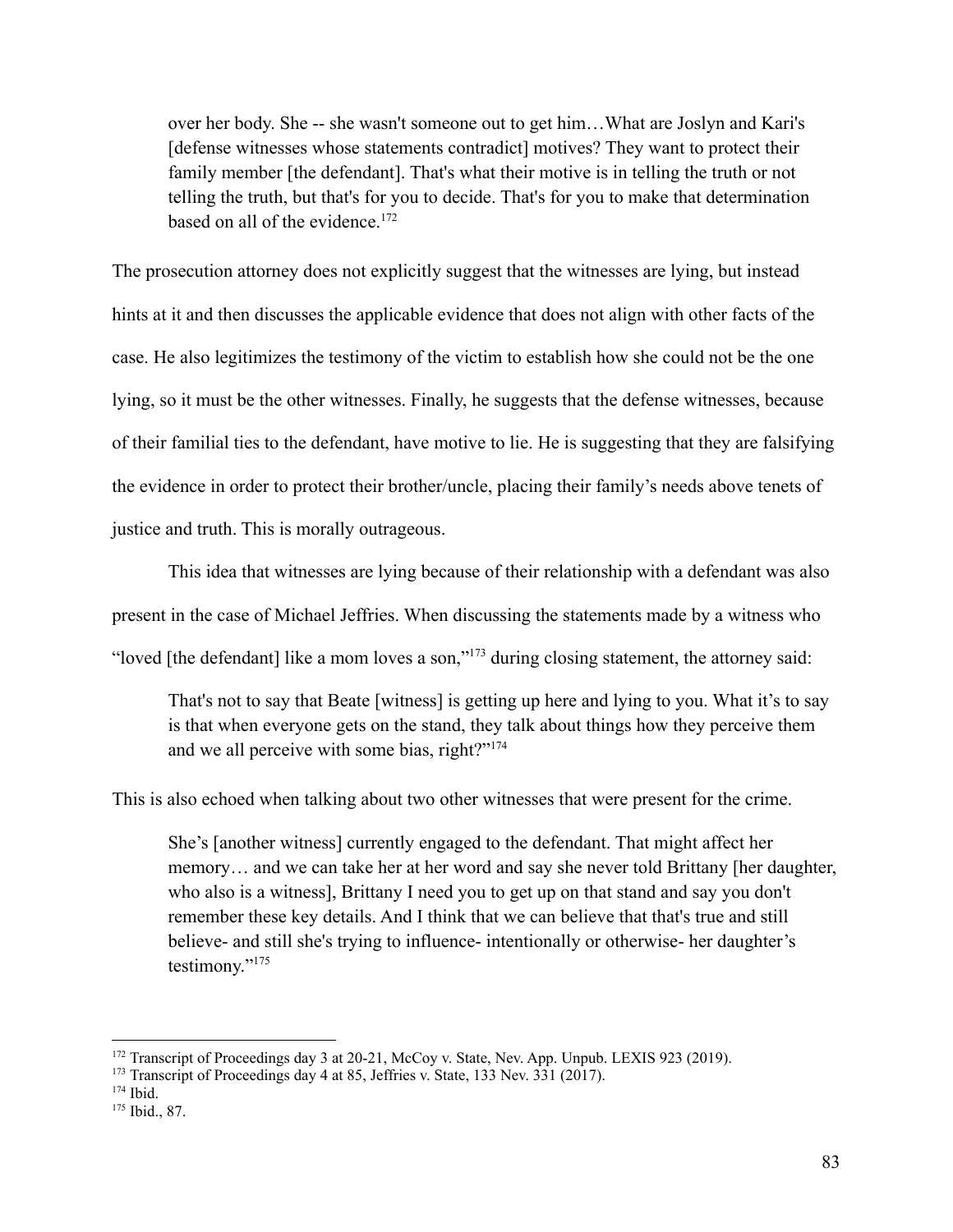Both of these cases are also significant because the attorneys claim that they are not suggesting that the witnesses are lying. They then continue to implicitly explain how the witnesses are lying through highlighting parts of evidence that contradict or may lead one to that conclusion independently. Also, just by mentioning lying at all, these attorneys are actually suggesting it as a possibility. They're planting the idea of a lying witness by saying they are doing the opposite. Likewise, in the second excerpt, the attorney also suggests that the witnesses are in kahoots with one another to paint a false image of the crime that occurred. He is also suggesting that one witness is manipulating her daughter to lie on the stand to say she doesn't remember anything to protect the defendant as well. Surely, this may cultivate anger at the witness for toying with the system like this and perpetrating lies.

Some prosecutors accused defendants themselves of lying as well. The best example of this type of argument comes from the case of Dontay Sevier. The State attorney spent his closing argument establishing that the defendant had researched how to get away with his charges before he was even interviewed by the police, and was lying to make his answer to their questions fit the requirements he discovered. The attorney suggests that he said what he needed to in order to align with what he thinks will get him off:

And why I submit that is significant is the same reason that Detective Blas said in the interview. Because the defendant went into this interview having researched, he knew all about the intent required for murder for the difference between the murders, and I submit to you what you saw was the defendant going into this interview trying to paint the best picture for himself in a self-serving way and I submit that he was not entirely truthful about particularly his memory, his claim I don't remember. And I submit that, essentially, what he did is he wanted two things. He wanted to give a defense for himself that would, again, put him in the best possible light given what he knew at the time which, as he described, he knew that there was video of the murder. And I submit to you that that limited in his mind his options, he believed his options were limited, he came up with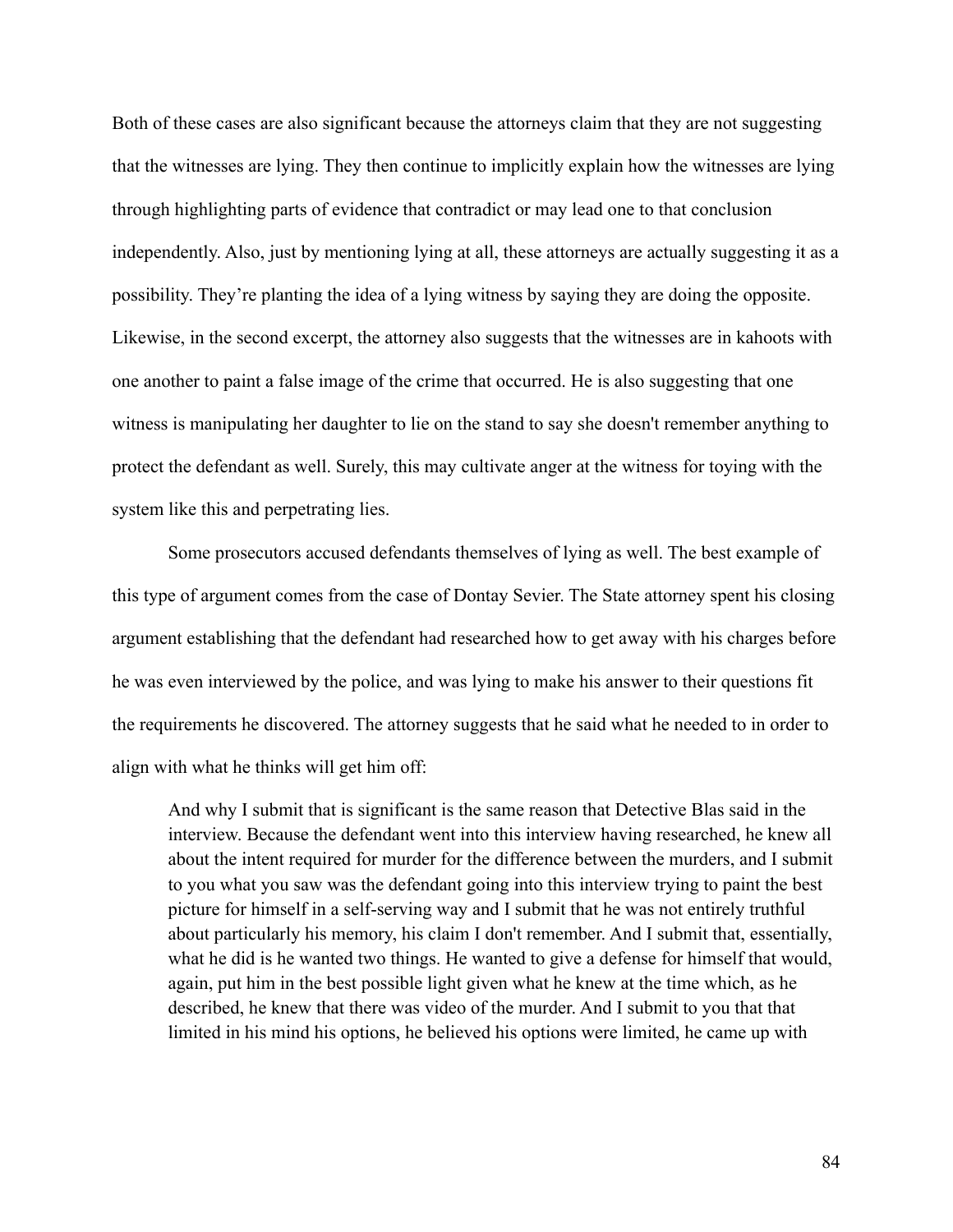what he believed was the best defense that he could which is I was blacked out, I don't remember anything. It was a mistake. It was an accident.<sup>176</sup>

The attorney continues to reference this research narrative throughout the argument, later claiming that the defendant only says he was blackout drunk at the time of the crime to avoid premeditation charges,<sup>177</sup> and only shows remorse because it is what his research said he should do.<sup>178</sup> The attorney even speaks in the second person and says, "you lie because you-to cover up the worst truth. The worst truth is that he does remember what he did that night."<sup>179</sup> While some attorneys may implicitly argue that witnesses lied on the stand, the attorney in the case of Sevier tried to trigger moral outrage over disrupting the justice system in plain and outright terms.

Defense attorneys used similar tactics to cultivate anger at members of prosecution teams for lying, though they did so less frequently. This strategy was used in four cases by defense attorneys, in both opening and closing statements.

The strategy of highlighting a motive to lie, which appeared in the State argument of the McCoy case, also appeared in defense arguments as well. This occurred in the case of Rene Harris, who was accused of attempted murder on his half-brother. Defense attorneys in this case claimed that the State's key witness, who was also the defendant's co-conspirator, cut a deal with the State to testify (and therefore is biased) on their behalf in order to minimize her own punishment. This key witness, according to the defense attorney, accordingly "has a motive to mislead,"<sup>180</sup> due to personal stakes. In order to set herself up for the least amount of consequences, the defense attorney depicts this witness as falsifying her testimony in pursuit of personal interests instead of in pursuit of justice.

<sup>&</sup>lt;sup>176</sup> Transcript of Proceedings day 5 at 18, Sevier v. State, Nev. Unpub. LEXIS 283 (2019).

<sup>177</sup> Ibid., 23.

<sup>178</sup> Ibid., 24.

 $179$  Ibid., 42.

<sup>&</sup>lt;sup>180</sup> Transcript of Proceedings day 4 at 54, Harris v. State, Nev. App. Unpub. LEXIS 237 (2021).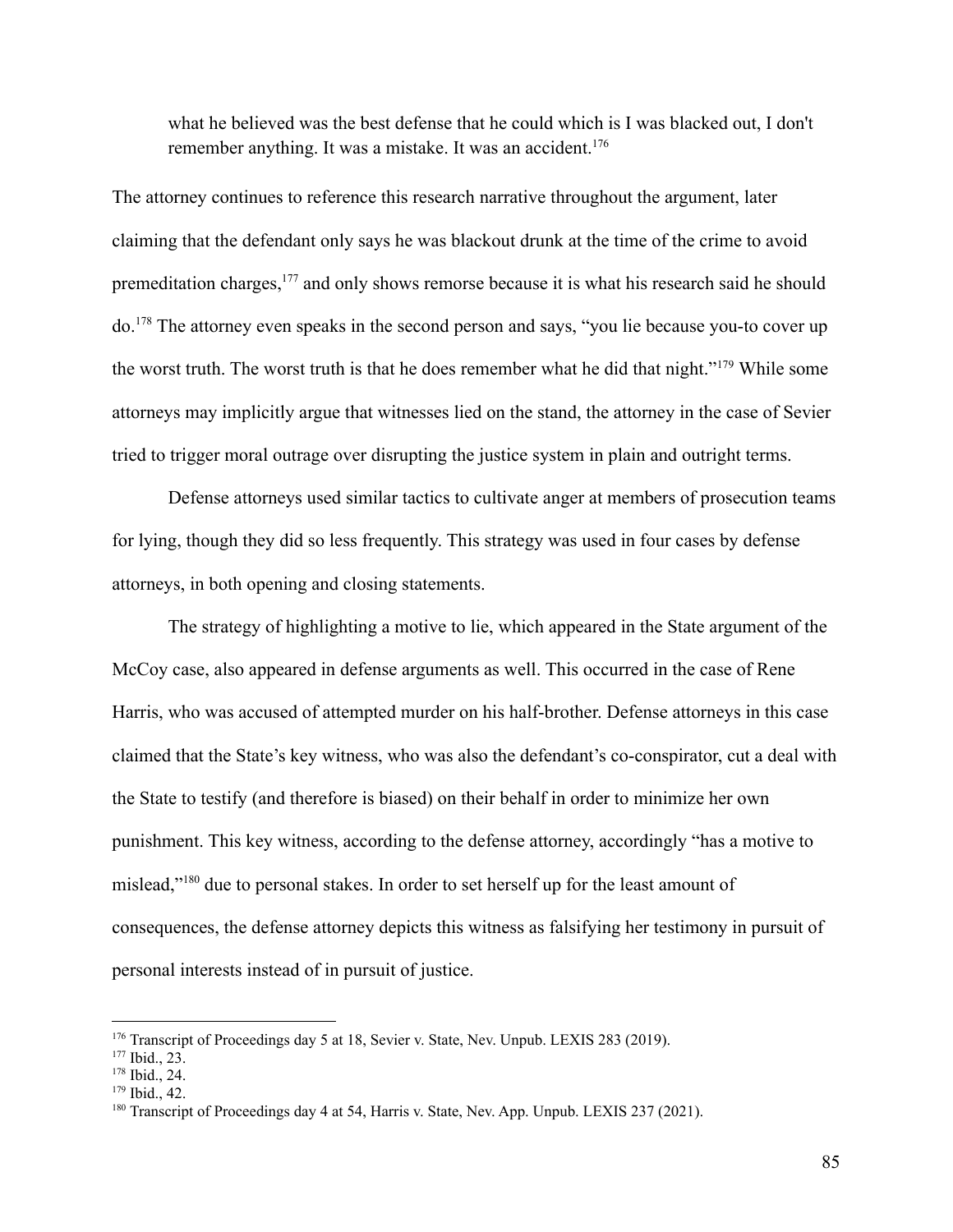This case is further interesting because of the way that the defense attorney also attempted to trigger anger towards a victim. The attorney began to mobilize anger towards the victim from the beginning of argumentation, establishing in the first minutes of the opening statement that, "this case is about an unreliable and untrustworthy brother [the victim] that is taking an opportunity to blame somebody that he has a longstanding dispute with: his half-brother [the defendant]."<sup>181</sup> Appearing in their opening statement, this claim sets up the case to come as being born of a wrongful accusation based on a personal hatred of the defendant. This trend continues in the closing statement, where, first, the attorney repeats that "you have an unreliable and untrustworthy witness, and you have an untrustworthy and unreliable victim."<sup>182</sup> The attorney also points to the inconsistencies between the victim's testimony and the physical evidence of the crime scene to further the narrative that the victim is misleading the court and derailing the judicial process. He claims that, "the evidence doesn't corroborate [the victim's story] at all,"<sup>183</sup> and continues to explain how the story does not align with the blood found at the crime scene.

Painting a victim as choosing to blame the defendant for a crime out of revenge was a theme in the case of Leroy McCoy as well. This case was another attempted murder whereby the defense attorney argued that the victim blamed the defendant out of a want for revenge. She suggests the victim lied and accused the wrong person just to get back at him, much like the attorney in the Harris case did. She begins her closing argument by saying:

The State wants you to brand Leroy McCoy [the defendant] a felon based on the testimony of a scorned woman, a bitter woman, an angry woman. So before you do that, let's examine the evidence. What did we hear from Ashley [the victim]? She told you herself that she was jealous, that she was angry, she felt used. She put up with ten years of Leroy McCoy cheating on her…So when all of this happened to her, she wanted to get

<sup>&</sup>lt;sup>181</sup>Transcript of Proceedings day 1 at 215, Harris v. State, Nev. App. Unpub. LEXIS 237 (2021).

<sup>&</sup>lt;sup>182</sup>Transcript of Proceedings day 4 at 38, Harris v. State, Nev. App. Unpub. LEXIS 237 (2021).

 $183$  Ibid.,  $47$ .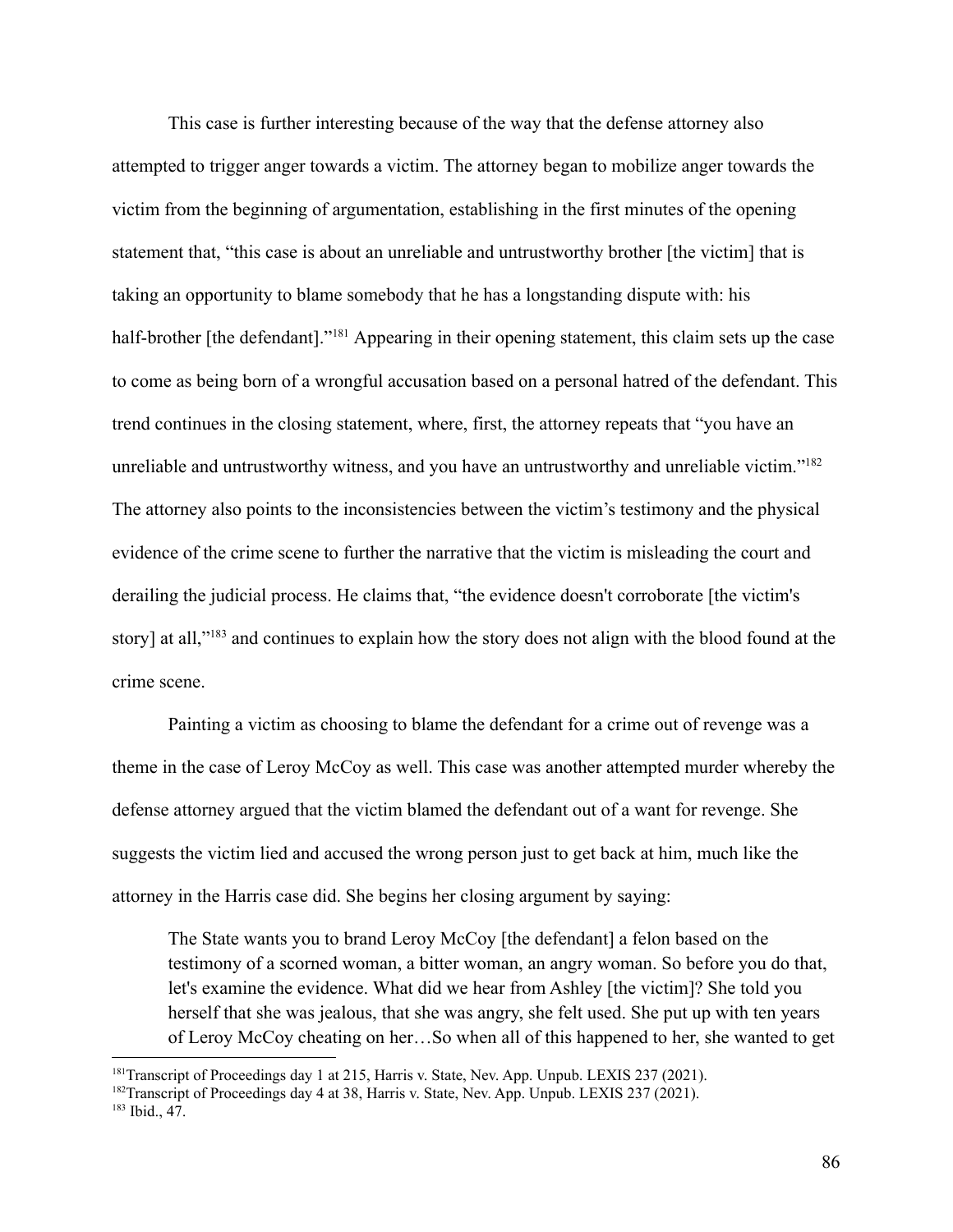back at Leroy and say -- and pin everything on him… the best lies are 90 percent truth. So we know what happened to her. 90 percent of what she said is true. She has all those injuries. But what is she lying about? Who did this to her. Why? Because Leroy hurt her and used her for ten years.<sup>184</sup>

This excerpt is very gendered, and also very anger inducing for a number of reasons. On the topic of gender, note the repetition of the term "woman" when saying that the victim is scorned, bitter, and angry. The attorney's goal, assumedly, is to trigger anger at this vengeful woman, who is using the justice system as a vehicle through which to get back at her ex. The argument hinges on the jury feeling angry that this woman is taking out her anger on her ex by lying to a court, claiming that he was the one who attacked her when the defendant claims he did not. The attorney wants the jury to perceive the injustice of the situation, and recognize that this case is being prosecuted because, simply put, a woman had her feelings hurt. This is further emphasized by the way that the attorney ends the argument, and leaves the court with the Shakespeare quote "hell hath no fury like a woman scorned."<sup>185</sup>

Noting how attorneys may point out motives that a particular witness has to lie is not to suggest that a witness needs a motive to lie for a jury to be morally outraged. Attorneys may still attempt to trigger anger toward a lying witness without suggesting that the lies are self-serving or motivated by familial responsibility. In the end, the act of lying on the stand is morally outrageous in and of itself, and it might upset the jury regardless of motive. By emphasizing the discrepancies between key witness testimony and physical evidence, an attorney can still present witnesses as liars without needing to discuss their ties to the defendant. For instance, the attorney in the case of Michael Jeffries refers to the witnesses in the case as "amnesia victims,"<sup>186</sup> later

<sup>184</sup> Transcript of Proceedings day 3 at 25, McCoy v. State, Nev. App. Unpub. LEXIS 923 (2019).

 $185$  Ibid., 31.

<sup>186</sup> Transcript of Proceedings day 4 at 109, Jeffries v. State, 133 Nev. 331 (2017).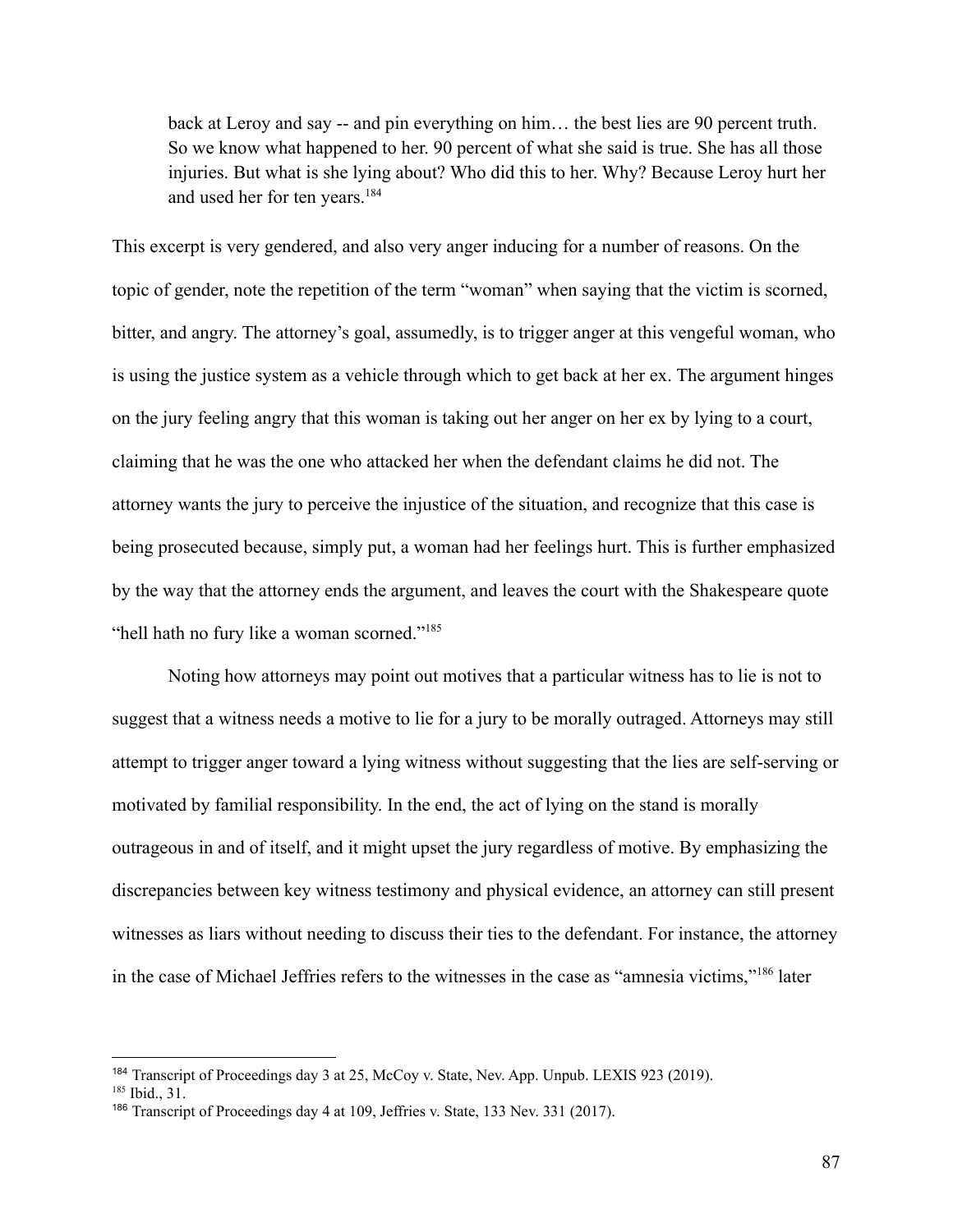shifting his focus to the physical evidence and establishing it as more credible than the witnesses who testified for the State:

Now, the next thing you get to look at to decide, look, who's telling the truth? And if we can't decide who's telling the truth, what really happened here is the physical evidence. Physical evidence is useful in determining the credibility of witnesses, and it's also useful in determining the course of events. And the nice thing about physical evidence is it's not like witnesses. Physical evidence doesn't change, physical evidence doesn't lie, physical evidence doesn't equivocate. Physical evidence doesn't get amnesia before you put it on the witness stand, and not remember anything that happens.<sup>187</sup>

In this statement, the attorney is suggesting that the witnesses in this case has done all that physical evidence does not do. He implicitly suggests that the witnesses have changed their stories, lied, equivocated, and magically gotten amnesia. These are all morally questionable actions that stand in the way of justice.

While both the prosecution and defense attorneys accused the other side of lying, there was also a technique utilized in pursuit of personalized anger that was solely a tool of the defense.

#### *II. b. Personal Anger Cultivated through Emphasis on the Irresponsibility of State Agents*

The next way that anger is directed towards outside parties of a crime is through a focus on the flawed way in which State (or in a couple of cases, the defense) authority has handled a case. This can occur through attacks on police officers, investigators, or even the State attorneys themselves for pursuing the case.

*Table 2.b Instances of Attacks on Opposing Side Agents throughout Attorney Argumentation*

<sup>&</sup>lt;sup>187</sup> Transcript of Proceedings day 4 at 118, Jeffries v. State, 133 Nev. 331 (2017).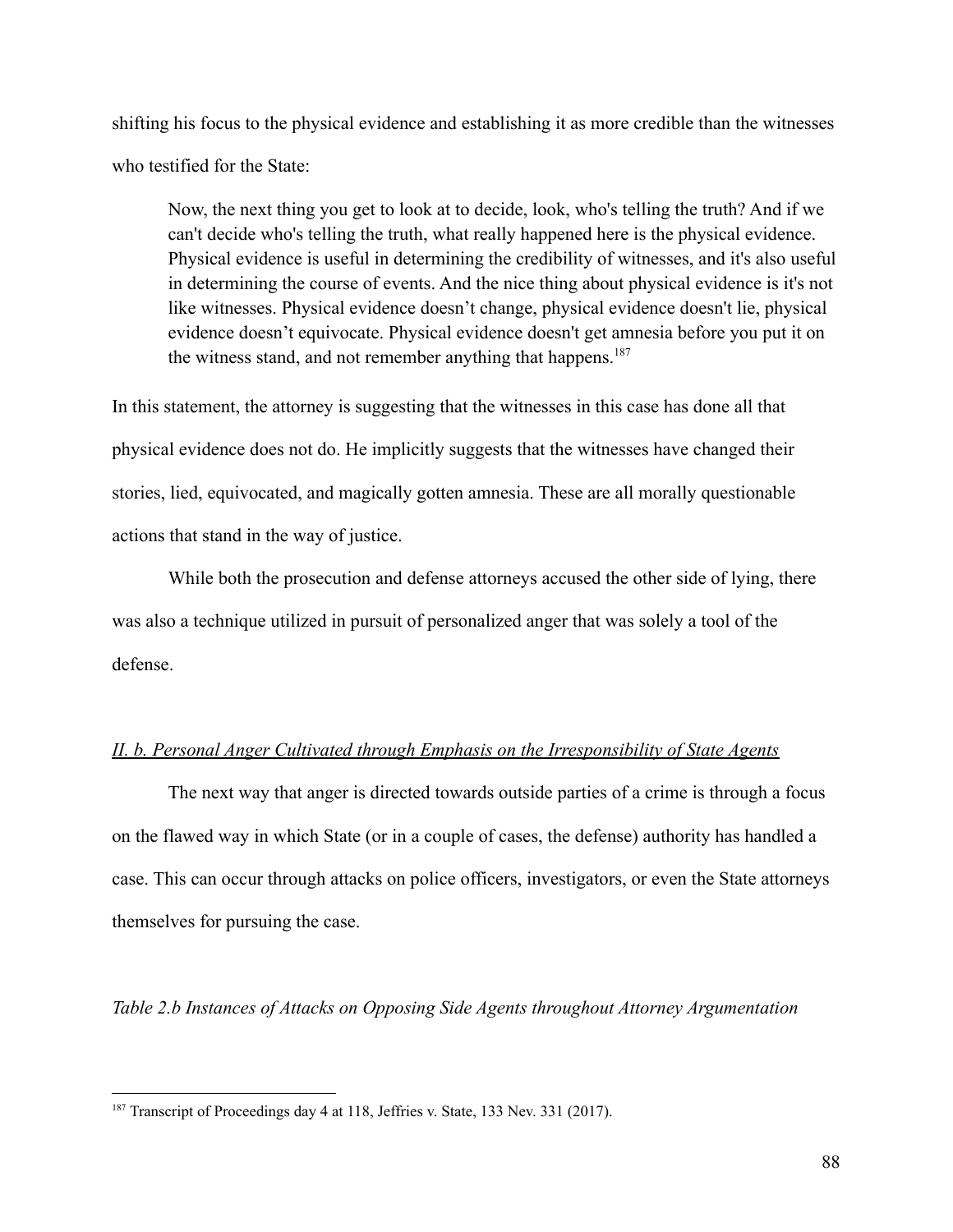|             | <b>Opening Statements</b> | <b>Closing Statements</b> | Rebuttal Argument<br>(absolute #/percent) |  |
|-------------|---------------------------|---------------------------|-------------------------------------------|--|
|             | (absolute #/percent)      | (absolute #/percent)      |                                           |  |
| Prosecution | $1/4.2\%$                 | $\theta$                  | $2/100\%$                                 |  |
| Defense     | $23/95.8\%$               | $69/100\%$                | n/a                                       |  |

The defense uses this tactic the most out of any in order to cultivate anger in a jury trial. This type of argument plays off of a distrust for government and police, emphasizing the wrongdoings of law enforcement to point to the trial being unfairly pursued. It relies on an assumption that the jury members possess a fundamental belief regarding the fairness of the government. Attorney interviews revealed that attorneys do, in fact, play to a general distrust of government in their statements.<sup>188</sup> Another interviewee emphasized the importance of presenting that the State has done a poor investigation into the case in question.<sup>189</sup> Pointing out corruption or unfairness of a governmental body should, accordingly, move jurors to moral outrage.

Defense attorneys aim at this moral outrage in a few ways. Patterns of attack included emphasis on unfair investigation tactics, suggestion of police corruption, mistakes during investigation, lack of consideration of some crucial facts, and suggestion that officers or experts led witnesses and victims to identify a certain person as the perpetrator.

The first way that defense attorneys may trigger anger at injustice is by emphasizing unfair and inaccurate investigation. Take, again, the case of Rene Harris. The main argument in this case's opening and closing arguments is that the police did a terrible job investigating the

<sup>&</sup>lt;sup>188</sup> Attorney 1, interview.

<sup>&</sup>lt;sup>189</sup> Attorney 2, Interview by Elise Lambert, January 21, 2022.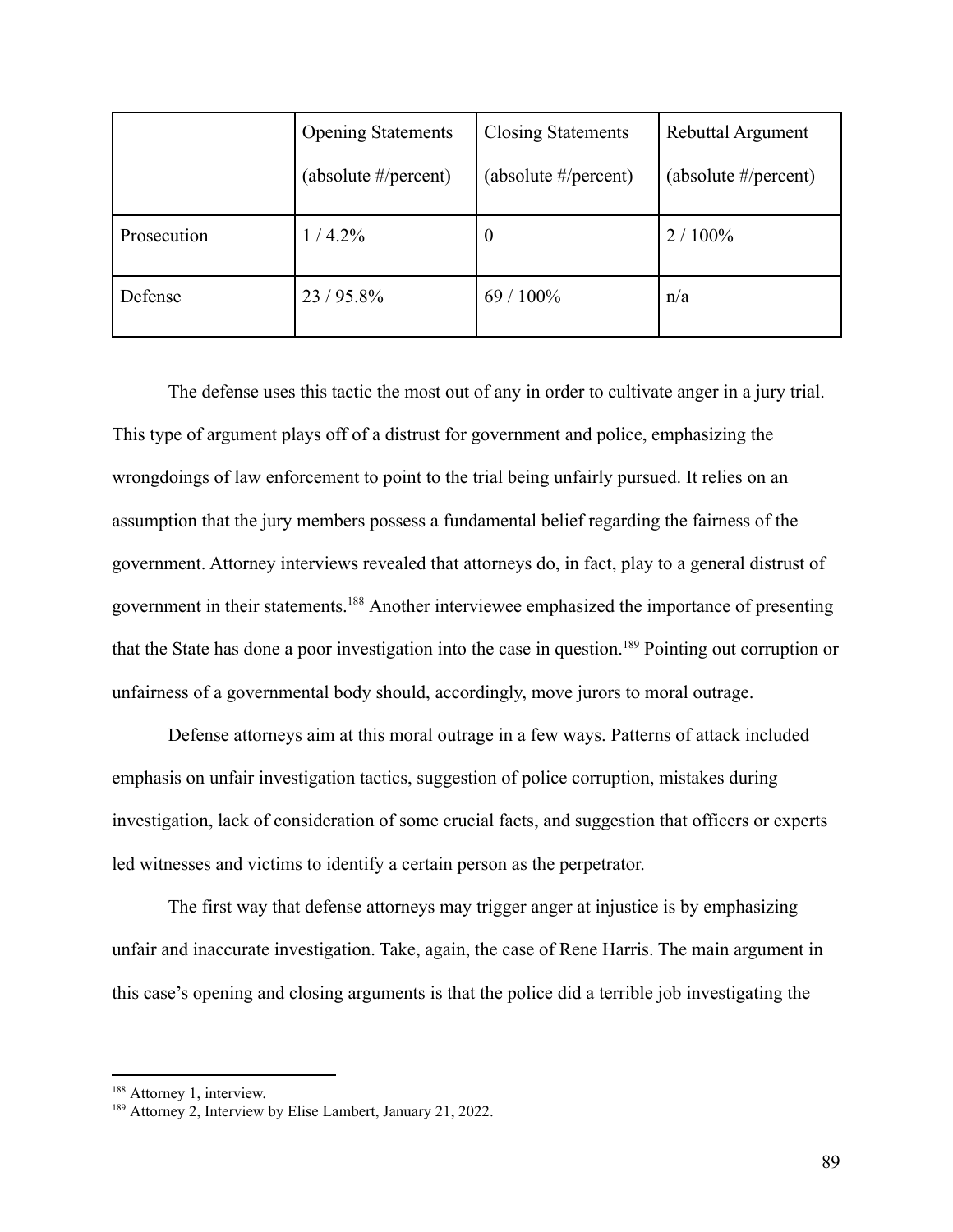crime. The attorney attempts to target anger at the State for this inaccurate investigation. In the opening, the attorney claims, talking directly to the jury, that:

Finally, you're going to hear that this case is based on a rush to judgment by the police. They heard from Mr. Harris -- Mr. Michael Harris [the victim] that it was his brother, and because there's a familiarity there, they relied on Mr. Michael Harris's statement to them, because this is not what they thought to be where it would be somebody else, so they rushed to judgment, and they cut some corners, and they did an inadequate investigation, ultimately. They did not follow all the leads, they did not properly document everything that they should have, and they did not independently test the credibility of Mr. Michael Harris.<sup>190</sup>

The attorney points out all of the shortcomings of the police in this statement. The attorney suggests that the police blindly listened to an alleged victim without questioning his credibility instead of following leads and documenting their work as they should have. This concern for insufficient police work is echoed in the closing argument of this case as well, where the attorney not only repeats that "there's a rush to judgment and an inadequate investigation,"<sup>191</sup> but uses a couple of other interesting tactics to question the morality of police actions. The attorney then continues to point out all the leads that the Sergeant in charge of the case should have, but ultimately did not, follow up on. <sup>192</sup> He notes how there is no DNA or forensic evidence in this case, and that the State should have examined shotgun trajectory, and footprints at the crime scene, and the blood spatter pattern at the scene.<sup>193</sup> The attorney also talks directly to the jury in the closing statement, when he asks the jury to put themselves in the shoes of the victim:

If you were the victim of a case, if you were the victim of a crime, would you want your case investigated the way Sergeant Zarbe investigated this case?... after hearing the evidence in this case, I think it is fair to say that you… should have more questions than answers and more doubts than certainty.<sup>194</sup>

<sup>&</sup>lt;sup>190</sup> Transcript of Proceedings day 1 at 216, Harris v. State, Nev. App. Unpub. LEXIS 237 (2021).

<sup>191</sup> Transcript of Proceedings day 4 at 54, Harris v. State, Nev. App. Unpub. LEXIS 237 (2021).

 $192$  Ibid., 56.

<sup>193</sup> Ibid., 57.

<sup>194</sup> Ibid., 39-40.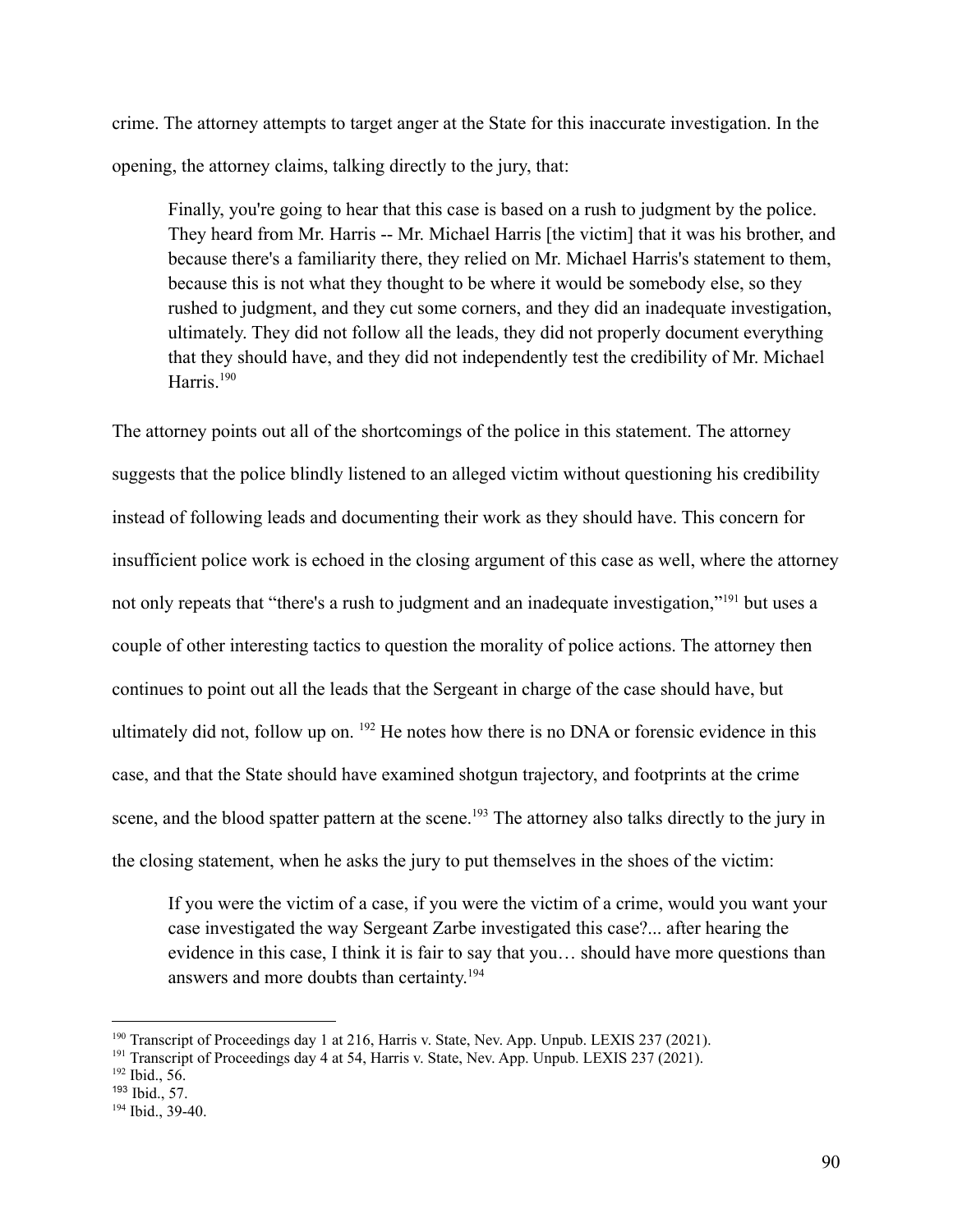In this excerpt the attorney is ultimately suggesting that the officer in charge of investigating this case must not be achieving the justice you would want if you were a victim.

The second case worth noting is that of Jerom Boyes, a white man accused of murdering his wife. This case included more attacks regarding unfair and inaccurate investigation, as well as a questioning of police corruption and behavior in general. Take, for example, this excerpt from the opening statement:

Testimony and evidence is going to demonstrate that the North Las Vegas Police Department did an incomplete, a sloppy and biased investigation, and that's why we're really here today. The investigation you will hear and see based upon the testimony and evidence was completely incomplete and biased towards Jarom Boyes.<sup>195</sup>

Obviously the words "incomplete," "sloppy," and "biased" are emotionally charged, suggesting anger at the unjust nature of the investigation. The opening statement also tackles morally questionable interrogation tactics as well:

And then Officer Krieger takes Jarom to his car, Officer Krieger's car, puts him in the backseat, closes the door with the windows up. Leaves him there for about two hours. Mind you this is right after Jarom's just seen his wife shoot herself, right after he's attempted to perform CPR, as we all heard, for two hours. He wasn't allowed to wash, wasn't allowed to change clothes. He was placed in a confined place. Testimony and evidence will show that that's what they do. That's one of the investigative techniques that you confine someone in a closed area, that you make them uncomfortable.<sup>196</sup>

Starting in the opening statement, which sets the stage for the entire upcoming trial, the attorney is already attempting to trigger anger at the way that police conducted the investigation. The attorney calls out the inhumane practice of confining a suspect in this excerpt. He is highlighting the trauma that the defendant has just gone through to cultivate mounting anger at the police for making the defendant sit in a presumably miserable car in a terrible state of mind. The attorney further insinuates that this type of torture is common police practice, by claiming, "that's what

<sup>&</sup>lt;sup>195</sup>Transcript of Proceedings day 4 at 35, Boyes v. State, Nev. App. Unpub. LEXIS 786 (2019).

 $196$  Ibid.,  $36-37$ .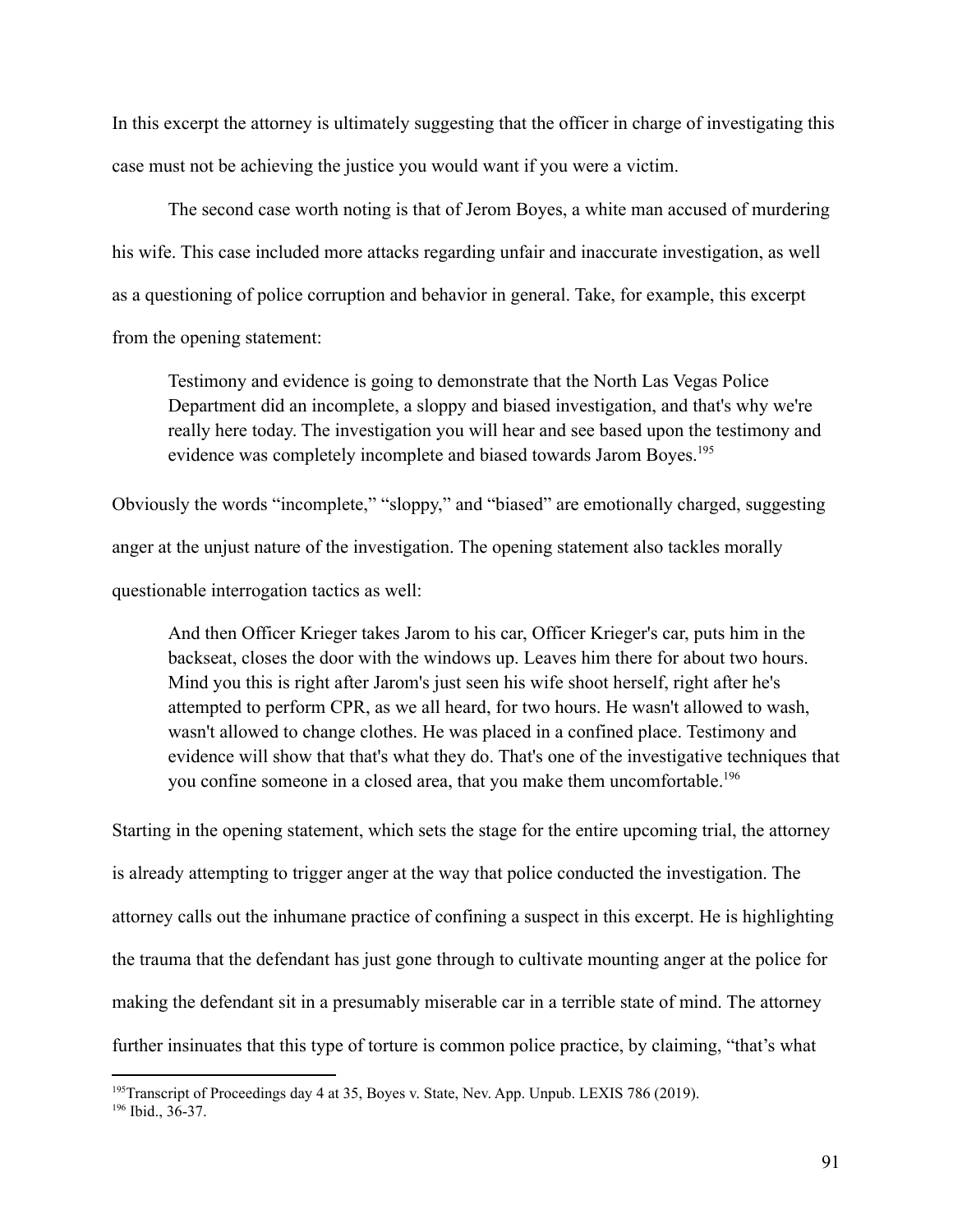they do." In a similar manner, in the closing argument the attorney argues that the confession the prosecution was relying on was obtained through unjust practices, even hinting that the police turned off the recording to do something to the defendant, presumably something immoral or illegal, in order to make him confess when they turned the tape back on.<sup>197</sup> Taken together, in both opening and closing statements, the attorney in this case demonstrates an attempt to activate moral outrage over police injustice consistent with the other cases analyzed.

Outsider anger may be activated through this attack on State parties may also take the form of attacks on State attorneys for the lack of evidence that they have, or the lack of reason that they have for pursuing the case in general. This approach operates through a presentation of a case as baseless, and therefore being unfair for the attorneys to pursue it. Attorney interviews highlighted the tendency of defense attorneys to encourage jurors to be angry that the State has not given enough proof.<sup>198</sup> Accordingly, this trend emerged in the transcripts through arguments that the State was manipulating or biasing evidence, or presenting it in an unfair manner. This is mainly a tool of the defense team, but was evident in a few of the prosecution arguments as well.

This technique was mainly used in closing arguments, as it relies on generating outrage towards the opposing side's presentation of facts. On the side of the defense, this practice was seen through a focus on the way that the State had presented the evidence throughout the trial. Attorneys consistently emphasized the lack of evidence that the State had, as was seen in five cases, or the biased way in which the State attorneys had apparently twisted the evidence and misstated facts, as evident in eight defense arguments. There was an emphasis also on the objective unreasonableness of the state's manner of presentation.

<sup>&</sup>lt;sup>197</sup> Transcript of proceedings day 12 at 82, Boyes v. State, Nev. App. Unpub. LEXIS 786 (2019).

<sup>198</sup> Attorney 2, interview.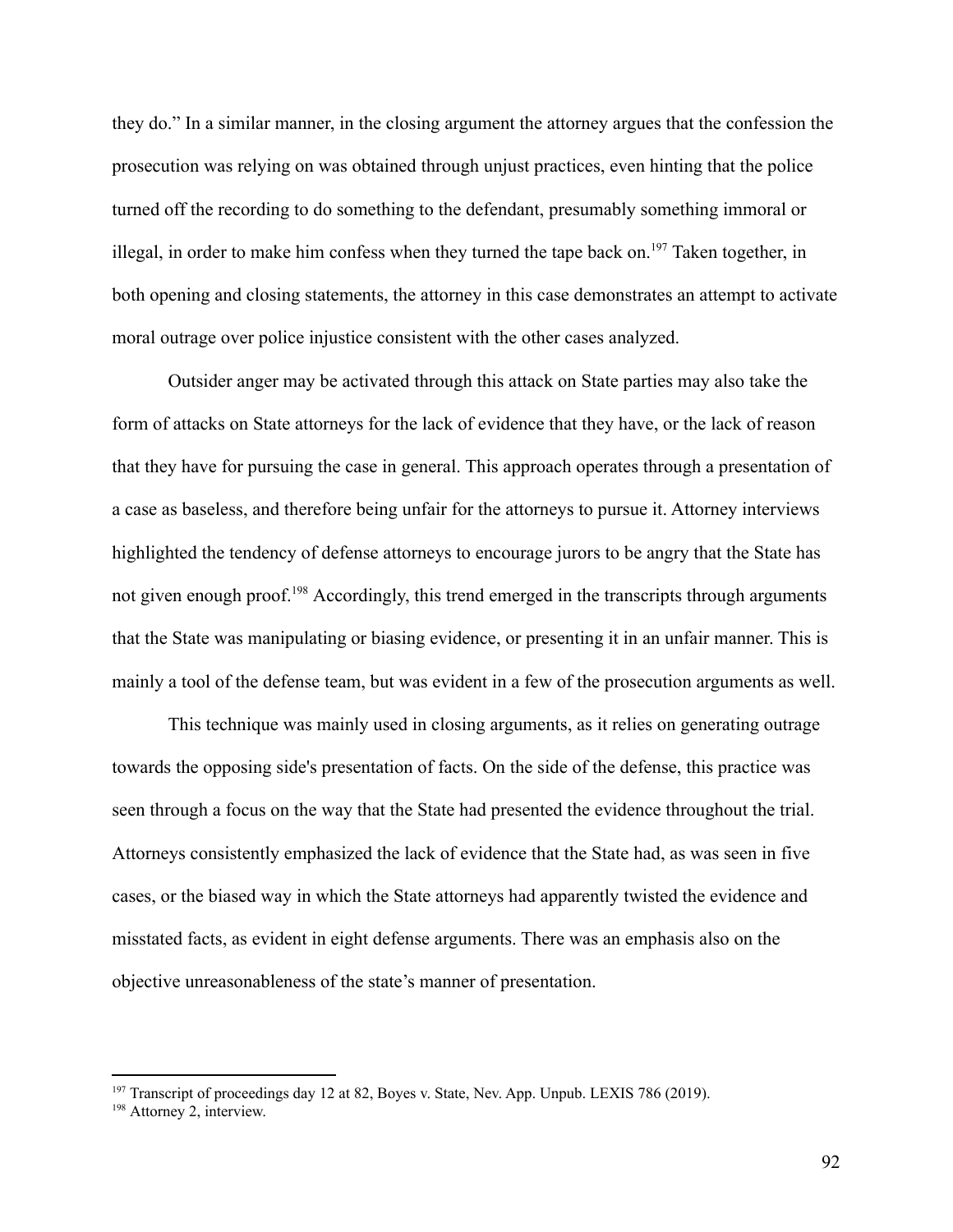A few of these approaches were evident in the case of Edmundo Oliveras, where the defense attorney made a number of exemplary statements. The first thing to note is an emphasis on a lack of evidence. The attorney called the jury's attention to the way that the State is prosecuting this case without preparing for this trial:

What have they done for 18 months in preparation for this trial? Nothing? They're just going to come in here and tell you yeah, you know what, how about that clothes hamper thing?... Can they just really come in and tell you this stuff or really is this oh boy, we weren't prepared and we're getting nailed in this trial so now we're going to come up with these sort of ridiculous excuses why we haven't done stuff. Do you hear their excuses on McDonald's? Did you hear what the prosecutor just said? He demeaned that. What is that going to prove? ... And instead they stand up here and tell you he's a robber, he's guilty and they didn't even do their job.<sup>199</sup>

This statement focuses on an idea that the State has inadequate evidence to pursue the case. The attorney uses rhetorical questions to allow the jurors to point out the injustice of the opposing attorney's actions. The defense attorney also used questioning to point to the injustice of the State's attorney in the way that he presented the evidence that they did have:

So let's look at it. When Elba [a State witness, the defendant's sister] says things that hurt Mr. Oliveras, what does it prove, he's guilty. Why? Because why would she hurt her brother. The fact that she's saying it must be true. Now she's changing completely and what's the State going to argue? Well she's changing because she wants to help her brother, that's her brother over there. Okay, wait a second. So he's damned if she says it that way and he's damned if she then comes in and says it didn't happen? That's the way it is?… They get away with it? The State of Nevada can get away with that? Why do they get away with that? They called a witness that was absolutely incredible. The person absolutely admitted he had perjured himself…How do you believe a witness like that? What they're basically doing is red light -- the witness said red light one time, green light one time, and orange light one time and the State's like see, he said green light, there you go, that's what we need. Well he said red and orange too. Well that doesn't matter, he was lying then. Well why do they get to pick and choose that?<sup>200</sup>

<sup>200</sup> Ibid., 87-89. <sup>199</sup> Transcript of Proceedings day 6 at 76, Oliveras v. State, Nev. App. Unpub. LEXIS 589 (2020).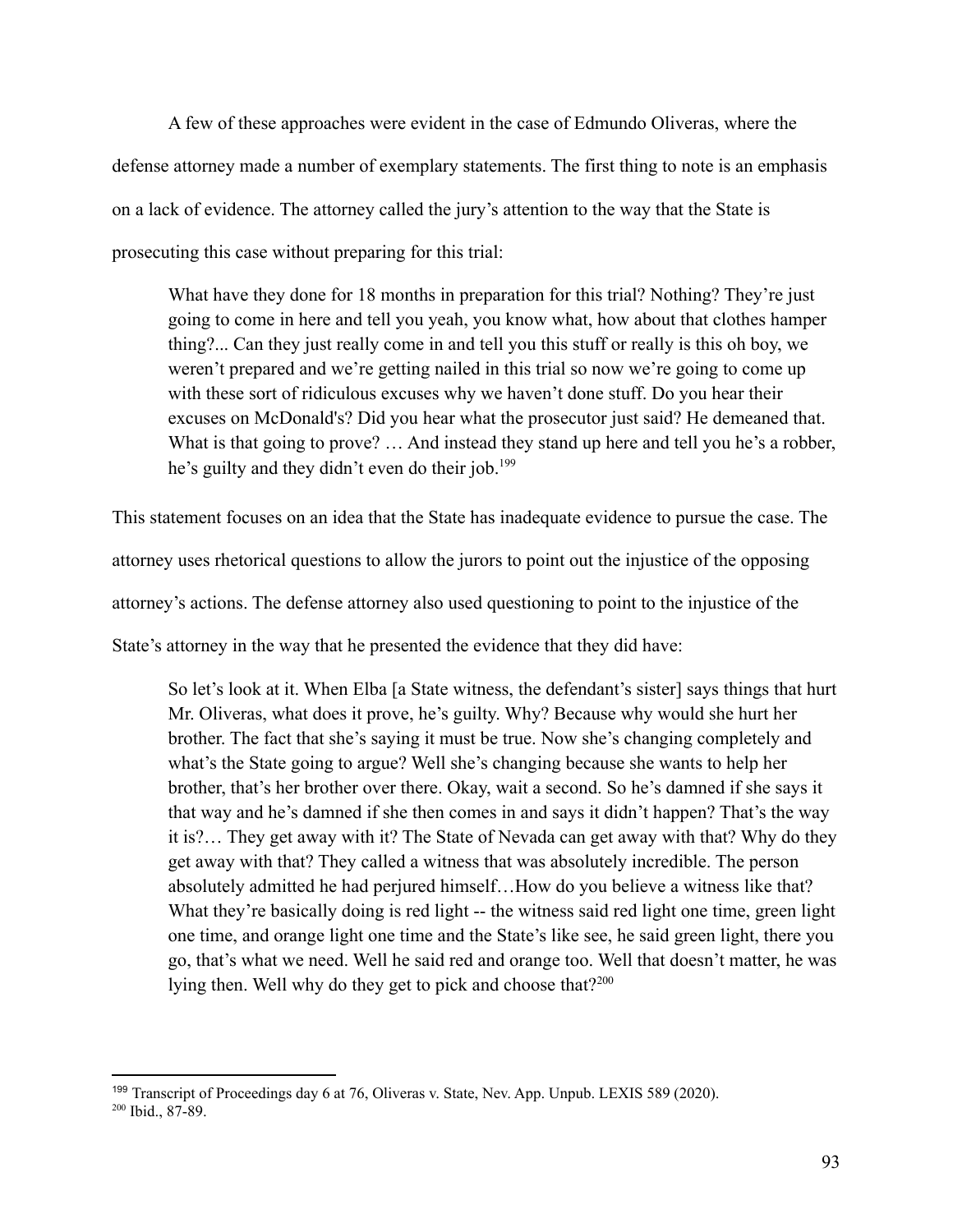The attorney uses this questioning technique to lead jurors to independently recognize the unfairness of the State's actions. This attorney is suggesting that the State is clearly manipulating evidence in a self-serving way in order to get a desired verdict. This challenges beliefs about fairness in the justice system regarding prosecuting those who are actually guilty of a crime. He further emphasizes the unfairness of this situation by saying that if the defense attorney tried to do such a thing, "everyone would be falling off your chairs, laughing at me, going that's the most pathetic thing I've ever seen… I bet you'd be back there guilty so fast. But they get away with it?"<sup>201</sup> The State is trying to prove someone guilty through unjust manners, by building a case off of lies but pursuing them anyway. The attorney wants the jury to be angry at this unfairness, and question why it is okay for the State to get away with prosecuting a man based on false testimony and a lack of proof, when they would obviously never allow a defense attorney to get away with such an atrocity.

Another case that frames the facts presented by the State as selective for their benefit is that of David Burns, where the attorney claims, "This is another effort by the State to pick and choose how they deliver material to you."<sup>202</sup> Further in the argument, the attorney continues to defame the State's approach to prosecuting this case, claiming that the State is deceiving the jury, calling into question the entire tenets in which the criminal justice system should function. He says:

Now, there's another thing that's been going on in this case that should disturb all of us… and it seems to me that if we come to a point in this country- and we all talked about the criminal justice system and that it's the best in the world. We had many conversations with you all about our system...Do we not, in an ideal world, expect prosecutors to give you everything and let you all figure it out? Sadly, that's not how it goes. Sadly, even in a case this serious, there are efforts made to deceive, which is disturbing<sup>203</sup>

<sup>201</sup> Ibid., 88.

 $202$  Transcript of Proceedings day 15 at 16, Burns v. State, 495 P.3d 1091 (2021).

<sup>203</sup> Ibid., 38.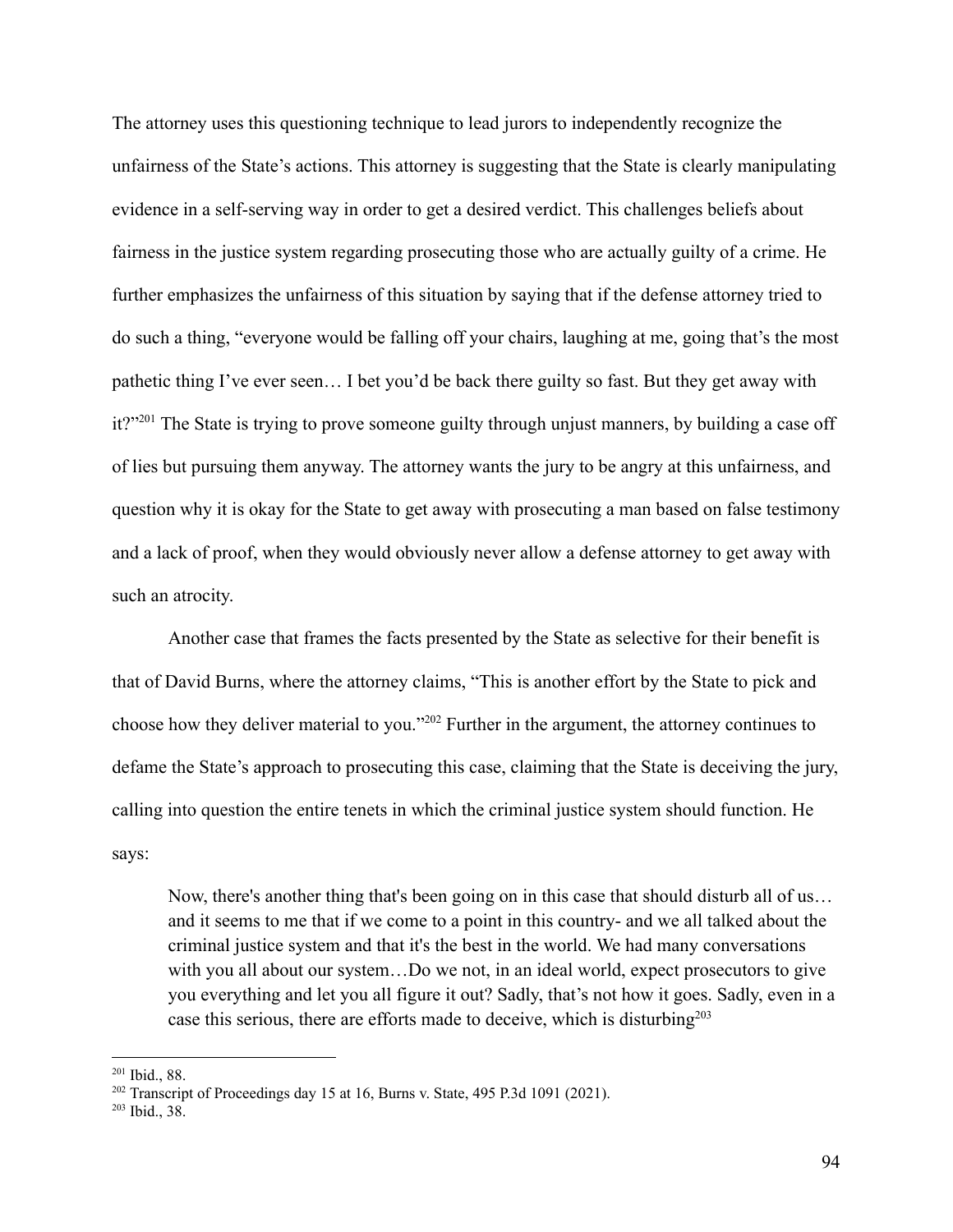This excerpt is important for the way it plays to values about American exceptionalism and this country having the best justice system in the world, which makes violating this sacred system that much more morally repugnant. It also sets up the moral outrage that is to come, prefacing the next phrases by claiming that the State is accordingly fighting to derail this idyllic criminal justice system by deceiving the jury. Deceiving is obviously an emotionally charged word in this instance worth mentioning.

The attorney continues to talk about a vital piece of evidence on which the State has built their case: the defendant's cell phone records. The attorney continues:

Man, that's a lie, that is a flat out lie perpetuated by law enforcement at the behest of a prosecuting agency. That's troubling, that's how innocent people go to jail and guilty people walk the streets. I don't care what happens at the end of this case, that is unforgivable. $204$ 

He also continues to discuss these lies related to the cell phone records later in the statement, clearly aiming to trigger anger by saying, "it is disgusting that they put that out there to the grand jury to get this charging document, and **you should be upset about that**."<sup>205</sup> This statement is monumental because it is clear that the attorney is attempting to elicit an emotional reaction from the jury. He tells them explicitly to be upset about the actions of the prosecutor. I posit that upset is meant to be a derivative or moral outrage regarding the lies and the barrier that the prosecution's actions are forming to fair and equal justice.

Rarely, the prosecution also mobilized a similar tactic to generate moral outrage towards defense attorneys. This occurred once in an opening statement,<sup>206</sup> and twice in rebuttal arguments.<sup>207</sup> In the opening statement, the prosecutor accused the defense attorneys of lying,

<sup>204</sup> Ibid., 37-38.

 $205$  Ibid., 41.

<sup>206</sup> Transcript of Proceedings, Arenas v. State, Nev. Unpub. LEXIS 659 (2021).

<sup>&</sup>lt;sup>207</sup> Transcript of Proceedings day 5, Sevier v. State, Nev. Unpub. LEXIS 283 (2019); Transcript of Proceedings day 5, Vaoga v. State, Nev. Unpub. LEXIS 1078 (2019).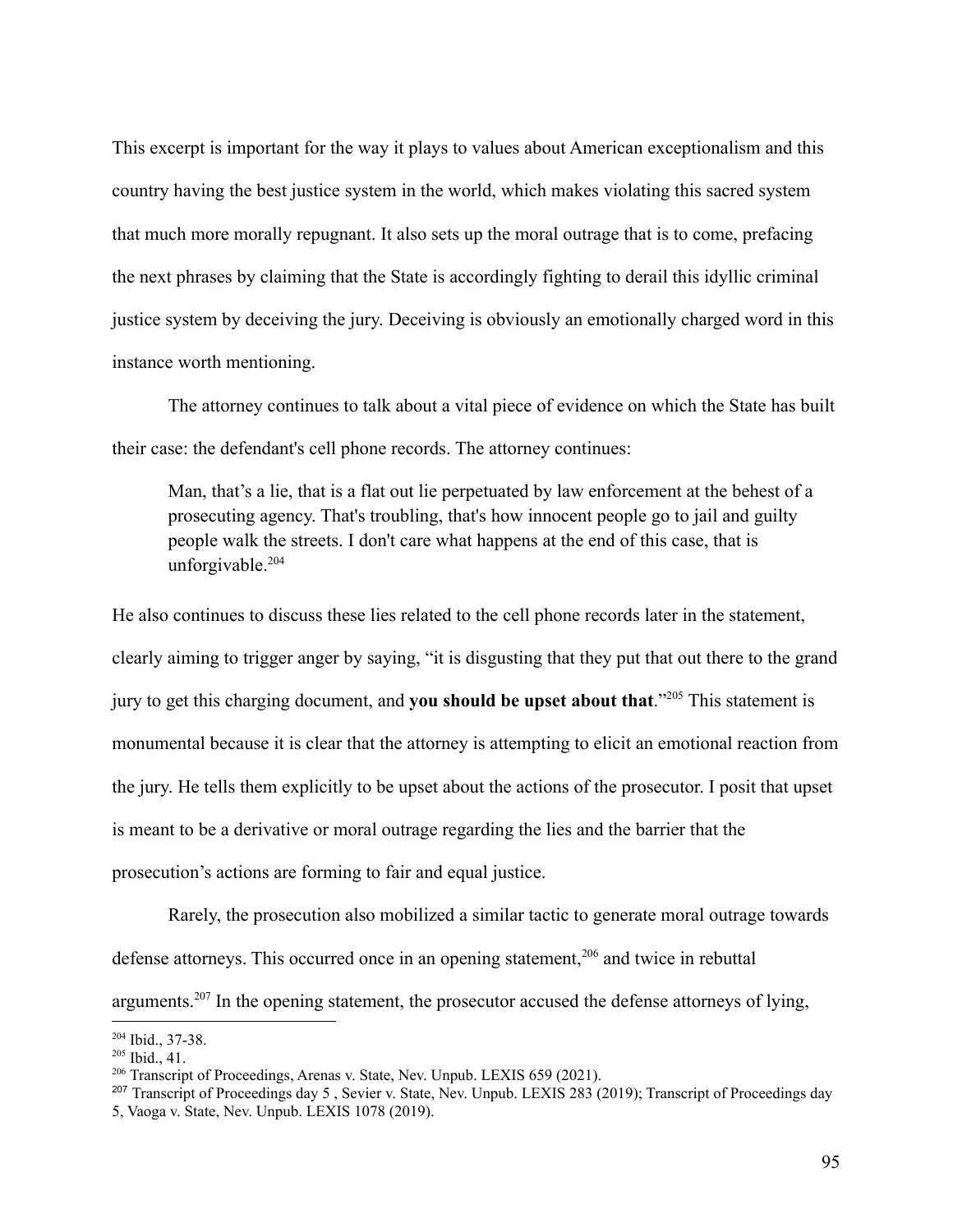and in the rebuttal statements the attorneys highlighted the mistakes that defense attorneys made that were against the rules of procedure in court, or involved misrepresentation of statutes.

The tactic of attacking State agents is not the only way that attorneys mobilize anger towards other attorneys. In fact, both sides used sarcasm and mocking tones in an attempt to direct juror anger towards the opposing counsel.

#### *II. c, Personal Anger Cultivated through Use of Sarcasm or Mocking Tone*

The main way that attorneys triggered outrage towards other attorneys was by hinting at the ridiculousness and outlandishness of their arguments. They did this primarily through the use of sarcasm and mocking. This was a tool of both the prosecution and defense, but as the prosecution has an opportunity to make two closing statements, it was mainly seen in use by the state.

|             | <b>Opening Statements</b> | <b>Closing Statements</b> | <b>Rebuttal Argument</b> |  |
|-------------|---------------------------|---------------------------|--------------------------|--|
|             | (absolute #/percent)      |                           | (absolute #/percent)     |  |
| Prosecution | $1/50\%$                  | $18/60\%$                 | $15/100\%$               |  |
| Defense     | $1/50\%$                  | 12/40%                    | n/a                      |  |

*Table 2.c Uses of Sarcasm/Mocking Tones throughout Attorney Argumentation*

Attorneys triggered moral outrage by highlighting the disbelief at what the opposing side was arguing, suggesting that what they were saying should sound so outlandish as to anger the jury. Frequently, this emerged through more rhetorical questioning of the jurors. For instance, in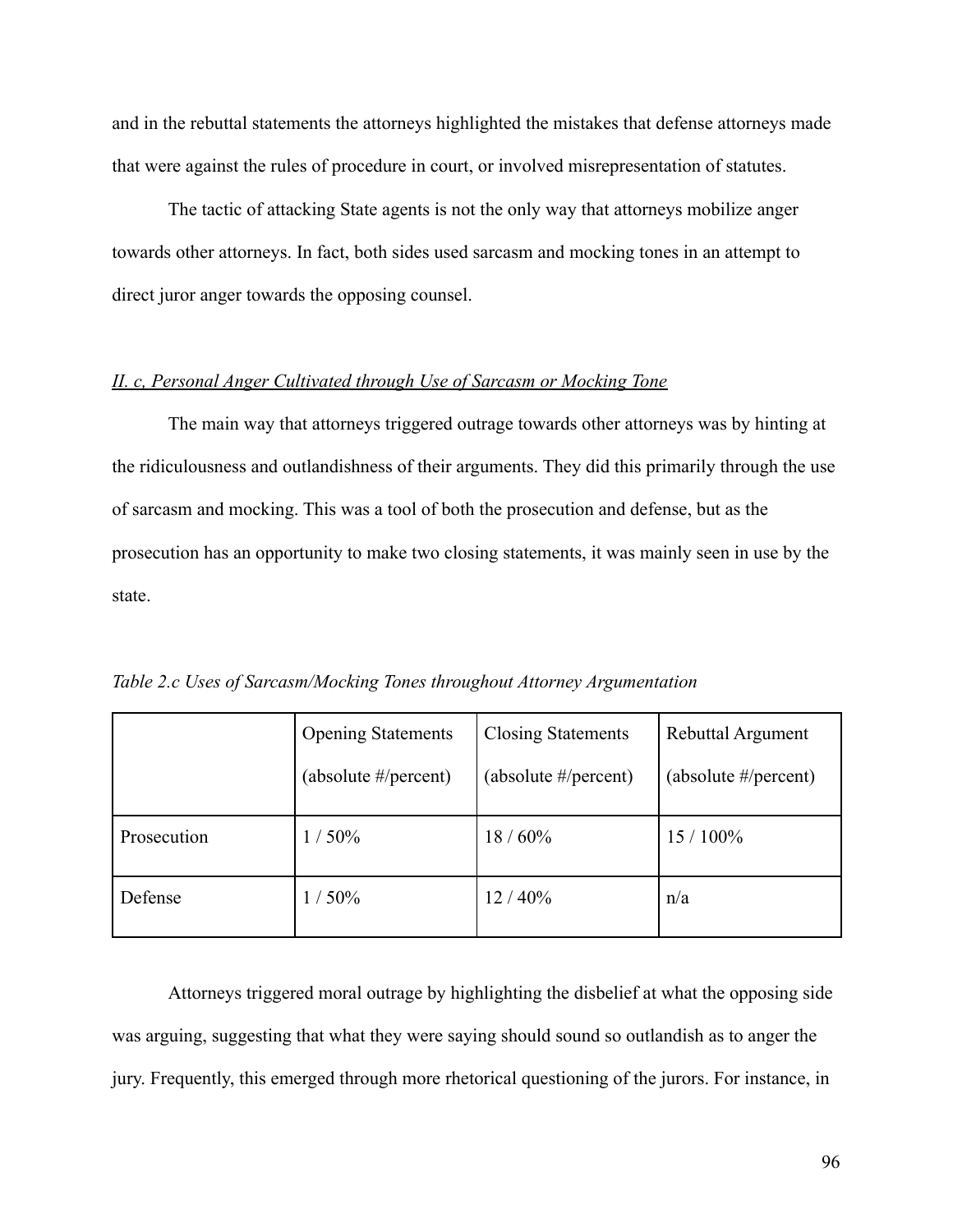the case of Edmundo Oliveras, the defense attorney asks the jury, "do you hear what the prosecutor just said?" to stress the disbelief that the jury should feel about the prosecution's argument.<sup>208</sup> Attorneys also used trigger phrases like "really" and "yeah right" to assumedly achieve the same feelings of moral outrage in regards to the opposing side's argument. Take the rebuttal argument in the case of Michael Jeffries, where the State's attorney says that the defense is trying to, "make it appear as if [the victim] is this big, bad ass aggressor. He was not. He was not…. This big, bad man. Look at this picture. Really? Really."<sup>209</sup> The attorney uses "really" to question the rationality of the defense's argument and cultivate anger at the outlandish statements they are making in an effort to tip the balance of justice in their favor. Another case that I wish to highlight is that of Rene Harris, in which the prosecution attorney strategically goes through the defense counsel's arguments by presenting them in a sarcastic or mocking tone and then asking questions about whether said thing is possible or saying trigger phrases like "yeah, right." The first part of this is mocking the arguments to point out how absurd they are. One way he does this is with the use of the word "oh," and then reiterating their argument but in a less reasonable way. For example:

But defense counsel wants to say, oh, somehow that [piece of evidence] morphs into it's not Rene Harris…Oh, she -- she's really talking about her brother [a different person the defense is suggesting committed the crime]. There is no evidence from that stand that's actual -- that's not based on possibilities or speculation that suggests that or points to that. $210$ 

This excerpt relies on beliefs about the truth of physical evidence, as the attorney points to the lack of evidence to discredit the defense's statement. He uses the word "oh" to show that he is switching to present the defense attorney's points, but does so in a mocking and demeaning

<sup>208</sup> Transcript of Proceedings day 6 at 76, Oliveras v. State, Nev. App. Unpub. LEXIS 589 (2020).

<sup>&</sup>lt;sup>209</sup> Transcript of Proceedings day 4 at 148, Jeffries v. State, 133 Nev. 331 (2017).

<sup>210</sup> Transcript of Proceedings day 4 at 68, Harris v. State, Nev. App. Unpub. LEXIS 237 (2021).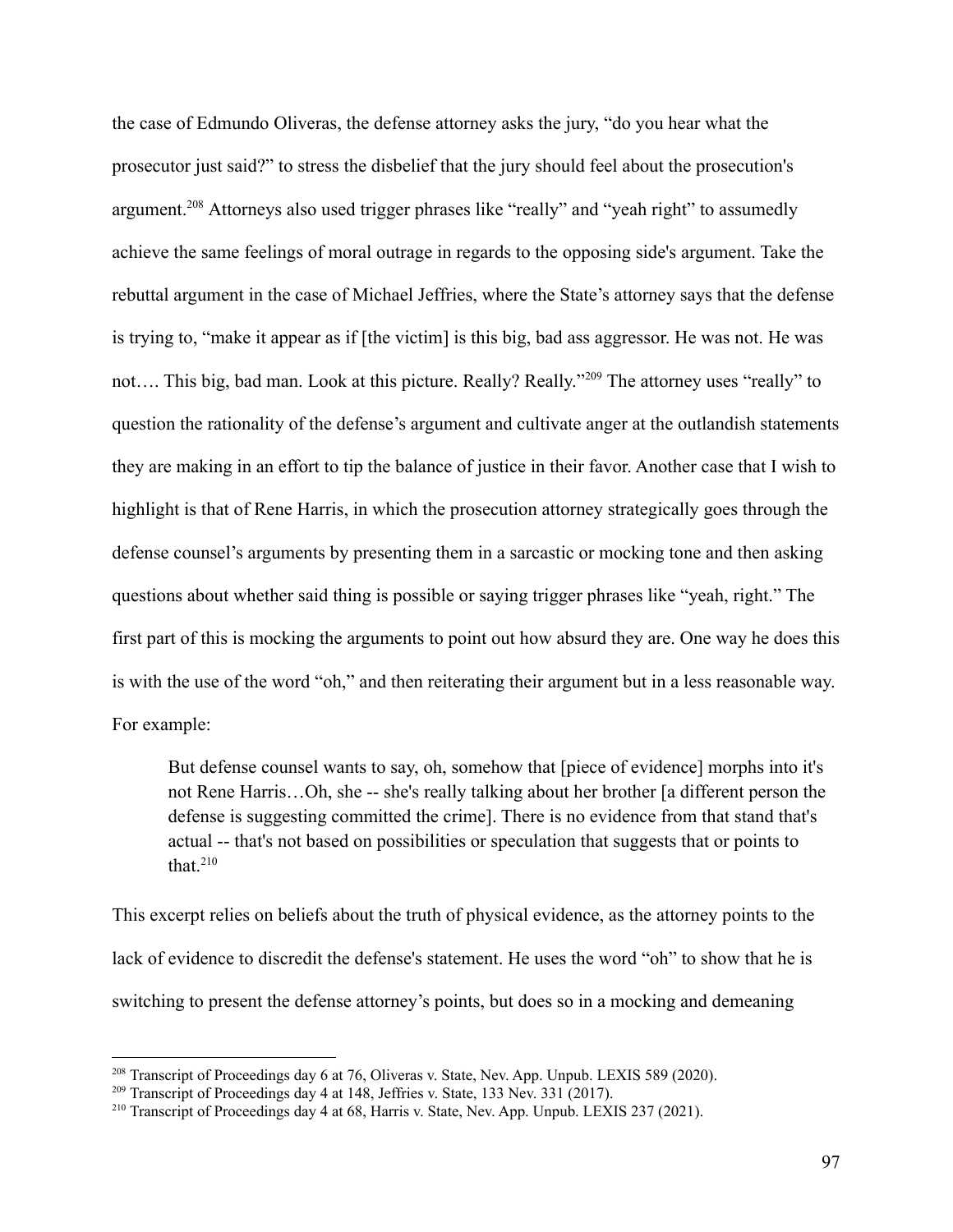manner. He mocks the argument to suggest that it is unreasonable, and therefore something the jury should be frustrated by. The other way the attorney tries to show the unreasonableness of the defense arguments is by laying out the argument of counsel then using the rhetorical questions to confirm that the jury is hearing these ridiculous claims, and saying, "yeah, right" at the end:

But yet, it's the police' fault, right? And it's Monica fault. The only time you really heard an inflection in defense counsel's voice up here is when he states, you know, it's possible that Michael misidentified. It's possible…. Where the victim fell. That was his next argument. Folks, this man didn't even articulate his own age. Didn't even know his own age when he called 911. So you're going to hammer him on where exactly he fell? Which, by the way, just more of him being a strong dude, right? This strong dude that apparently is able to walk around after he takes a blast to the back with a shotgun, three-time felon, able to talk back to the DA to get -- get a warrant is going to come up here and let the real shooter off the hook. Yeah, right. $211$ 

The attorney goes through some main arguments that he believes are unreasonable, posing the facts that defense is arguing as questions to confirm that the jury is hearing the information which he believes is outrage worthy. At the end of this excerpt, he says "yeah right" to encourage the jury to understand how ridiculous this line of thinking and argumentation is.

Attorneys also stressed the principle of common sense in these situations to encourage the jury to realize how outlandish the arguments made by the opposing side were. This was a trend evident in eight closing statements: four prosecution, three defense, and one rebuttal.

An example of this is in the case of Emone James. In the trial, the prosecution attorney argued that a doctor that the defense paid \$5,000 to analyze evidence and then testify was morally corrupt and did anything for money. The attorney refutes this idea by saying:

You heard about my \$5,000 witness, does-anything-for-money witness, I guess, evidently is what you're supposed to believe or think. You heard his credentials. You heard how long he's been doing this. You heard he was with a major medical group. I don't know

<sup>&</sup>lt;sup>211</sup> Transcript of Proceedings day 4 at 68, Harris v. State, Nev. App. Unpub. LEXIS 237 (2021).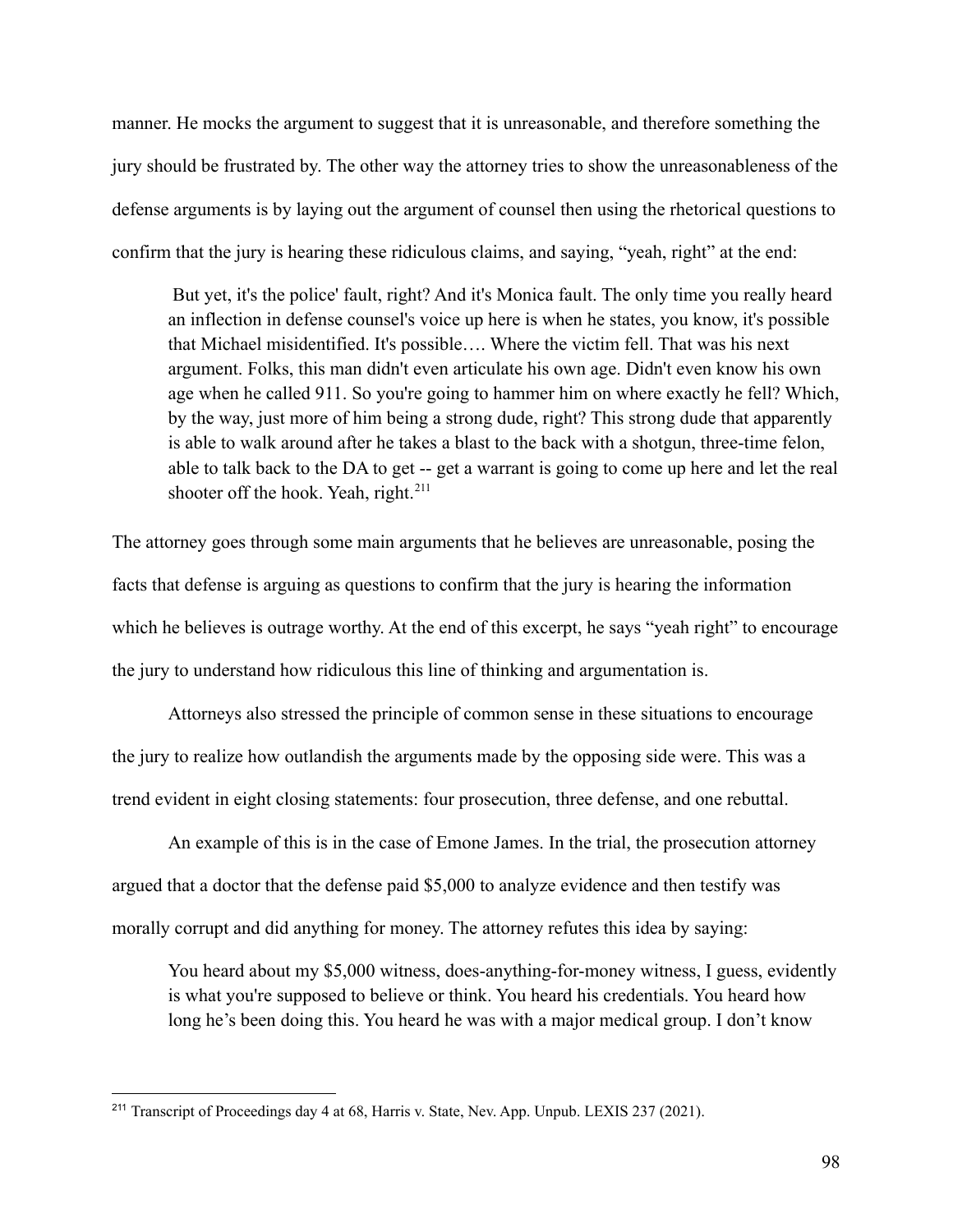how many doctors there were, but I think you can use your common sense to figure out this guy doesn't need the money. 212

Implicitly, the attorney seems to be telling the jury to think about the reasonableness of the prosecution's argument, and ultimately follow their common sense logic to realize how twisted this argument is. The prosecution, in the opinion of the defense attorney, is trying to make the jury believe something that makes no sense, which should anger them because it is frankly ridiculous.

Sarcasm goes much further than this as well. Attorneys may use sarcasm through comparisons to show just how ridiculous that the opposing side's argument is. For instance, in the case of Amadeo Sanchez, the defense attorney makes a shocking claim to refute the State's argument that the defendant had an intent to kill. The defense attorney argues that the locations of the bullet wounds show that the defendant could not be born of an intent to kill, and that, if he was aiming to kill the victim as the prosecution suggests, "even Ray Charles could shoot better than that. Even Ray Charles."<sup>213</sup> The attorney is clearly attempting to show that the prosecution is being ridiculous, as even a blind man could have better aim and accuracy than the defendant in a case where the defendant was intending to kill the victim. This elicits outrage at the attorney for suggesting something so outlandish as to sway the court in one way unfairly.

Another strategy that showed the ridiculousness of arguments was mocking thought processes or conversations that would have had to happen for the other side's argument to be true. Attorneys use these tools to show how illogical the theories that the other side is proposing would be in practice. For example, the State attorney mocks what the defendant must have been thinking in order to justify his crime:

<sup>&</sup>lt;sup>212</sup> Transcript of Proceedings day 7 at 55-6, James v. State, Nev. Unpub. LEXIS 488 (2018).

<sup>&</sup>lt;sup>213</sup> Transcript of Proceedings day 6 at 64, Sanchez v. State, Nev. Unpub. LEXIS 913 (2016).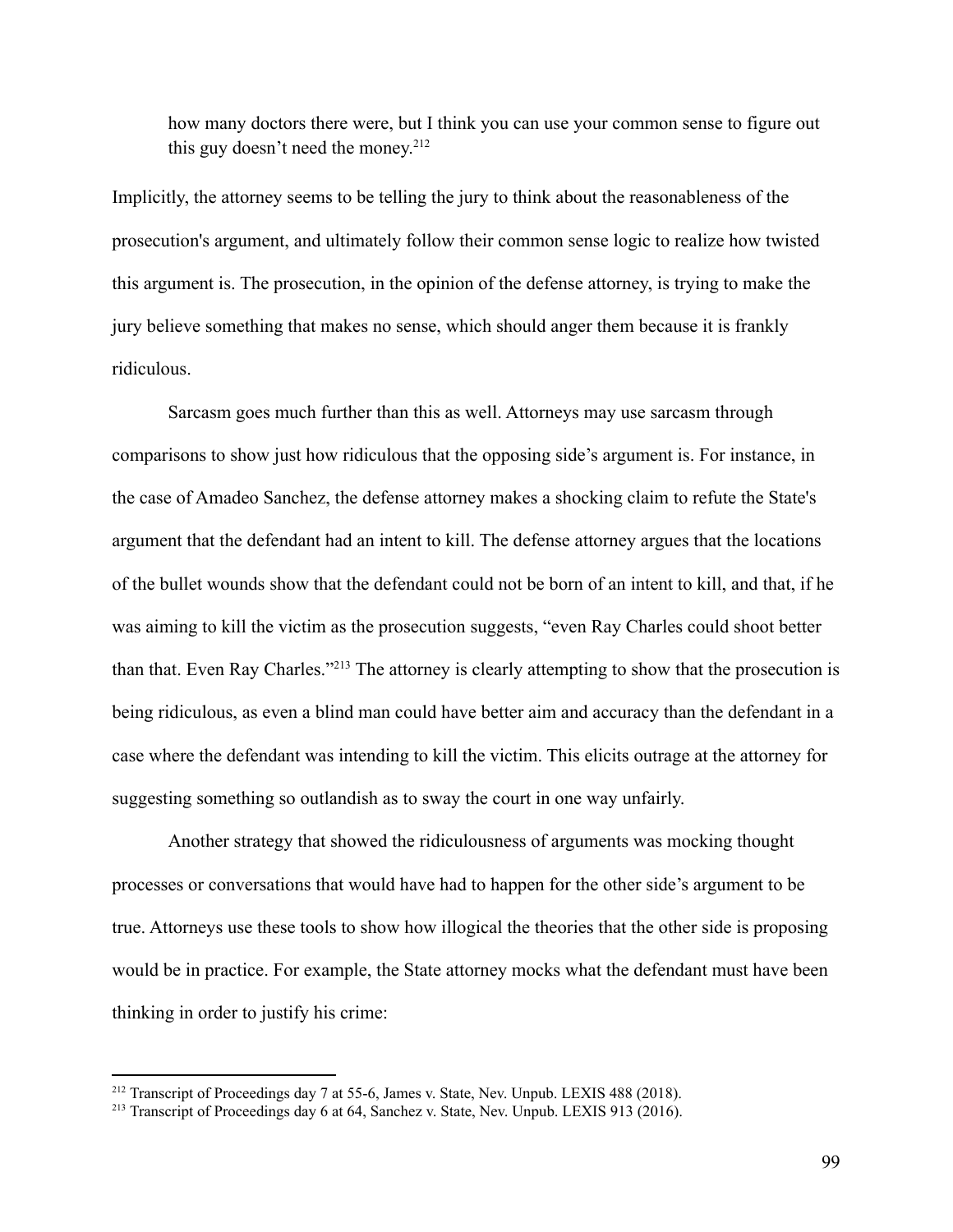Then, lastly, the one that three are asking for is voluntary manslaughter. This one, ladies and gentleman, State would suggest, is ridiculous. Just ridiculous for them to ask for this…He [the defendant] is the one who then calls Nelson Nunez's [the person with which the victim was cheating on the defendant] number and probably gets a phone message, "Hey, this is Nelson. Leave a message." "Aha. Now I'm justified. Now I can kill you." That's ridiculous. $214$ 

The State attorney is attempting to cultivate anger over the defense's argument that this thought process, in line with the laws surrounding voluntary manslaughter, would be the thought process of a reasonable person. The attorney says that this is ridiculous to show how the argument for voluntary manslaughter has no weight considering the illogical way that the defendant would need to think for it to be the case. The argument is inconsistent with law and inapplicable to the status in question.

Sarcasm, while important on the personal level in pointing to the outlandishness of attorney arguments, is also useful on a situational level for the State when pointing to the injustice of a death.

### *II. d. Situational Anger through Sarcasm in Discussion of Intent*

Attorneys may also use sarcasm situationally as well. In this form, attorneys may cultivate moral outrage at the injustice and unfairness of a victim's death by stressing the unnecessary nature of an attack through discussion of intent or motive. This is obviously only a tool of the State. In order to prove first or second degree urder, the State must prove that the defendant had an intent to kill their victim. While intent was discussed in every trial, some cases discussed it more than others.

<sup>&</sup>lt;sup>214</sup> Transcript of Proceedings Closing Arguments at 16-18, Estrada-Puentes v. State, Nev. App. Unpub. LEXIS 193 (2018).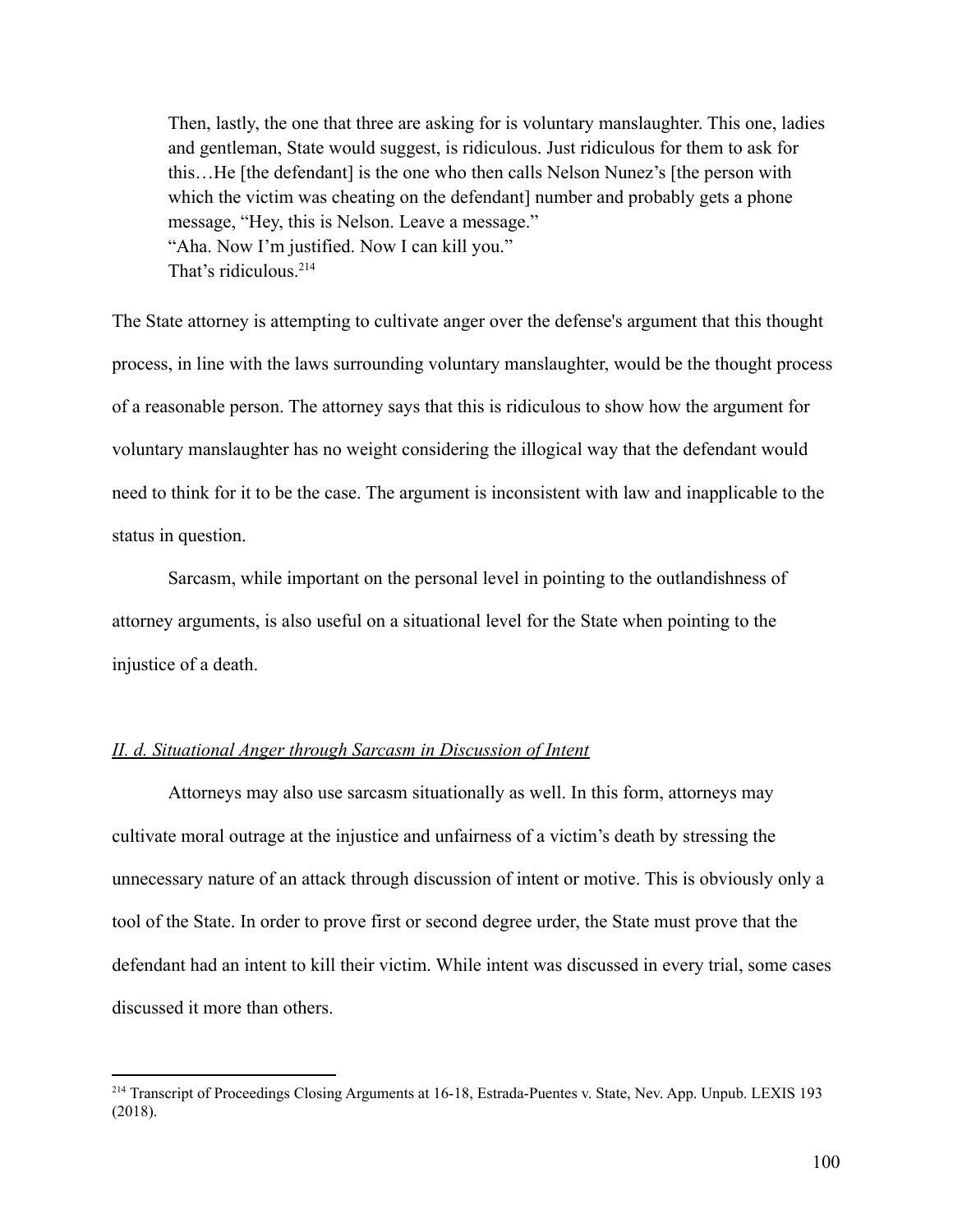One way that an attorney may point out this type of injustice is through the use of sarcasm or mocking. They may use this method to show the intent of a defendant's actions, and to highlight how the defendant wanted to commit an unjust act with all intent to do unfair damage. For instance, in the case of Ivonne Cabrera, the attorney argues that the defendant's co-conspirator had all intent to kill those whom died by saying, "it's not like the gun accidentally went off nine times"<sup>215</sup> In a similar vein, the State attorney in the case of Emone James emphasizes how the defendant must have wanted his victim to die, and even put the jury in the defendant's shoes by using the second person tense. He says, "I'll just point that out again, when you put a gun to a man's head you have the intent to kill him when you pull that trigger. He didn't shoot him in the leg. He didn't shoot him in the arm. He shot him in the back of the head."<sup>216</sup> This approach, seen in eleven of the cases analyzed, triggers anger at the fact that the defendants wanted to kill their victim, which is obviously morally provoking. Focusing on the defendant's intent by ruling out saying what a defendant didn't do was another broad theme.

This is extremely evident in the case of Vernon Newson, where the attorney argued that the defendant had deliberation and intent when committing the murder in two interesting ways. The first way that she did so was through ruling out any other ridiculous thing that the defendant may have intended when shooting except to kill the victim.

Well, we have someone who was shot in the face and shot in other parts of her body. When you shoot someone in the face, or in the head, you're not trying to start a conversation with them; you're not trying to have a discussion with them; you're not trying to remind them of anything. When you shoot someone and pull a trigger and fire a bullet into the body of another human being you are trying to kill them. There is no other expectation or any kind of reasonable interpretation of that type of  $act.^{217}$ .

<sup>215</sup> Transcript of Proceedings day 8 at 30, Cabrera v. State, 454 P.3d 722 (2019).

<sup>216</sup> Transcript of proceedings day 7 at 37, James v. State, Nev. Unpub. LEXIS 488 (2018).

<sup>217</sup> Transcript of Proceedings day 4 at 13, Newson v. State, 462 P.3d 246 (2020).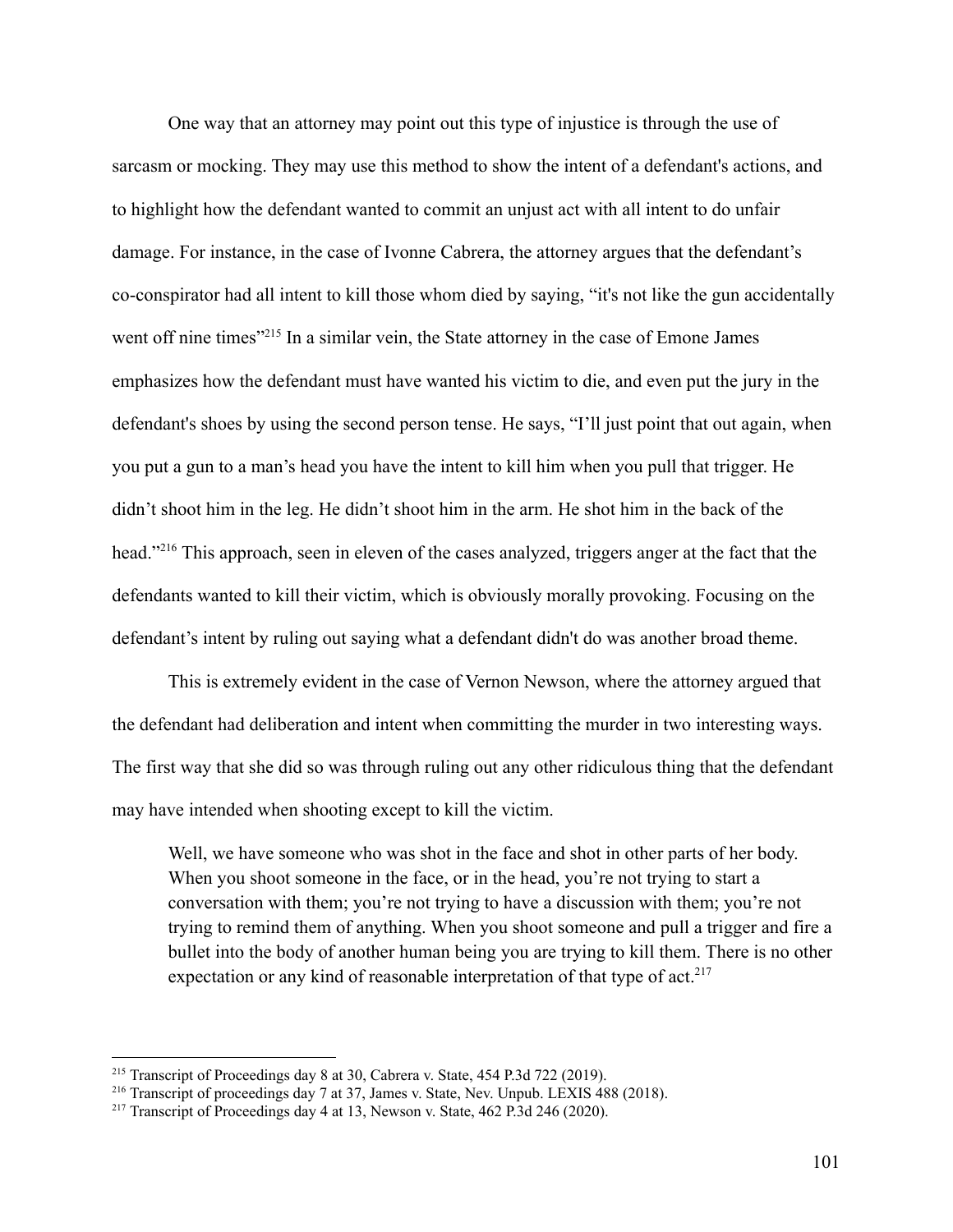Through this approach, the attorney stresses the violence and unnecessary nature of the defendant's decision to shoot his victim. This second way that she proves intent is through asking rhetorical questions in a mocking tone just a few pages later in the transcript:

And what was the purpose of pulling over for Vernon Newson at that point? Well, it was to kill her. And then he had to get out of the car himself. And why is he getting out of the car? To kill her. He had to remember to take the gun with him as he got out of the car. And why is he taking that gun with him? To kill her.<sup>218</sup>

These rhetorical questions and repetition of "to kill her" establishes the defendant's intent, which is required for the prosecution to prove when arguing a murder case, but also functions to anger the jury at the injustice that occurred.

Sarcasm was not the only way that the State cultivated situational anger towards circumstances outside of the crime itself.

## *II. e. Situational Anger through Framing of Ridiculous Intent*

In order to cultivate moral outrage about a case, an attorney must not only establish intent, but they must establish that the intent was unprovoked, and simply not warranted given the situation in question.

Attorneys must frame their arguments to portray the defendant's intent, and seemingly hellbent decision to kill, as utterly ridiculous. The attorneys in these instances are not just saying that the defendant had intent to kill, but that he or she shouldn't have had that intent in the first place. Arguments in this area point at the lack of valid intent and ridiculousness of a reason that a defendant may have given for taking a life. Attorneys aim to emphasize that it would be unfair for someone to die over something menial, which should anger a juror.

<sup>218</sup> Ibid., 16.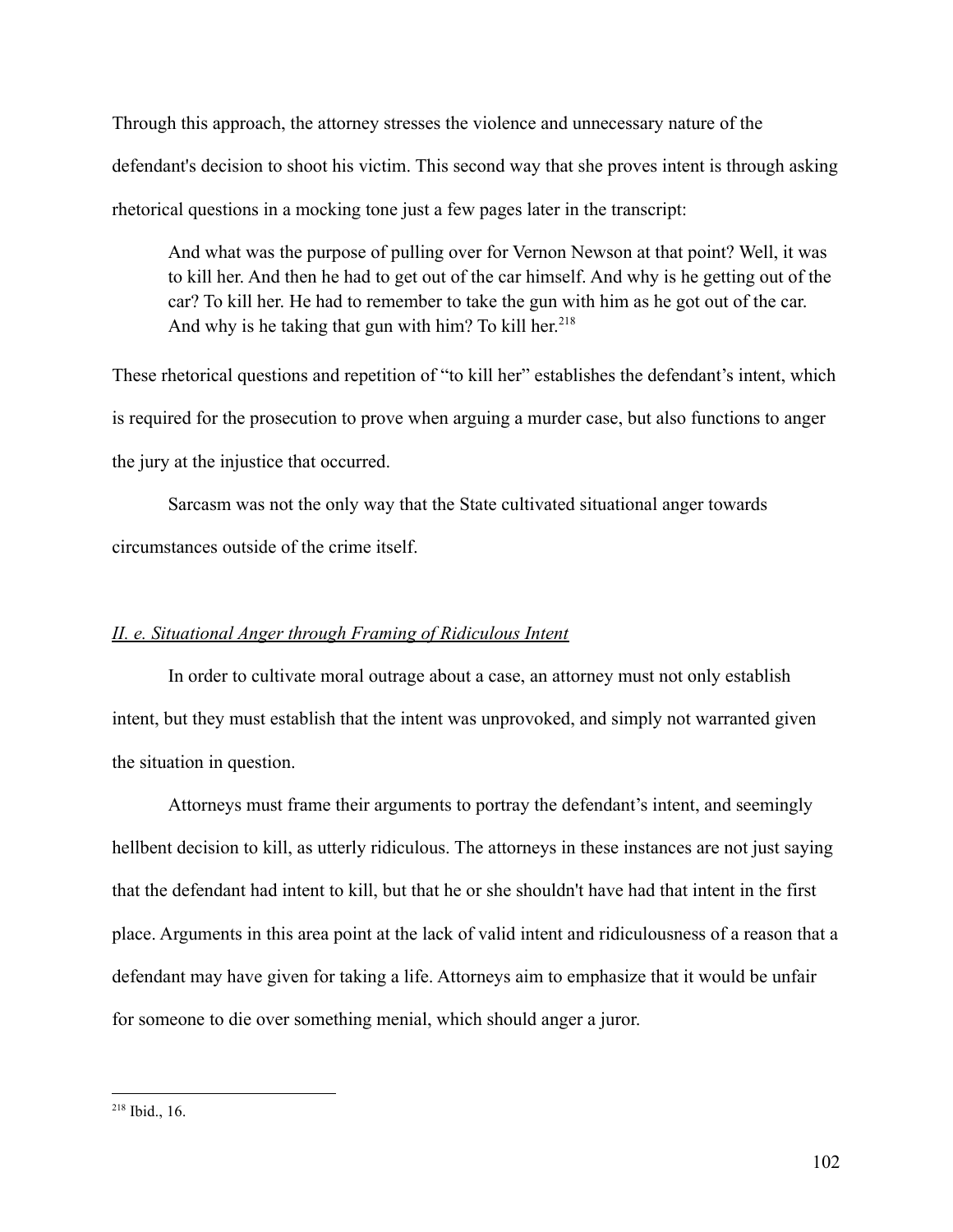|             | <b>Opening Statements</b> | <b>Closing Statements</b> | Rebuttal Argument<br>(absolute $\#$ percent) |  |
|-------------|---------------------------|---------------------------|----------------------------------------------|--|
|             | (absolute $\#$ percent)   | (absolute $#/$ percent)   |                                              |  |
| Prosecution | $6/100\%$                 | 18 / 100%                 | $2/100\%$                                    |  |
| Defense     | n/a                       | n/a                       | n/a                                          |  |

*Table 2.d Instances of Framing of Intent as Unreasonable Throughout Attorney Argumentation*

To do this, an attorney may make a death appear like a random and unprovoked crime. For instance, the State attorney in the case of David Burns, which is a case of a robbery gone wrong, calls attention throughout the closing statement to the fact that Burns chose his victims simply based off of them being easy victims. The attorney describes Burns and his conspirators as "robbers and killers,"<sup>219</sup> who were "willing to prey on other people, willing to victimize and willing to target what they viewed as an easy target or someone who would be less defensible."<sup>220</sup> This was also clear in the opening statement, when the attorney claimed that Burns, "picked this residence for the very reason that they knew children would be present and guns wouldn't be. So this was essentially an easy target of the defendants in this case." <sup>221</sup> This demonstrates how the attorney attempts to suggest that lives were taken baselessly, as the defendant is painted to never have had any reason to target these people purposefully, but instead took advantage of the fact that they were most likely incapable of fighting back. The attorney wants the jury to be morally outraged at the fact that a woman was killed for no good reason, simply that she was easy to kill.

Not all cases are framed as random and unprovoked to communicate injustice. Some cases are portrayed as unjust because of their motive. For instance, in the case of Mario

<sup>&</sup>lt;sup>219</sup>Transcript of Proceedings day 14 at 131, Burns v. State,  $495$  P.3d 1091 (2021).

 $220$  Ibid., 157.

<sup>&</sup>lt;sup>221</sup>Transcript of Proceedings day 6 at 14, Burns v. State, 495 P.3d 1091 (2021).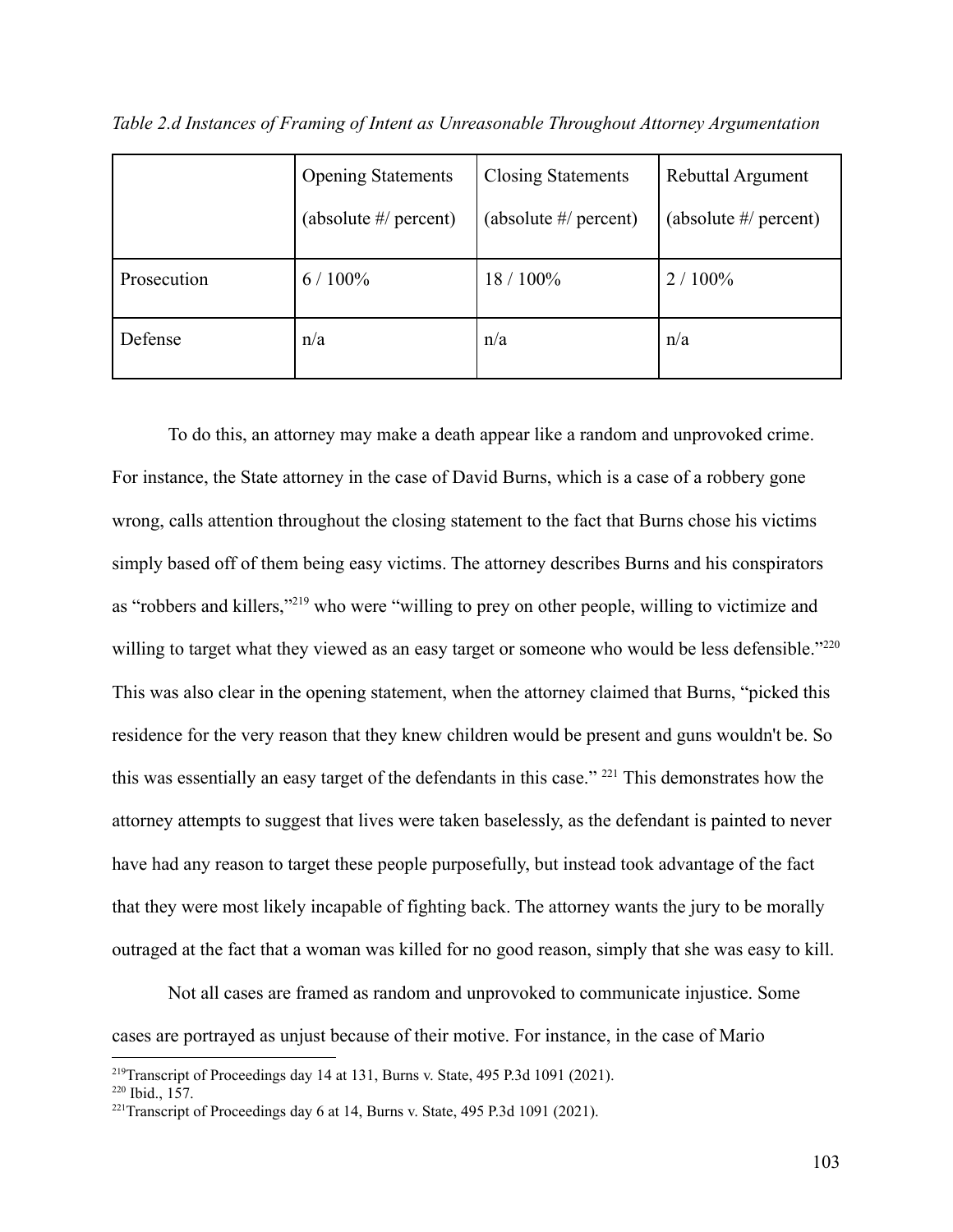Camacho, the State attorney, in the opening statement, claims that the defendant killed someone over a belief that the victims *may* have stolen 50-70k and 10 pounds of pot or snitched on him about a stolen gun.<sup>222</sup> The attorney implicitly suggests that the people that Camacho killed probably weren't the people who wronged him, which leads the jury to believe that innocent people were killed for no good reason.

One case in my dataset, however, encapsulates the idea of an irrational motive perhaps most strikingly. This is the case of Coleman Vaoga, who allegedly murdered a homeless person who stole a store bought chicken dinner from his truck in a supermarket parking lot. The attorney sets up the crime as being motivated by nothing but irrational anger, saying, "[Vaoga] was, quite simply, just pissed off and he was going to teach this man a lesson" for going into his truck.<sup>223</sup> He then continues to talk about how Vaoga killed someone "over four pieces of chicken and two biscuits,"<sup>224</sup> which is clearly an illogical thing to be so angry as to kill a person over. The value of chicken and biscuits, in any sane person's mind, is obviously not equal to the value of a human life. Furthermore, as if the situation could not get more emotionally provoking, the attorney continues to say, "When he bludgeoned [his victim] to death and left his body in the desert, he jumped back into the truck with his sister, he drove home, and he enjoyed a Church's chicken dinner."<sup>225</sup> A jury must feel moral outrage at the fact that the defendant behaved normally after committing the murder, and how he continued to live life like normal while the victim's life was over.

# *II. f. Conclusion*

<sup>&</sup>lt;sup>222</sup> Transcript of Proceedings day 5 at 56, Camacho v. State, Nev. Unpub. LEXIS 314 (2019).

<sup>&</sup>lt;sup>223</sup> Transcript of Proceedings day 5 at 60-61, Vaoga v. State, Nev. Unpub. LEXIS 1078 (2019).

<sup>224</sup> Ibid., 66.

<sup>225</sup> Ibid.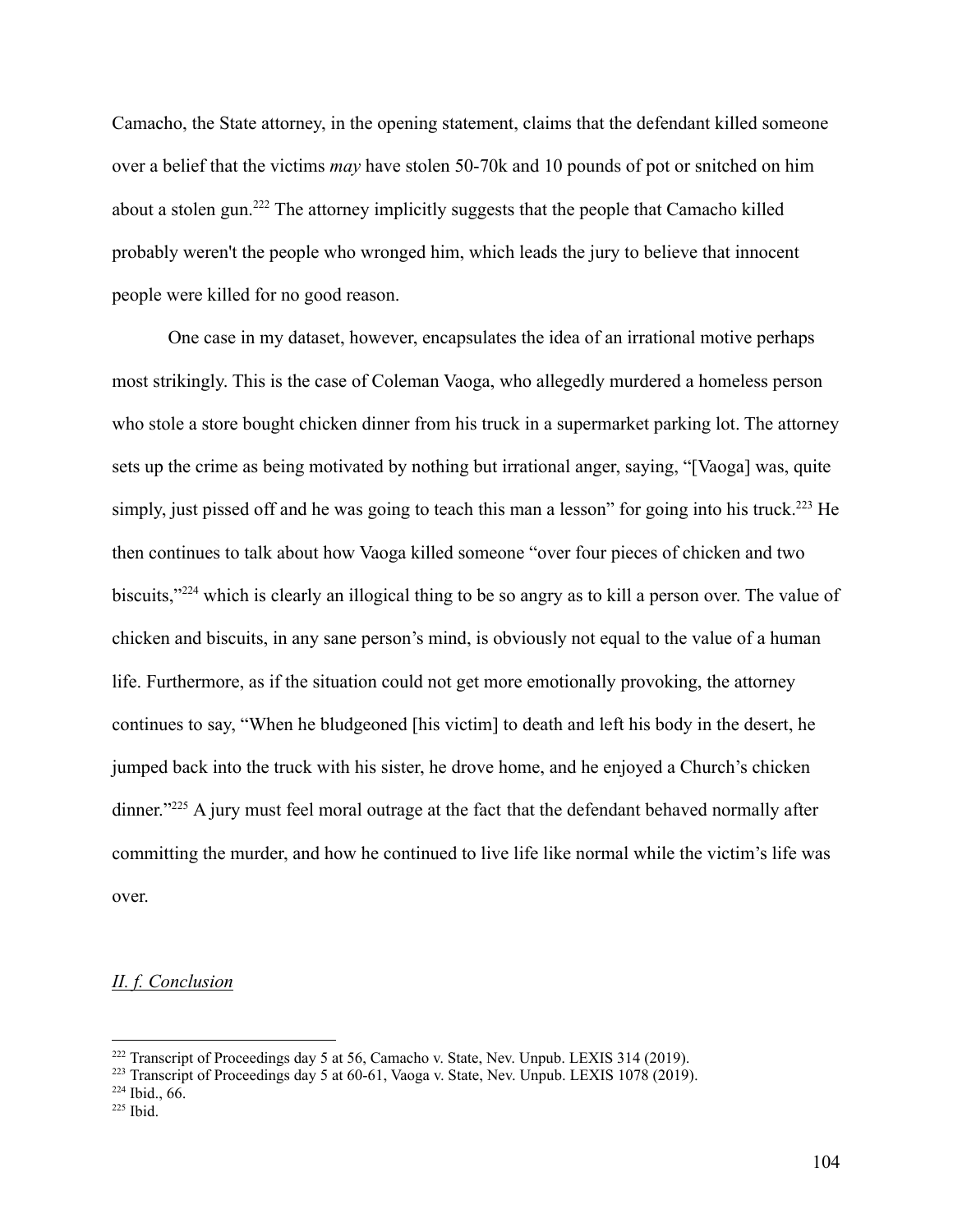Both personal and situational outsider anger appeared to be of substantial use to the defense. The chart below shows a breakdown of outsider appeals to anger when directed towards both objects of anger.

| <b>Opening Statements</b><br>(absolute #/percent) |          | <b>Closing Statements</b><br>(absolute #/percent) | Rebuttal Argument<br>(absolute #/percent) |  |
|---------------------------------------------------|----------|---------------------------------------------------|-------------------------------------------|--|
| Prosecution                                       | 7/22.6%  | 32/27.4%                                          | $17/100\%$                                |  |
| Defense                                           | 24/77.4% | 85/72.6%                                          | n/a                                       |  |

*Table 2.e. Outsider appeals to anger in Opening and Closing Statements*

Anger focused on those people and instances outside of the crime itself was of more use to the defense than to the prosecution. The defense attorneys tended to look outwards, which is consistent with what attorney interviews indicated. One defense attorney noted that argumentation as a defense attorney is not about disagreeing with what happened, but is about disagreeing with how the prosecution is painting the facts of the case.<sup>226</sup> Accordingly, it is unsurprising that the data shows that emotional appeals to anger directed towards outside actors like attorneys and investigators occur from the defense attorney more than from a State attorney. State attorneys are more focused on the specific details of a crime and the people directly involved than they are on those outside of the action. The only outsider technique that the State used more than the defense in a total tally was sarcasm, but this is due to the intent argument that the prosecution makes using sarcasm, which the defense does not need to discuss.

<sup>226</sup> Attorney 2, interview.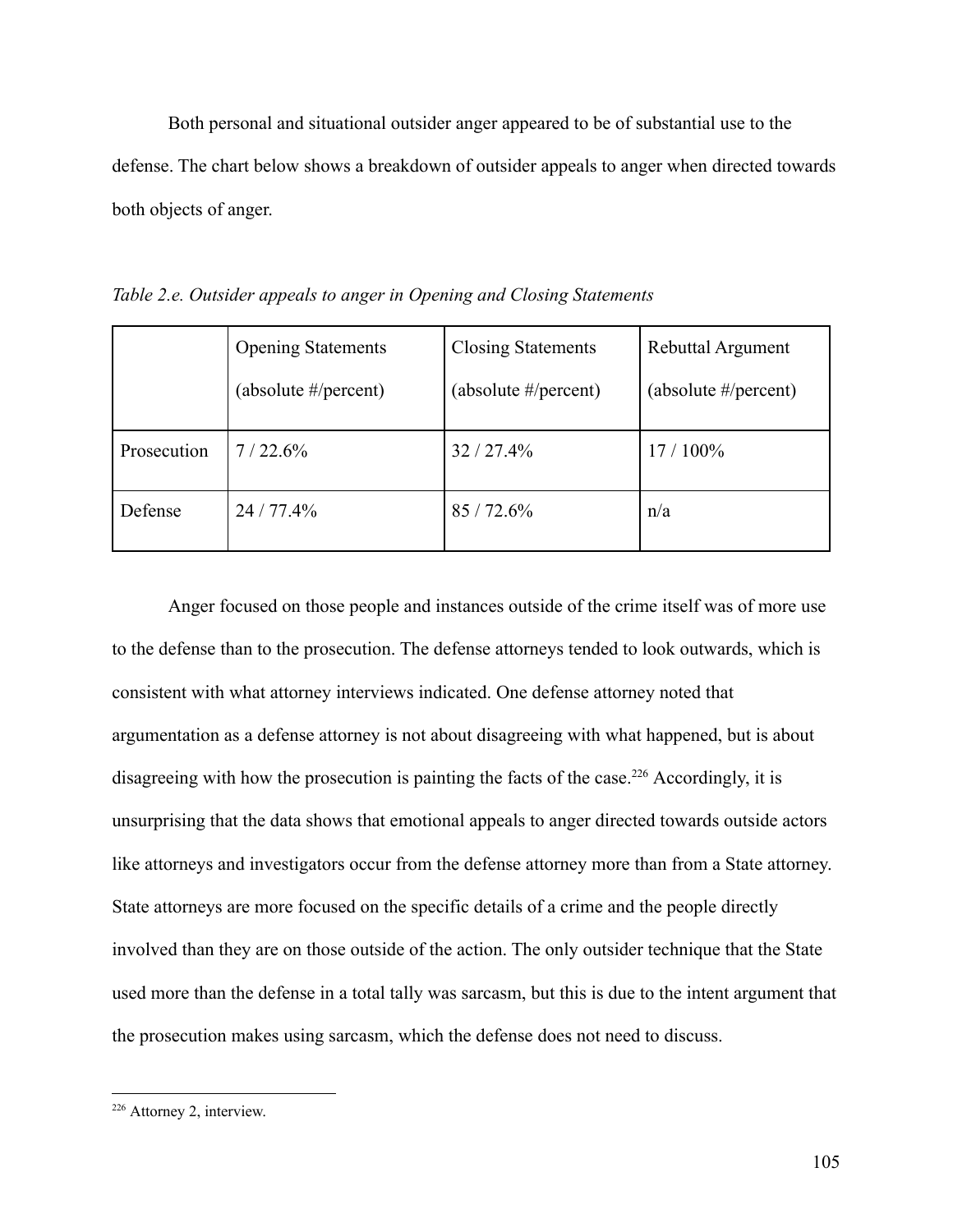## *III. Conclusion*

|             | Inside<br>Opening<br>(absolute)<br>$\#/percent$ ) | Inside<br>Closing<br>(absolute)<br>#/percent) | Inside<br>Rebuttal<br>(absolute)<br>#/percent) | Outside<br>Opening<br>(absolute)<br>#/percent) | Outside<br>Closing<br>(absolute)<br>$\#/percent$ ) | Outside<br>Rebuttal<br>(absolute)<br>$\#/percent$ ) |
|-------------|---------------------------------------------------|-----------------------------------------------|------------------------------------------------|------------------------------------------------|----------------------------------------------------|-----------------------------------------------------|
| Prosecution | 23/69.7%                                          | 69/81.2%                                      | $9/100\%$                                      | 7/22.6%                                        | 32/27.4%                                           | $17/100\%$                                          |
| Defense     | 10/30.3%                                          | $16/18.8\%$                                   | n/a                                            | 24 / 77.4%                                     | 85/72.6%                                           | n/a                                                 |

*Table 3.a Total Appeals to Anger in Argumentation*

\* not including repetition counts

Clearly, the prosecution uses more insider appeals to anger at the crime itself and the individuals directly involved while the defense uses more appeals to anger about the case and outside factors. These appeals to anger reflect the focus of each side's argumentation. The State focuses narrowly or inwards on a crime itself, while the defense focuses outwardly, bringing attention to the circumstances around the case and the trial in general. These trends were reflected in attorney interviews, particularly in the interview with the defense attorney who formerly worked as a State attorney. This lawyer explained how the prosecution tries to portray a defendant in the worst light possible in their presentation of the facts, while the defense tries to counter by arguing that something else is going on in order to derail this suggestion.<sup>227</sup> This information explains why the prosecution appeals more to anger engineered to inside actors while the defense targets outside actors.

This same attorney also mentioned their tendency to attempt to trigger anger over what the prosecution has done in pursuing the case.<sup>228</sup> The lawyer acknowledged the benefits to cultivating anger at the government and what they are doing to the defendant. One of the defense

<sup>227</sup> Attorney 2, interview.

 $228$  Ibid.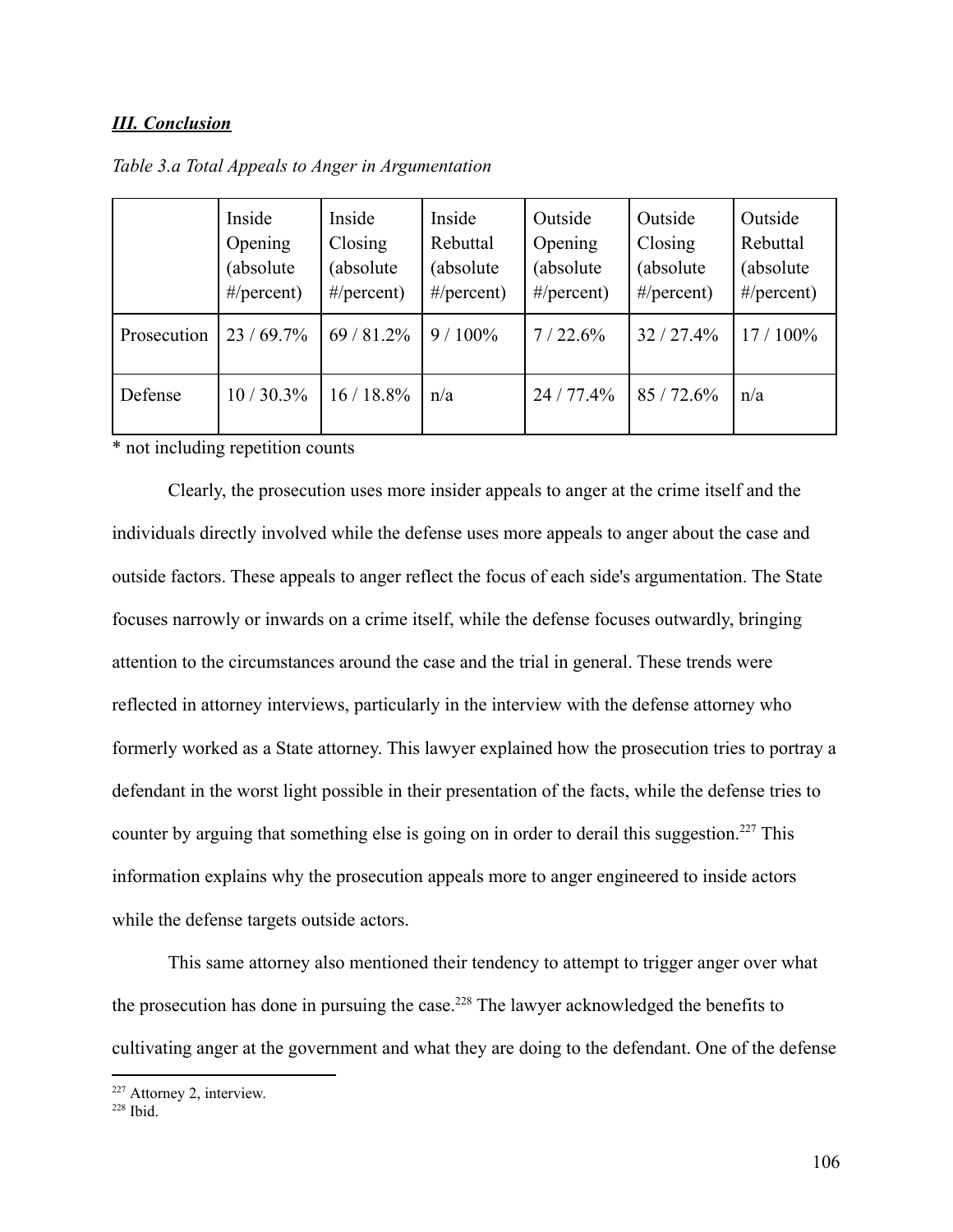attorneys I interviewed further elaborated on their use of anger towards the State.<sup>229</sup> This attorney also mentioned that they do utilize anger over lying, depending on the facts of the case. They used an example of a domestic violence case whereby they may suggest that a victim is lying to cultivate anger.

Another interesting theme that arose in attorney interviews was attorneys' inability to recognize their own use of emotional appeals. The data shows that defense attorneys appeal to anger more than the prosecution does overall. Yet, all three of the defense attorneys interviewed stated that the prosecution uses more emotional appeals in argumentation than the defense attorneys do.<sup>230</sup> The only prosecution attorney interviewed, on the other hand, contended that they did not use appeals at all. The data shows that this is clearly not the case. This suggests that attorneys are appealing to emotions without realizing it, or are succumbing to the stigma of admitting the volume of their use. In other words, they are outwardly giving voice to the professional norm and thereby denying their use of emotional appeals.

Beyond the patterns evident both in terms of which side of a trial utilized which particular tactics to incite anger and when each side used the tactics, i.e., in the opening or in the closing statements, it is important to assess whether any patterns could be mapped onto other circumstances of the trial. For example, did the tactics differ based on the identity of the defendant? But, evaluating impact on sex was difficult to analyze given the infrequency of female-perpetrated murders. The only case in my dataset that had a female defendant was that of Ivonne Cabrera. Given that only one of the eighteen cases had a female defendant, no substantial claim can be made about the relationship between defendant gender and appeals to anger. There

<sup>229</sup> Attorney 4, interview.

<sup>230</sup>Attorney 1, interview; Attorney 2, interview; Attorney 4, interview.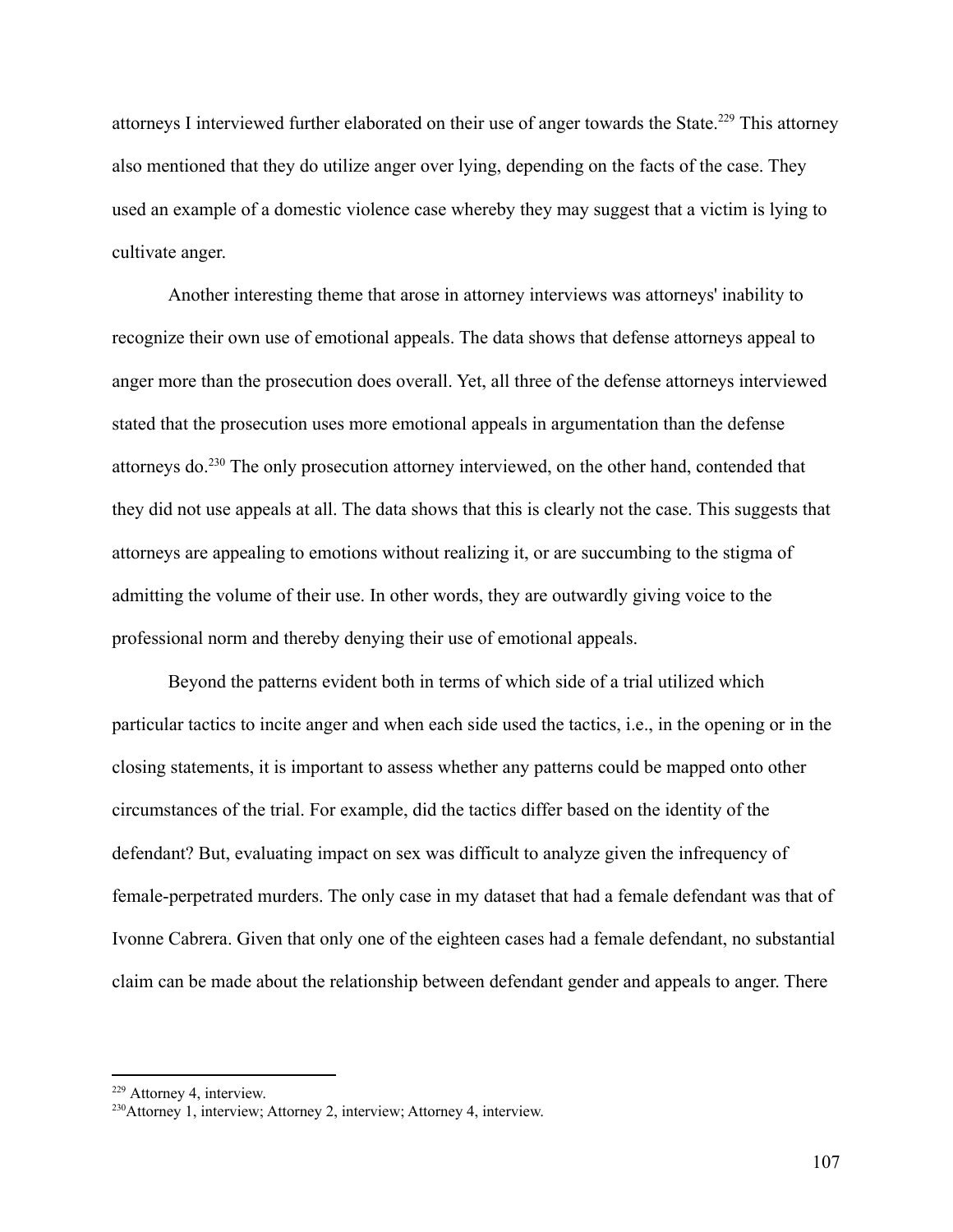were no glaring differences between the way that attorneys appeared to anger in this case than in the cases with male defendants.

Interestingly, appeals to anger seemed to not differ depending on the race of the defendant. Only three of the cases coded involved a white defendant, which severely limits analysis on the role that race plays in emotional appeals. However, all of the categories discussed were just as present in cases regarding white defendants as they were in cases of defendants of color.

In conclusion, both inside and outside appeals to anger are useful depending on the party who is executing the appeal, and the target of the appeal. Anger can be aimed at people and situations both inside and outside of a crime, and attorneys have developed different ways to execute emotional appeals strategically and in a reasonable manner according to these targets.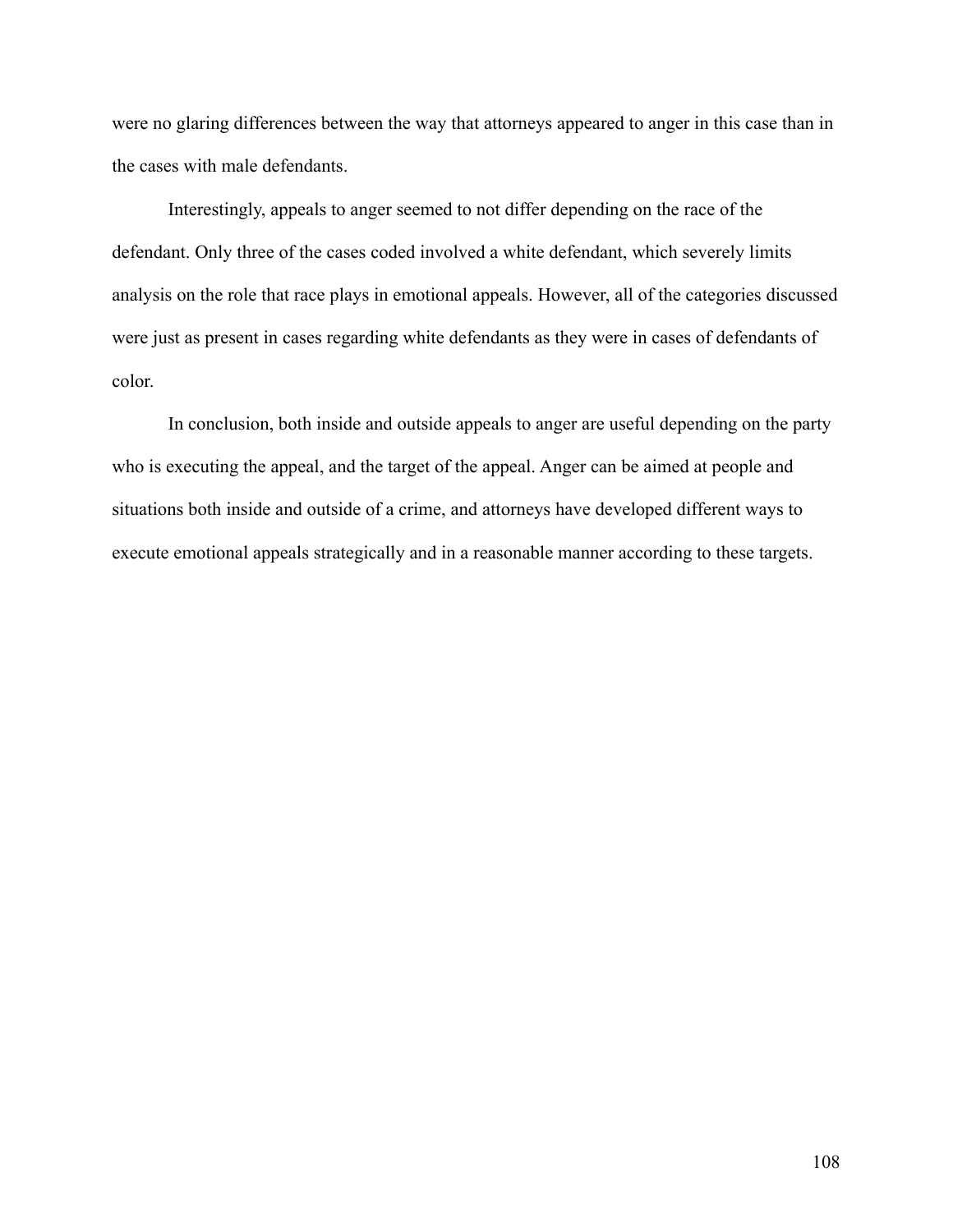# *Chapter 4: Sympathy*

James Jasper defines sympathy as "an emotion of sadness and compassion."<sup>231</sup> He argues, "sympathy involves having a feeling as a result of someone else's feeling, but it is not neutral: it involves a judgment that the other person is feeling bad."<sup>232</sup> Scholarship likewise has shown that sympathy has a multitude of impacts on juror decision making. As mentioned in Chapter One, Feigenson suggests that sympathy creates a biased weighing of evidence, leading jurors to decide which facts are salient and how thoroughly they need to be considered.<sup>233</sup> Unlike how anger may be experienced by jurors, sympathy is only focused on the inside of the circumstances of the alleged criminal action and subsequent trial. Sympathy is appealed to as it relates to the actors involved in the action, such that the actors who are not immediately involved in the crime, and any actions not relating to the crime in question, simply do not matter. Sympathy, as noted in Chapter One, can take either an identitarian or a situational form.

Identitarian sympathy is felt towards a person based on the image an attorney paints of them. It encourages juries to feel sorry for an individual based on who they are. This sympathy may stem from a person being a part of any group that tends to draw sympathy. For instance, sympathy for children, with emphasis on their emotional expressions, may lead to a biased judgment.<sup>234</sup> Jurors feel sorry for children because of their status as minors, and their inability to protect themselves from harm. People may feel sympathy for women based on their social status as well. This type of sympathy is not, however, only based on being a part of a marginalized group. The term "identitarian" instead relates to a jury feeling bad for a person for who they are, and can include judgements on that person's character. For instance, a person may feel more

<sup>231</sup> Jasper, *Emotions of protest* 141.

<sup>232</sup> Ibid.

<sup>233</sup> Feigenson, "Sympathy and Legal Judgment: A Psychological Analysis." 61.

<sup>&</sup>lt;sup>234</sup> Dahl et al. "Displayed emotions and witness credibility: a comparison of judgements by individuals and mock juries." 1150; Cooper et al., "The Emotional Child Witness: Effects on Juror Decision-making."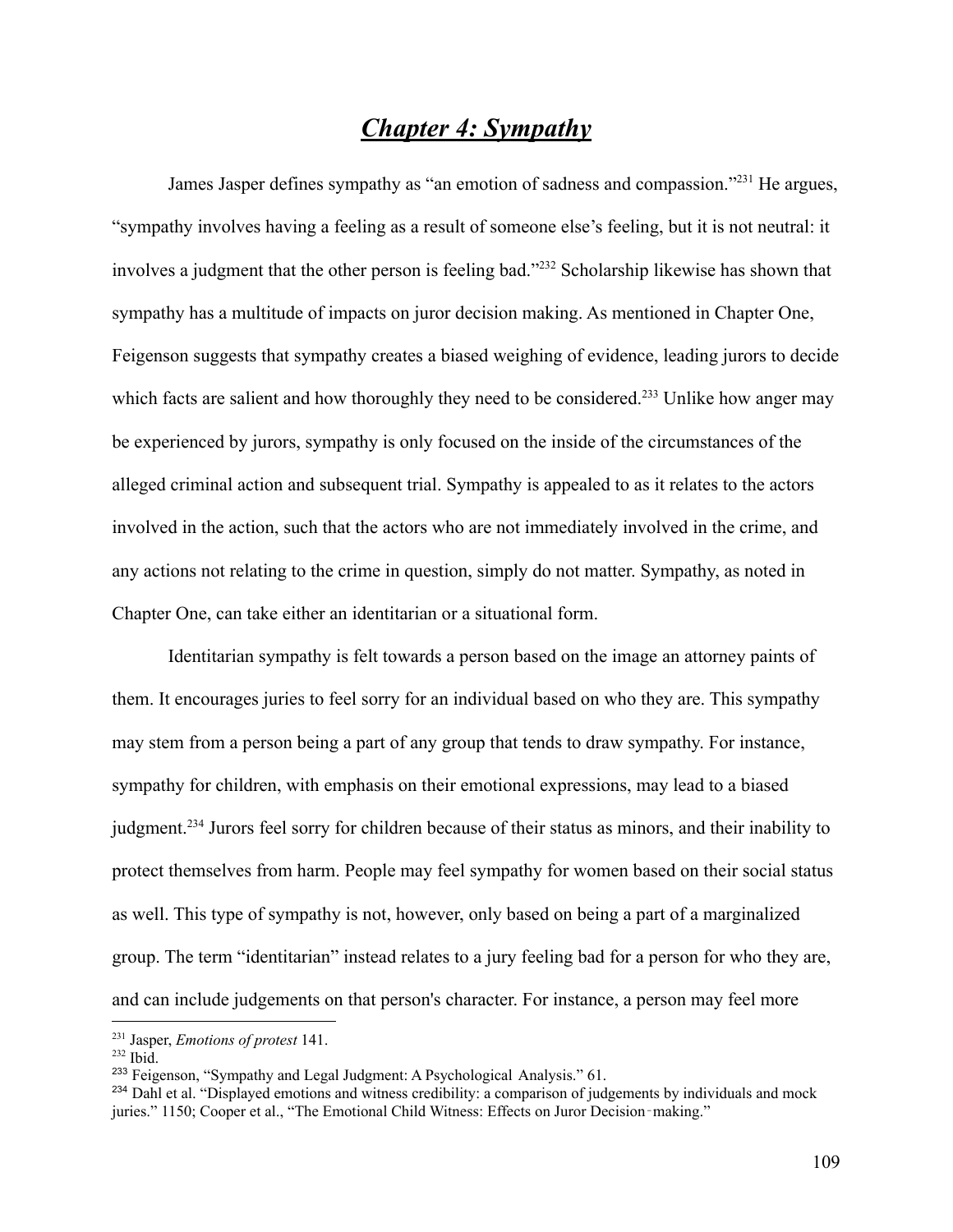sympathy for someone who speaks a certain way or acts a certain way or even emotes a certain way based on if their actions fit with said person's expectations. For instance, Tsoudis and Smith-Lovin explain that a perpetrator's emotional displays during a trial provide signals about future actions, therefore impacting juror decision making.<sup>235</sup> Furthermore, they found that the more contrite a perpetrator appears to be, the more "normal" identity he appears to have.<sup>236</sup> Conversely, if he appears calm and unconcerned, he is deemed to have an evil identity.<sup>237</sup> These identity perceptions influence rulings. Jurors who identify a person with a normal, expected response to a situation (being remorseful for committing a crime) are more inclined to feel sympathy and acquit. An indifferent person appears evil, and therefore is undeserving of sympathy and mercy. Essentially, people tend to feel sympathy for those that appear to act "normal," maybe even finding it easier to rule in favor of people who act how they would in a given situation.

Sympathy may also be felt towards a person as a result of the situation they are in, rather than their personal identity. Many scholars have argued that sympathy impedes factual decisions because it encourages a jury to sympathize with, and therefore want to fix, an individual's hardship.<sup>238</sup> When presented with an individual in an unfortunate situation, jurors feel a need or a moral obligation to remedy the situation. Evidence is therefore interpreted to not only be in favor of a victim, but to reciprocally heighten the perceived guilt of the perpetrator.<sup>239</sup>

<sup>&</sup>lt;sup>235</sup> Tsoudis and Lynn Smith-Lovin, "How Bad Was It? The Effects of Victim and Perpetrator Emotion on Responses to Criminal Court Vignettes." 709.

 $236$  Ibid.

<sup>237</sup> Ibid.

<sup>&</sup>lt;sup>238</sup> Feigenson, "Sympathy and Legal Judgment: A Psychological Analysis"; Bornstein, "David, Goliath, and Reverend Bayes: Prior beliefs about defendants' status in personal injury cases." 233-258.; Bornstein, "From Compassion to Compensation: The Effect of Injury Severity on Mock Jurors' Liability Judgments." 1477-1502.; Tsoudis and Smith-Lovin,"How Bad Was It? The Effects of Victim and Perpetrator Emotion on Responses to Criminal Court Vignettes." 697.

<sup>&</sup>lt;sup>239</sup> Ibid. 57; Bornstein, "David, Goliath, and Reverend Bayes: Prior beliefs about defendants' status in personal injury cases."; Bornstein, "From Compassion to Compensation: The Effect of Injury Severity on Mock Jurors' Liability Judgments."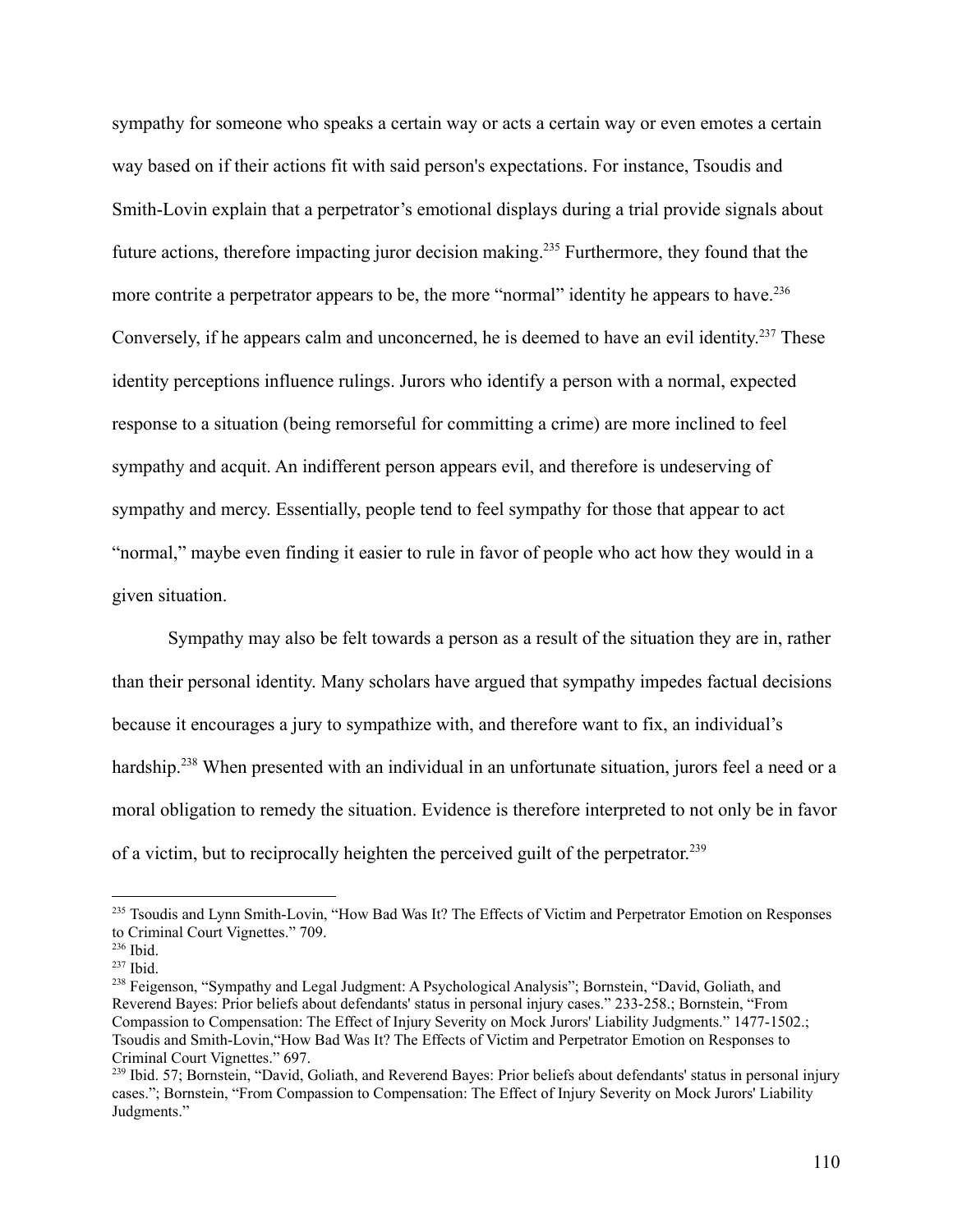The first section of this chapter focuses on identitarian sympathy. In my review of the opening and closing arguments utilized in my dataset of eighteen cases, I identified two ways that attorneys appeared to appeal to identitarian sympathy. The first subsection in this part details how attorneys utilize sympathetic appeals by humanizing individuals. They did this mostly by sharing small, seemingly irrelevant details that pointed to witness character or personality. The second subsection addresses how lawyers focus on any sympathetic party that may be loosely involved in a case. Attracting positive sympathetic feelings for a witness, victim, or defendant would theoretically generate positive rulings in favor of the sympathetic party.

The second section of this chapter discusses situational sympathy. With regard to situational sympathy, attorneys used three strategies to trigger sympathy regarding the situation a victim was in. The first subsection in this section addresses how attorneys appealed to situational sympathy by telling a story from the point of view of a sympathetic person. The second subsection explores how attorneys also triggered sympathy by victimizing the individuals involved in a case. The prosecution did this by using graphic details to exacerbate the damages and injuries a party experienced as a result of a crime. The defense did this by presenting a defendant as a victim in order to attract sympathy. The final subsection explains how attorneys focused on the innocence of a victim in order to cultivate a sympathetic sense of injustice.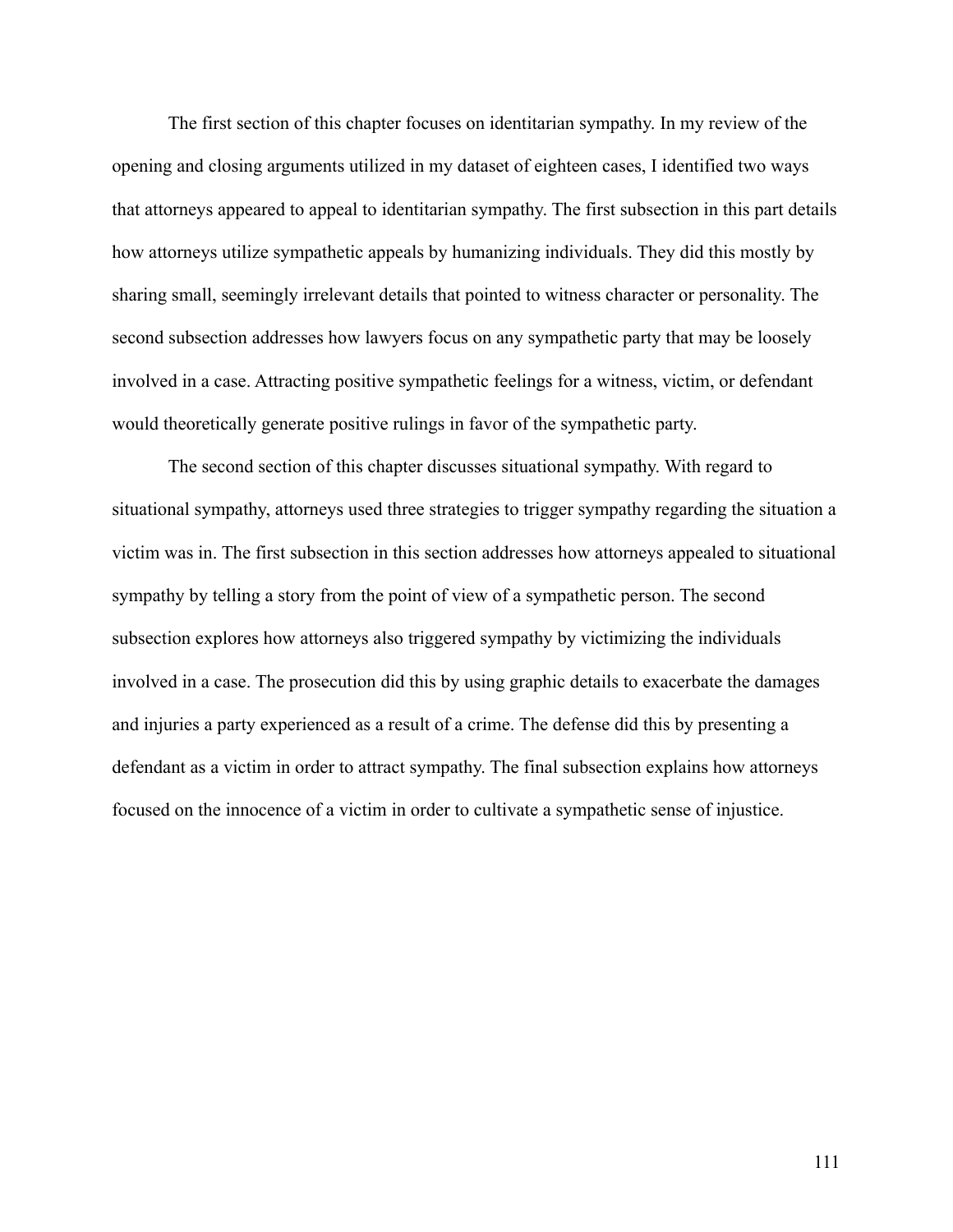#### *Section I. Identitarian Sympathy*

The first form of sympathy that I identify is identitarian sympathy. A person may feel this emotion for an individual based on who they identify as, or how their attorney presents them to the jury. Attorneys attempt to activate this emotion by focusing on sympathetic parties, mainly children, or by humanizing a person through expression of character details.

#### *I.a. Focus on Relation to Sympathetic Party*

Arguably, the most sympathetic group of people are children. Children are widely considered the most vulnerable and therefore legally protected group of people. It is unsurprising, therefore, that attorneys used children as subjects of sympathy in their argumentation.

|                      | <b>Opening Statements</b> | <b>Closing Statements</b> | <b>Rebuttal Argument</b> |  |
|----------------------|---------------------------|---------------------------|--------------------------|--|
| (absolute #/percent) |                           | (absolute #/percent)      | (absolute #/percent)     |  |
| Prosecution          | $33 / 80.5\%$             | 22/66.7%                  | $6/100\%$                |  |
| Defense              | 8/19.5%                   | $11/33.3\%$               | n/a                      |  |

*Table 1.a. Attorney References to Children in Argumentation*

All parties, both prosecution and defense, focused on children in any capacity however they may have been involved in a crime. Attorneys of both parties mentioned children even when the crime in question did not involve children directly. Granted, a few of the transcripts I analyzed did involve child abuse charges, and of course prosecution attorneys focused on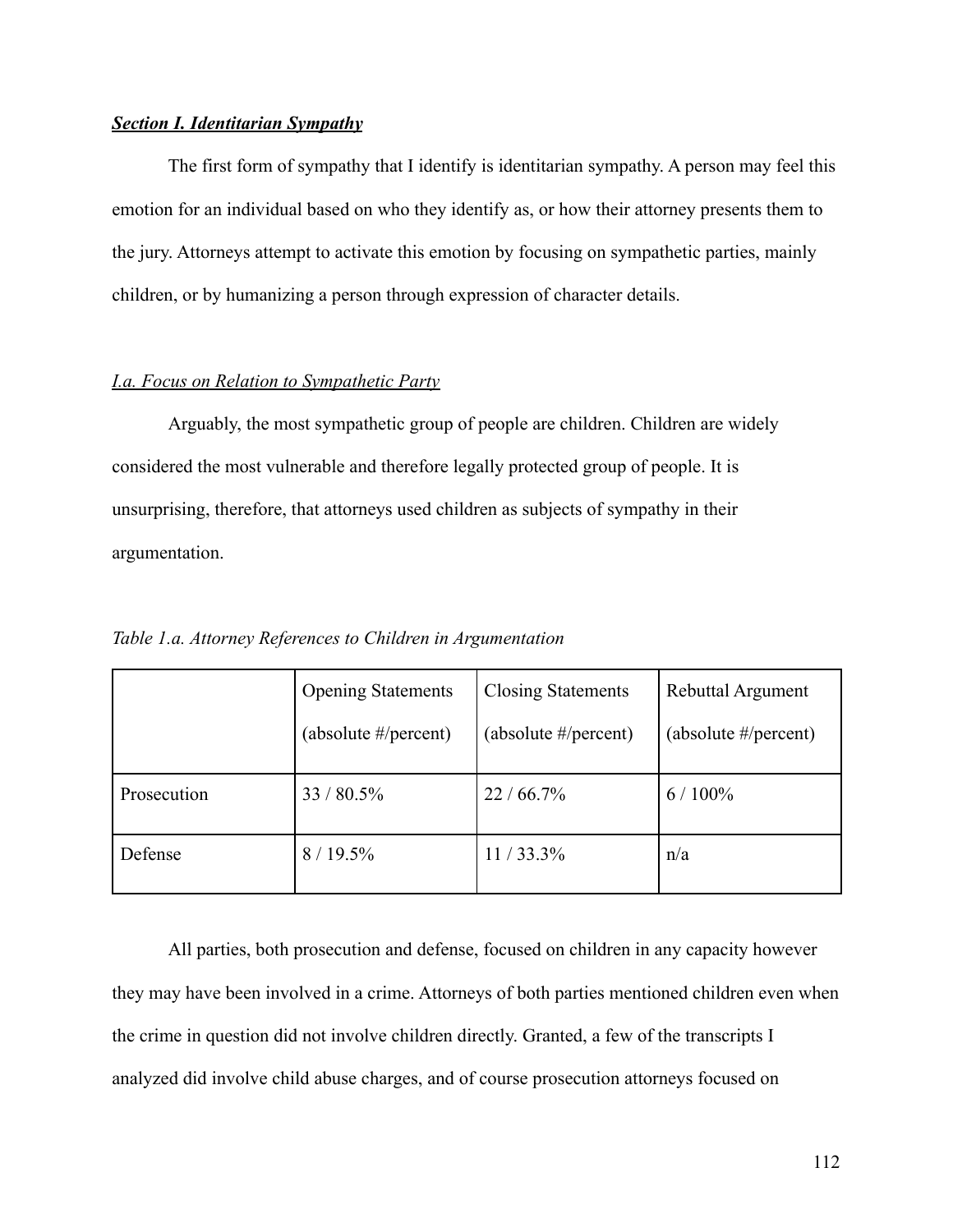children in these cases, but this technique was not limited to only those cases with child-related charges. Attorneys mentioned child involvement in cases stemming from many relations, be it a child who witnessed or was present for a crime, or a child that is related to a defendant or victim. This technique was utilized in both opening and closing statements, but inconsistent with what the data has shown this far, actually appeared more in opening than closing argumentation for the prosecution, and a near equal amount for the defense.

The prosecution focused on the victimization of children primarily in one of two ways: the first focused on the direct impact on a child who was present for a crime, and the second drew attention to the indirect impact of the crime on the child in the aftermath of the crime. The first way that sympathy is triggered through child victimization usually occurs in crimes that accompany a child abuse charge in addition to the murder charge. For example, Vernon Newson was accused of murdering the mother of his 8 month old child while she was sitting in a car in the seat next to the child. Throughout his opening statement, the attorney repeats that Major, the 8 month old child, got covered in blood when his mother was shot.<sup>240</sup> This evokes a disturbing image to the jury of a poor, innocent child covered in the blood of his own mother, which is sure to provoke sympathy for that child from the jury. Perhaps a better example of this direct impact argument comes in the case of Rene Harris, who allegedly shot his brother in front of his brother's five-year-old daughter. In the closing argument, the attorney notes that the victim shielded his daughter from the bullet shot at him, implicitly suggesting that he may have saved her life.<sup>241</sup> The attorney also stresses the damage that the crime did to the child, and how the defendant was directly responsible for this suffering in the moment that the crime occurred. He says, "[on the] 911 [call], you'll hear Sariah [the daughter of the victim] crying, daddy, are you

<sup>&</sup>lt;sup>240</sup> Transcript of Proceedings day 2 at 73, 76, Newson v. State, 462 P.3d 246 (2020).

<sup>&</sup>lt;sup>241</sup> Transcript of Proceedings day 4 at 28, Harris v. State, Nev. App. Unpub. LEXIS 237 (2021).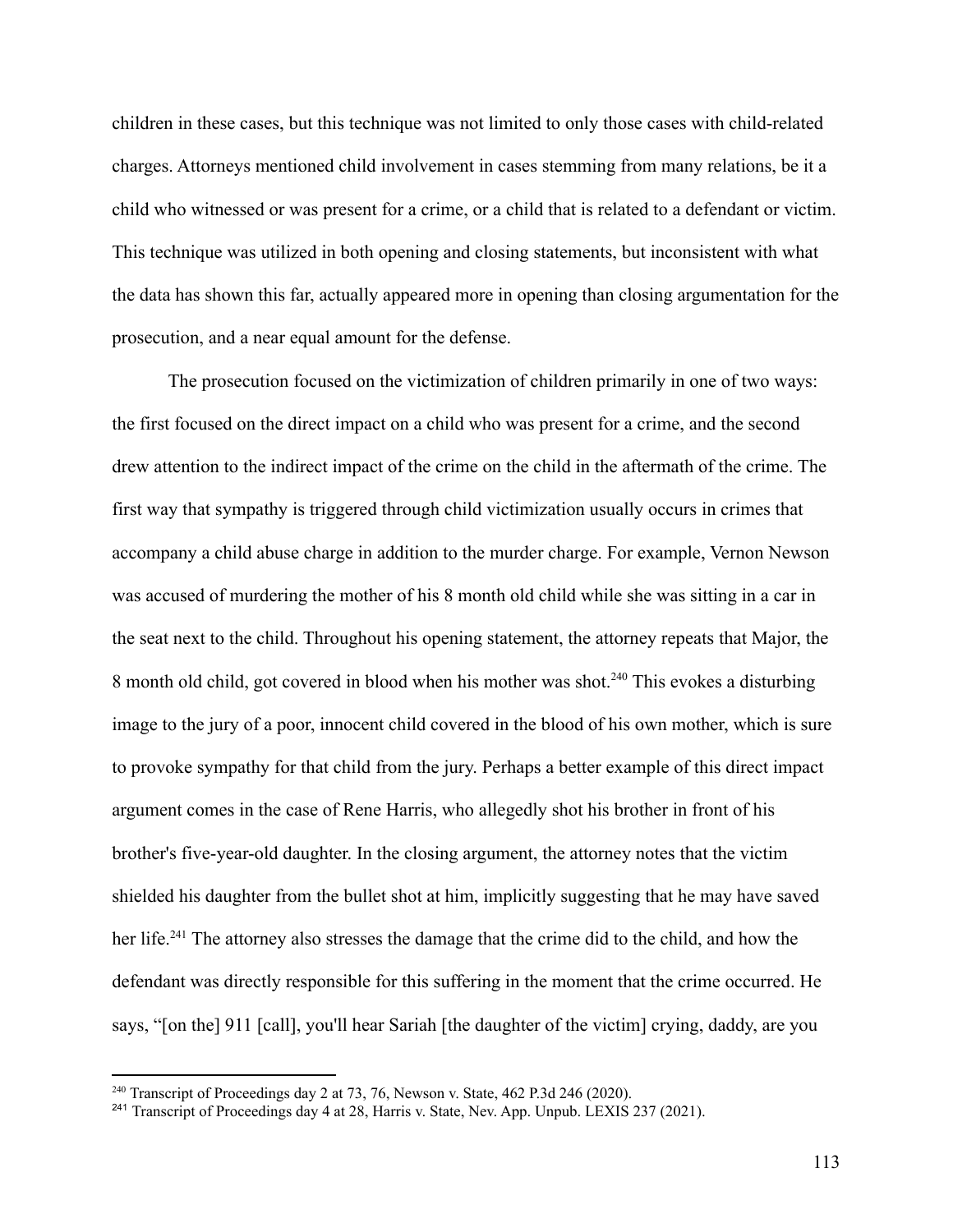okay? Daddy, are you okay? You hear her…You hear that little girl. You hear her crying. You hear the pain that she's going through."<sup>242</sup>The attorney stresses and directly references the pain that the child is experiencing in the moment she witnessed her dad being shot. The crime itself causes suffering for the child, which should provoke sympathy from a juror towards the child and her father, who were both victims. Accordingly, this sympathy may lead a juror to side with the State in order to remedy the suffering with a conviction of the defendant.

State attorneys also focused on the impact that a crime had on a child in the aftermath of the murder in order to trigger juror sympathy. For example, the State attorney in the case of Michael Jeffries references the thirteen-year-old girl who witnessed the crime crying on the stand in his closing argument.<sup>243</sup> This technique is important not only for how the attorney raises the emotional trauma that the child was put through in testifying, but also for how doing so corresponds to research that shows that displays of emotion, such as crying on the stand, result in more guilty verdicts. Indeed, jurors more frequently deem a victim to be credible, and the perpetrator guilty, when the victim displays congruent (despair, sadness) versus neutral or positive emotions.<sup>244</sup> In addition, researchers have also found that children who are perceived as emotional at trial render more guilty verdicts for the people they were testifying against than children who were not.<sup>245</sup> Children who appeared emotional were also deemed to be more credible than those who appeared more reserved.<sup>246</sup> This reference to the child witness's

<sup>&</sup>lt;sup>242</sup> Transcript of Proceedings day 4 at 31, Harris v. State, Nev. App. Unpub. LEXIS 237 (2021).

<sup>&</sup>lt;sup>243</sup> Transcript of Proceedings day 4 at 88, Jeffries v. State, 133 Nev. 331 (2017).

Other cases also mentioned witness emotion on the stand, even when the witness was not a child. See the cases of McCoy (Transcript of Proceedings day 3 at 18, 32, and 35, McCoy v. State, Nev. App. Unpub. LEXIS 923 (2019) where the attorney emphsizes the victim of the attempted murder crying on the stand) and Turner prosecution rebuttal (Transcript of Proceedings day 9 at 209, Turner v. State, 473 P.3d 438 (2020)) whereby the attorney mentions how the witness cries on the stand.

<sup>&</sup>lt;sup>244</sup> Dahl et al. "Displayed emotions and witness credibility: a comparison of judgements by individuals and mock juries." 1150.

<sup>&</sup>lt;sup>245</sup> Cooper et al., "The Emotional Child Witness: Effects on Juror Decision-making."

 $246$  Ibid.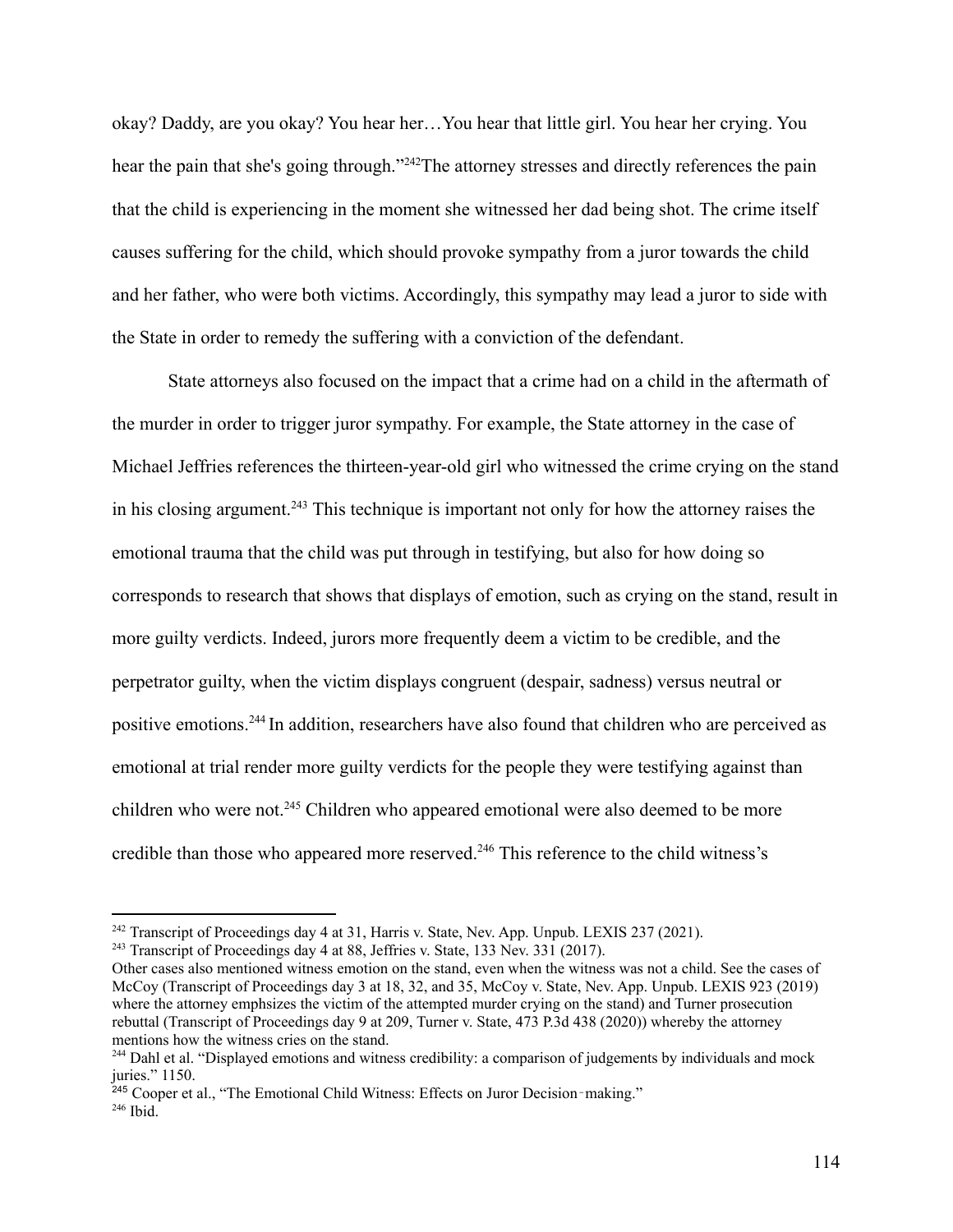emotions may seem like a small part of the argument, but it holds massive weight in relation to jurors' sympathy and subsequent decision making.

The prosecution was not the only side to mention children in argumentation. Defense attorneys likewise utilize references to child involvement in order to cultivate sympathy. Defense attorneys tended to do this for two reasons: either to discredit a child witness of the State or to use children as a tool through which to cultivate sympathy for a defendant. Consistent with attorney interviews, a defense attorney is tasked with an interesting job when dealing with a sympathetic witness. One attorney interviewed noted that the way to go about addressing a sympathetic witness is not to defame them, but to undermine their credibility.<sup>247</sup> It is not surprising then, that in the case of David Burns, which involved another witness who was a mere twelve-year-old girl, the defense attorney looked outside of the witness herself in order to discredit her testimony. Instead, throughout his closing statement, the attorney suggests that the girl was manipulated by the police and led to a certain conclusion, $248$  effectively becoming their victim. The attorney uses sympathy for the girl on account that the police have been taking advantage of her in order to trigger negative feelings for the State.

The other way that defense attorneys utilized personal sympathy in relation to children was to humanize a defendant. Attorneys may use a defendant's relation to children in order to provide an explanation for a defendant's actions. For instance, the defense attorney in the case of Ivonne Cabrera argues that she allowed herself to be controlled by her co-conspirator because she just wants to be able to survive in order to see her children again.<sup>249</sup> Similarly, in the case of Edmundo Oliveras, the attorney mentioned how the defendant's crime was motivated by a need to protect a threat to his family. The attorney says, "some people when they feel fear for their

<sup>&</sup>lt;sup>247</sup> Attorney 1, interview.

<sup>&</sup>lt;sup>248</sup>Transcript of Proceedings day 15 at 44, Burns v. State, 495 P.3d 1091 (2021).

<sup>&</sup>lt;sup>249</sup> Transcript of Proceedings day 8 at 86, Cabrera v. State, 454 P.3d 722 (2019).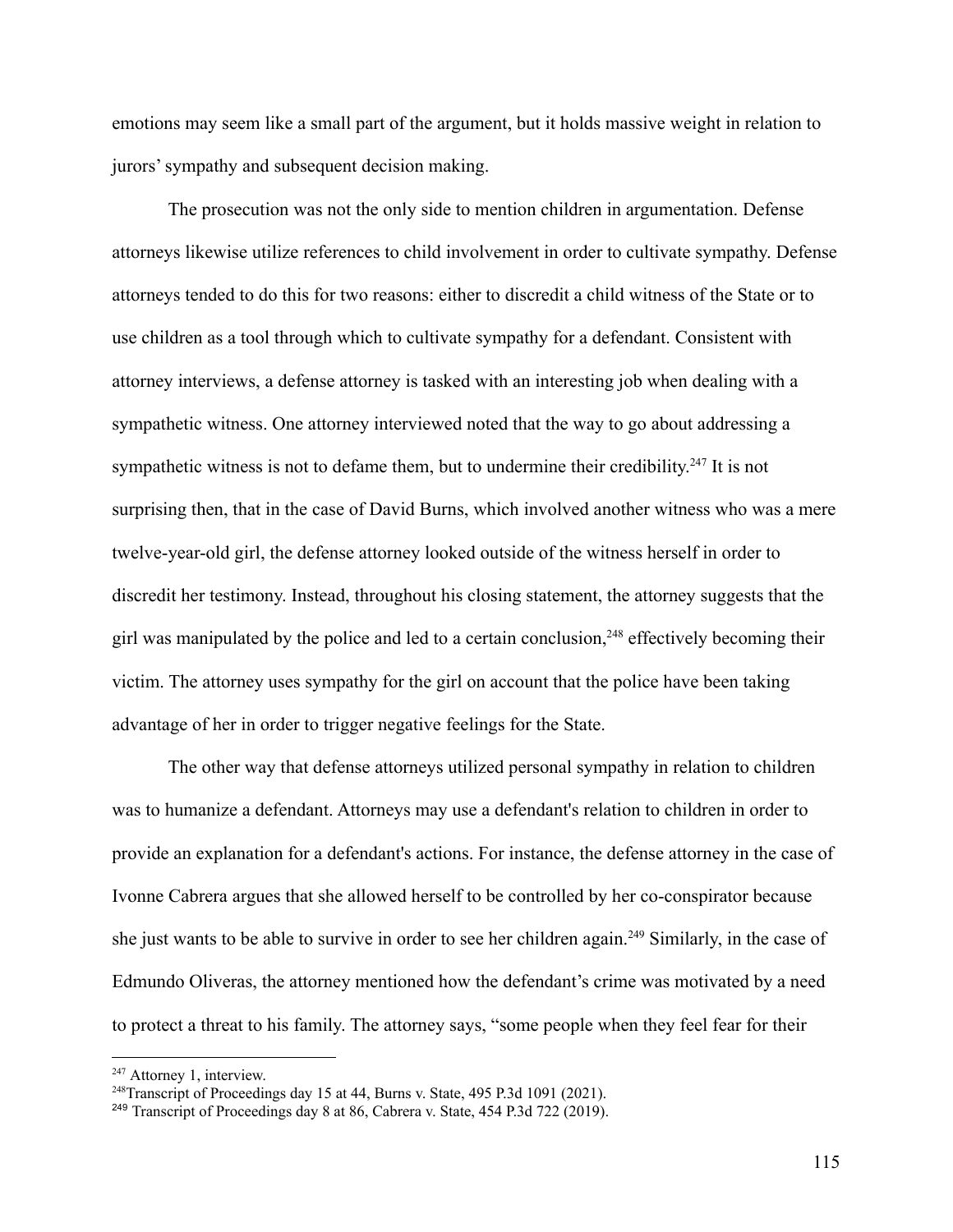family, real fear -- you know, this was talking about ransom of a little child, that's a beautiful little child, right? That's a beautiful little child. And to him, to him, she meant something. <sup>250</sup> He accordingly points to the innocence and beauty of the child in order to justify the defendant's actions. The attorney is aiming to cultivate sympathy and understanding for the defendant through his relation to the child.

#### *I.b. Character Details*

Attorneys aim to humanize individuals through sympathy. Research shows that people feel sympathy for those that act like themselves, meaning that when people fit jurors' expectations, the jury is more likely to rule in their favor, as noted in Chapter 1. Attorney interviews also pointed to the importance of humanizing defendants in particular. One defense attorney noted in their interview that it is important to sympathetically present a client in order to humanize them, as the prosecution tends to dehumanize them throughout argumentation.<sup>251</sup>

The first way that an attorney may use sympathy to humanize a defendant, witness, or victim is by providing small, seemingly irrelevant details about the person in question. For both sides, this usually takes the form of character details. The second way is for the defense to humanize the defendant by presenting them as a victim. They tended to do this by presenting details about who the defendant is as a person. The attorneys would mention the jobs that they do, the things they liked, the relationships that they had with people, and even details that point to their personalities as relatable, functional humans like me and you. Attorney interviews also pointed to the importance of relatability, as one attorney stated that a valuable way to appeal to a jury was through sending implicit messages to hint that the person in question could be the juror

<sup>&</sup>lt;sup>250</sup> Transcript of Proceedings day 6 at 80, Oliveras v. State, Nev. App. Unpub. LEXIS 589 (2020).

 $251$  Attorney 4, interview.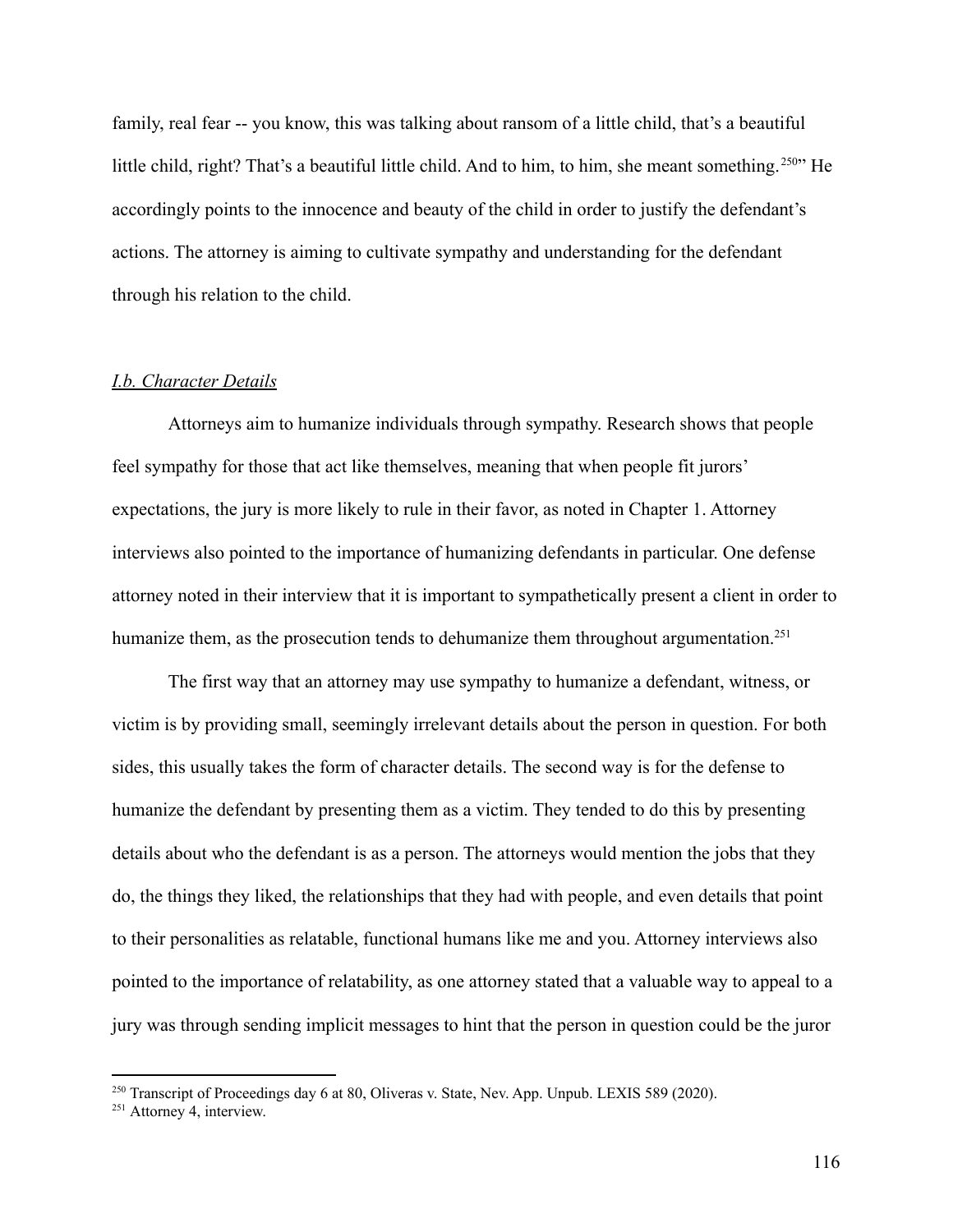themselves, or a family member for instance.<sup>252</sup> This was a technique used by both the prosecution and defense in both opening and closing statements.

|             | <b>Opening Statements</b> | <b>Closing Statements</b> | Rebuttal Argument    |  |
|-------------|---------------------------|---------------------------|----------------------|--|
|             | (absolute #/percent)      | (absolute #/percent)      | (absolute #/percent) |  |
| Prosecution | $4/30.8\%$                | 6/50%                     | U                    |  |
| Defense     | $9/69.2\%$                | 6/50%                     | n/a                  |  |

*Table 1.b References to Character Details in Attorney Arguments*

The prosecution used this technique to humanize the victims in order to exacerbate the sympathy the jury may feel for the person who lost their life. These small, almost irrelevant details breathe a life into the name listed before the jurors. By describing the aspects of the person who died that made them unique, the attorneys accordingly make the characters in their story relatable, and easier to feel for as oneself. Even if they don't project relatable feelings, attorneys, through this technique, are still able to increase sadness felt for someone by emphasizing the unique characteristics of this person that are now gone forever. For instance, in the case of David Burns, the State's attorney begins the opening statement with a description of the victim. She says, "The victim in this case is a lady by the name of Derecia Newman, She was 28 years old at the time she was murdered. Her friends called her Ree. She was the mother of four children, and three of those children were under age 11 at the time she was murdered."<sup>253</sup> The first thing that the jury hears in this trial is a description of the woman who lost her life. Her

<sup>&</sup>lt;sup>252</sup>Attorney 1, interview, December 15, 2021."

<sup>&</sup>lt;sup>253</sup> Transcript of Proceedings day 6 at 10, Burns v. State, 495 P.3d 1091 (2021).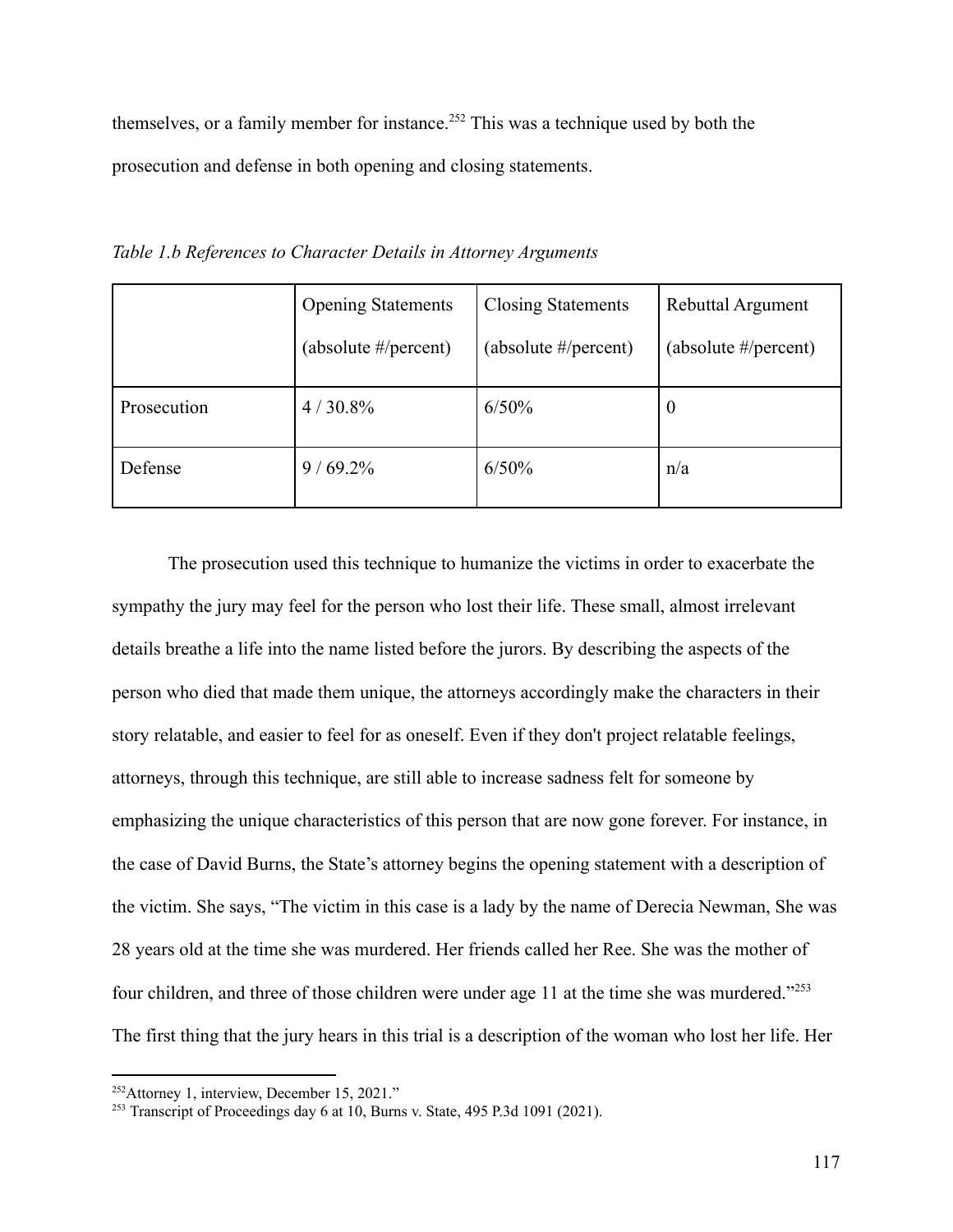nickname and the ages of her children are obviously not important to the details of the crime, yet the attorney mentions them anyway. She is effectively attempting to humanize her to elicit sympathy from the jurors, who should feel bad that a real, living, important person died.

Following this same model, the attorney in the case of Eduardo Estrada-Puentes describes the victim in a similar way from the start of his opening statement as well.

Her full name is Stephanie Rae Gonzales Estrada… for the most part we'll refer to her as Stephanie. She was 29 years old at the time of her death. She was married to the defendant, Mr. Eduardo Estrada. They got married around 2007. Between the two of them they had three children.<sup>254</sup>

Like the previous case, the attorney establishes the identity of the victim from the onset of the trial, attributing personal details to her name in order to humanize her and attract sympathetic feelings. All of these character traits make a jury more able to relate to the victim, which could potentially impact their decision making in the future.

These random characteristics were also evident in the closing statements of the prosecution as well. Not only do these characteristics humanize the victim to make him or her seem more like an everyday person like you or me, but it also amplifies the sadness of the loss of said victim. For instance, the prosecution attorney in the case of Jerom Boyes describes the victim by saying:

We learned things about Melissa during this trial. She was enlisted in the Air Force. She met Jarom Boyes while stationed in Korea. I believe defense witness Mr. Bullock said she was a tomboy. She was fun, the life of the party, and she liked to go to the gun range. Mr. Bullock said, yeah, we went window shopping, she liked to do outdoorsy things, and she would frequent the gun range.<sup>255</sup>

The character traits that the attorney lists are entirely irrelevant to the details of the murder. Yet, he notes them anyway to give personality to the victim. What the victim liked to do and how she

<sup>&</sup>lt;sup>254</sup>Transcript of Proceedings Volume 3 at 6, Estrada-Puentes v. State, Nev. App. Unpub. LEXIS 193 (2018)

<sup>&</sup>lt;sup>255</sup>Transcript of Proceedings day 12 at 41, Boyes v. State, Nev. App. Unpub. LEXIS 786 (2019).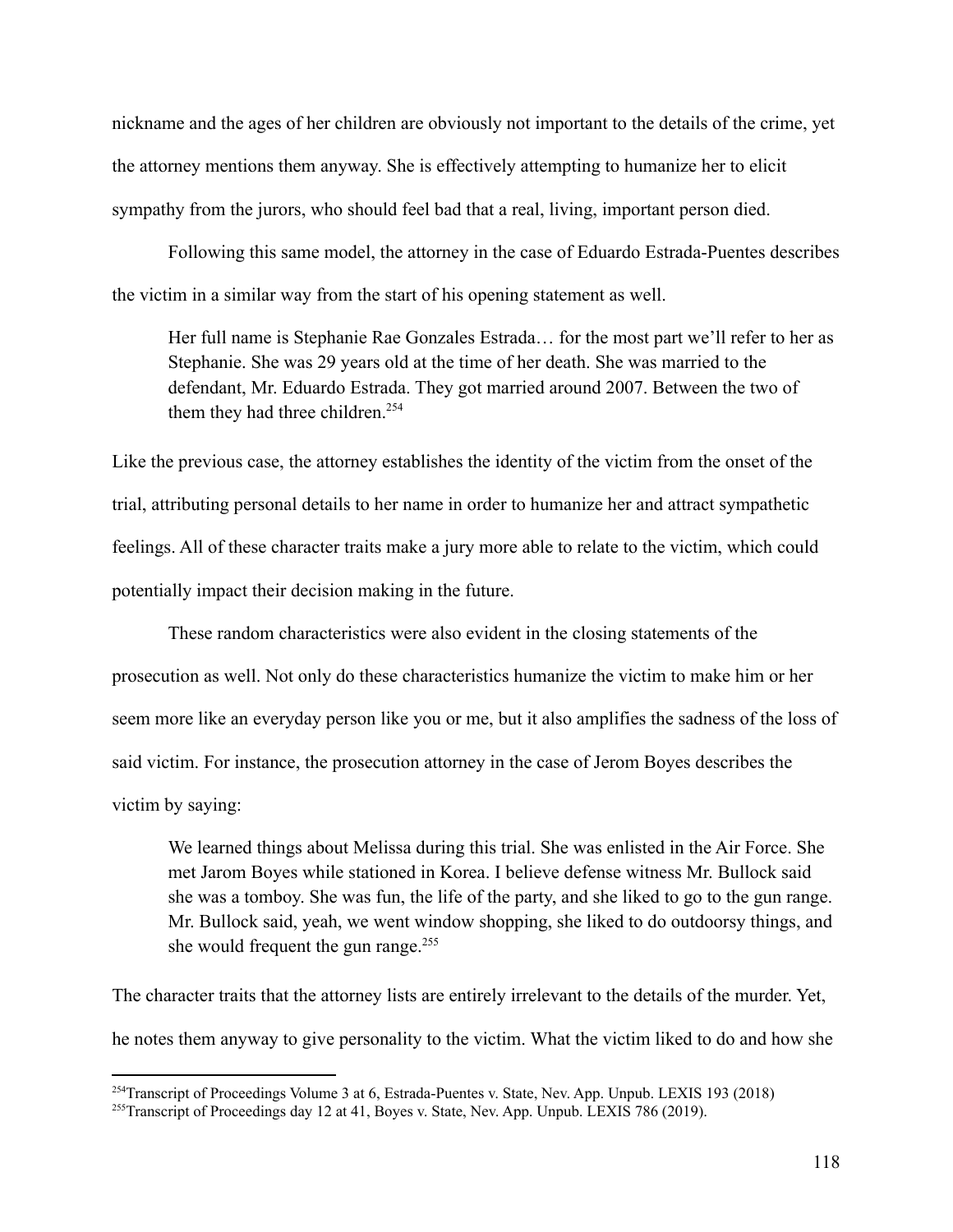behaved is not relevant to her being murdered, but they are important details nonetheless for the way that they humanize the name before the jurors. This is especially important considering that the victim is unable to appear in court and show personality in any form.

The defense used random traits to humanize individuals as well. Instead of humanizing a victim, the defense attorneys tended to use random details to breathe life into their defendants. Unlike the prosecution, the defense team does not work to increase sadness of a loss, but instead attempts to humanize to promote relatability and therefore sympathy for them. This is also consistent with what attorneys claimed in their interviews. Defense attorneys noted that sympathy could be a useful tool in making the defendant seem like an everyday person, and less like a hardened criminal who should be easy to put away.<sup>256</sup> For instance, one defense attorney noted that, "a lot of my job is to really remind the jury that, first and foremost, my client is a human, my client is a real person, and that they need to look beyond the basic emotions they might experience based on the allegations."<sup>257</sup> Some attorneys, on the other hand, noted that their clients are rarely sympathetic.<sup>258</sup>

Either way, content analysis of the trial transcripts showed some attempts to increase relatability to clients through small character details that seemed to legitimize their humanhood; Like appeals by the prosecution, defense attorneys utilized the small detail approach in both opening and closing statements.

In opening statements, attorneys tended to use this approach to counter any notions that their defendant may be a terrible person. They included seemingly unimportant details about their client in order to make them seem like they were truly good people who either made a mistake or would never do anything as horrible as committing a murder.

<sup>256</sup> Attorney 1, interview; Attorney 4, interview.

<sup>&</sup>lt;sup>257</sup> Attorney 4, interview.

<sup>258</sup> Attorney 2, interview.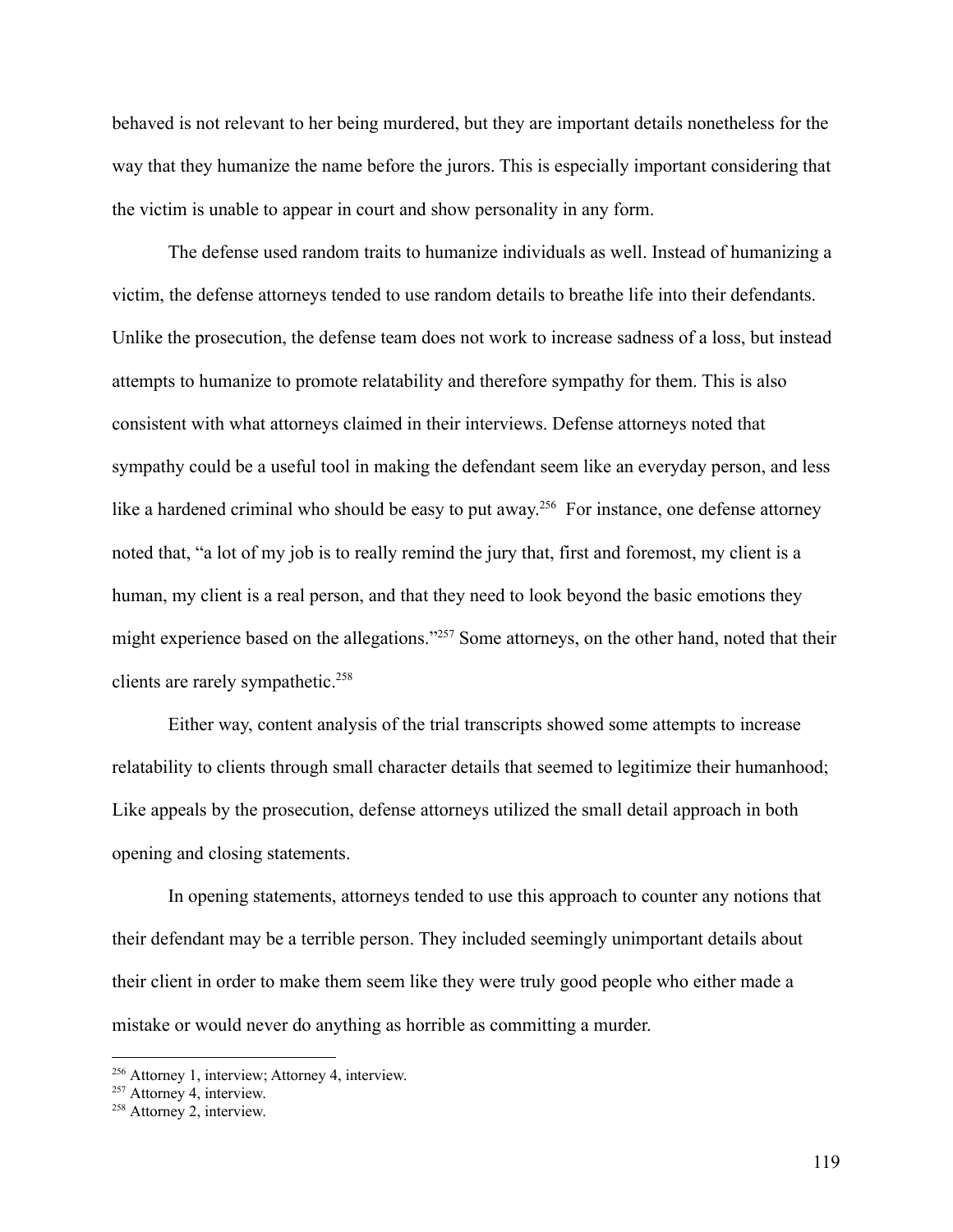Perhaps the most striking example of this strategy comes in the case of Michael Jeffries. To begin the argument, the defense attorney presents the defendant as a normal guy who lives with his girlfriend, who he's engaged to, and does "contract work for an auto body shop" to make a living.<sup>259</sup> The attorney also mentions that he was born in Las Vegas and lived there for his entire life.<sup>260</sup> Immediately, this presents the defendant as a productive member of society and a relatable man. The attorney continues to humanize Jeffries in order to attract sympathy as he begins describing the situation that prompted the crime as well. He uses his apparent good nature to justify why certain events happened:

[the victim] starts getting out of control. He starts to scream, Why didn't you have my back? And in the back of Mike's mind, it's not just him in that house. Mandy [his fiancee] is at home… The 13-year-old, Mandy's daughter Brittany, is at home. Mandy's two-year-old niece is sleeping in the home. And so Mike needs to get Eric [the victim] out of the house.<sup>261</sup>

The attorney accordingly frames the defendant as a seemingly normal guy, who just wants to protect his family from an imminent threat. This focus on the sympathetic people the defendant must protect shows how caring he is and rationalizes the actions that the prosecution is going to argue were irrational. The defense attorney, near the end of his statement, continued with this line of argumentation. He discusses how, when he was talking to the police shortly after the crime, the defendant asked numerous times whether his "friend" (the victim) was okay.<sup>262</sup> This detail further shows that the defendant is a caring person, who deserves juror sympathy. Lastly, the attorney notes that the defendant did not lie to police about what happened when asked, he "does not try to make any lame excuses. He says, from the beginning what happened, He doesn't

<sup>259</sup> Transcript of Proceedings day at 10, Jeffries v. State, 133 Nev. 331 (2017).

<sup>260</sup> Ibid.

<sup>261</sup> Ibid., 14.

 $262$  Ibid., 17.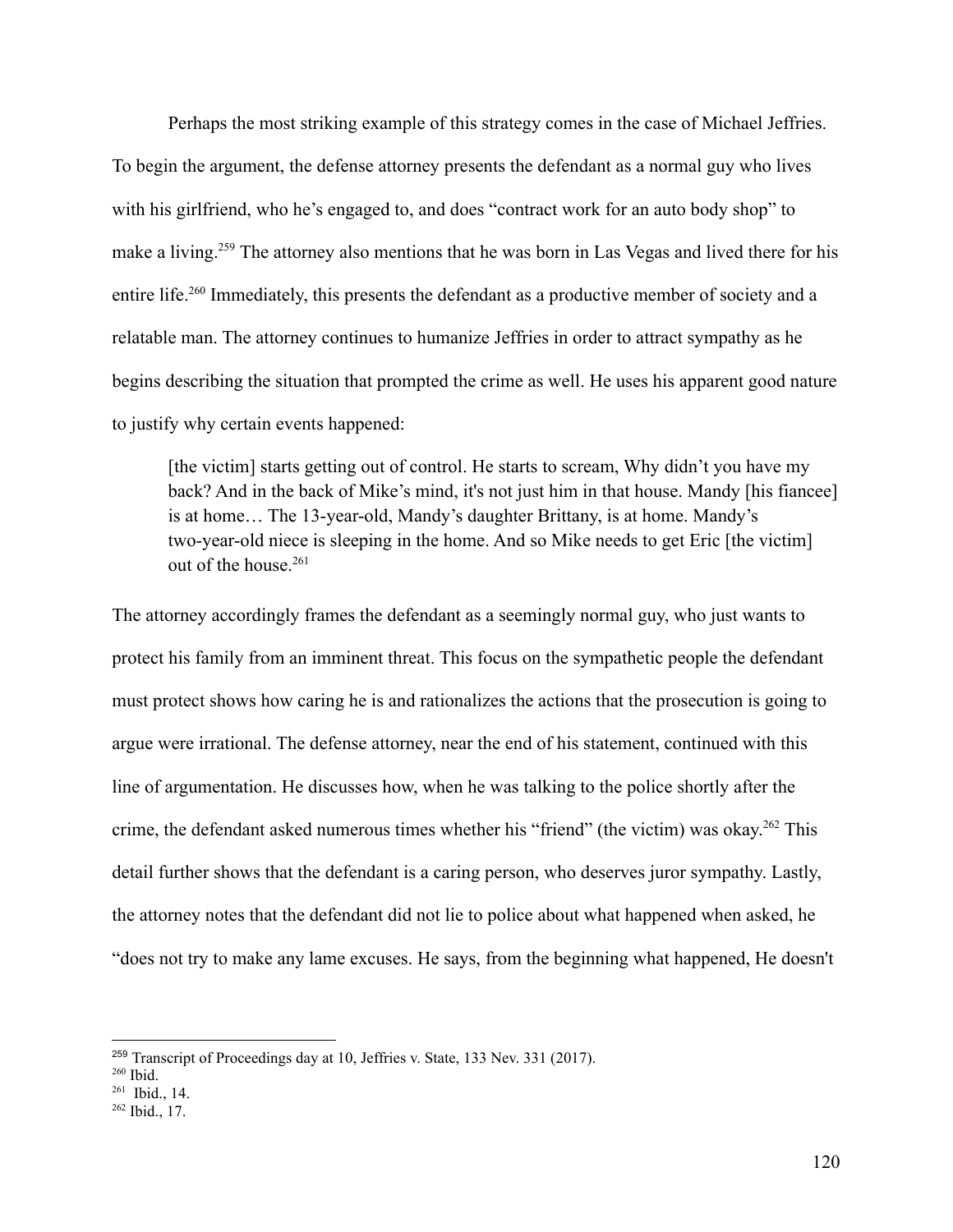try to minimize it."<sup>263</sup> This excerpt further speaks to the honorable character of the defendant, making him more respectable and easier to see as human.

Another way that defense attorneys use character details to humanize a defendant, as was seen perhaps to a lesser extent in the Jeffries case, is through discussion about treatment of sympathetic people in order to establish an image of character. Unlike attracting sympathy for sympathetic people loosely involved in the crime, like in the argument about children above, this form of sympathy stemmed from sharing seemingly irrelevant details about a defendant's treatment of others. This was a pattern in closing statements. This technique made a defendant appear as a nice person who would never hurt a soul. The case of Mario Camacho serves as a powerful example. In the closing argument, the defense attorney paints the defendant as a type of savior in a twisted way, as he stoped a rape from happening and released a victim from a cage, both acts that were, according to Camacho's attorney, the responsibility of his co-defendant. The attorney says:

And that is not a strange act when someone tries to stop a rape. When Mario steps between Barbara and… Robinson [the codefendant], it's not a strange thing for him to stop a rape. It's not a strange thing to assist Frankie, get him out of the cage… it was Mario Camacho that got Frankie out of that cage.<sup>264</sup>

He then continues to ask rhetorical questions to further emphasize the rationality and relatability of Camacho's actions while further painting him as a hero of the situation.

Is it a strange thing to let an eyewitness to a murder leave? Is it a strange thing to make sure that she gets her phone? Is it a strange thing to try and protect her when she gets into a car with someone who's behaving kind of erratically and even putting [someone else] in there to say, make sure she doesn't get hurt. Those aren't strange things. That's a chain of evidence… to show that--that this was not a conspiracy…The--the final circumstance that is--is not a strange thing in the colloquy of the State is that … was that Mario Camacho

<sup>263</sup> Ibid., 17.

<sup>&</sup>lt;sup>264</sup> Transcript of Proceedings day 8 at 62, Camacho v. State, Nev. Unpub. LEXIS 314 (2019).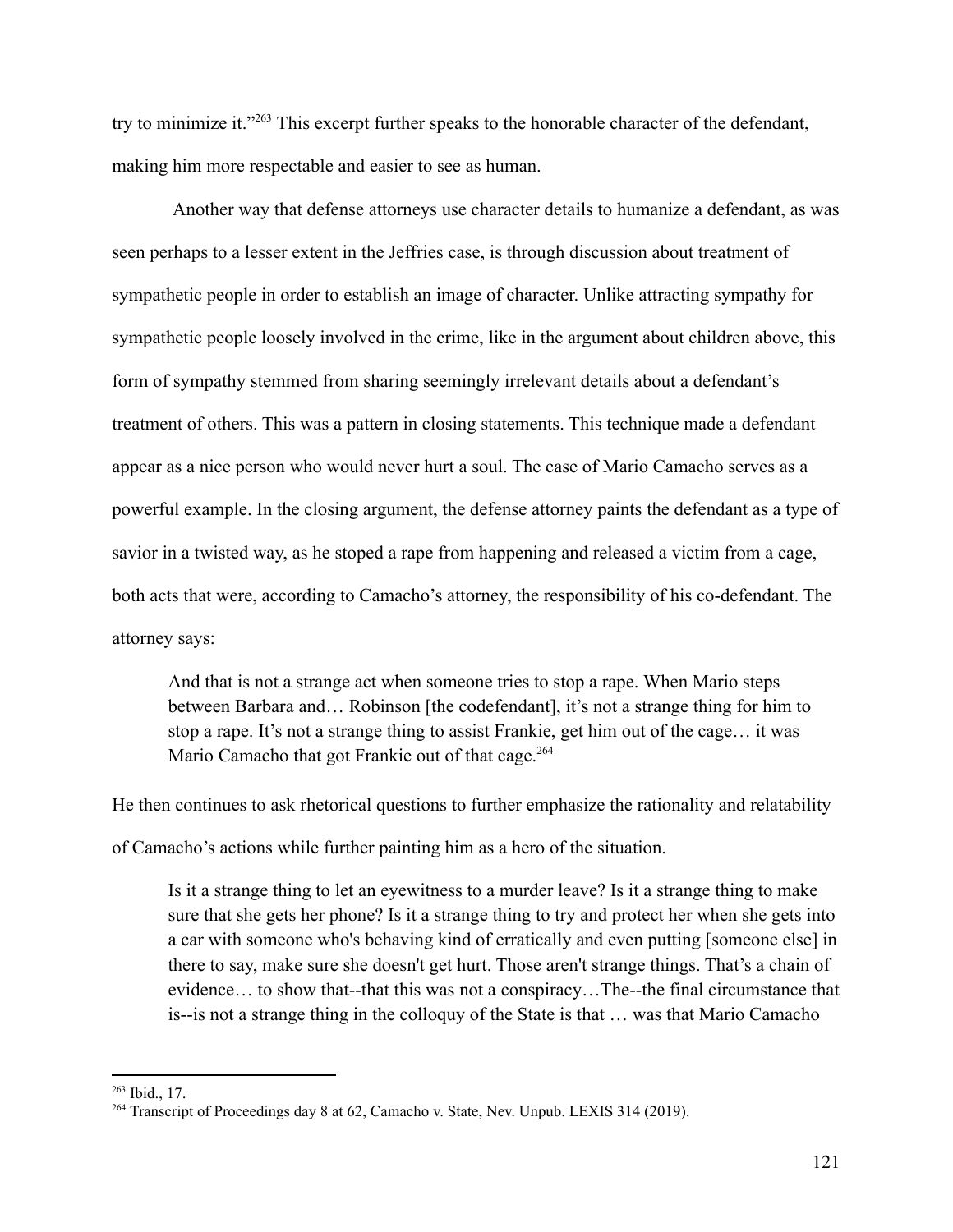immediately… called 911 and brought the police and the first responders and saved another life.<sup>265</sup>

Discussing the apparent humanitarian and nice things that the defendant did to "save" a victim and care for other people in sympathetic positions shows that he is a rational person that the jury can relate to, assuming they would all help someone in need. This aligns with the scholarship that found that humans feel sympathetic for people who act as expected.

### *I.c. Conclusion*

Consistent with the trends thus far, the prosecution used identitarian sympathetic appeals more frequently than defense attorneys.

|             | <b>Opening Statements</b><br><b>Closing Statements</b> |                      | Rebuttal Argument    |  |
|-------------|--------------------------------------------------------|----------------------|----------------------|--|
|             | (absolute #/percent)                                   | (absolute #/percent) | (absolute #/percent) |  |
| Prosecution | 37/68.5%                                               | 28/59.6%             | $6/100\%$            |  |
| Defense     | 17/31.5%                                               | 19/40.4%             | n/a                  |  |

*Table 1.c Total Identitarian appeals in Argumentation*

This imbalance is a consequence of how the prosecution made more appeals to sympathy through referencing children than the defense. Arguably, the prosecution has more sympathetic people to draw from, as their witnesses are arguably more likely to have undergone some type of traumatic experience as a consequence of the crime than those of the defense.

<sup>265</sup> Ibid., 63.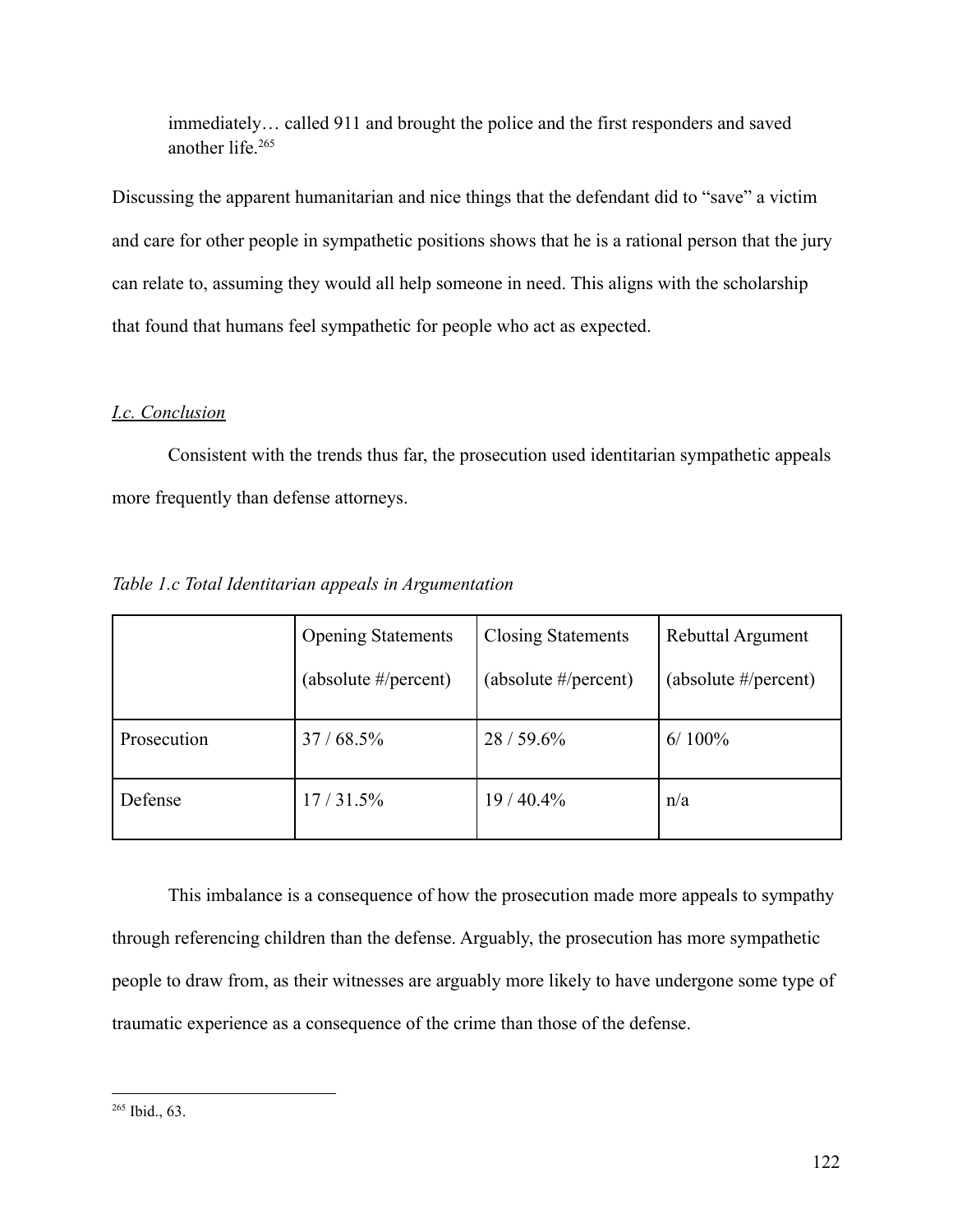Interestingly, defense attorneys appealed more to character details than prosecution attorneys did. When putting this data into conversation with attorney interviews, this begins to make sense. One defense attorney stated that the job of the defense attorney, in argumentation, is to blunt the emotional appeals of the State attorney, who attempts to demonize the client.<sup>266</sup> Defendants enter trial at an automatically unsympathetic status.<sup>267</sup> The defense attorney, therefore, is tasked with humanizing the defendant against an already negative image that has most likely been established by the State attorney in his or her argument. One way of doing this is by referencing character details. The defense attorney must need to do this more so than a State attorney as a State attorney would be using this approach to humanize their victim, who is already in a sympathetic position.

<sup>&</sup>lt;sup>266</sup> Attorney 4, interview.

<sup>267</sup> Attorney 2, interview. Attorney 4, interview.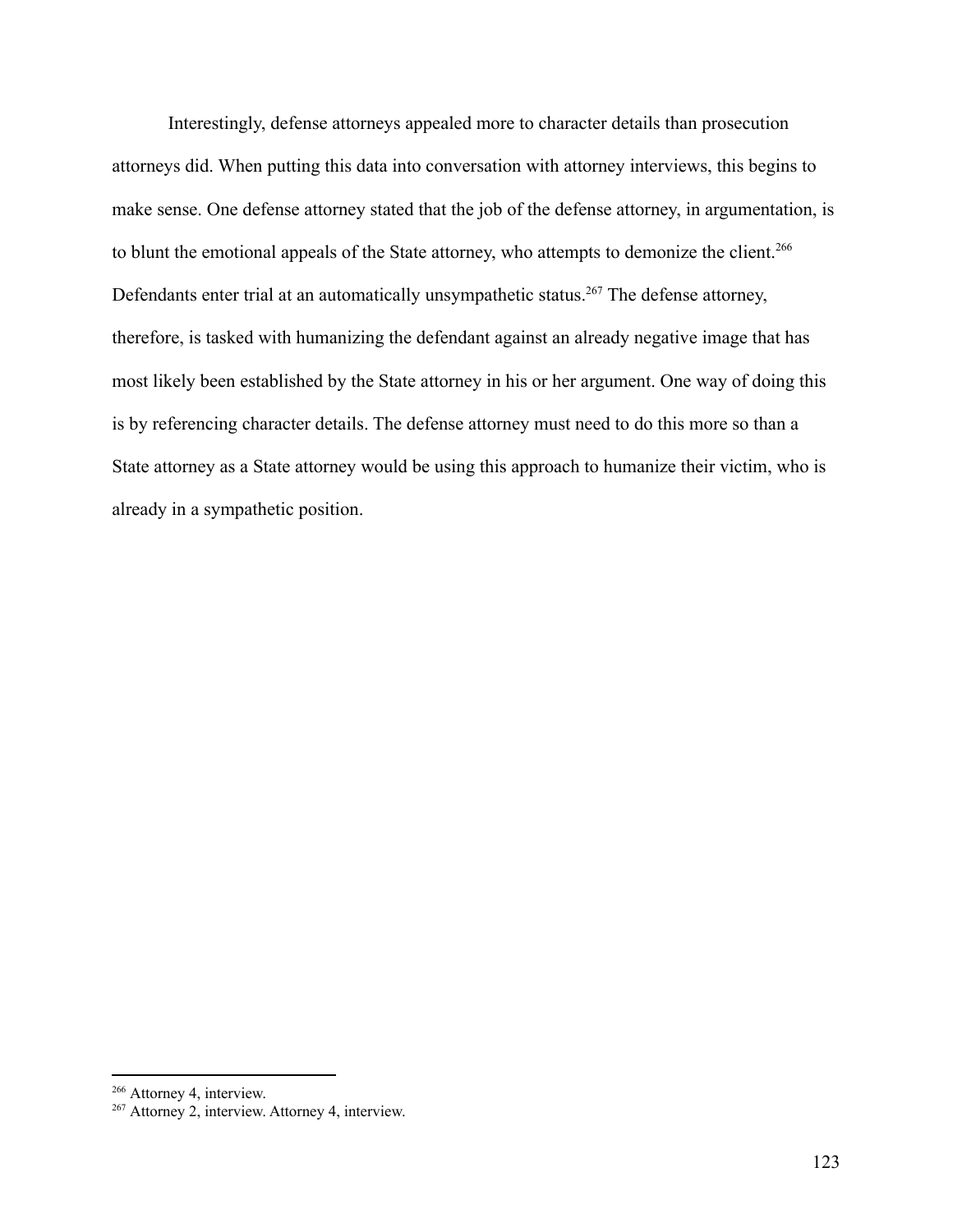#### *II. Situational Sympathy*

There are three ways that attorneys attempt to trigger situational sympathy. The first appears to be primarily a tool of the prosecution, and it involves telling a story from the point of view of a sympathetic person in order to garner sympathy for the situation they were/have been placed in. The second way has two components. It involves portrayal and/or emphasis of a party as a victim, which the defense does through victim framing and the prosecution accomplishes by stressing the damage a party has experienced as a result of the defendant's actions. The last tool, also one used by the prosecution, is innocence framing, which refers to how the prosecution may present the victim as an innocent party who did not deserve the cruel actions of a defendant to trigger sympathy.

#### *II. a.Presentation from the Point of View of a Sympathetic Person*

The prosecution often tells a story through a focus on a sympathetic character involved in the crime. This narrative could be in relation to a victim or a witness with an already sympathetic identity, or anyone who is placed in a sympathetic situation. This is a tool of prosecution attorneys, who aim to tell the story of a tragic event in order to appeal to sympathy. Attorneys do this in opening and closing statements.

*Table II.a Instances of Attorneys speaking from the Point of View of a Sympathetic person in Argumentation*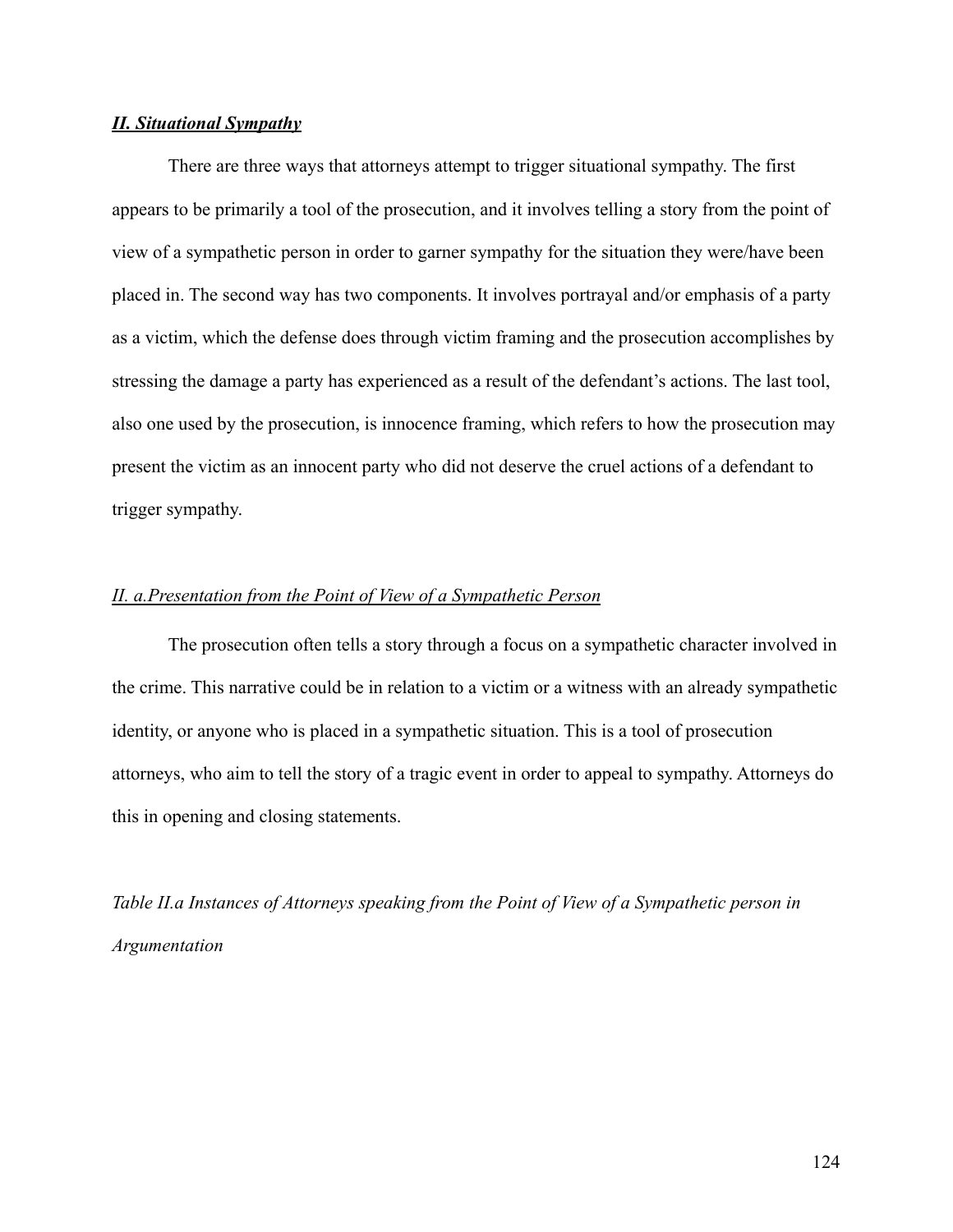|             | <b>Opening Statements</b> | <b>Closing Statements</b><br>Rebuttal Argument |                      |  |
|-------------|---------------------------|------------------------------------------------|----------------------|--|
|             | (absolute #/percent)      | (absolute #/percent)                           | (absolute #/percent) |  |
| Prosecution | $6/100\%$                 |                                                | $2/100\%$            |  |
| Defense     | U                         |                                                | n/a                  |  |

In the opening statement, the clearest example of this tactic comes from the case of Bryan Clay, whereby the attorney begins her statement from the point of view of a nine-year-old boy, who was the brother and son of the two victims in the case.

On April the 16th of 2012, nine-year-old Christopher Martinez walked himself to school. He lived down the street from the school in a home where he lived with his mother, father, older sister and younger brother. When Christopher arrived at school, he actually got there before the starting bell and so he talked to his friends. But then the bell rang and he got in line. When he got in line his teacher noticed that he appeared to be crying. She asked him what was wrong and he reported to his teacher, his fourth grade teach, my mom and sister were murdered.<sup>268</sup>

The jury, hearing this sad story, would arguably feel immensely sorry for the little boy who acted

like life was normal while his father was critically injured and his mom and sister lay dead at

home. Later, the attorney reveals more facts about the case through the point of view of the same

child witness, citing his interview with homicide detectives to do so:

He tells them I've been living at this house with my, you know, mom and dad, my older sister and my little brother. My sister does gymnastics…My dad is an electrician, but he also is really into boxing and he owns a boxing gym. In fact, Christopher at that time was a fan of boxing. And he explains to the homicide detectives that on Saturday the 14th that he and his family, his mom, dad, sister, brother and him went over to a friend's house to watch a fight, a boxing match. …Christopher explained to the homicide detectives the next morning I woke up and I saw my dad and he had holes in his head and he was

<sup>&</sup>lt;sup>268</sup> Transcript of Proceedings day 6 at 20-21, Clay v. State, Nev. Unpub. LEXIS 1378 (2019).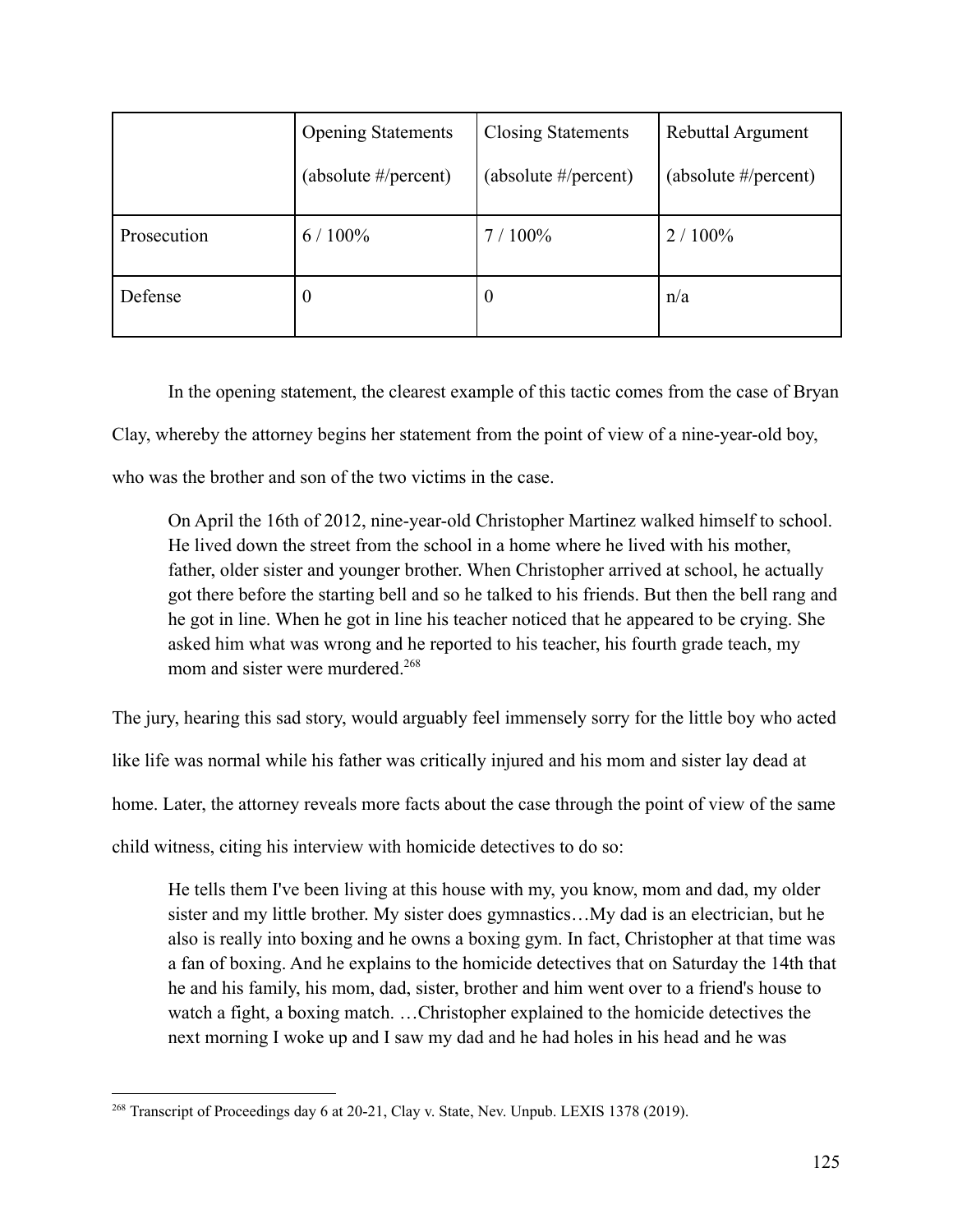bloody and he was stumbling around. I saw my mom had been murdered and I saw my sister  $-$  I went to go tell her and I saw she had been murdered as well.<sup>269</sup>

The attorney goes so far as to give this story in the first person perspective, speaking in short sentences and giving random details as one may expect a nine-year-old to do. The jury is already more inclined to feel sympathy for the person who experienced this situation because he is a child. Those feelings are amplified when noting the absolutely tragic situation the child was placed in. As an outsider, hearing an already tragic story from a child's perspective becomes exponentially more emotionally provoking. The jury has no choice but to feel sympathy for the child on account of the situation he was placed in by the defendant. This obviously would create bias towards the State.

While the case above addresses a crime from the perception of a sympathetic child, this technique can still be utilized even when the person the attorney speaks from does not have an automatically sympathetic identity. Take, for instance, the example of the closing statement in the case of Rene Harris. The victim in this case is a male family member of the defendant. The victim himself is arguably not an automatically sympathetic person who the jury is more likely to feel for outside of the context of this crime. However, as he becomes the victim of a shooting, he clearly gains the potential for sympathetic treatment. Accordingly, the State attorney speaks from his point of view when describing the unbelievability of the situation, stating, "I just got shot. My brother did it. My brother just shot me, my little brother, Rene Harris."<sup>270</sup> Speaking from the point of view of the victim, regardless of their identity, is a useful strategy as it subtly places the jury in the shoes of the person who was wronged. It accordingly can increase sympathy by forcing the jurors to think about what it would be like to be a victim, urging decision making based off of the emotions they would feel in said situation.

<sup>269</sup> Ibid., 24-25.

<sup>&</sup>lt;sup>270</sup> Transcript of Proceedings day 20 at pg, Harris v. State, Nev. App. Unpub. LEXIS 237 (2021).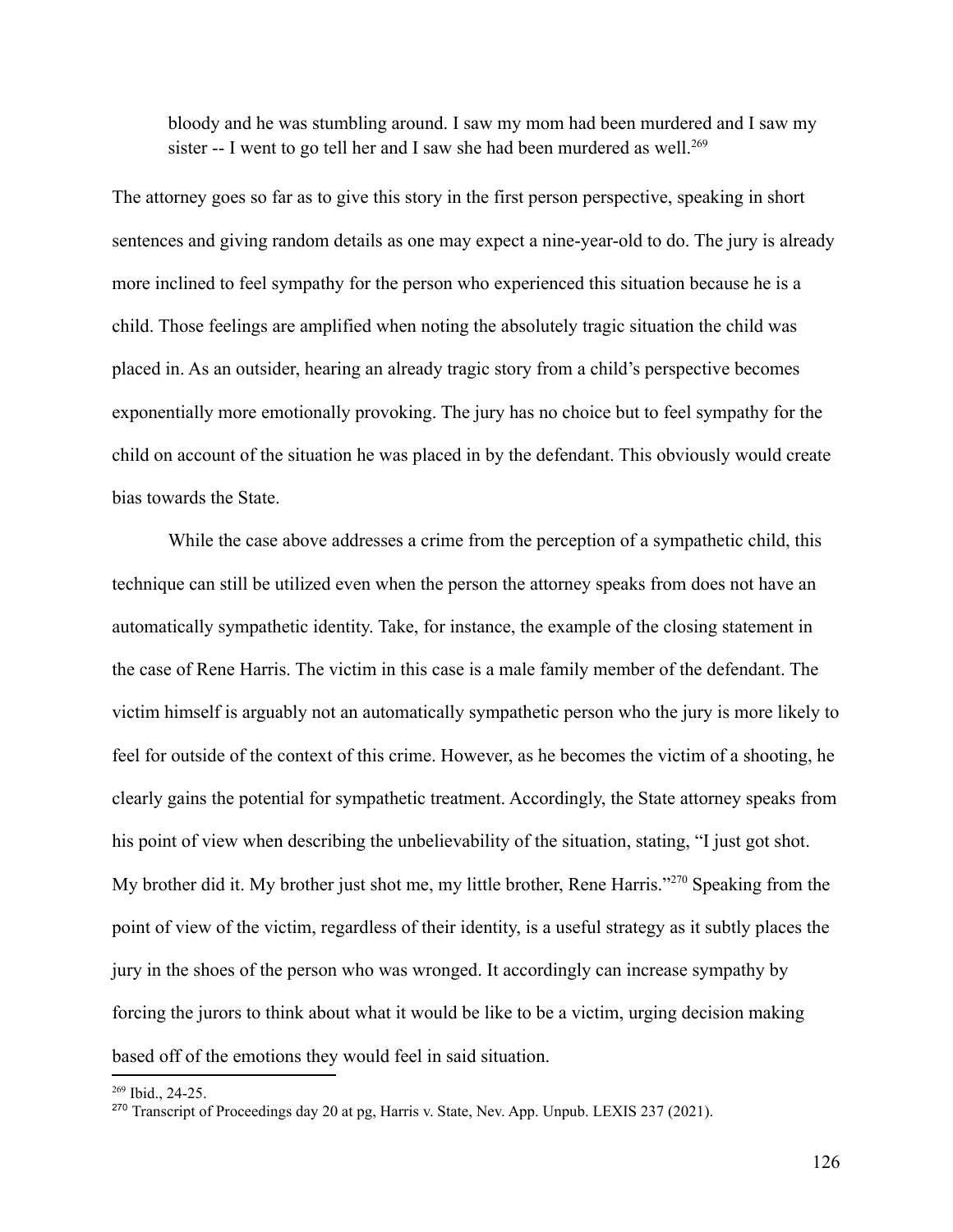#### *II.b. Victimization and Damages*

The prosecution and defense attorneys both emphasized victimization in an attempt to attract sympathy for their respective parties. State attorneys did this through exacerbating damage done to a victim and the injuries that he or she incurred. Defense attorneys did this through framing of the defendant as a victim to explain their actions.

*Table 2.b Attempts to Emphasize Damage or Victimization in Attorney Argumentation\**

|             | <b>Closing Statements</b><br><b>Opening Statements</b><br>(absolute #/percent)<br>(absolute #/percent) |          | Rebuttal Argument<br>(absolute #/percent) |  |
|-------------|--------------------------------------------------------------------------------------------------------|----------|-------------------------------------------|--|
|             |                                                                                                        |          |                                           |  |
| Prosecution | $11/42.3\%$                                                                                            | 20/43.5% | $3/100\%$                                 |  |
| Defense     | $15/57.7\%$                                                                                            | 26/56.5% | n/a                                       |  |

\*note that the values in this table are not the same values as in the table about graphic detail in the anger section as some graphic details differ in the emotion they are attempting to provoke depending on context

### *II. b. 1. Exacerbating Damages and Injuries Through Use of Graphic Details*

Another way that attorneys tended to cultivate sympathy was through use of graphic imagery. While I did discuss the importance of focusing on disturbing aspects of a case in relation to appeals to anger, this technique was also used in attempts to appeal to sympathy as well. As I argued previously, emotions are porous, and appeals to one emotion may simultaneously trigger other emotions as well. Anyhow, focusing on graphic details of a crime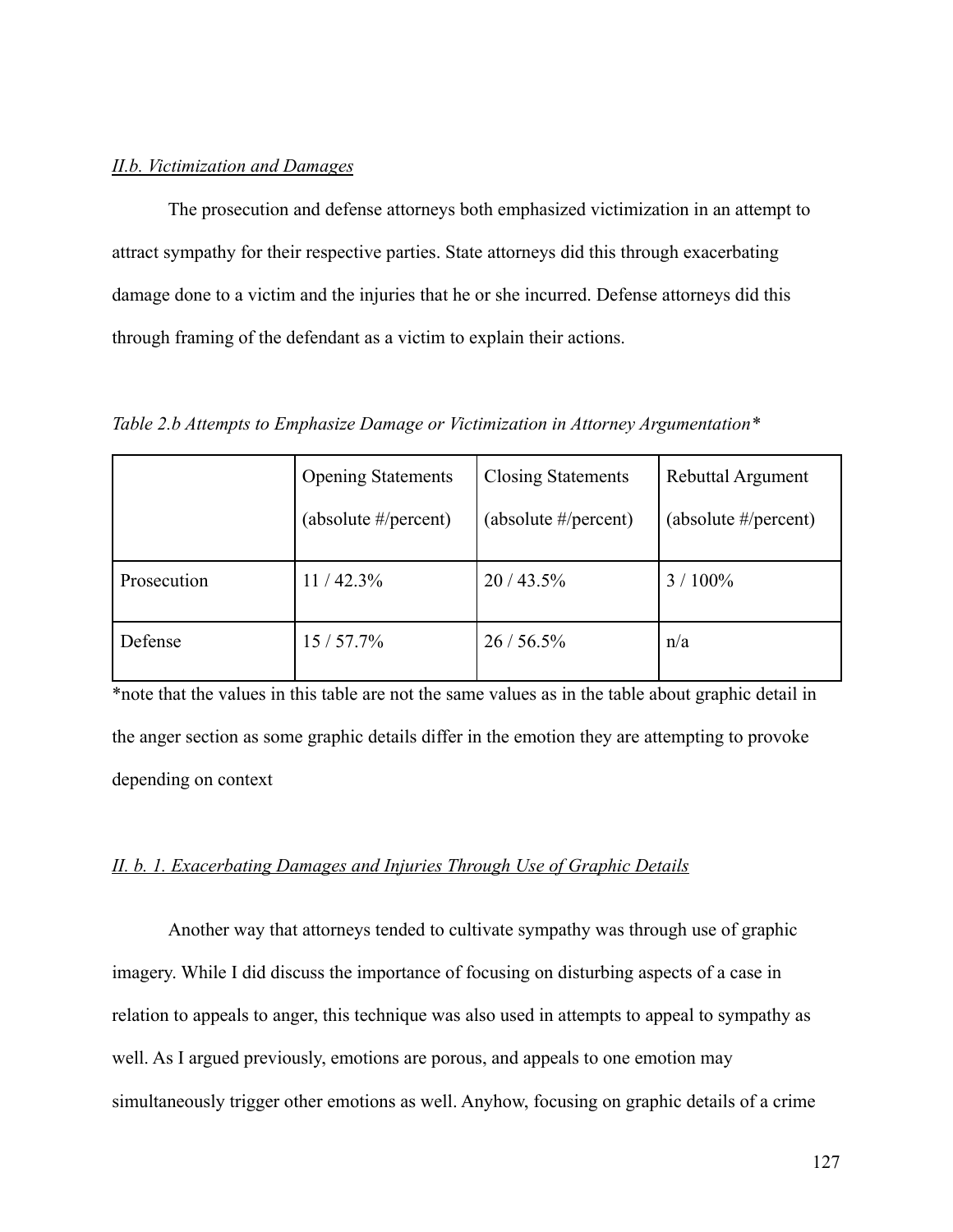does not only create anger about injustice, but it also may be used to cultivate sympathy for the situation that a person experienced. This is, of course, a tool of the prosecution, as State attorneys strive to appeal to sympathy about the circumstances a victim endured prior to death. Exacerbating the damages that the defendant allegedly caused cultivates sympathy for the victims, and in turn leads jurors to feel more negatively about the defendant and more likely to right the injustice in order to alleviate the suffering and the damages endured. Conviction becomes a way for the jurors to relive the victims of some of their suffering.

Attorneys exacerbated damages through use of graphic details in both opening and closing statements. These descriptions of the injuries incurred were obviously important in both opening and closing arguments, but the clearest examples of this technique come from closing arguments. The most glaring example of this approach occurred in the closing statement in the case of Amadeo Sanchez, whereby, from early in the statement, the attorney describes the dismal state that the victim was in when first responders found him. The victim could not stand up, was slipping in his own blood, had blood on his arms, torso, clothing, and all over the floor. He couldn't breathe and clearly needed help.<sup>271</sup> The attorney repeats these conditions further in his statement, emphasizing where the blood was and how he was moaning and groaning and was unable to talk.<sup>272</sup> The most graphic part of this argument came when describing what happened when doctors tried to save the victim at the hospital. The attorney says:

There were heroic measures taken in order to try to attempt to save Danny Lee Carter. And you could see those on the screen. You could hear that from Officer Blount who told you, "I was in the room when they had to cut him open to try to save his life and that blood poured out of him." An enormous amount of blood is what he said. That even one of the ER doctors had to jump back because he was bleeding internally. His chest had

<sup>&</sup>lt;sup>271</sup> Transcript of Proceedings day 6 at 11, Sanchez v. State, Nev. Unpub. LEXIS 913 (2016).

<sup>272</sup> Ibid., 13.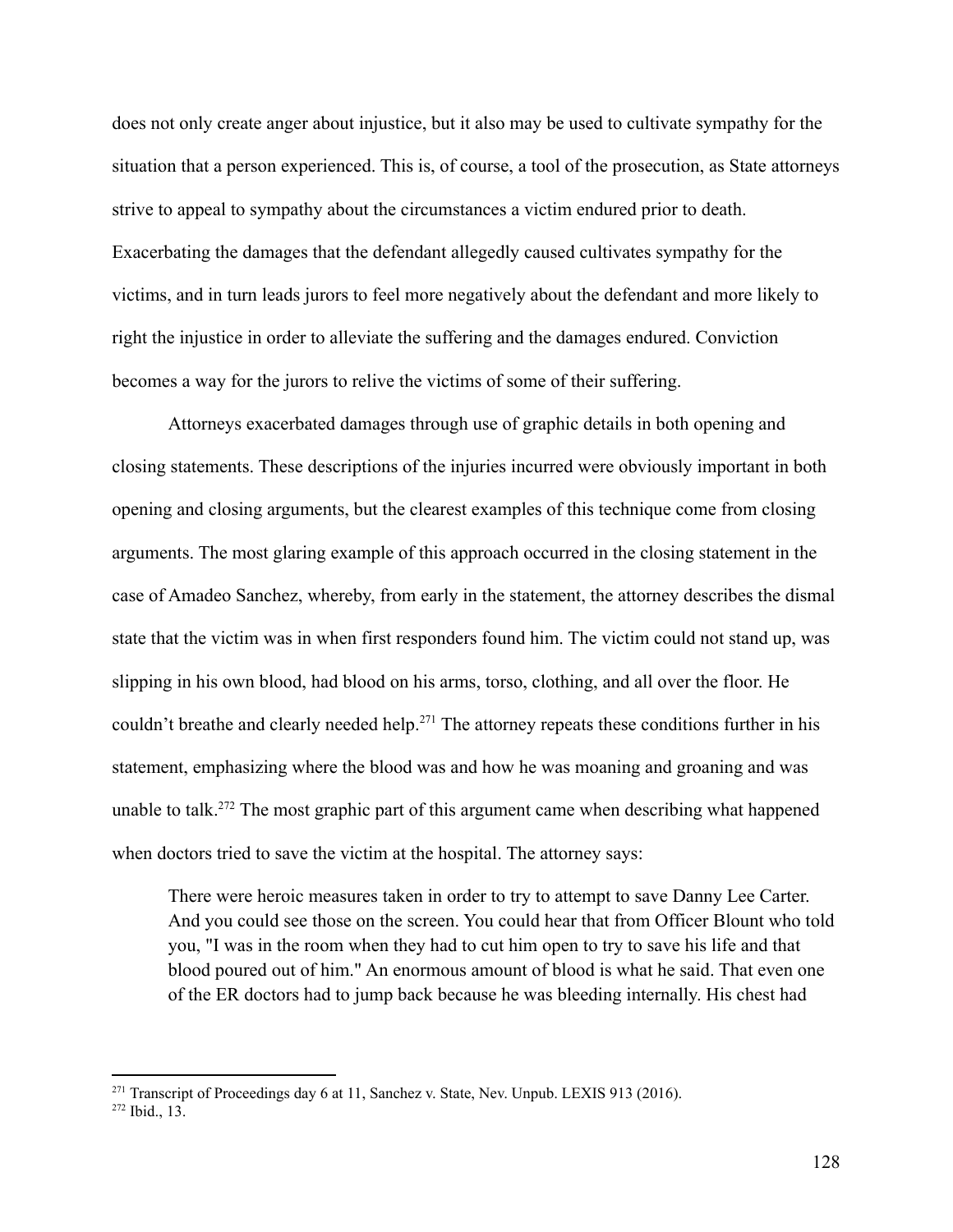filled with blood. And that's where he was pronounced dead. That a doctor even tried to put his hands inside him to keep him alive and wasn't able to.<sup>273</sup>

This vivid description of the fatal injuries the victim sustained is enough to emotionally trigger any person. Hearing the state that the victim was in, and emotionally triggering discussion about his injuries through use of charged words like blood accordingly elicits sympathetic feelings from the jury. Jurors should feel bad that the victim endured such terrible circumstances that led to his death, and accordingly feel the need to remedy the tragedy in the only way they possibly could- condemn the person who caused this suffering.

Not only do attorneys use verbal cues to suggest images to jurors, but attorneys also may directly tell the jury to study the injuries of the victims, whether through their mindeye or through photographic evidence. For example, in the case of Leroy McCoy,

you to really take a look at this picture when you get it, you know, look at it closely. Having your finger nearly cut off. She had two separate surgeries, and she still has no feeling in that -- in that finger. That's prolonged physical pain. So that's not just a simple battery. That's a battery with substantial bodily harm. She wasn't just slapped in the face, she wasn't just punched. She was cut to the point where she can no longer bend or feel anything in that finger. And you're going to receive the medical records. They were admitted into evidence, and I encourage you to look through those. And you can see the procedures that were done and everything that was done while she was in the hospital.<sup>274</sup>

In this excerpt, the State attorney encourages the jury to study all of the victim's injuries that she suffered as a result of the defendant's attacks. The attorney stresses the extent of the victims injuries in the moment and emphasizes the brutality of what the defendant did. Furthermore, the attorney also discusses how the injuries that the victim sustained still have an impact on her life in the present day. This prolonged physical pain that the attorney mentions still exists, and the jury should feel sympathetic for the suffering that the victim not only previously endured, but

<sup>273</sup> Ibid., 18.

<sup>&</sup>lt;sup>274</sup> Transcript of Proceedings day 3 at 17, McCoy v. State, Nev. App. Unpub. LEXIS 923 (2019).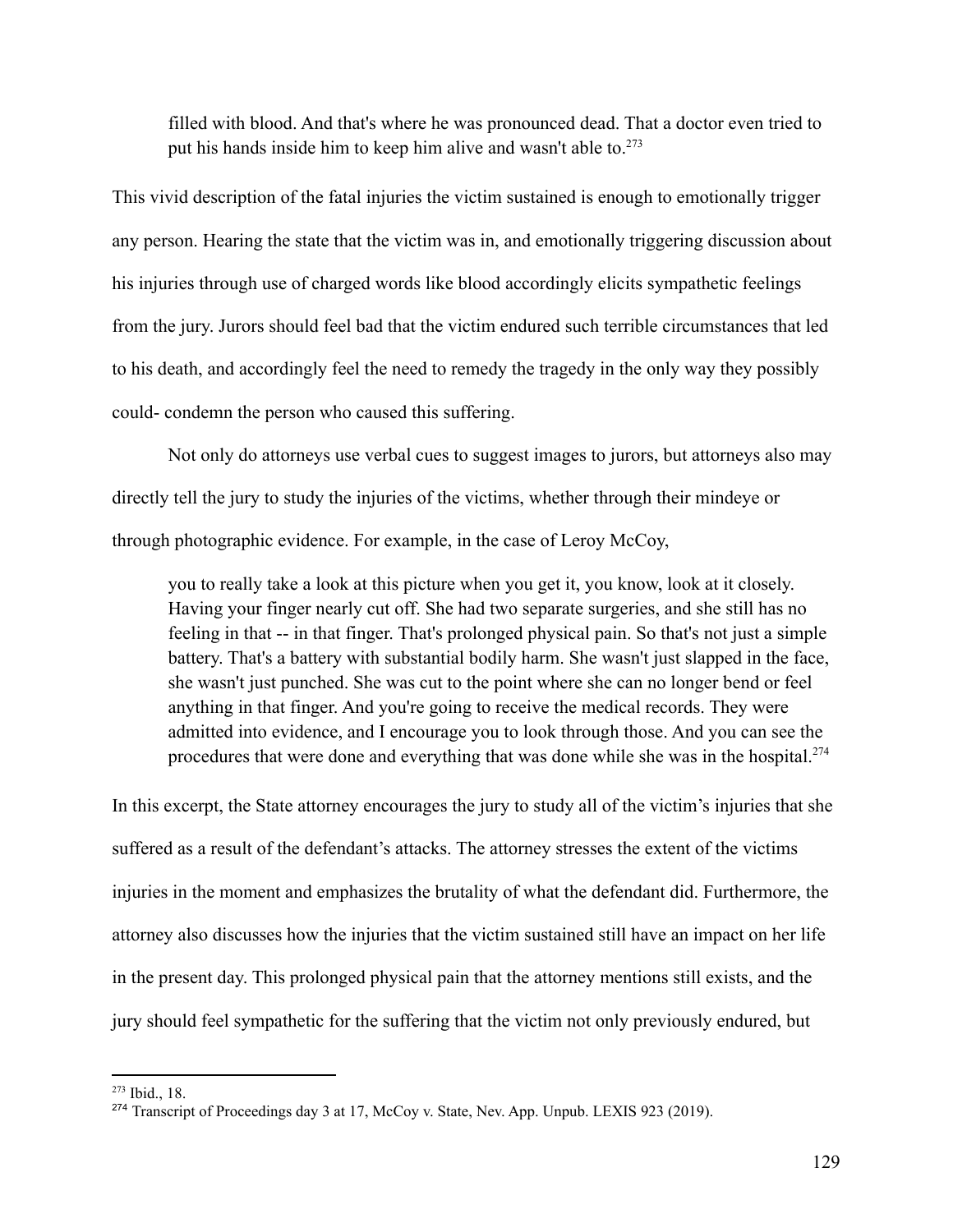also that she continues to endure to this day. This victim is alive and still has to deal with the aftermath of the crime today, which is not the case in many of the crimes discussed. However, the damage done to people involved in the crime is not only limited to victims in attorney arguments. Attorneys may also discuss the damages done to witnesses who underwent extreme emotional trauma.

Both surviving victims and witnesses, being present in the courtroom and interacting with the jury, are highly sympathetic as the jury can hear from them how they are still suffering to this day, and implicitly need their help to alleviate some of that suffering. These damages are not just limited to physical suffering, but attorneys also may discuss damages regarding mental or emotional injuries. Take the example of a witness in the case of Amadeo Sanchez, in which the attorney says:

Kristin [a State witness] was a mess. She was extremely distraught over what she had seen, crying, hyperventilating, shaking, couldn't make words, blurting out little pieces of the story as you heard on the 911 call, barely able to keep it together, and, as you heard frequently, vomiting with her extreme trauma as she told you that she had just seen and what she had been through.<sup>275</sup>

This graphic suffering that the witness experienced, as well as the implied lasting mental trauma of the event that must still impact her, is reason for the jury to feel sympathetic. The attorney mentions this unbearable situation, in which the defendant put the witness in order to cultivate positive feelings for her witness while also triggering negative emotions towards the defendant. The jury may want to compensate the witness for her suffering, and feel bad that she went through such a situation in the first place.

#### *II. b. 2. Defendant Victimization*

<sup>&</sup>lt;sup>275</sup> Transcript of Proceedings day 6 at 12-13, Sanchez v. State, Nev. Unpub. LEXIS 913 (2016).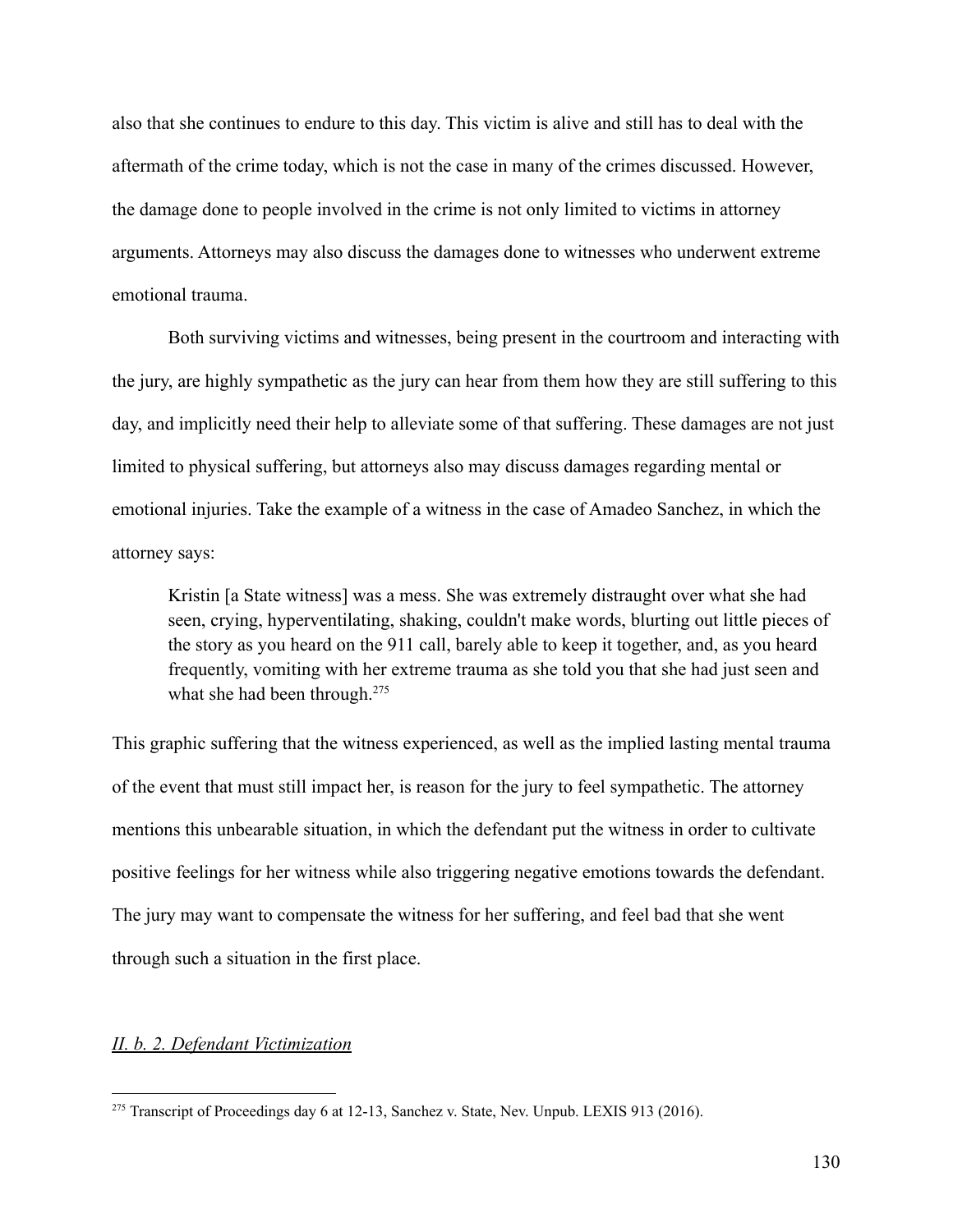Similar to the prosecution, defense attorneys may also focus on the poor victim who was allegedly injured, but they obviously do so to achieve a distinct result. Instead of discussing the suffering of the alleged victim or a witness, a defense attorney may focus on how the defendant has been made a victim in order to appeal to jury sympathy. Attorneys accordingly may work to trigger sympathy for the defendant, and suggest that an outsider should feel sorry for them, and not just see them as a human equal.

Framing the defendant as a victim was a pattern in both opening and closing statements. In opening statements, this framing technique was especially a pattern in cases whereby the attorney was attempting to place the blame of the crime on another party, or whereby the defendant emotionally suffered because of the crime. This suggests that the accused defendant never intended for the crime to happen in the first place, while also cultivating sympathy for the defendant for the situation that they are currently in. In these instances, the jury has the ability to alleviate the defendant's suffering by acquitting him or her. The attorney can paint the defendant as a victim of multiple things: a co-defendant or outside threat, the system in general, and even the victim.

In cases which involved a co-defendant, it was not unusual for a defense attorney to argue that the defendant was, in reality, a victim of the codefendant and not the perpetrator of the crime in which they are accused. Take, for instance, the case of Ivonne Cabrera, the only case in the data set which involves a female defendant. Perhaps this approach is taken because she is a woman, and therefore more susceptible to sympathetic treatment. Regardless, the attorney frames the crime in which she is accused as being involuntary due to the force of her conspirator. The attorney argues in opening statement that:

It [the crime] happened because this brutal man, with these violent tendencies, who had the heart to take the life of these two innocent men, was pointing that gun directly at

131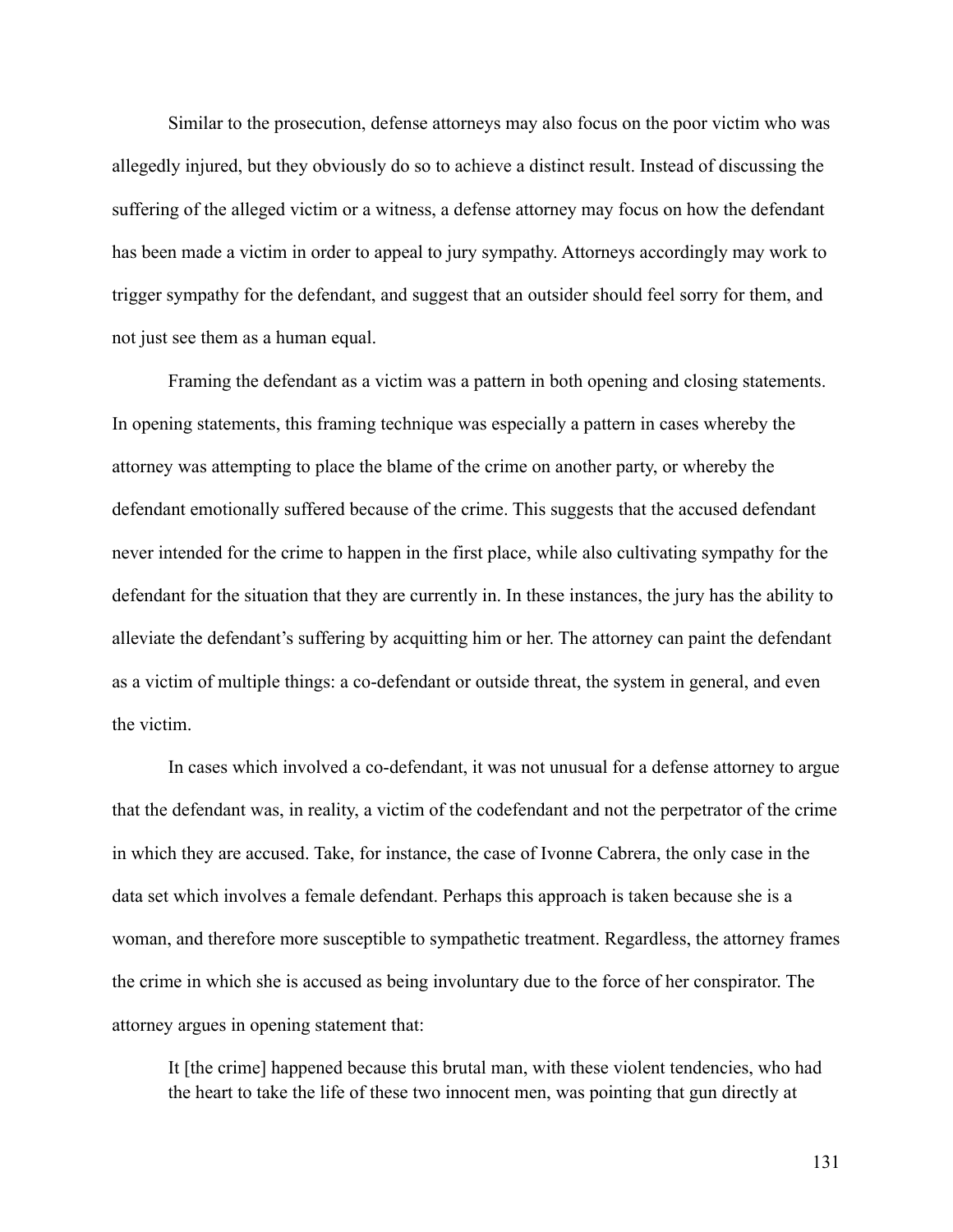Ivonne Cabrera and dictating what she did. After the shooting, they left. He took Ivonne and kidnapped her. He stole her away for over a day. For over a day, she thought that she was going to be killed, she thought that she was the next one…she knew that she was the next one that was going to go down. She was terrified. She was scared, and she didn't know how to handle it or what to do.<sup>276</sup>

The attorney wants the jury to feel sorry that the defendant was clearly victimized by another person who forced her to do what she did. The attorney wants the jury to realize that the crime was not the fault of the defendant, who was manipulated at gunpoint, and feel bad that that happened to her and she is being blamed and punished for something that was out of her control. Accordingly, the jury should remedy the situation and right the wrongs already committed, implicitly, by finding the defendant not guilty.

In the case of David Burns, who was only 18 at the time of the crime, the attorney likewise attempts to separate the defendant from the crime in question in the opening statement. The attorney points out how all the other alleged conspirators in this crime are older than David Burns.<sup>277</sup> Being only eighteen-years-old at the time of the crime, Burns was, according to this attorney, an easy person to "give up" as the fall man for the crime.<sup>278</sup> The defendant accordingly becomes the victim of wrongful blame from the people who truly committed the crime. The jury should feel sorry that this poor young man is in such a terrible situation, and therefore feel an urge to fix the wrongdoing out of sympathy.

Another theme that emerged in the argumentation was victimization of defendants on account of the system. This occurred through the suggestions of unfair treatment by the system, as discussed in the chapter on anger, and also sympathy for the way that defendants were treated by police. Like discussed in relation to anger, defendants may be painted and mistreated by

<sup>276</sup> Transcript of Proceedings day 1 at 51-2, Cabrera v. State, 454 P.3d 722 (2019).

<sup>&</sup>lt;sup>277</sup> Transcript of Proceedings day 6 at 27, Burns v. State, 495 P.3d 1091 (2021).

<sup>278</sup> Ibid.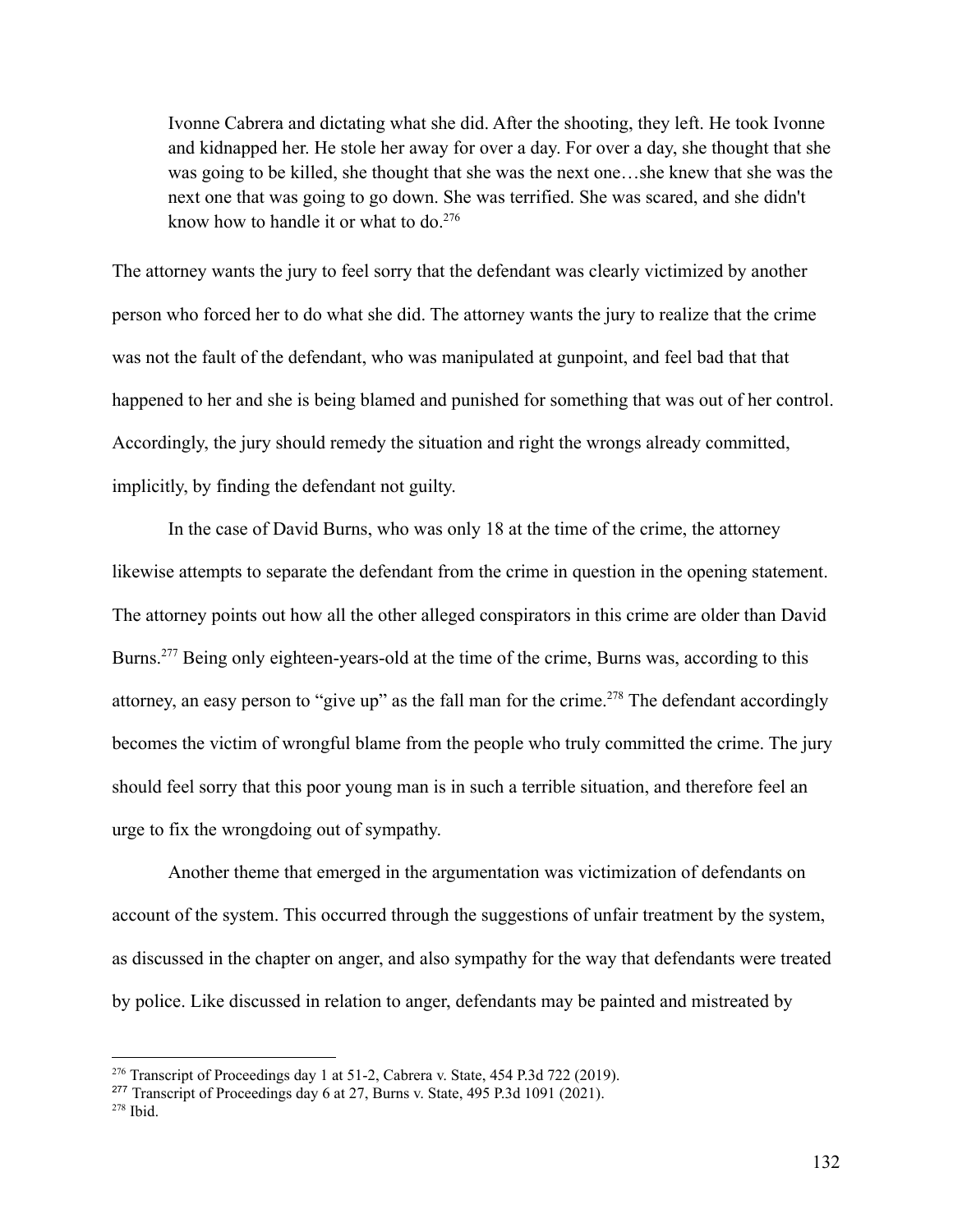authorities to cultivate emotional reactions. I argue that discussions of unjust police treatment likewise aim to trigger sympathy towards an abused defendant in order to frame them as a victim of sorts. This is very evident in their closing statement in the case of David Burns. When Burns expressed to the police that he believed that he had mental deficiencies (notably another status for which people tend to feel sympathetic), the police did not respond kindly.<sup>279</sup> The attorney mentions that, in fact, in the course of the interview that the police conducted with Burns after he was arrested, they asked him "are you retarded? You're a mother fucker. You're a jackass. You're a twisted person. Are you autistic? Cut the shit."<sup>280</sup> Using the words of the police officers that clearly undermine the defendant personally have sympathetic connotations. These loaded attacks on the mental ability of the defendant are clearly problematic and may draw a juror to sympathy for the way that the defendant was mistreated.

The final person that an attorney may frame a defendant as the victim of is, surprisingly, the alleged victim in the case. This argument was mainly articulated in closing arguments, but also appeared in one opening statement. These arguments cultivate sympathy for the defendant in an attempt to justify the crime that occurred. By painting the defendant as a victim as the person they injured, the jury may feel sympathetic for the fact that they were victimized, but that they are also now involved in the legal system after doing nothing wrong.

Unsurprisingly, this argument was common in, but not exclusively limited to, cases with self-defense arguments. An example whereby the defendant was portrayed as a victim of the alleged victim in a self defense argument comes in the case of Michael Jeffries.

The State cautions you that, you know, just because he sounds upset and sad in that-- in that conversation [the 911 call], you shouldn't extend sympathy to Mike Jeffries and not find him guilty because you feel sorry for him or you feel sympathy for him… but its relevant for a whole lot of other reasons than just exciting sympathy for Mike Jeffries. I

 $279$  Transcript of Proceedings day 15 at 25, Burns v. State, 495 P.3d 1091 (2021).

<sup>280</sup> Ibid.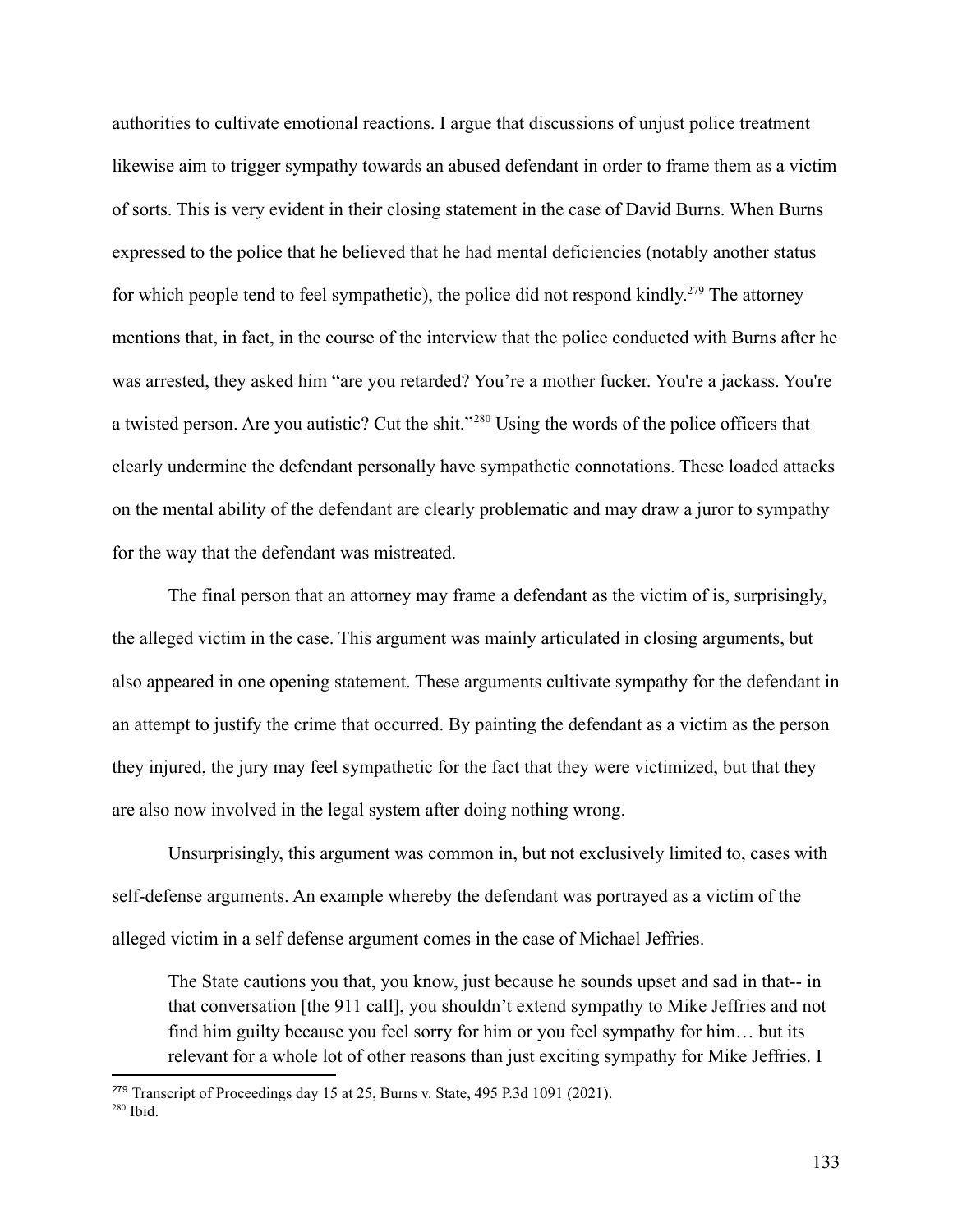don't want you to feel sympathy for Mike Jeffries. Mike Jeffries was just protecting his home. But when you listened to that 911 call, you listened to him sobbing. You listened to him begging for medical attention for his friend. He's not faking that.<sup>281</sup>

First, as is consistent in many of these trials, the attorney cautions the jury NOT to feel sympathy for the defendant. However, as I discussed in relation to anger in Chapter Three, suggesting an emotion at all implicitly plants it as a possibility in the minds of the jurors. By telling jurors not to feel sympathy, the attorney is implicitly suggesting that they MAY feel sympathy for the defendant. This excerpt is also important in the way it portrays the sadness of the defendant's situation whereby he had no choice but to take the life of his best friend. Jeffries was victimized so severely he had to do the unthinkable, and is being punished for it. His remorse and sobbing is clearly evidence that he didn't want to kill his friend and felt awful for doing what he had no choice but to do. He was so severely threatened that he was drawn to the extreme measure of reluctantly killing his best friend.

Attorneys may use defendant victimization as justification for a crime outside of an explicit self defense argument as well. For example, in the case of Dontay Sevier, the defense attorney does not explicitly claim that he is making a self defense argument, yet raises the fact that the defendant was victimized by the alleged victim. The defendant in this case was involved in a fight with the victim before he murdered him. The victim knocked out the defendant in an alleyway before the defendant returned to kill the victim. The attorney argued that the defendant acted "out of passion from a highly-provoking injury" when he shot the victim.<sup>282</sup> Shortly after in the statement, the attorney says

A blow sufficient to knock Mr. Sevier unconscious. He didn't manifest any of this malice aforethought in that state. He was injured, he responded rationally, impulsively.· He didn't act it out in a cool considered manner. There's no indication he did this out of hatred or

<sup>&</sup>lt;sup>281</sup> Transcript of Proceedings day 4 at 130-131, Jeffries v. State, 133 Nev. 331 (2017)

<sup>&</sup>lt;sup>282</sup> Transcript of Proceedings day 5 at 67, Sevier v. State, Nev. Unpub. LEXIS 283 (2019).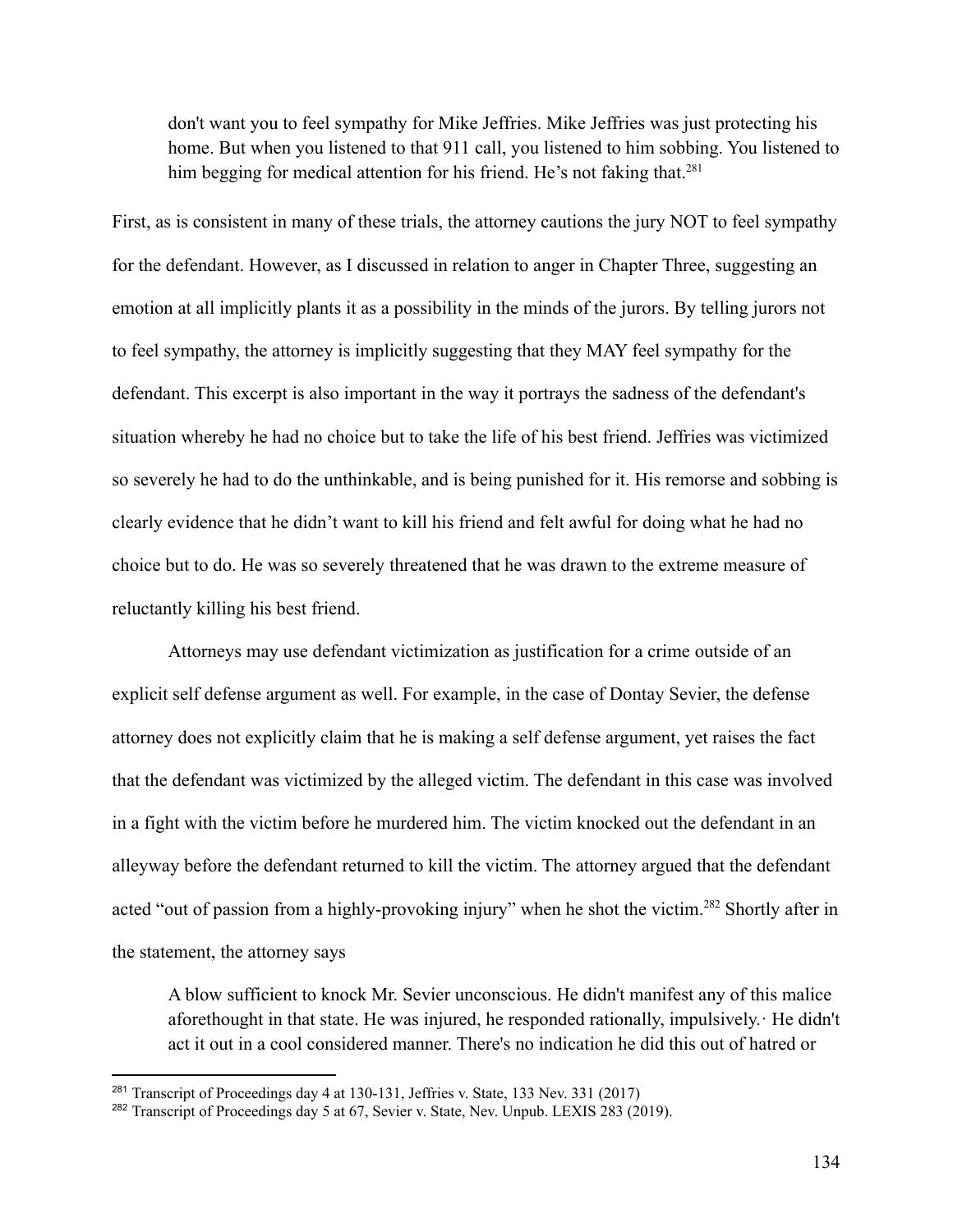revenge, okay?· He was hurt, disoriented, perhaps even a little afraid because it didn't end until it ended, all right? $283$ 

The attorney, in this excerpt, points out that the victim did not bring this treatment upon himself in order to emphasize the innocence of the defendant. He also uses the fact that the defendant was injured to remove any blame from him, as he was the victim in the situation. The jury, the attorney argues, should accordingly reduce the degree of murder that they charge the defendant with.

## *II. c. Framing of an Innocent Victim*

Attorneys may also heighten sympathy for a victim through innocence framing. In this approach, an attorney frames a victim as a pure, innocent person in order to increase juror sympathy towards them and their death. Jurors are compelled to feel bad that a victim got so wronged when they did nothing wrong, leading them to want to fix the injustice of the situation. The focus on innocence amplifies the perceived unfairness and sadness of the situation.

|             | <b>Closing Statements</b><br><b>Opening Statements</b> |                      | Rebuttal Argument    |  |
|-------------|--------------------------------------------------------|----------------------|----------------------|--|
|             | (absolute #/percent)                                   | (absolute #/percent) | (absolute #/percent) |  |
| Prosecution | 4/80%                                                  | $8/100\%$            | 2/100%               |  |
| Defense     | $1* / 20\%$                                            | n/a                  | n/a                  |  |

*Table 2.c Instances of Victim Innocence framing in Attorney Argumentation*

\*This case is an outlier in the way that the defense's argument is dependent on shifting blame

away from the accused defendant to a conspirator. See *State v. Ivonne Cabrera*.

<sup>283</sup> Ibid., 72.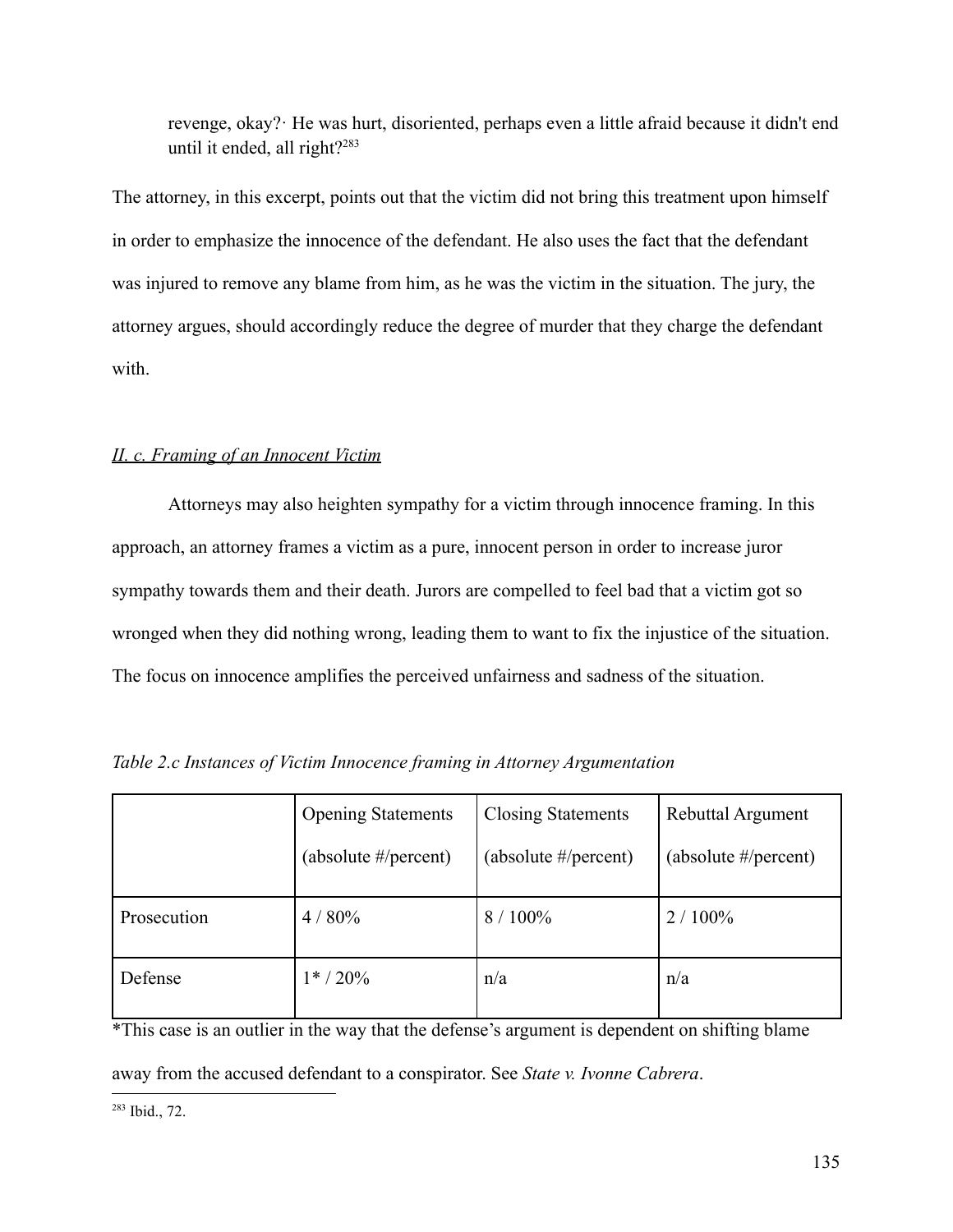Obviously, this is a tool of the prosecution. This approach was mainly a tool used in closing statements. Interestingly, it was used in the opening statement in the case of Ivonne Cabrera, the lone transcript that involved a female defendant. In this case, the attorney was sure to point out the bias that the jury may have had against the victims, because they were involved in a life of drugs. He says:

[the victims] were not living the type of life that you would want your children, your friends, your family members to live. They're all involved in use of narcotics and they're all doing things that they shouldn't be doing in our Community. But, on April 26th, 2012, at a little before 6 o'clock in the morning, they are truly the purest of victims. They are people who are home, asleep, within a locked apartment when they are executed by Jose Gonzales and Ivonne Cabrera.<sup>284</sup>

The attorney clearly points out the innocence of these people, going so far as to call them "pure" in his argumentation. He recognizes that they, objectively, may not be considered innocent in the eyes of most people for the lifestyle they lived, but goes on in an attempt to correct these preconceived notions by pointing out their innocence in the point in time in which they were murdered. Their purity and innocence makes the situation of their murder that much more sympathetic, and the jury should feel sorry that innocent lives were taken, and accordingly be pushed to action.

Consistent with my interviews and previous scholarship, closing statements were more emotional in this area as well. There were appeals to sympathy in this form in both closing and rebuttal arguments. In these statements, attorneys also pointed out how their victims may not have been the perfect people objectively, but nonetheless deserve juror sympathy. In the case of Emone James, the State attorney mentions that the jury has not heard much about what the victim "brought to this world," as the defense focused on the defendant's drug use and sale, but

<sup>&</sup>lt;sup>284</sup> Transcript of Proceedings day 1 at 36, Cabrera v. State, 454 P.3d 722 (2019).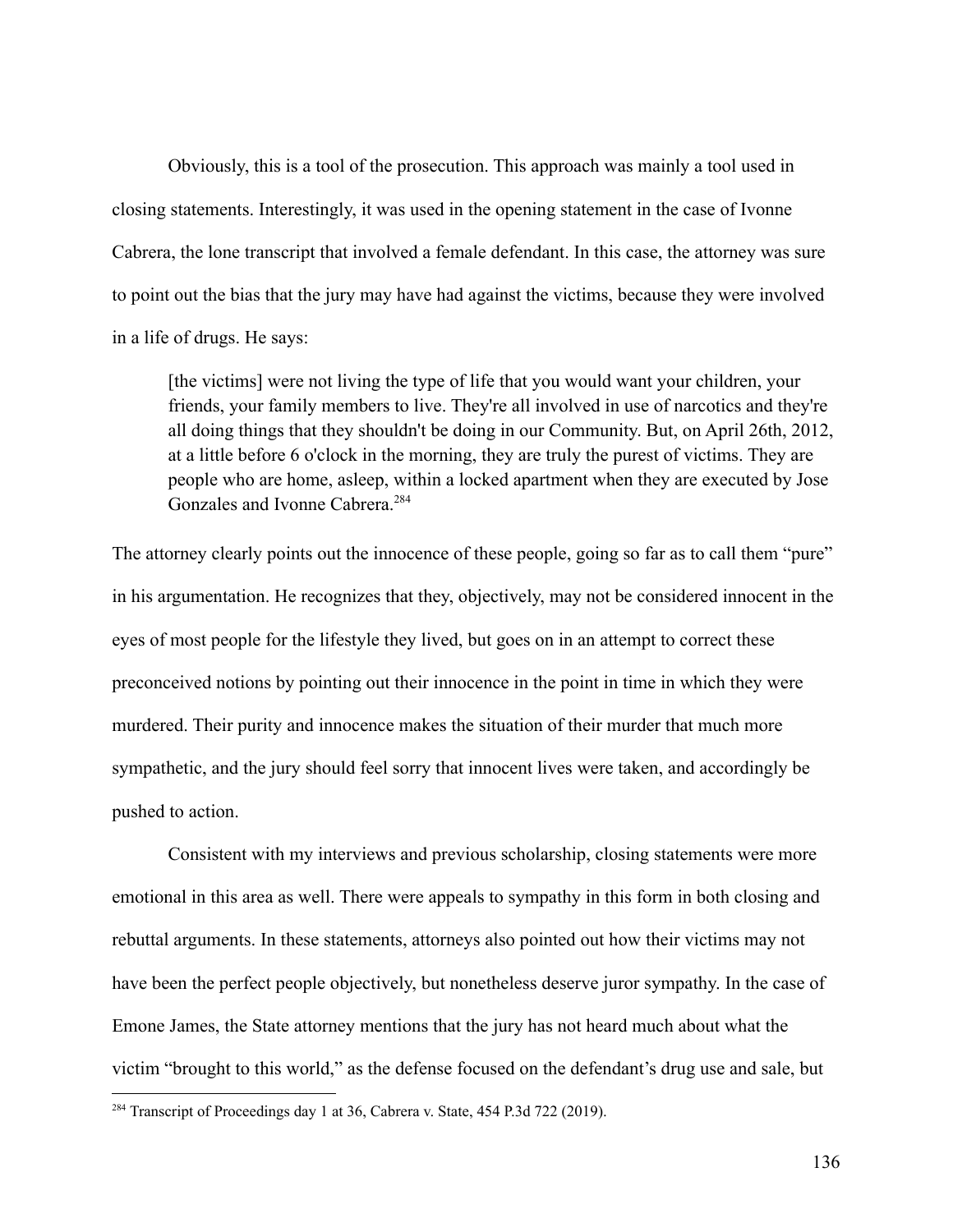continues to remind them that, "this man's life meant something. He didn't deserve what happened to him... he didn't deserve to be shot down dead for absolutely no reason and without being given a chance to fight back or anything."<sup>285</sup> The helplessness of the victim, who had no chance to fight back, contributes to feelings of sympathy. The jury effectively should view the victim as innocent and incapable of protecting himself, which should demonize the defendant in return.

On a similar note, an attorney may also recognize defense attorneys' attempts to victimize a defendant and respond through proclaiming the innocence of a victim. For instance, in the case of Steven Turner, the prosecution attorney clearly points to this defense tactic in his rebuttal argument. He claims:

Make no mistake, ladies and gentlemen: There are two victims in this room. They're sure as hell not those guys [the defendants]. It's those guys. Those men went there that day to do their jobs like they're supposed to, like they're trained to do. They did their jobs like they're trained to do. And these two opened fire.<sup>286</sup>

Notably, this case involved police officer victims, who already are easy to sympathize with due to their position in society. The State attorney highlights the responsibility of the officers and emphasizes how they were doing as they were supposed to yet were still wrongfully victimized. This frames the crime as a tragedy as the defendants opened fire on police officers when they were simply and innocently just trying to do their jobs.

#### *II. e. Conclusion*

Once more, across the board, the prosecution appealed to situational sympathy more so than the defense.

<sup>&</sup>lt;sup>285</sup> Transcript of Proceedings day 7 at 36, James v. State, Nev. Unpub. LEXIS 488 (2018).

<sup>286</sup> Transcript of Proceedings day 9 at 110, Turner v. State, 473 P.3d 438 (2020).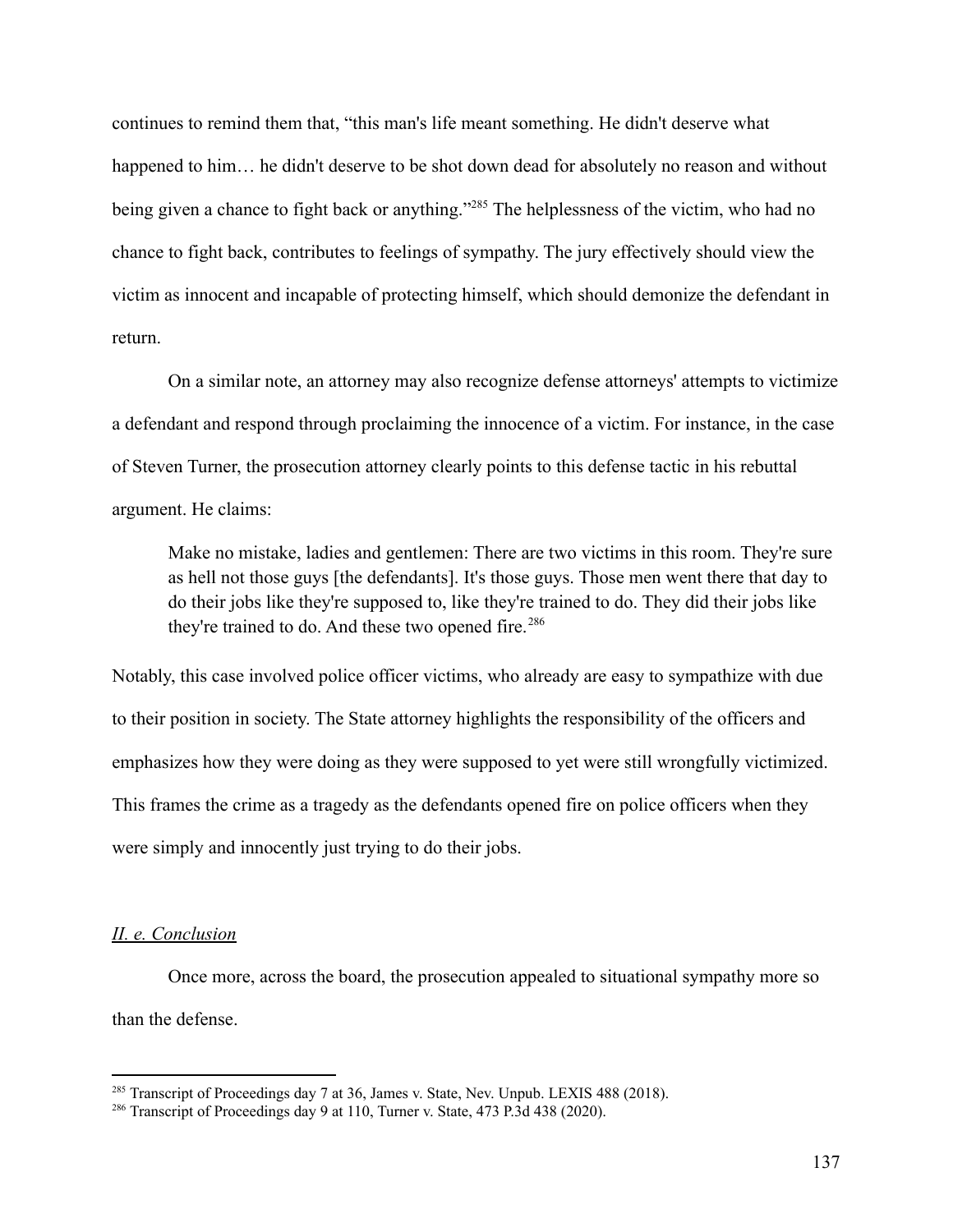|             | <b>Opening Statements</b> | <b>Closing Statements</b> | Rebuttal Argument (absolute) |
|-------------|---------------------------|---------------------------|------------------------------|
|             | (absolute #/percent)      | (absolute #/percent)      | $\#/percent$ )               |
| Prosecution | 19/54.3%                  | $39/58.2\%$               | $7/100\%$                    |
| Defense     | 16/45.7%                  | 28/41.8%                  | n/a                          |

*Table 2.d Total Situational Appeals in Opening and Closing Statements*

Indeed, there is no evidence that the defense engaged in two of the three techniques discussed above. In the only category that contained data for both the defense and prosecution, appeals to sympathy by the defense far outnumbered those made by the prosecution. This was in the area of victimization. This finding is unsurprising when considering how defense attorneys may have a more urgent need to frame their clients as victims than do prosecutors. Prosecutors enter court under the notion that someone has been victimized. They automatically have a victim who is sympathetic whom they are defending. It makes sense that defense attorneys attempt to victimize their clients more, as the high number of appeals may correspond to the difficult job of portraying an anti-sympathetic person as a victim.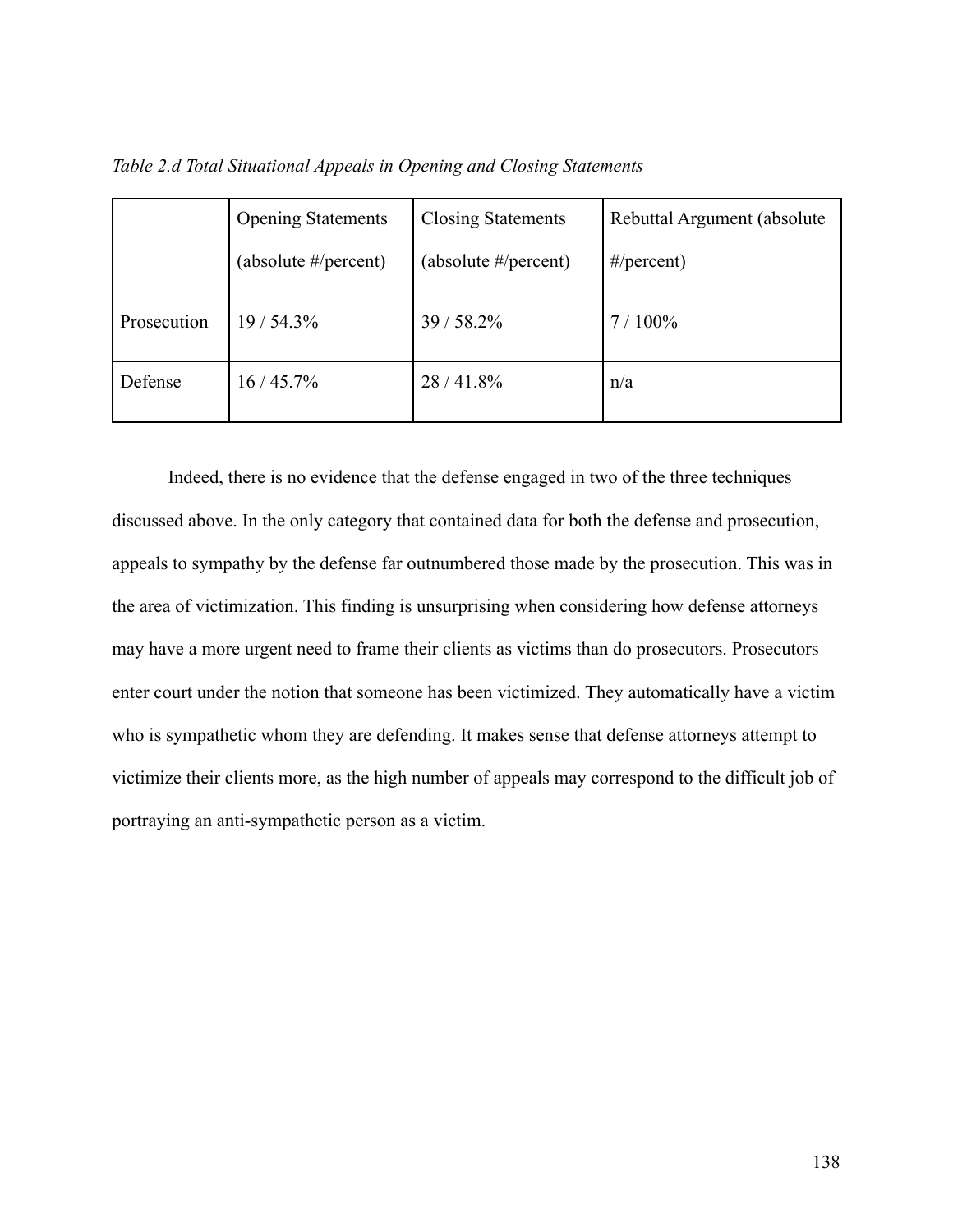#### **III. Conclusion**

|             | Identitarian<br>Opening<br>(absolute<br>$\#/percent$ ) | Identitarian<br>Closing<br>(absolute)<br>$\#/percent$ ) | Identitarian<br>Rebuttal<br>(absolute)<br>$\#/percent$ ) | Situational<br>Opening<br>(absolute)<br>$\#/percent$ ) | Situational<br>Closing<br>(absolute)<br>$\#/percent$ ) | Situational<br>Rebuttal<br>(absolute)<br>#/percent) |
|-------------|--------------------------------------------------------|---------------------------------------------------------|----------------------------------------------------------|--------------------------------------------------------|--------------------------------------------------------|-----------------------------------------------------|
| Prosecution | 37/68.5%                                               | 28/59.6%                                                | $6/100\%$                                                | $19/54.3\%$                                            | $39/58.2\%$                                            | $7/100\%$                                           |
| Defense     | 17/31.5%                                               | $19/40.4\%$                                             | n/a                                                      | $16/45.7\%$                                            | 28/41.8%                                               | n/a                                                 |

*Table 3.a Total appeals to Sympathy in Argumentation*

Overall, it is clearly evident that appeals to sympathy are used more by the prosecution than by the defense. This finding makes sense considering that the prosecution aims to often represent the side of a victim, who is, by default, already sympathetic as the alleged victim. One attorney noted, speaking from when they were a prosecutor in the past, "I was always much more emotional [as a prosecutor] and I definitely tried to play on the sympathy of the jury because we have the harm that was done, we have the ones who are the victims."<sup>287</sup> In other words, State attorneys already have easily accessible sympathy when entering a case. However, it is worth noting that attorneys may appeal to these emotions without even realizing it. Of the two people who worked as prosecution attorneys that I interviewed, only one explicitly noted that the prosecution appeals to emotions at all.<sup>288</sup> The attorney who mentioned this used to work as a prosecution attorney and now works in criminal defense.<sup>289</sup> The other prosecution attorney up front said bluntly that, "I do not use emotional appeals as a prosecutor,"<sup>290</sup> and followed up by

<sup>&</sup>lt;sup>287</sup> Attorney 2, interview

<sup>288</sup> Attorney 2, interview; Attorney 3, interview.

<sup>289</sup> Attorney 2, interview.

<sup>290</sup> Attorney 3, interview.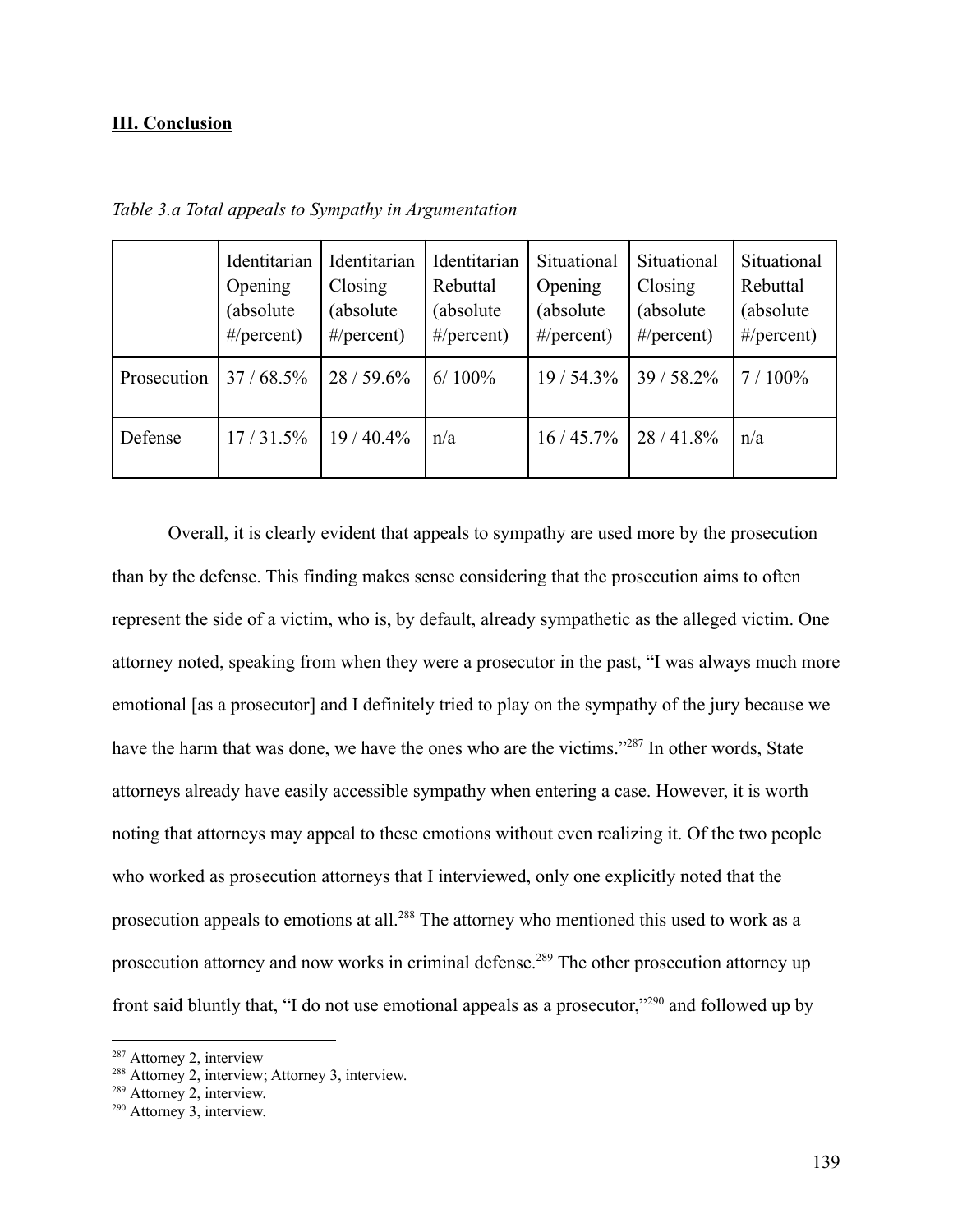saying that they do ask a jury *not* to feel sympathy or anger towards an actor in court. While it would seem such a statement would be evidence of avoiding emotion in explicit terms, as mentioned previously, merely mentioning these emotions can theoretically plant them in the jury, meaning that the attorney is appealing to emotions without realizing it. This attorney also mentioned that they save emotional appeals for the sentencing phase of trial, once more noting that they do in fact, use emotional appeals and find it acceptable to do so.<sup>291</sup> Ultimately prosecutors can appeal to the sadness of the situation that brought them to court. They also have a more sympathetic group of people to draw from when presenting their case. They oftentimes not only have a victim to discuss, but may have witnesses that were negatively impacted by the crime in question who testify on their side.

Defense attorneys, on the other hand, must dig deeper to reframe the image that the prosecution provides in their argumentation to cultivate sympathy, as indicated in attorney interviews.<sup>292</sup> The prosecution speaks first and establishes a sympathetic story of a crime that the defense attorney must respond to and effectively fight against. One defense attorney even expressly acknowledged the need to do this through humanization, suggesting that one way that they appealed to the jury in their statements was by implicitly messaging to the jury that the defendant could be a familiar person.<sup>293</sup> They said, "if you're working on a criminal defense side of things, you want to *paint a picture* for the jury that this person sitting next to me [the defendant] could be you, or this person sitting next to me could be your daughter or son."<sup>294</sup> The fact that defense attorneys may have a more difficult time cultivating sympathy for their clients may explain why the defense victimizes and uses character details more frequently than the

<sup>291</sup> Attorney 3, interview.

<sup>292</sup> Attorney 4, interview.

<sup>&</sup>lt;sup>293</sup> Attorney 1, interview.

<sup>294</sup> Ibid.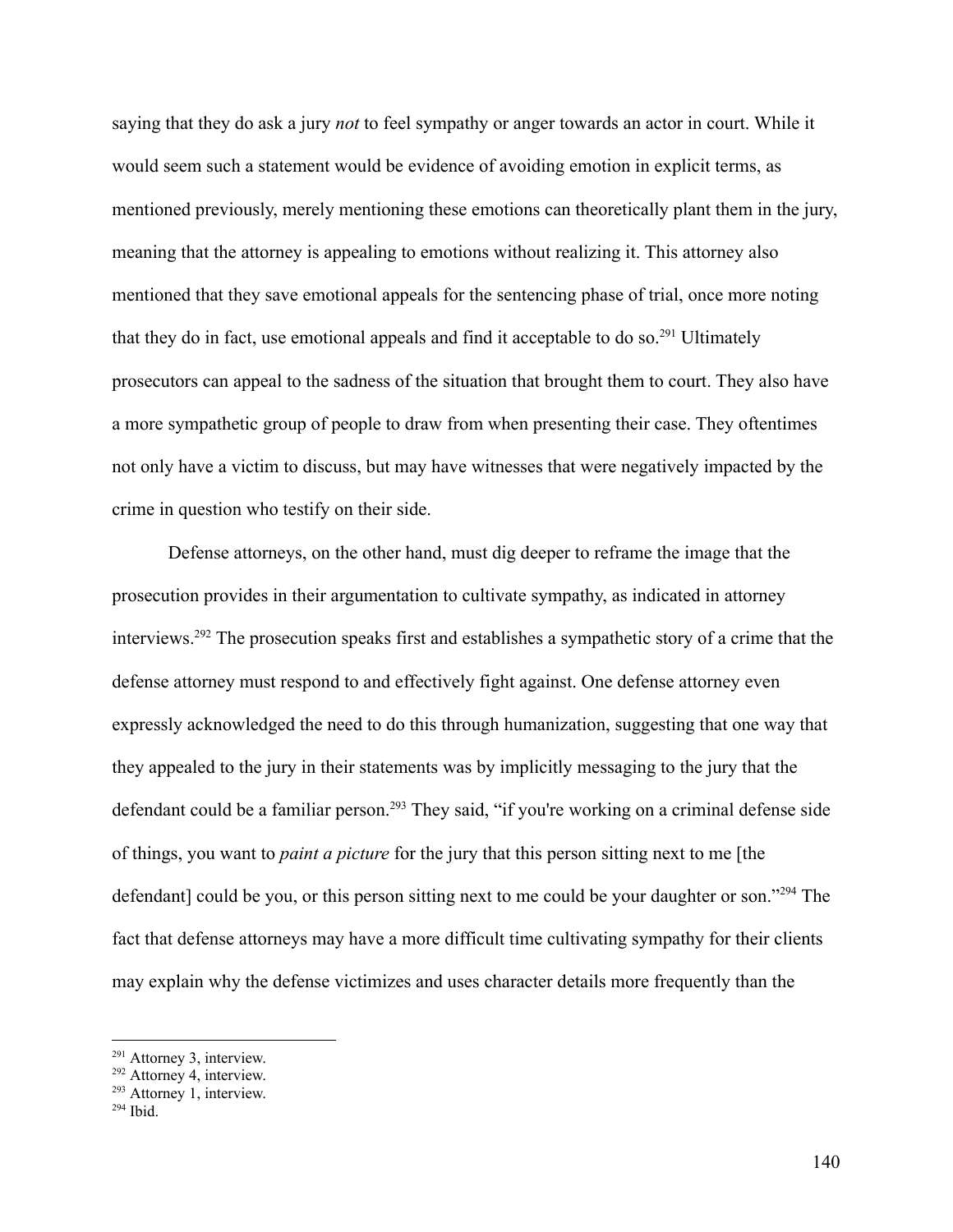prosecution. Defendants enter trial at an automatically unsympathetic status, according to one defense attorney interviewed.<sup>295</sup> This means that their attorney, therefore, is tasked with humanizing them against an already negative image presented by the State. One defense attorney stated that the job of the defense attorney, in argumentation, is to blunt the emotional appeals of the State attorney, who attempts to demonize the client in their argumentation.<sup>296</sup> This attorney noted, "so as the defense, more than often I think, we tend to be trying to blunt the emotional appeal of whatever the State is trying to do…. So if the State is often, like, demonizing our client, or going on and on and inviting the jurors to recognize how… terrible or awful our client's alleged actions were, part of the defense's job is to figure out how to address that."<sup>297</sup> The higher number of appeals in this area perhaps hints to more repetition and consistent attempts to do this since it is more difficult. Ultimately, the only technique that was used by both teams and showed more appeals from the prosecution was identitarian sympathy related to children who may have been involved.

As for demographic trends across transcripts, many of the predictions held true. For instance, attorneys did appeal to sympathy more in cases with juvenile victims than in cases with adult victims. However, for adult victims, there did not appear to be any discrepancy in appeals to sympathy dependent on race or gender. This was not the case for witnesses or defendants, however. Attorneys utilized more appeals to sympathy in cases that involved witnesses who were women or children than men. Appeals relating to defendants are likewise not uniform across demographics. Recognizing that my dataset only involved one case with a female defendant, it is difficult to establish trends in this area. Every attorney I spoke with noted that emotional appeals are very case specific, which makes it difficult to apply the trends of one case to cases with

<sup>295</sup> Attorney 4, interview.

<sup>296</sup> Attorney 4, interview.

<sup>297</sup> ibid.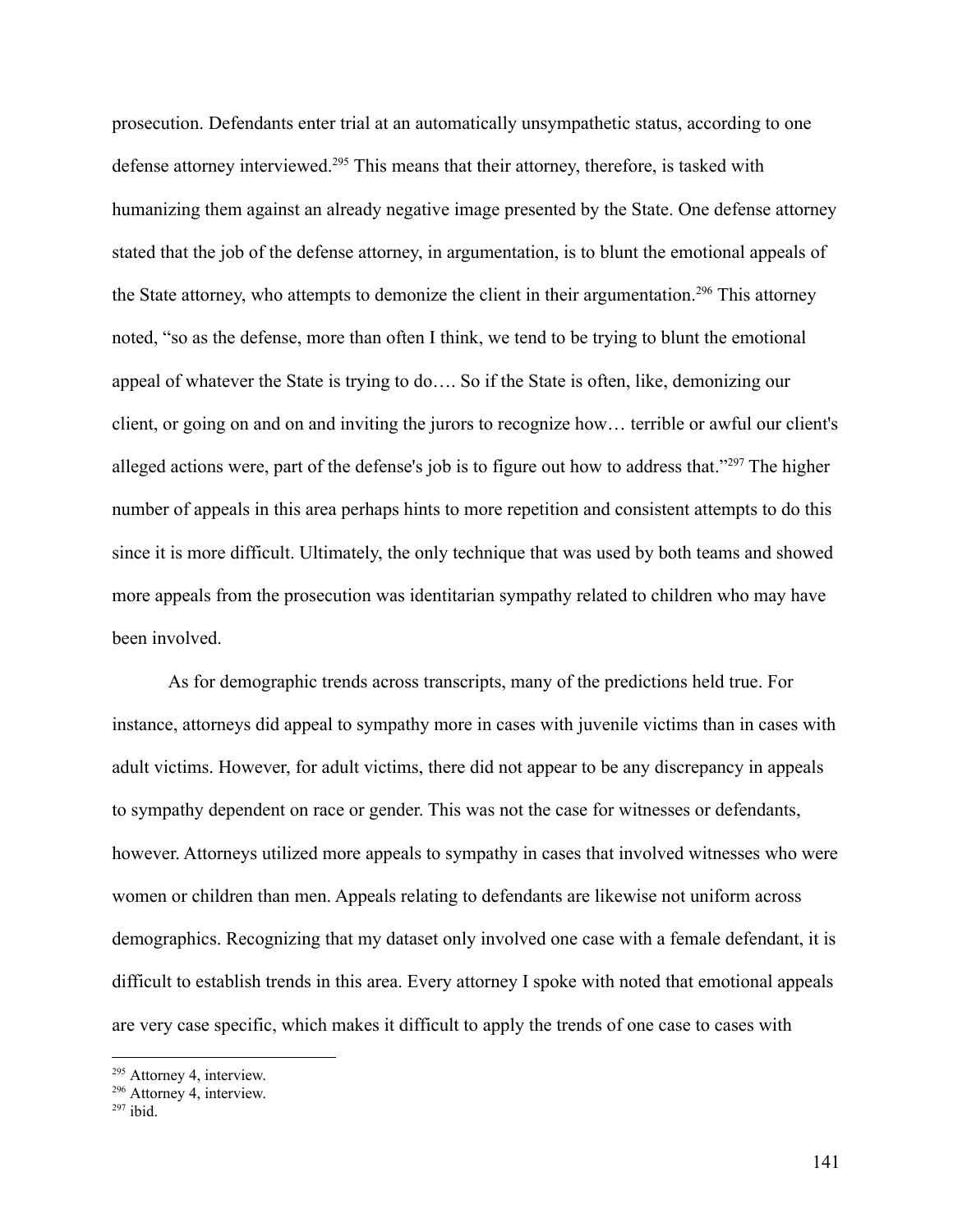female defendants as a whole. However, in this singular case, there were more appeals to sympathy, especially in the form of defendant victimization, than in any of the cases with male defendants. This could be only case specific but it is nonetheless worth noting. In a similar manner, sympathetic appeals were also used in regards to the race of defendants in two cases, though it is once more difficult to rule on if these patterns were due to case facts or to minority racial status. In the end, appeals are largely case and fact specific, and the dataset I have obtained, having almost entirely male defendants of color, makes it difficult to observe and definitively rule on trends.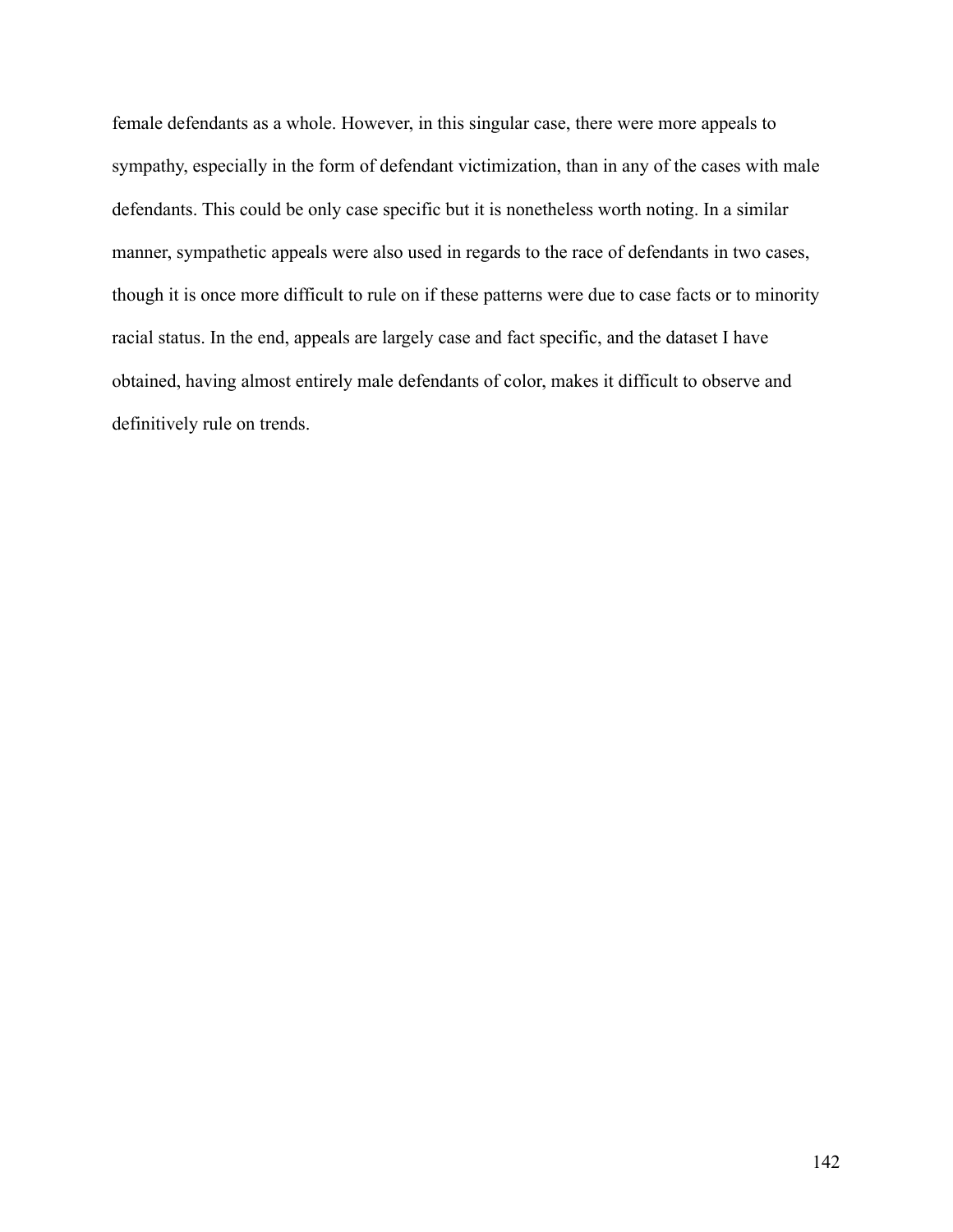## *Conclusion*

*"I think that [emotional appeals] are appropriate and necessary. I think if you're not appealing to your jurors' emotions as a lawyer you're probably doing something wrong."*<sup>298</sup>

Attorneys undoubtedly appeal to emotions in criminal litigation. This thesis has made these emotional appeals evident through both content analysis and attorney interviews. Using such an appeal follows from the logic that jurors, as feeling-thinking people, use emotions in the process of making decisions. There is a plethora of evidence that suggests that attorneys strategically attempt to trigger anger and sympathy, and arguably even more emotions during their argumentation. This thesis has focused on the specific techniques that attorneys use in their attempts to cultivate emotional decision making from jurors.

These emotional appeals interestingly appear to stem from inferred feelings that jurors already possess. In interviews, defense attorneys mentioned playing off of a general distrust and fear of government during argumentation. This claim was consistent with what was shown in content analysis, as defense attorneys triggered anger in relation to police, investigators, State attorneys, and governmental powers in general. Attorneys also rely on an assumption that jurors have expectations about how the justice system should function, which is why they attempt to trigger anger by pointing out things that challenge moral values of justice. The very technique of sarcasm relies on the ability of the juror to know that the answer is not what the attorney is actually suggesting. Attorneys need to assume the jurors have the values to hear what they are saying as utterly ridiculous. While triggers towards anger are reliant on violating morals that attorneys assume jurors to possess, this is not the only place where these assumptions are

<sup>298</sup> Attorney 3, Interview.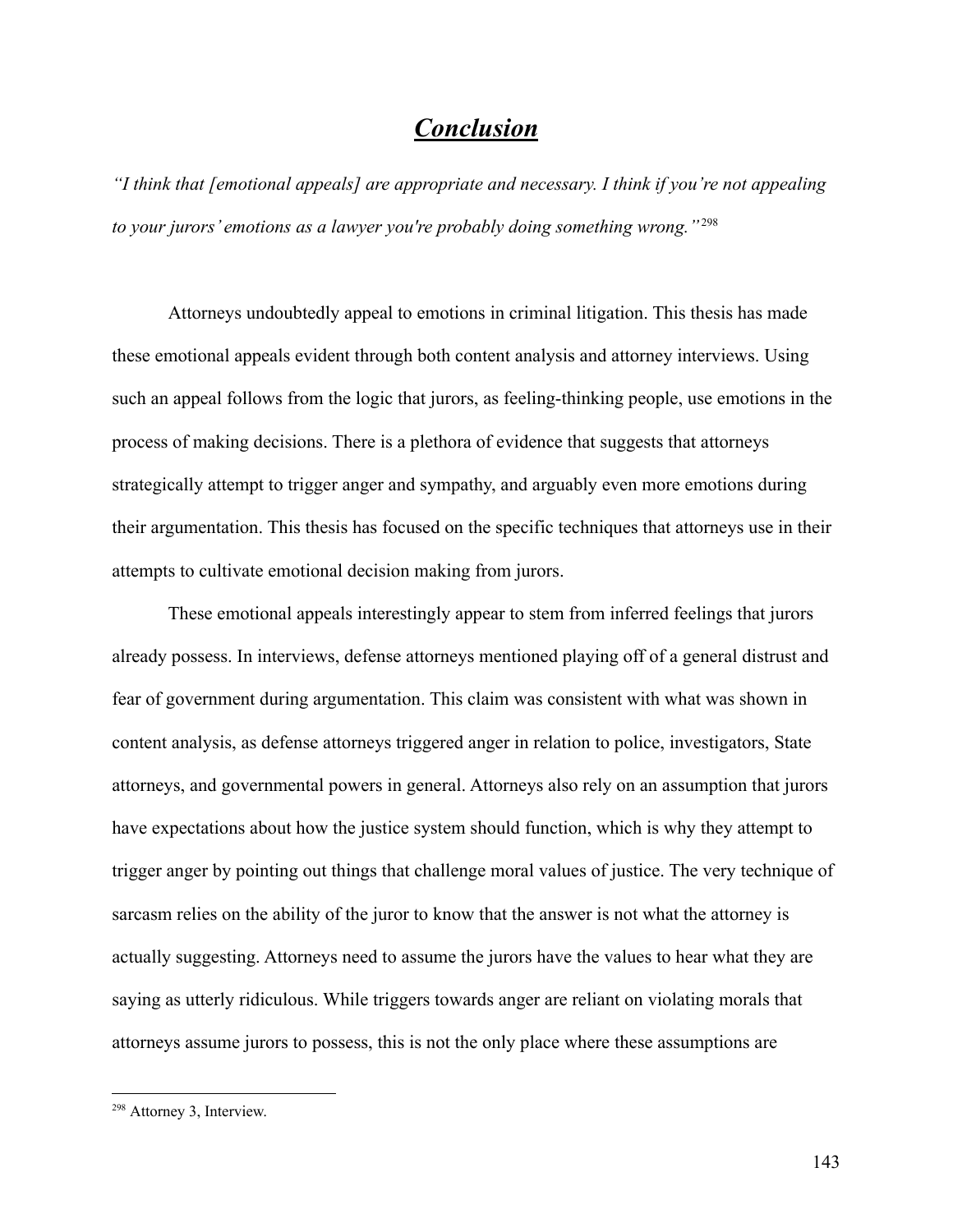relevant. In fact, attorneys make these same assumptions with regard to sympathy. The emotion of sympathy is based on an inherent value for life, and that people who see others being harmed will feel sorry for them. Techniques rely on jurors having values that reflect respect of others. Triggering emotions is ultimately all about challenging or playing into prior notions that jurors have upon entering the courtroom.

The tools that attorneys use are clearly dependent on their task at hand. Considering that prosecution and defense attorneys have opposite jobs, it follows that there are some strategies that only prosecution attorneys use, and there are some strategies that only defense attorneys use. Only State counsel attempts to appeal to anger through graphic details, and intent framing, add to sympathy through speaking from the point of view of a sympathetic person, and victim innocence framing. Only defense attorneys emphasize the irresponsibility of State agents in order to cultivate anger.

However, there are some strategies that both slides use, regardless of the fact that the two teams have opposing roles in a trial. Both the prosecution and the defense use repetition, sarcasm, and lying accusations, references to sympathetic parties and character details, and both frame identities. Some of the techniques were used the same way by both sides. Attorneys for both sides accused the other side of lying. Some of these common techniques rely on values directed towards a common enemy: the justice system as a whole.

Interestingly, attorney interviews revealed a tendency of attorneys to deny their own usage of emotional appeals, or shift the focus of their own usage to the usage of the other side. While defense attorneys often admitted that they did strategically appeal to emotions, many claimed that the prosecution used far more strategic appeals than they did. While one prosecution attorney, who now works in defense, admitted that this was true, the other prosecution attorney

144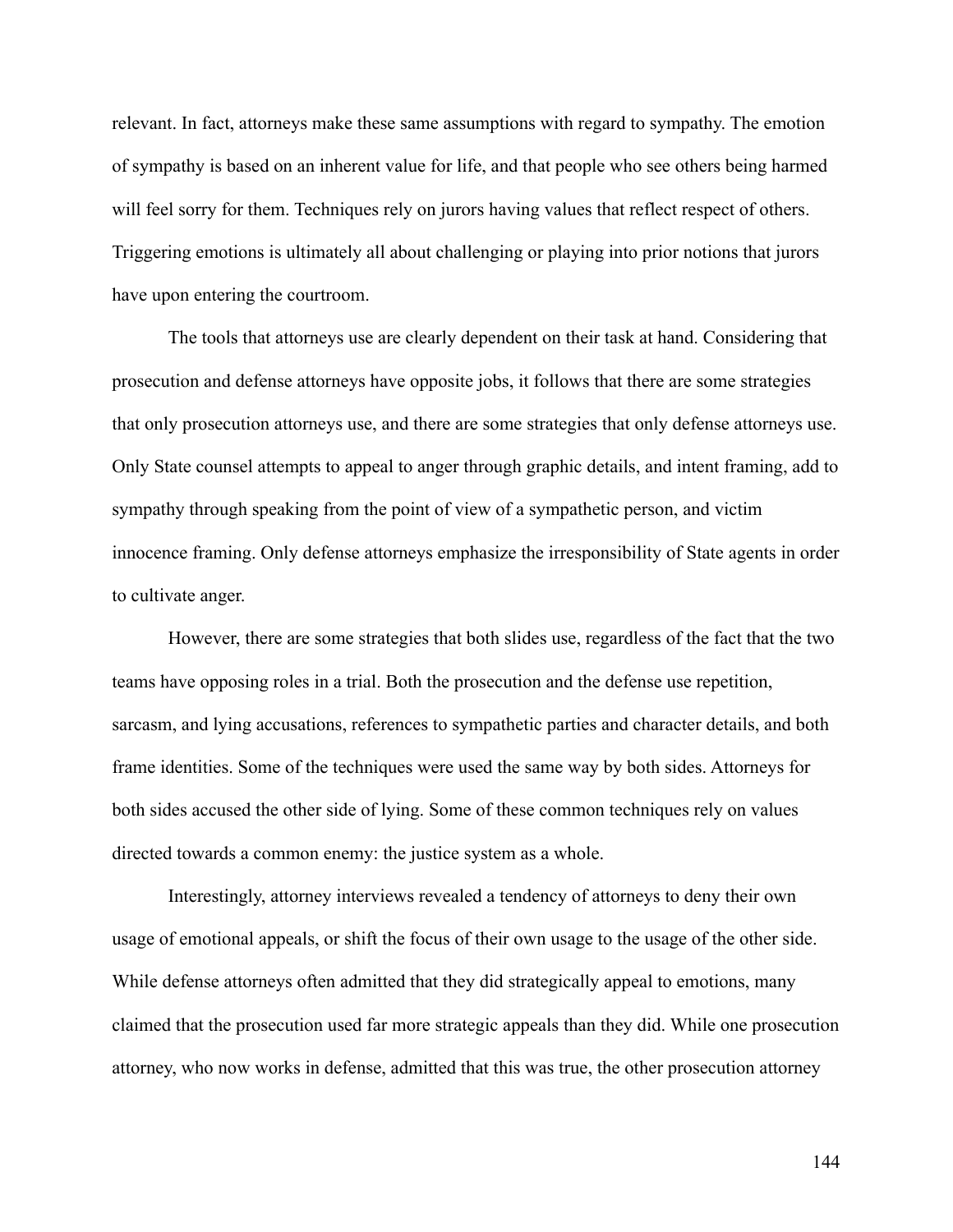denied the use of emotional attempts entirely. Yet, there are a substantial number, 293 to be exact, of examples in my data set of prosecution attorneys' attempts to appeal to anger in the eighteen trial transcripts.

|             | <b>Opening Statements</b> | <b>Closing Statements</b> | Rebuttal Argument    | Totals |
|-------------|---------------------------|---------------------------|----------------------|--------|
|             | (absolute #/percent)      | (absolute #/percent)      | (absolute #/percent) |        |
| Prosecution | $86/56.2\%$               | $168/53.2\%$              | 39 / 100%            | 293    |
| Defense     | $67/43.8\%$               | $148/46.8\%$              | n/a                  | 153    |

*Table 5.a Total number of Emotional Appeals in Attorney Argumentation*

Through content analysis of opening and closing remarks, I uncovered the possibility that defense attorneys may be wrong in their reported use of emotional appeals as well. While content analysis did reflect that the prosecution does appeal to sympathy more than the defense does, both sides use emotional appeals nearly equally when attempting to trigger anger. For some emotions, it is not the case that the prosecution uses more appeals than the defense team.

*Table 5.b Total number of Appeals to Anger in Attorney Argumentation*

|             | <b>Opening Statements</b> | <b>Closing Statements</b> | Rebuttal Argument    | Totals |
|-------------|---------------------------|---------------------------|----------------------|--------|
|             | (absolute #/percent)      | (absolute #/percent)      | (absolute #/percent) |        |
| Prosecution | $30/46.9\%$               | $101 / 50\%$              | $26/100\%$           | 157    |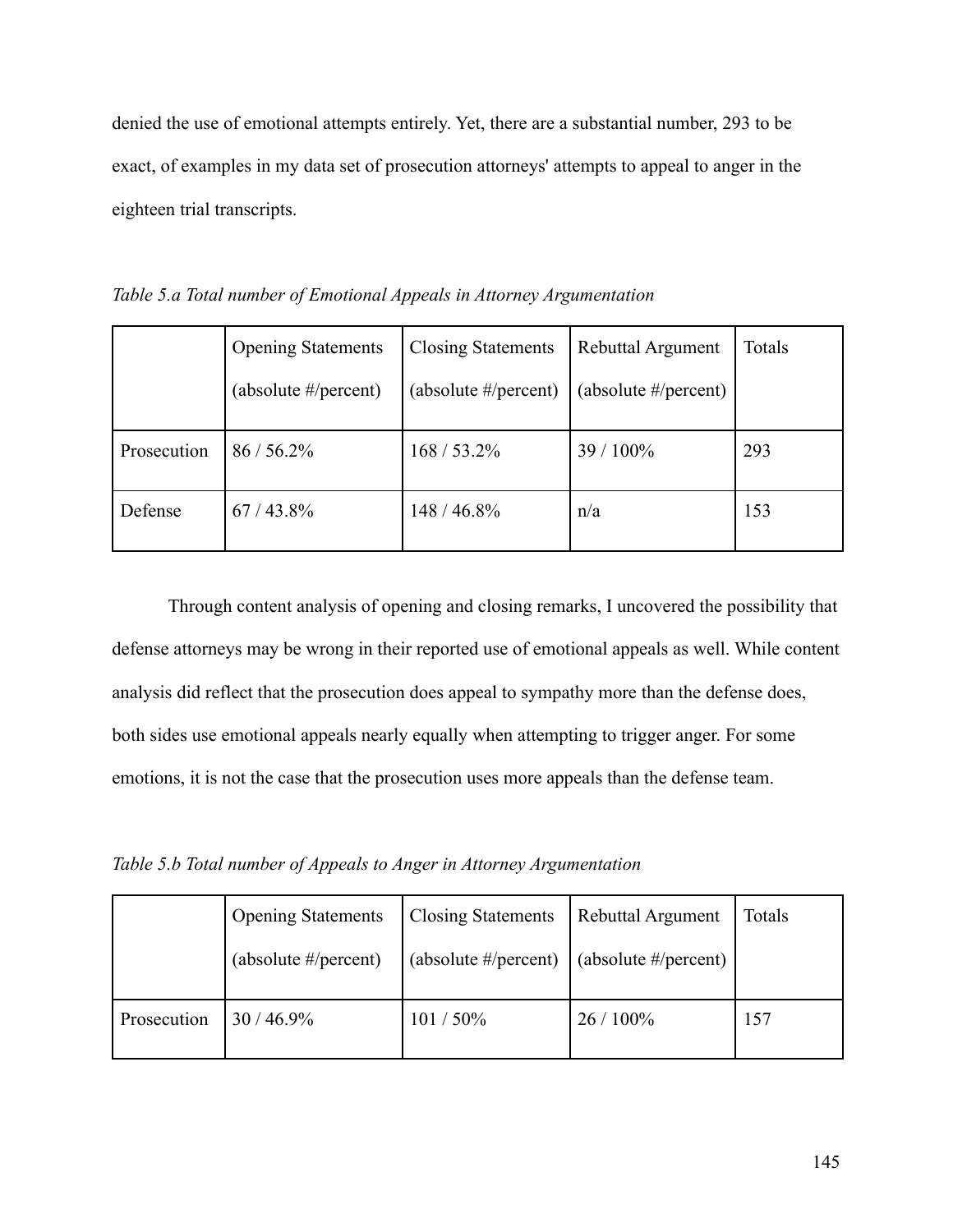| Defense | 52<br>52.1%<br>34 <sub>1</sub><br>ب | 50%<br>101 | n/a | $\sim$ $\sim$<br>1 J J |
|---------|-------------------------------------|------------|-----|------------------------|
|         |                                     |            |     |                        |

*Table 5.c Total number of Appeals to Sympathy in Attorney Argumentation*

|             | <b>Opening Statements</b> | <b>Closing Statements</b> | <b>Rebuttal Argument</b> | Totals |
|-------------|---------------------------|---------------------------|--------------------------|--------|
|             | (absolute #/percent)      | (absolute #/percent)      | (absolute #/percent)     |        |
| Prosecution | 56/62.9%                  | $67/58.8\%$               | 13 / 100%                | 136    |
| Defense     | 33/37.1%                  | 47/41.2%                  | n/a                      | 80     |

The prosecution is set in an already sympathetic position upon entering the court, so this aligns with the data. However, neither side, in an average trial, is automatically positioned in an anger proving situation any more than the other, which is also reflected in the data.

It is also worthy to note that the total prosecution counts are much higher than the defense in the appeals to sympathy because they use more appeals independently than what defense uses. Defense only has one strategy of emotional appeal that the prosecution does not also use, whereas the prosecution uses four techniques that defense attorneys do not use. It is also notable that the prosecution makes two closing arguments. Transcripts from the prosecution composed of the majority of the transcripts in my data set. So while there is a higher total number of appeals for the prosecution, one must take into account the entire extra statement that they get to make because they have the burden of proof.

The stigmatization of emotion in law is irrational. It is simply impossible to separate emotion from decision making, so why should this be the expectation? In Chapter One, I discussed how emotions are inseparable from the decision making process. Appealing to the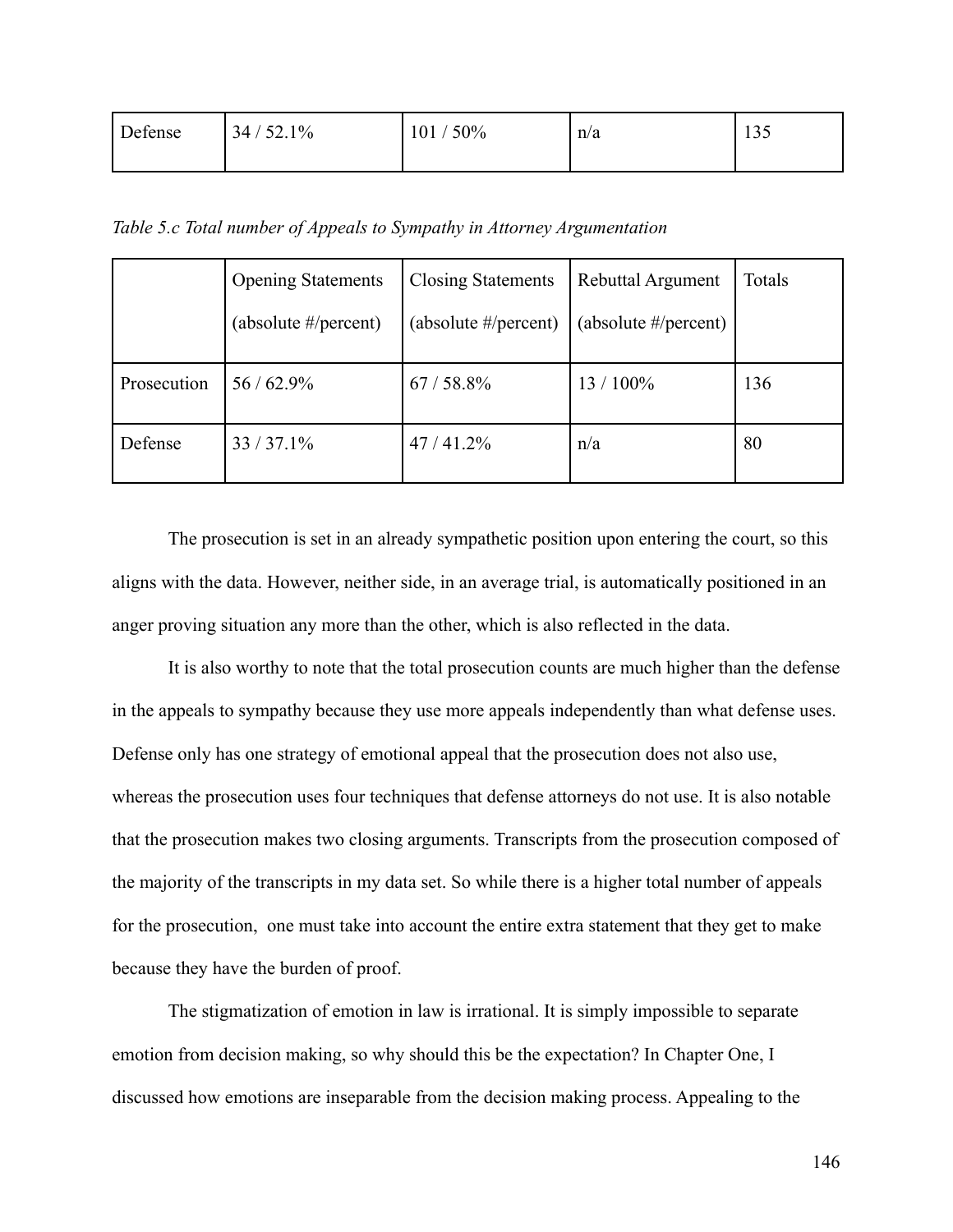decision-maker, and the information that they use to make choices, is a legitimate strategy for achieving a desired verdict. Doing so should not be considered unethical, rather it should be viewed as a respectable strategy of effective lawyering. Rather than telling ourselves that the court should be an emotion-free, neutral, rational space, it is better to understand the role of emotion throughout judicial processes. It is clear that juries can be emotional. This thesis has also demonstrated how lawyers attempt to trigger that emotion. Rather than deny these crucial facts, we should accept them and make juries aware of them. Juries should not be educated to ignore their emotional inputs, as Chapter One noted how this may actually increase the intensity of their emotional states. Rather, juries should be left to function as they are, but may also be made aware of their emotional bias before entering the court. This may look like attorneys notifying jurors that their emotions may sway their decisions during voir dire, but not encouraging them to fight their feelings.

I further ask: why is it so taboo for attorneys to appeal to juror emotions when these appeals go majorly unnoticed and unpunished? I argue that a "good" attorney is one who uses all the tools available to sway the jury. If emotions are a natural part of decision making, I believe that attorneys should be able to play into this process of decision making in their argumentation. Those training to be criminal attorneys should accordingly learn how to appropriately appeal to emotions in a reasonable manner. This is not to say that all emotional appeals should be considered completely ethical, or that trials should be emotionally driven, or that attorneys should appeal to emotions more than they already do. Rather, I suggest a push away from the rhetoric of neutrality and denial of emotional appeal as a legitimate strategy of argumentation.

Originally, I had intended to study the impact of defendant identity on emotional appeals. However, due to the size of my dataset, I was incapable of doing so. I offer this as an area of

147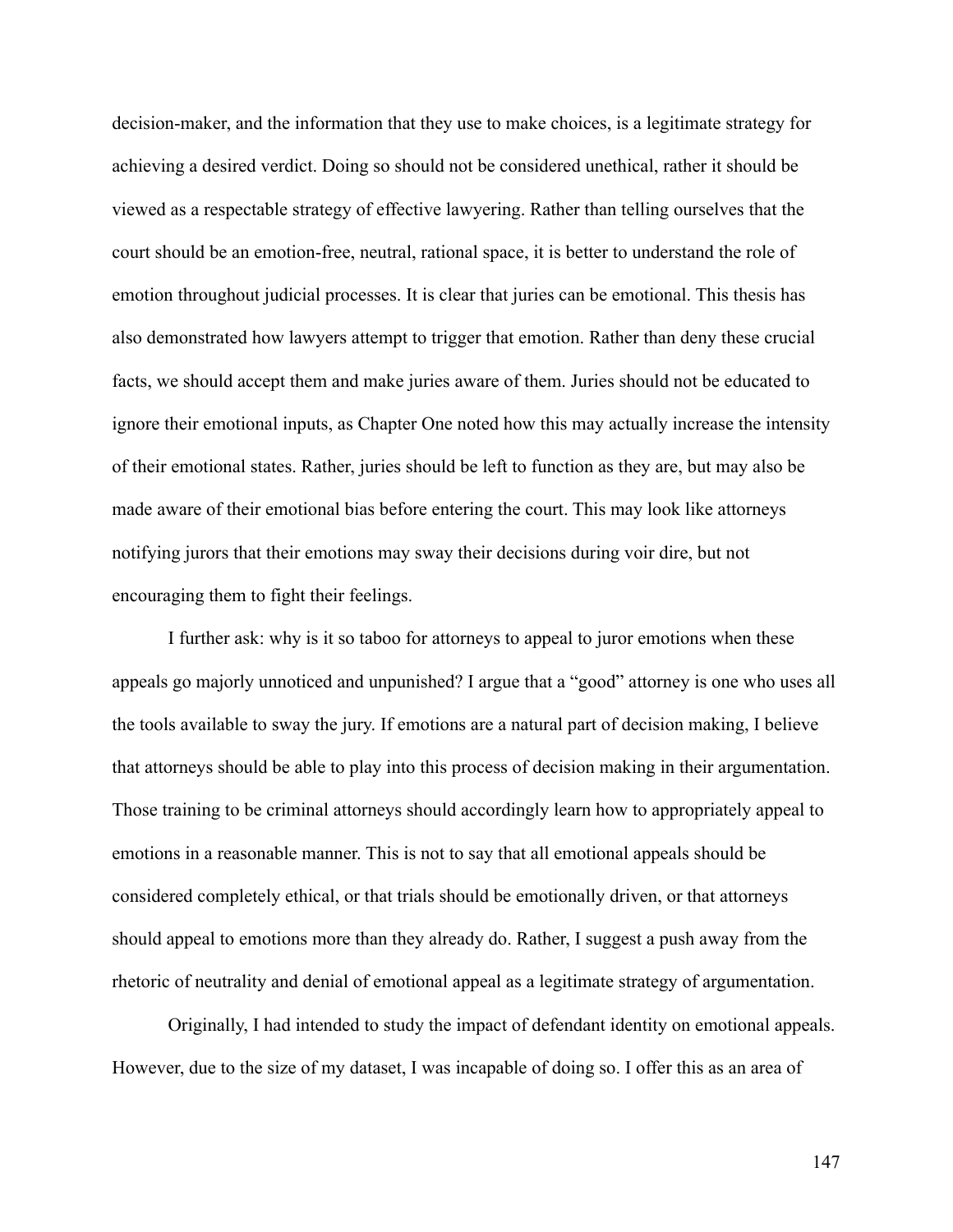future research. This work could be expanded by investigating the impact of witness and victim identities on emotional appeals as well.

Furthermore, some work has been done in the area of emotional expression, which could likewise be investigated as it relates to victim and witness demeanor on the stand, and also to attorney expressions of emotion. These expressions could be studied in a similar way as they prompt jury emotional responses and decision-making.

If given more time, this thesis could also also have been expanded by investigation of other emotions. Anger and sympathy are only two of an unlimited number of emotions that could have been studied. I also had intended to study the impact of the number of emotional appeals on the verdict of the cases. This was impossible due to the fact that the only transcripts I could obtain for free to include in my dataset were those on appeal. I was unable to find transcripts for any case in which a defendant won. This thesis accordingly offers a starting point for the underdeveloped study of emotion in the law.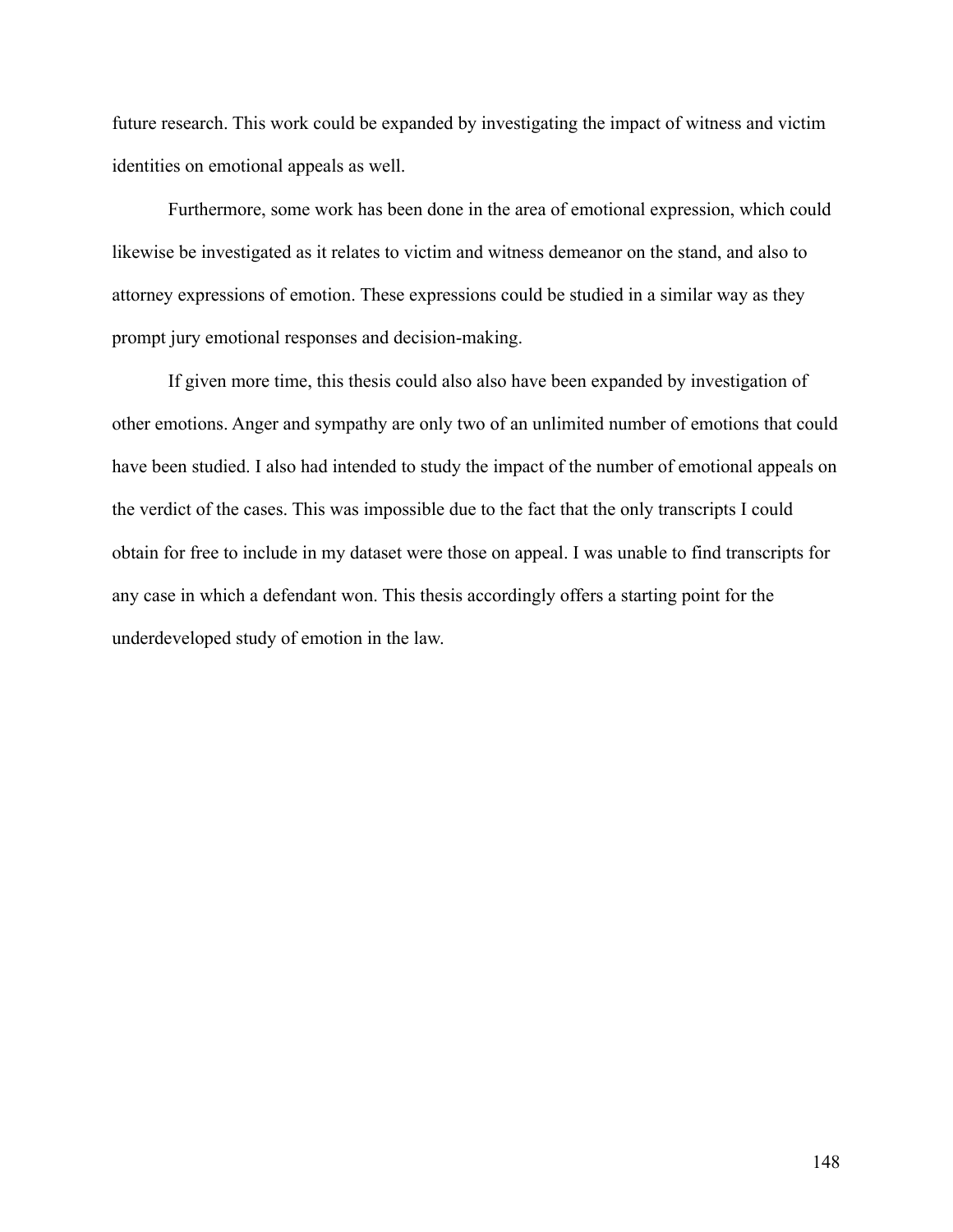## *Bibliography*

- Adams, John. "Founders Online: III. Thoughts on Government, April 1776." National Archives and Records Administration. National Archives and Records Administration. https://founders.archives.gov/documents/Adams/06-04-02-0026-0004.
- Arceneaux, Kevin. "Cognitive Biases and the Strength of Political Arguments." *American Journal of Political Science*, vol. 56, no. 2 (2012): 271–85. [http://www.jstor.org/stable/23187099.](http://www.jstor.org/stable/23187099)
- Aslan, Senem. "Public Tears: Populism and the Politics of Emotion in AKP's Turkey." *International Journal of Middle East Studies* 53, no. 1 (2021): 1–17. doi:10.1017/S0020743820000859.
- Bright, David A. and Jane Goodman-Delahunty. "Gruesome Evidence and Emotion: Anger, Blame, and Jury Decision-Making." *Law and Human Behavior* 30, no. 2, (April 2006): 183-202. doi:http://dx.doi.org/10.1007/s10979-006-9027-y.
- Brinkmann, Svend. "Unstructured and Semi-Structured Interviewing." In *The Oxford Handbook of Qualitative Research*, edited by Patricia Leavy: Oxford University Press, 2014.
- Brown, Teneille R. "The Affective Blindness of Evidence Law," Denv. U. L. Rev. 89, (2011): 47-141
- Bornstein, B.H., "David, Goliath, and Reverend Bayes: Prior beliefs about defendants' status in personal injury cases." *Applied Cognitive Psychology* 8, (1994): 233-258
- Bornstein, B.H., "From Compassion to Compensation: The Effect of Injury Severity on Mock Jurors' Liability Judgments." *Journal of Applied Social Psychology* 28, (1998): 1477-1502.
- Caldwell, H. Mitchell and Allison Mather, "'Do to Others What You Would [Not] Have Them Do to You': California Is an Outlier in Sanctioning Emotional Appeals in Deciding Between Life and Death,"*Regent University Law Review* 33, no. 1 (2020): 81-111.
- Cooper, A., Quas, J. A., and Cleveland, K. C., "The Emotional Child Witness: Effects on Juror Decision‐making." *Behavioral Science. Law* 32, (2014): 813– 828. doi: [10.1002/bsl.2153](https://doi.org/10.1002/bsl.2153).
- "Criminal Justice Fact Sheet." NAACP. NAACP, May 24, 2021. https://naacp.org/resources/criminal-justice-fact-sheet.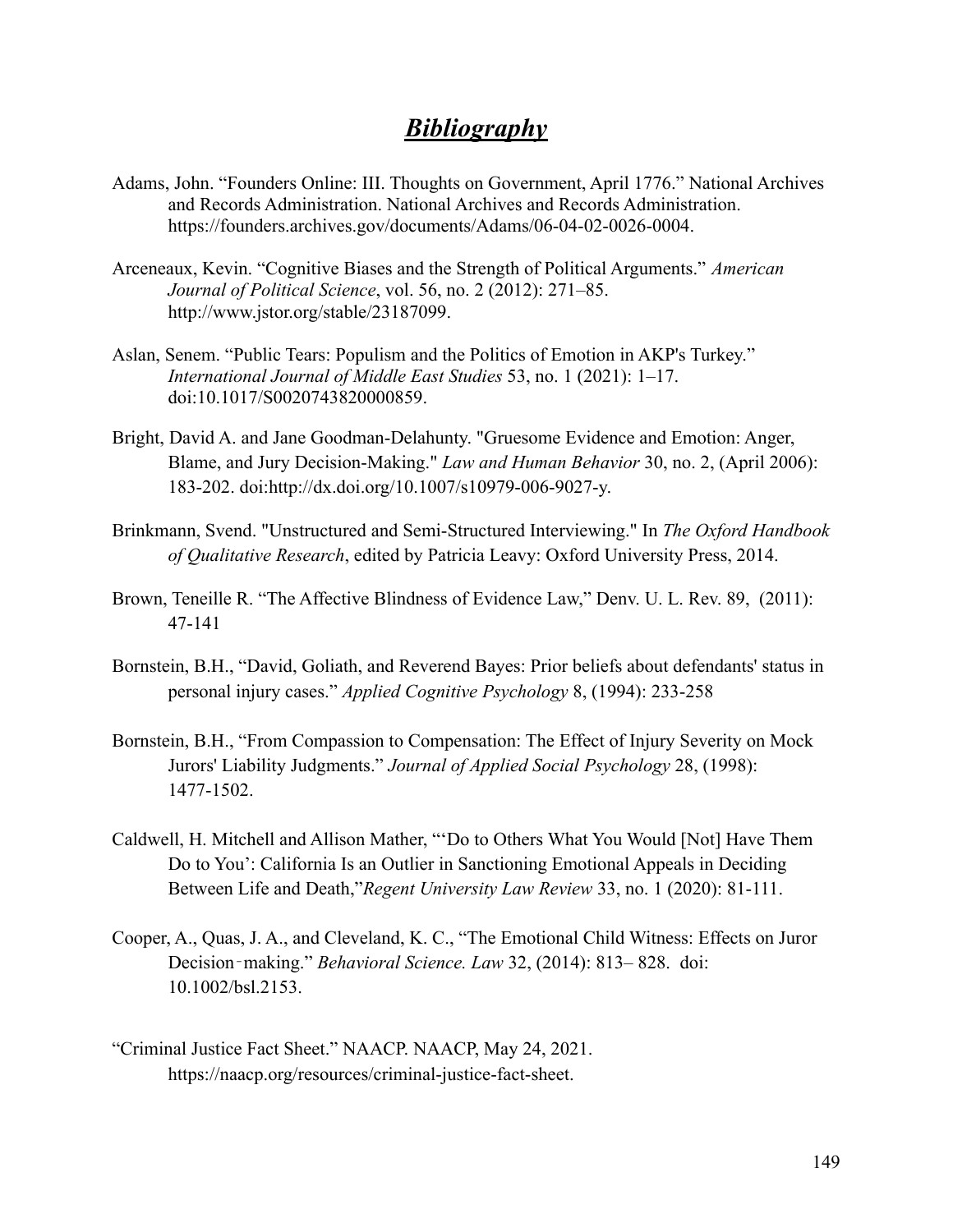- Daftary-Kapur, T., R. Dumas, and S.D. Penrod. "Jury decision-making biases and methods to counter them." *Legal and Criminological Psychology* 15, (2010): 133-154
- Dahl, J., Enemo, I., Drevland, G.C.B., Wessel, E., Eilertsen, D.E. and Magnussen, S. (2007), "Displayed emotions and witness credibility: a comparison of judgements by individuals and mock juries." *Applied Cognitive Psychology* 21: 1145-1155. <https://doi.org/10.1002/acp.1320>
- Douglass, Amy Bradfield, Jennifer L. Ray, Lisa E. Hasel, and Kathryn Donnelly. "Does It Matter How You Deny It?: The Role of Demeanor in Evaluations of Criminal Suspects." *Legal and Criminological Psychology* 21, no. 1 (2013): 141–60. https://doi.org/10.1111/lcrp.12042.
- Dreisbach, Tom. "Jury Selection Is Underway in the First Trial Stemming from the Jan. 6 Insurrection." NPR. NPR, March 1, 2022. https://www.npr.org/2022/03/01/1083664526/jury-selection-is-underway-in-the-first-trial -stemming-from-the-jan-6-insurrecti.
- Dunlap, Emily E., Emily C. Hodell, Jonathan M. Golding, and Nesa E. Wasarhaley. "Mock Jurors' Perception of Stalking: The Impact of Gender and Expressed Fear." *Sex Roles* 66, no. 5-6 (2011): 405–17. https://doi.org/10.1007/s11199-011-9970-z.
- Edwards, Kari, and Tamara S. Bryan. "Judgmental Biases Produced by Instructions to Disregard: The (Paradoxical) Case of Emotional Information." *Personality and Social Psychology Bulletin* 23, no. 8, (Aug. 1997): 849–864, doi:[10.1177/0146167297238006.](https://doi.org/10.1177/0146167297238006)
- Feigenson, Neil R. "Sympathy and Legal Judgment: A Psychological Analysis." *Tennessee Law Review,* vol. 65, no. 1 (Fall 1997): 1-78.
- Goldberg, Julie H., Jennifer S. Lerner, and Philip E. Tetlock. "Rage and Reason: The Psychology of the Intuitive Prosecutor." *European Journal of Social Psychology* 29, no. 5-6 (1999): 781–95. https://doi.org/10.1002/(sici)1099-0992(199908/09)29:5/6<781::aid-ejsp960>3.0.co;2-3.
- Gould, Deborah B. *Moving Politics: Emotion and ACT UP's Fight against AIDS*. Chicago: University of Chicago Press, 2009.
- Grady, Rebecca Hofstein, Lauren Reiser, Robert J. Garcia, Christian Koeu, and Nicholas Scurich. "Impact of Gruesome Photographic Evidence on Legal Decisions: A Meta-Analysis." *Psychiatry, Psychology and Law* 25, no. 4 (2018): 503–21. https://doi.org/10.1080/13218719.2018.1440468.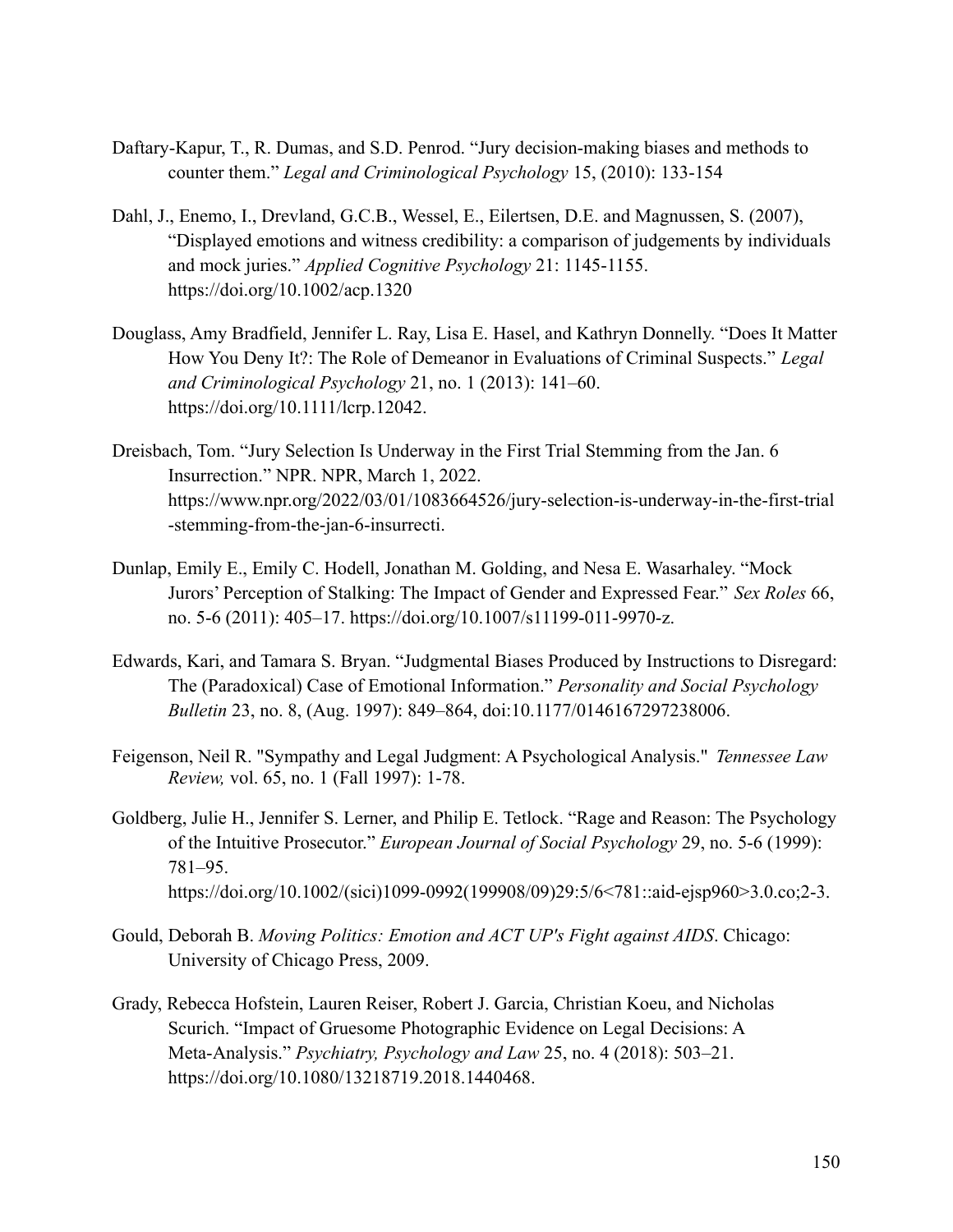- Groscup, J. and J. Tallon. "Theoretical models of jury decision-making." *Jury psychology: Social aspects of trial processes: Psychology in the courtroom* 1 (2009): 41–65;
- Hastie, Reid. "Introduction." *Inside the Juror: The Psychology of Juror Decision Making*, 3–41. Cambridge: Cambridge University Press, 1993.
- Inman, Shasta. "Racial Disparities in Criminal Justice." American Bar Association. American Bar Association, 2021. [https://www.americanbar.org/groups/young\\_lawyers/publications/after-the-bar/public-ser](https://www.americanbar.org/groups/young_lawyers/publications/after-the-bar/public-service/racial-disparities-criminal-justice-how-lawyers-can-help/) [vice/racial-disparities-criminal-justice-how-lawyers-can-help/](https://www.americanbar.org/groups/young_lawyers/publications/after-the-bar/public-service/racial-disparities-criminal-justice-how-lawyers-can-help/).
- Jasper, James M. *The Emotions of Protest*. Chicago: The University of Chicago Press, 2018.
- Johnson, Timothy P. "Snowball Sampling: Introduction." *Wiley StatsRef: Statistics Reference Online*, 2014. https://doi.org/10.1002/9781118445112.stat05720.
- Kan, Lisa, Marcus T. Boccaccini, Amanda McGorty, and Ramona M. Noland. "Presenting Information about Mental Retardation in the Courtroom: A Content Analysis of Pre-Atkins Capital Trial Transcripts from Texas." *Law and Psychology Review* 33, no. 1 (2009):1-28
- Kazmierczak, Jeffrey D. "The Psychology behind Legal Sanity: A Content Analysis of Criminal Felony Trial Transcripts Involving an Insanity Defense." Dissertation, ProQuest, 2004.
- Keltner, D., Ellsworth, P. C., & Edwards, K. "Beyond simple pessimism: Effects of sadness and anger on social perception." *Journal of Personality and Social Psychology* 64, (1993): 740-752.
- Ladd, Jonathan McDonald, and Gabriel S. Lenz. "Does Anxiety Improve Voters' Decision Making?" *Political Psychology* vol. 32, no. 2 (2011): 347–61. http://www.jstor.org/stable/41262900.
- Landmann, Helen and Ursula Hess. "What Elicits Third-Party Anger? The Effects of Moral Violation and Others' Outcome on Anger and Compassion." *Cognition and Emotion* 31, no. 6 (2016): 1097-1111.
- Lee, Cynthia. *Murder and the Reasonable Man: Passion and Fear in the Criminal Courtroom*. New York: New York University Press, 2003.
- Lerner, Jennifer S., & Keltner, D, "Beyond valence: Toward a model of emotion-specific influences on judgment and choice." *Cognition and Emotio*n 14, (2000):473–493.
- Lerner, Jennifer S., Tiedens, L. Z. "Portrait of the angry decision maker: How appraisal tendencies shape anger's influence on cognition." *Journal of Behavioral Decision Making* 19, (2006): pp. 115-137.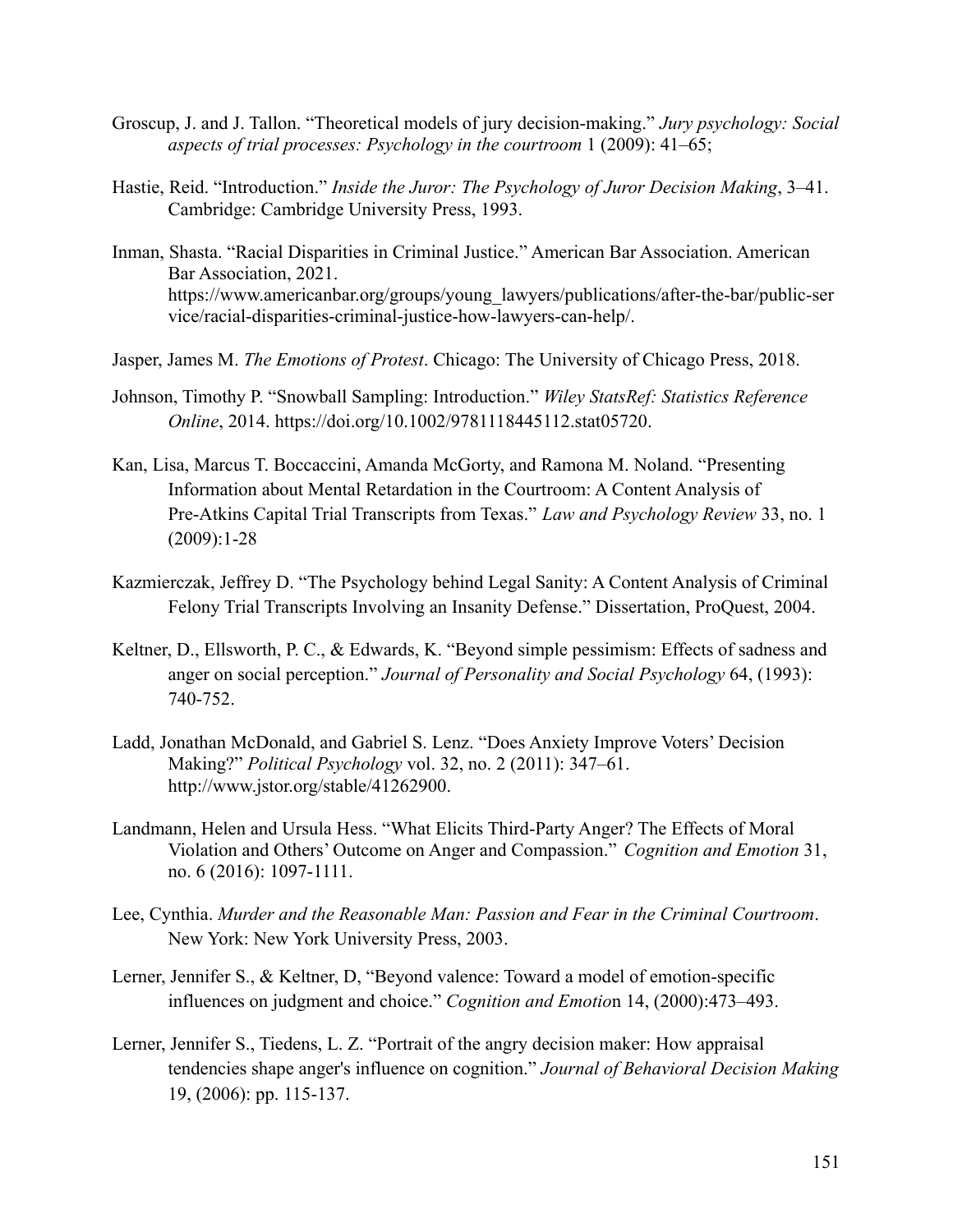- Lerner, Jennifer S., Ye Li, Piercarlo Valdesolo, and Karim S. Kassam. "Emotion and Decision Making." *Annual Review of Psychology* 66, no. 1 (2015): 799–823. https://doi.org/10.1146/annurev-psych-010213-115043.
- Malhotra, Neil, and Alexander G. Kuo. "Emotions as Moderators of Information Cue Use." *American Politics Research*37, no. 2 (2009): 301–26. https://doi.org/10.1177/1532673x08328002.
- Matlon, Ronald J. "The Closing Argument: Emotional Appeals," Jury Expert 17, no. 11 (November 2005): 7-10
- Marcus, George E., Neuman, W. Russell, MacKuen, Michael, and Crigler, Ann N., eds. *The Affect Effect : Dynamics of Emotion in Political Thinking and Behavior*. Chicago: University of Chicago Press, 2007.
- McCormack, Krista C. "Ethos, Pathos, and Logos: The Benefits of Aristotelian Rhetoric in the Courtroom," Washington University Jurisprudence Review 7, no. 1 (2014): 131-155
- Merry, Melissa K. "Emotional Appeals in Environmental Group Communications." *American Politics Research* 38, no. 5 (2010): 862–89. https://doi.org/10.1177/1532673x09356267.
- Movieclips, "Legally Blonde (5/11) Movie CLIP Kicked Out of Class (2001)," YouTube video, 3:15, November 30, 2015, https://www.youtube.com/watch?v=gwY85\_MC\_AY.
- NDOC Inmate Search. State of Nevada Department of Corrections. https://ofdsearch.doc.nv.gov/.
- Nellis, Ashley. *The Color Of Justice: Racial and Ethnic Disparity in State Prisons*. The Sentencing Project, 2021.[https://www.sentencingproject.org/wp-content/uploads/2016/06/The-Color-of-Justic](https://www.sentencingproject.org/wp-content/uploads/2016/06/The-Color-of-Justice-Racial-and-Ethnic-Disparity-in-State-Prisons.pdf) [e-Racial-and-Ethnic-Disparity-in-State-Prisons.pdf](https://www.sentencingproject.org/wp-content/uploads/2016/06/The-Color-of-Justice-Racial-and-Ethnic-Disparity-in-State-Prisons.pdf)
- Nuñez, Narina, Kimberly Schweitzer, Christopher A. Chai, and Bryan Myers. "Negative Emotions Felt during Trial: The Effect of Fear, Anger, and Sadness on Juror Decision Making." *Applied Cognitive Psychology* 29, no. 2 (2015): 200–209. https://doi.org/10.1002/acp.3094.
- Perlman, Peter. "The Compelling Opening Statement: Two-Minute Markers." *Trial* 30, no. 5 (May 1994).
- Pettys, Tom E."The Emotional Juror." *Fordham Law Review* 76, no. 3 (2007): 1609-1640 <https://ir.lawnet.fordham.edu/flr/vol76/iss3/12>